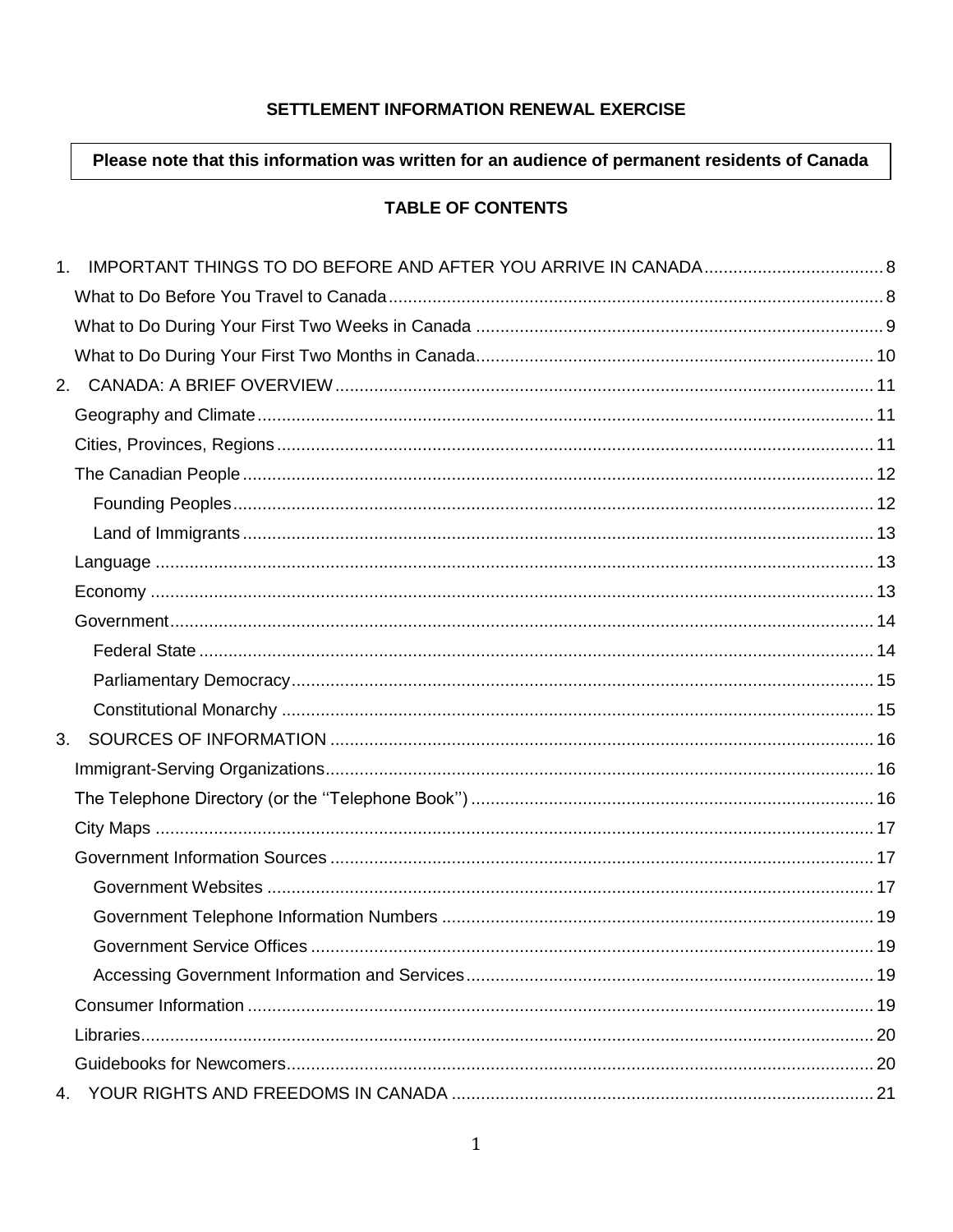| 6. |     |
|----|-----|
|    |     |
|    |     |
|    |     |
|    |     |
|    |     |
|    |     |
| 7. |     |
|    |     |
|    | .30 |
|    |     |
|    |     |
|    |     |
|    |     |
| 8. |     |
|    |     |
|    |     |
|    |     |
|    |     |
|    |     |
|    |     |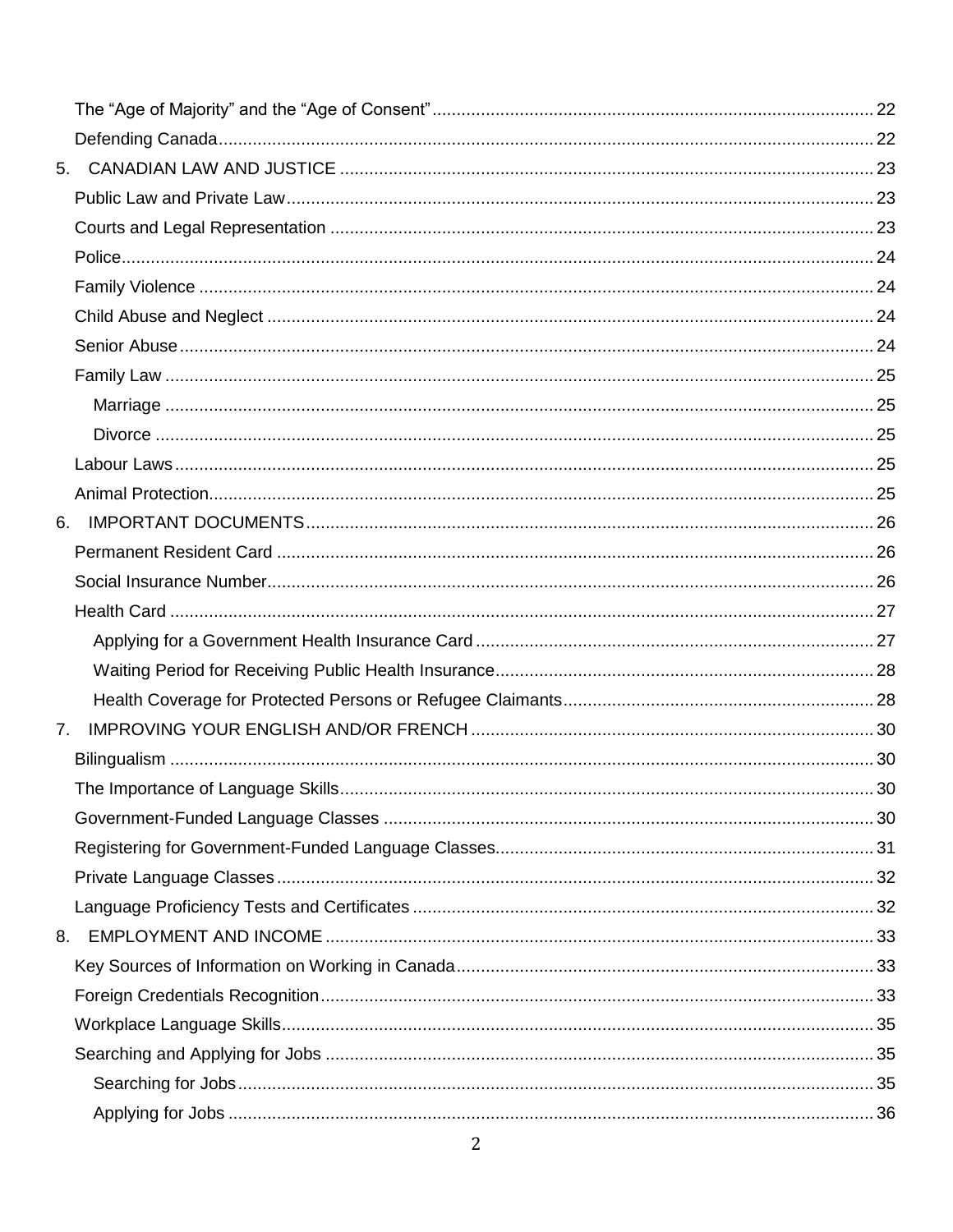| 9. |  |
|----|--|
|    |  |
|    |  |
|    |  |
|    |  |
|    |  |
|    |  |
|    |  |
|    |  |
|    |  |
|    |  |
|    |  |
|    |  |
|    |  |
|    |  |
|    |  |
|    |  |
|    |  |
|    |  |
|    |  |
|    |  |
|    |  |
|    |  |
|    |  |
|    |  |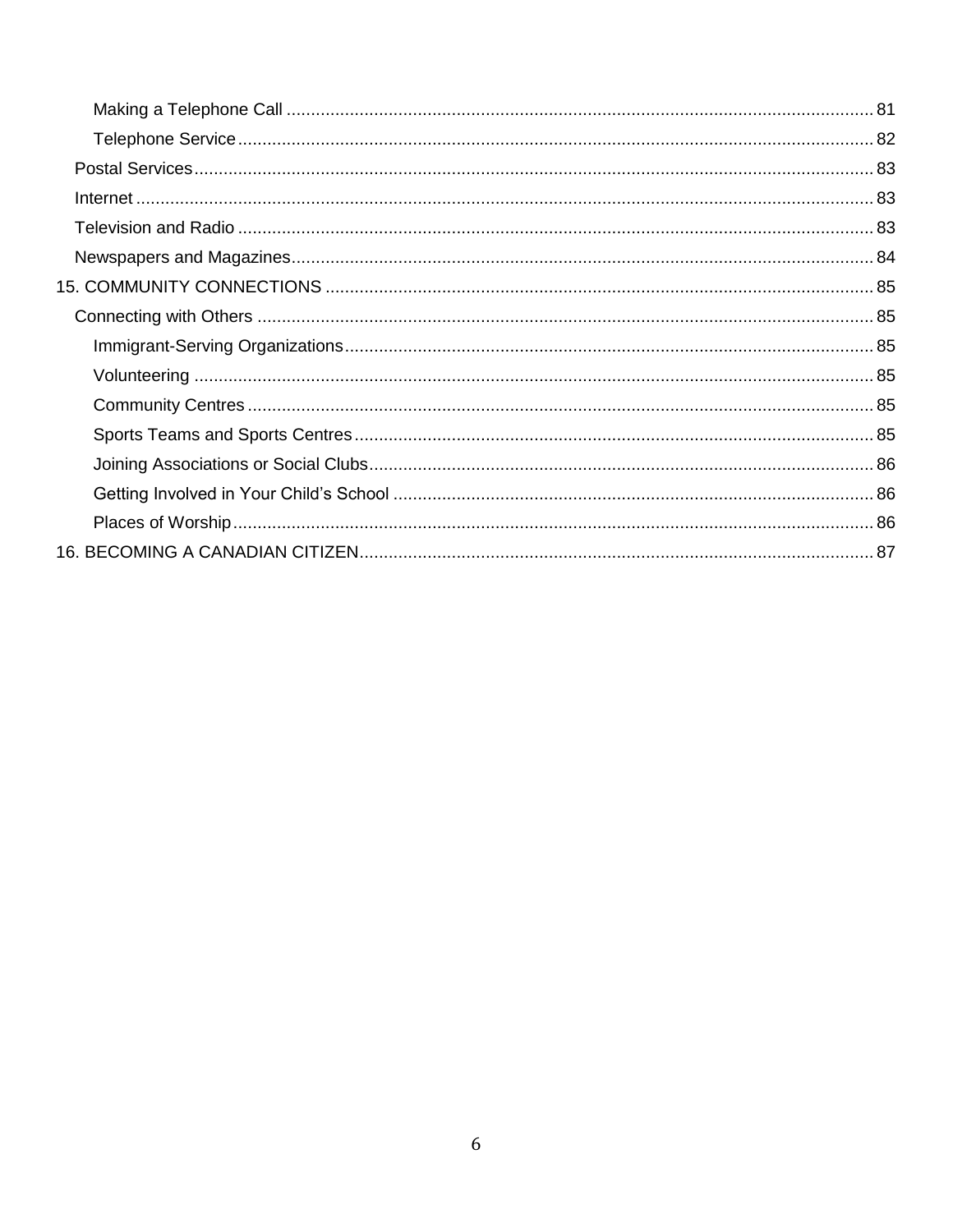## **INDEX OF BOXES**

| Box 10.1: Questions to Ask a Landlord or Superintendent When Viewing a Rental Unit55 |  |
|--------------------------------------------------------------------------------------|--|
|                                                                                      |  |
|                                                                                      |  |
|                                                                                      |  |
|                                                                                      |  |
|                                                                                      |  |
|                                                                                      |  |
|                                                                                      |  |
|                                                                                      |  |
|                                                                                      |  |
|                                                                                      |  |

## **INDEX OF TABLES**

| Table 8.1: Federal, Provincial and Territorial Departments and Ministries Responsible for Labour  38 |                                                                                     |  |
|------------------------------------------------------------------------------------------------------|-------------------------------------------------------------------------------------|--|
|                                                                                                      |                                                                                     |  |
|                                                                                                      |                                                                                     |  |
|                                                                                                      |                                                                                     |  |
|                                                                                                      |                                                                                     |  |
|                                                                                                      | Table 9.1: Contact Information for Provincial and Territorial Government Ministries |  |
|                                                                                                      |                                                                                     |  |
|                                                                                                      |                                                                                     |  |
|                                                                                                      |                                                                                     |  |
|                                                                                                      |                                                                                     |  |
|                                                                                                      |                                                                                     |  |
| Table 13.1: Provincial and Territorial Government Departments That License Cars and Drivers 77       |                                                                                     |  |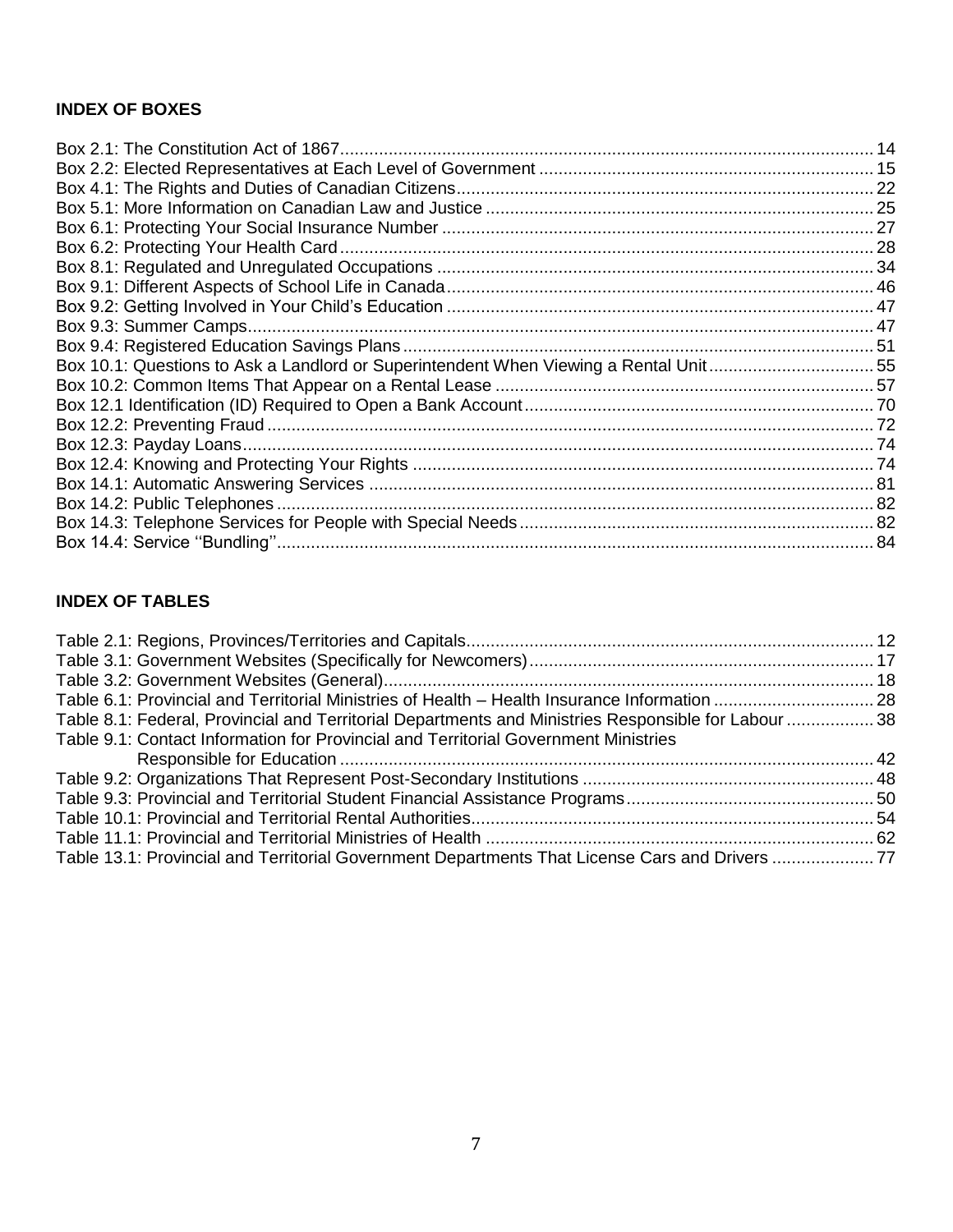## <span id="page-7-0"></span>**1. IMPORTANT THINGS TO DO BEFORE AND AFTER YOU ARRIVE IN CANADA**

In this section, you will find lists of important things to do before and after you arrive in Canada. Every newcomer's situation is different, so the lists provide only an indication of what you may need to do at different stages. Not every item may be relevant to you, but it is best to be as prepared as possible.

If you are a refugee, you will receive information and support specifically for refugees during the immigration process.

## <span id="page-7-1"></span>**What to Do Before You Travel to Canada**

- 1. Collect and bring to Canada all official documents belonging to you and the family members who are immigrating with you. Common documents include:
	- Birth certificate
	- Passport
	- Marriage or divorce certificate; death certificate for a deceased spouse
	- Adoption records for adopted children
	- Educational diplomas and certificates; transcripts that list the courses you took to obtain a degree or certificate
	- Official vaccination records
	- Medical records (prescriptions, test results, x-rays, allergies, etc.) and dental records
	- Driver's licence and/or International Driving Permit

Some of these documents may not be required immediately, but it is better to bring all your official documents with you in case they are needed or useful in the future. If the original documents are not in English or French (Canada's official languages), you will need to obtain certified translations. If you are immigrating to Quebec, it is best to translate the documents into French. Otherwise (except in the officially bilingual province of New Brunswick), it is generally most useful to translate the documents into English. Choose a translation agency with a good reputation in your country of origin. The translator should also give you an affidavit. This is a document on which the translator has sworn that the translation is accurate. The affidavit must be sworn in front of a person authorized to administer oaths in the country where the translator lives. When presenting your documents to Canadian officials, always provide the original, the certified translation, and the name and contact information of the translation agency. If you need to translate documents from English to French or from French to English, this can be done in Canada.

If you have family members that will be immigrating at a later date, you should bring copies of their documents with you as well.

- 2. Make an effort to improve your English or French if one of these two languages is not your first language. The language you focus on improving will depend on which one is most commonly spoken in the area where you have chosen to settle. For information on Canada's official languages and the importance of having strong English or French language skills, read the information on these topics in the sections *Canada: A Brief Overview, Improving Your English or French* and *Employment and Income.*
- 3. Plan where you will stay during your first days in Canada. Make arrangements to stay with family or friends or book a hotel in a central location. For information on temporary accommodation as well as how to rent or buy a home in Canada, read the section *Housing*.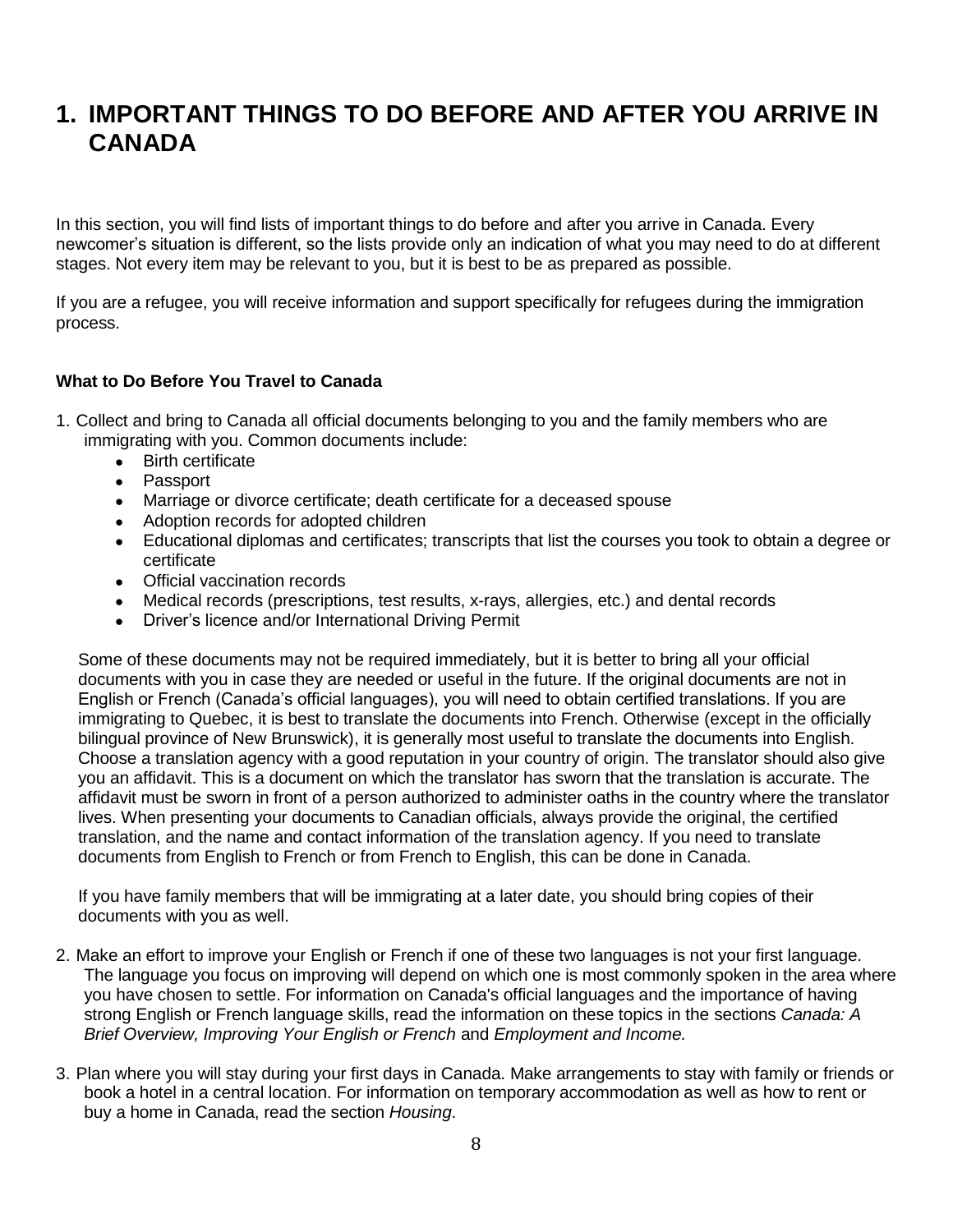- 4. Prepare yourself to find employment in Canada by doing the following:
	- Gather all your educational diplomas and certificates
	- Obtain letters of reference from your past employers
	- Learn about and begin the process of getting your educational and professional qualifications officially recognized in Canada
	- Find out whether your profession is "regulated" or "unregulated" in Canada
	- Learn about how to search and apply for jobs in Canada

For an introduction on what you need to know about finding employment in Canada, read the section *Employment and Income*. It is particularly important for you to read the parts on credentials recognition and to seek further information on this subject from Canada's Foreign Credentials Referral Office (**www.credentials.gc.ca**) or Service Canada (**1-888-854-1805**).

- 5. Learn about the education system in Canada. Take note of deadlines for applying and registering at schools, colleges and universities. For information about schools for your children and education opportunities for yourself, read the section *Education*.
- 6. Purchase private health insurance. This insurance pays for emergency medical costs until you obtain government health insurance in Canada. Private health insurance is necessary because the time between when you apply and when you receive a free government health insurance card can be up to three months. For more information about healthcare in Canada and obtaining government health insurance, read the sections *Healthcare in Canada* and *Important Documents*.
- 7. Learn more about the province and the city or town where you will settle. For more information, go to the provincial or territorial immigration websites in Table 3.1. For information on work opportunities in different professions across Canada, visit **www.workingincanada.gc.ca**.
- 8. Purchase some warm clothes to keep you comfortable during the first few days if you are arriving in Canada during the fall, winter or spring. To learn about seasons and weather in Canada, read the section *Canada: A Brief Overview*.
- 9. Learn about Canadian laws and your rights and civic responsibilities when you become a resident of Canada. For more information, read the sections *Canadian Law and Justice* and *Your Rights and Freedoms in Canada*.

## <span id="page-8-0"></span>**What to Do During Your First Two Weeks in Canada**

- 1. Learn about the many sources of information available to help you settle in Canada by reading the section *Sources of Information*.
- 2. Call or visit an immigrant-serving organization in your city or town to learn about the free services they provide to help you settle in Canada. For information about immigrant-serving organizations and how to find one near you, read the section *Sources of Information*.
- 3. Apply for a government health insurance card. A government health insurance card allows you to receive free medical care in Canada. You should apply as soon as possible after arriving in Canada. For more information, read the section *Important Documents*.
- 4. Apply for a Social Insurance Number (SIN). You cannot work in Canada or receive government benefits without a SIN. You should apply as soon as possible after arriving in Canada. For more information, read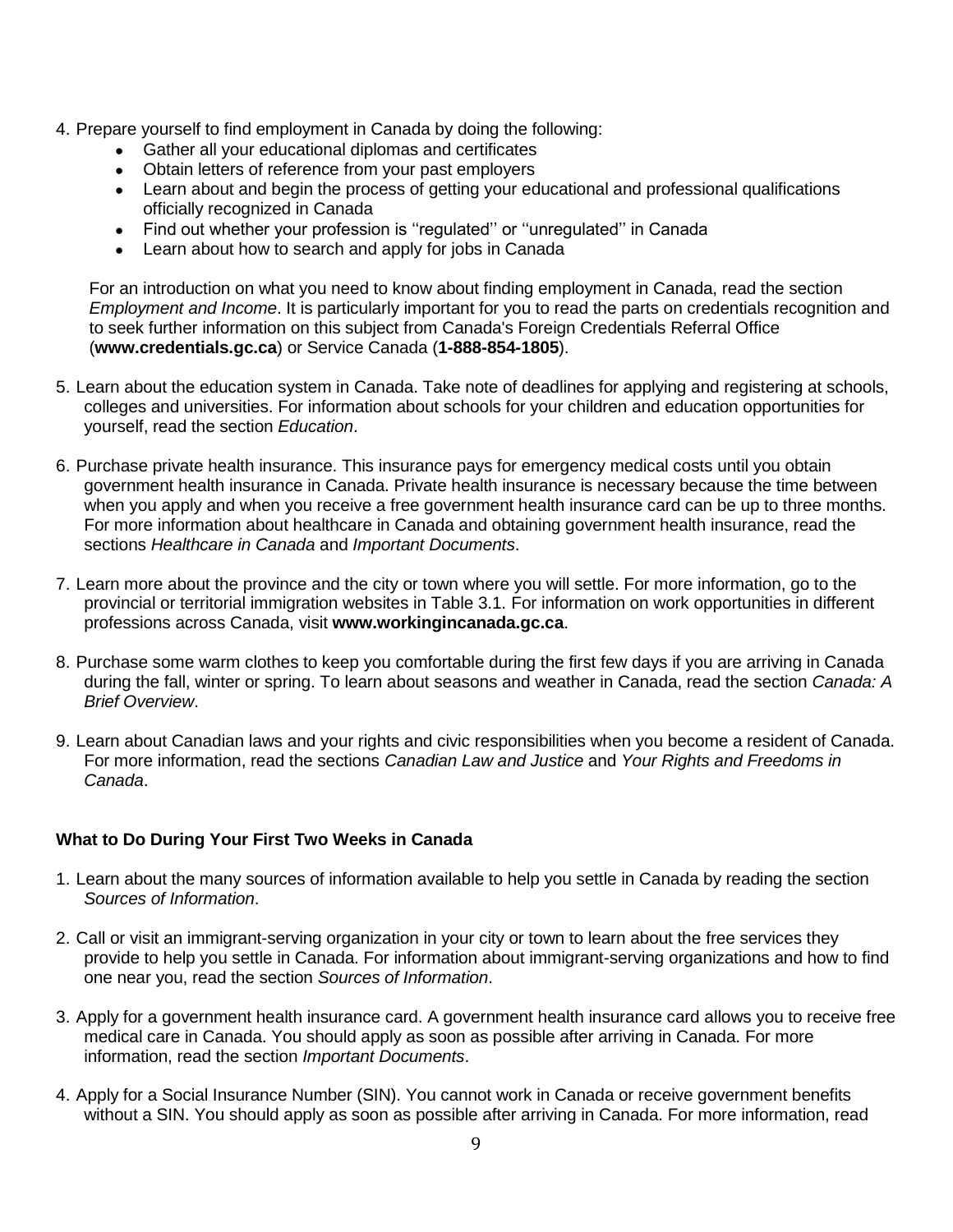the section *Important Documents*.

- 5. Provide Citizenship and Immigration Canada (CIC) with your Canadian address so that you can receive your Permanent Resident Card in the mail. You can provide your address online or over the telephone. For more information, read the section *Important Documents*.
- 6. Open a Canadian bank account. For information on opening a bank account and other financial matters, read the section *Money and Finances*.
- 7. Obtain a map of your city or town and learn the best way to get from one place to another. For an overview of transportation options in Canadian cities, read the section *Transportation*.
- 8. Learn a convenient way of making telephone calls and accessing the Internet. For more information, read the section *Communications and Media*.
- 9. Memorize the national emergency telephone number **911**.

## <span id="page-9-0"></span>**What to Do During Your First Two Months in Canada**

- 1. If your first language is not English or French, make a plan to improve your English or French language skills. To learn about the importance of strong English or French language skills and how you can access free language classes paid for by the government, read the section *Improving Your English or French*.
- 2. Register your children in school. For information on the Canadian school system and how to register your children, read the section *Education*.
- 3. Learn about the education options available to improve your qualifications. For information on Canadian colleges and universities, as well as adult secondary education, read the section *Education*.
- 4. Obtain a Canadian driver's licence if you plan to drive in Canada. For more information, read the section *Transportation*.
- 5. Learn about Canadian laws and your rights and civic responsibilities as a resident of Canada. For more information, read the sections *Canadian Law and Justice* and *Your Rights and Freedoms in Canada*.
- 6. Find a doctor or health-care centre where you can go for your medical needs. Make an appointment for a medical check-up and vaccination update when you receive your government health insurance card. For more information, read the section *Health Care in Canada*.
- 7. Learn about the Universal Child Care Benefit and the Canada Child Tax Benefit and apply if you are eligible. These programs provide assistance with the cost of raising children. For more information, read the section *Employment and Income*.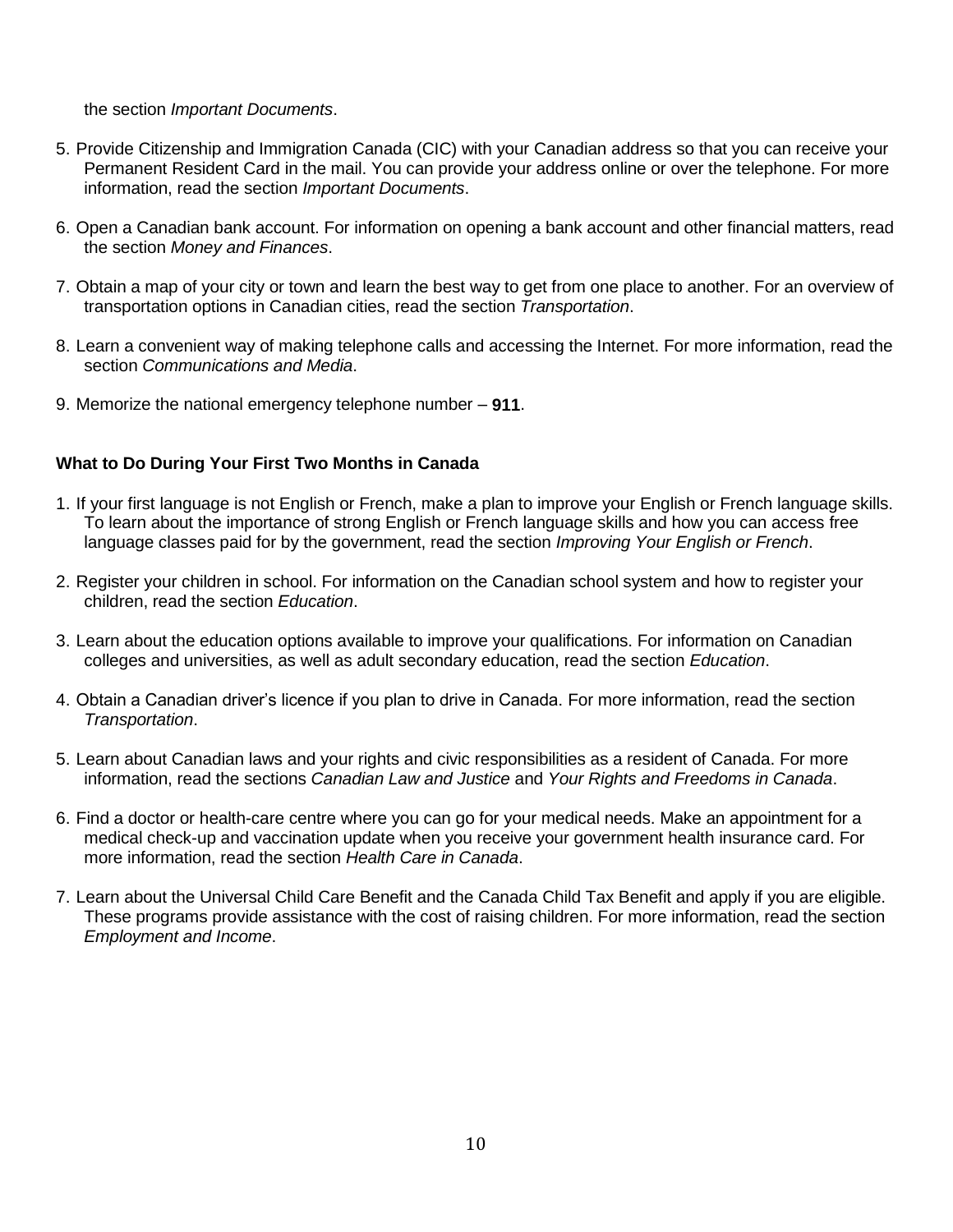# <span id="page-10-0"></span>**2. CANADA: A BRIEF OVERVIEW**

## <span id="page-10-1"></span>**Geography and Climate**

Canada is the second largest country on earth, covering an area of 10 million square kilometres. Three oceans border Canada: the Pacific Ocean in the west, the Atlantic Ocean in the east, and the Arctic Ocean to the north. Altogether, Canada has over 240,000 kilometres of coastline. Canada shares two borders with the United States: a long one in the south and a shorter one in the northwest.

Due to its large size, Canada has many different types of landscapes. There are areas with high mountains, different types of forests, prairie grasslands and arctic tundra where the ground is permanently frozen. Canada is also home to many rivers and lakes.

Like Canada's landscapes, the climate varies across the country. In the areas where most of the population lives, there are generally four distinct seasons – summer, fall, winter and spring.

- Summer lasts from around June to September and the weather varies from warm to hot.
- Fall and spring are transition seasons during which the weather becomes progressively colder or warmer and much of the annual rainfall occurs.
- Winter is cold, with temperatures often well below 0 degrees Celsius. Snow covers the ground from around December to March or April. An exception is southwest British Columbia (including the cities of Victoria and Vancouver) where winter temperatures generally remain above zero degrees and rain is more common than snow.

Depending on where you are immigrating from, you may be quite surprised by the cold and snow during your first Canadian winter. Be sure to buy a winter coat, boots, gloves and hat to keep you warm. With the right clothing, you will be prepared to enjoy the unique beauty of a Canadian winter.

For more information on Canada's geography and climate, visit the online Atlas of Canada at **http://atlas.nrcan.gc.ca**. To see weather forecasts for every city and town in Canada, go to **www.weatheroffice.gc.ca**.

## <span id="page-10-2"></span>**Cities, Provinces, Regions**

Ottawa, the capital city of Canada, is located in Ontario on the border with Quebec. It is Canada's fourth largest city.

Canada has 10 provinces and three territories, each with its own capital city. These provinces and territories are commonly grouped into five regions (see Table 2.1 below).

The three largest cities in Canada are Toronto (Ontario), Montreal (Quebec) and Vancouver (British Columbia). The total population of these cities is over 10 million people (almost one-third of the Canadian population).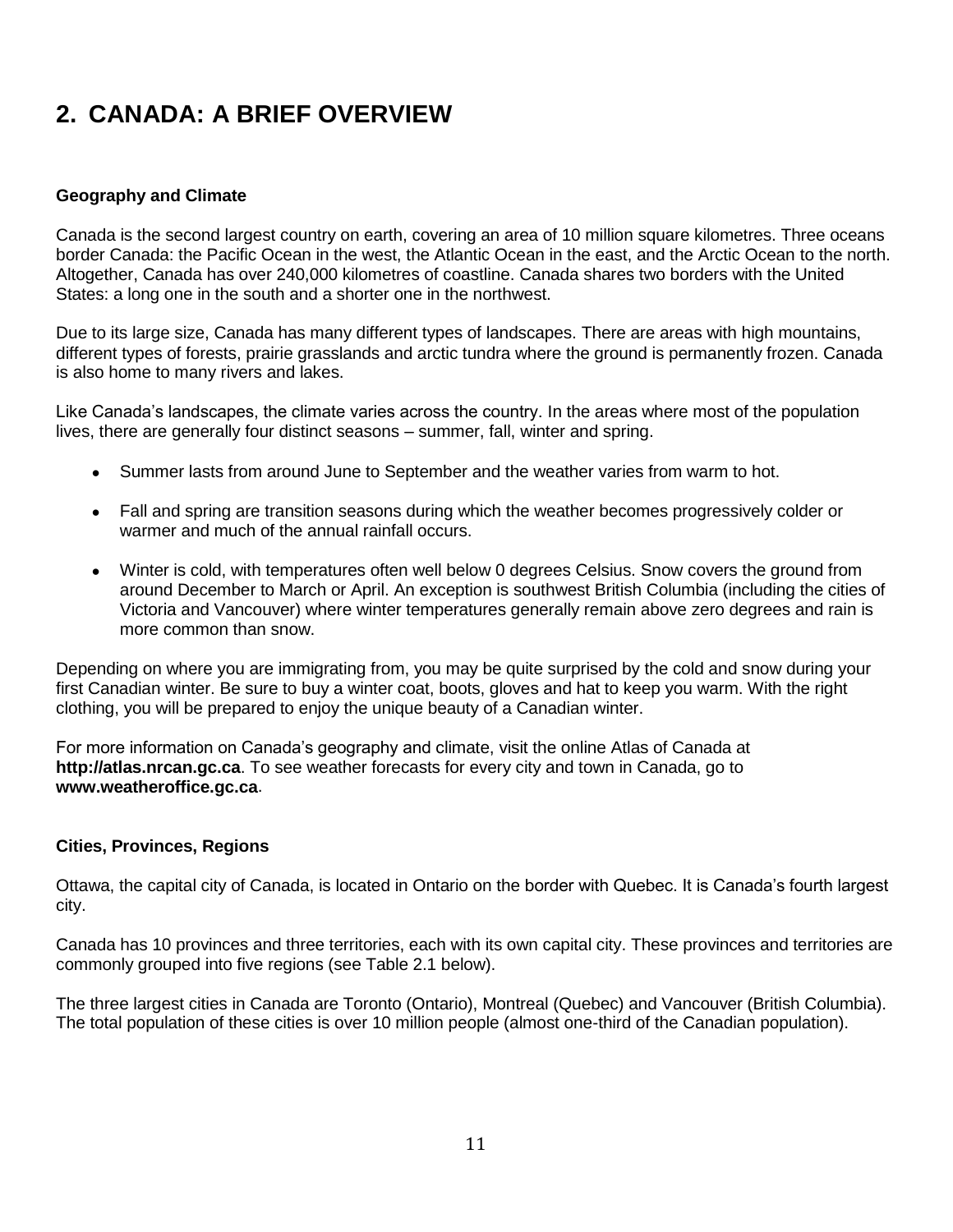| <b>Region</b>            | <b>Province or Territory</b> | <b>Population</b><br>Total: 33,54 million | <b>Capital Cities</b> |
|--------------------------|------------------------------|-------------------------------------------|-----------------------|
| <b>Atlantic Region</b>   | Newfoundland and<br>Labrador | 514,536                                   | St. John's            |
|                          | <b>Prince Edward Island</b>  | 140,204                                   | Charlottetown         |
|                          | Nova Scotia                  | 921,727                                   | <b>Halifax</b>        |
|                          | <b>New Brunswick</b>         | 751,171                                   | Fredericton           |
| <b>Central Canada</b>    | Quebec                       | 7,903,-001                                | Québec City           |
|                          | Ontario                      | 12,851,821                                | Toronto               |
| <b>Prairie Provinces</b> | Manitoba                     | 1,208,268                                 | Winnipeg              |
|                          | Saskatchewan                 | 1,033,381                                 | Regina                |
|                          | Alberta                      | 3,645,257                                 | Edmonton              |
| <b>West Coast</b>        | <b>British Columbia</b>      | 4,400,057                                 | Victoria              |
| <b>North</b>             | Nunavut                      | 31,906                                    | lqaluit               |
|                          | <b>Northwest Territories</b> | 41,462                                    | Yellowknife           |
|                          | <b>Yukon Territory</b>       | 33,897                                    | Whitehorse            |

## <span id="page-11-2"></span>**Table 2.1: Regions, Provinces/Territories and Capitals**

The population of Canada has a very uneven distribution. Due to factors related to historical settlement, climate and the economy, the majority of people live in Southern Ontario and Quebec, southwest British Columbia and Alberta. Much of the North has a very low population density, mostly due to the cold climate. For more information, visit the online Atlas of Canada at **http://atlas.nrcan.gc.ca**.

## <span id="page-11-0"></span>**The Canadian People**

In 2010, about 34 million people lived in Canada. As a nation, Canada has three founding peoples – Aboriginal, French and British. However, throughout the nation's history, immigration has also played a central role in building Canadian society.

#### <span id="page-11-1"></span>Founding Peoples

''Aboriginal peoples'' are people whose ancestors lived in Canada before the arrival of European settlers. The term refers to three distinct groups: First Nations (who used to be called ''Indians''), Inuit and Métis. Aboriginal peoples live across Canada in their own communities as well as in cities. They have unique cultures and make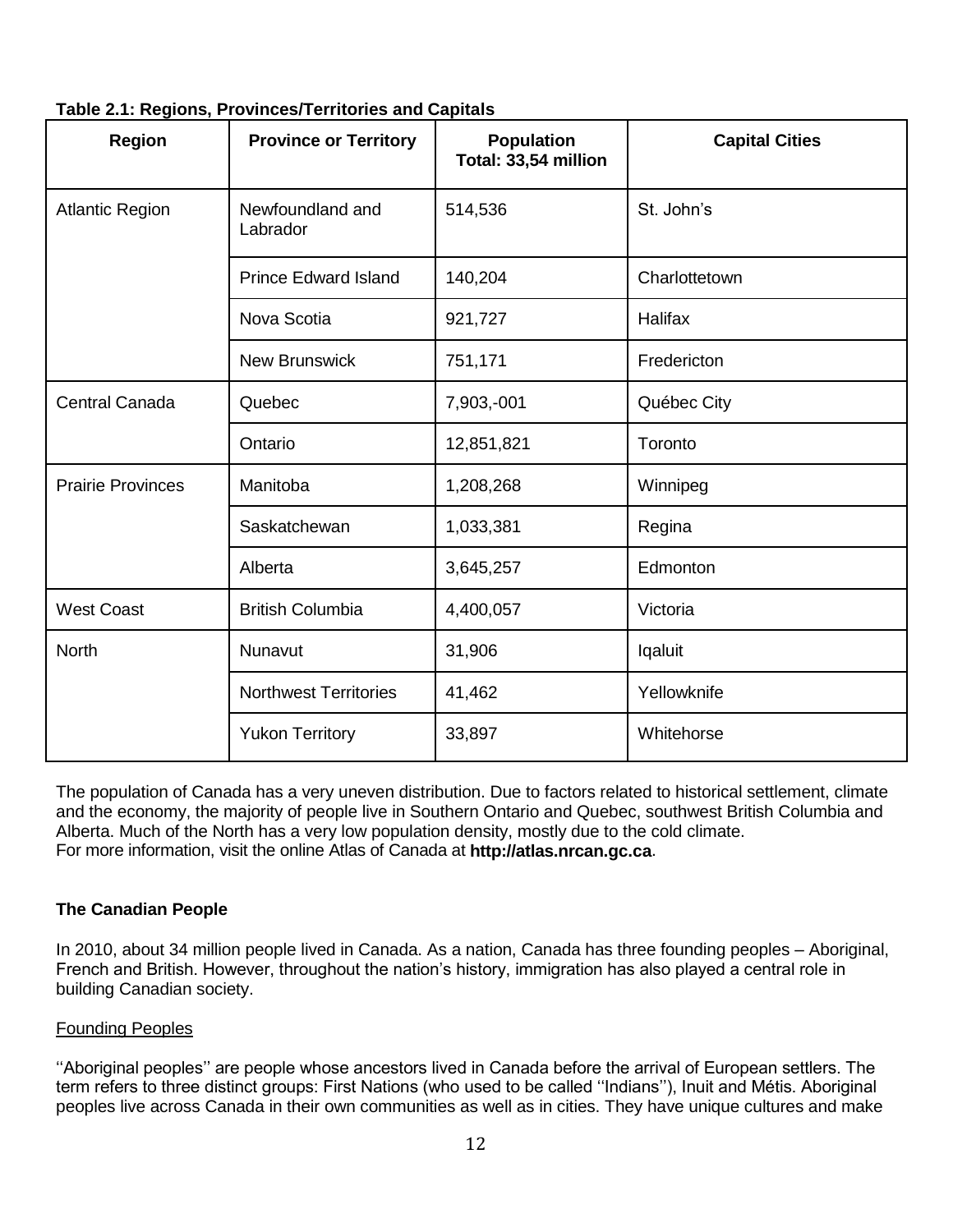important contributions to every aspect of Canadian society.

''French Canadians'' include Acadians, Quebecers and other French-speaking communities across Canada. The Acadians are descendants of French colonists who settled in what is now the Atlantic Region. Today, Acadian culture is flourishing and is a lively part of French-speaking Canada. Quebecers are the people of Quebec. Most are French-speaking descendants of French settlers from the 1600s and 1700s. Quebecers maintain a unique identity, culture and language. In 2006, the Canadian government recognized that Quebecers form a nation within a united Canada. There are also one million Anglo-Quebecers who form an important part of Quebec society.

''English Canadians'' are descended from the hundreds of thousands of English, Welsh, Scottish and Irish settlers, soldiers and migrants who came to Canada from the  $17<sup>th</sup>$  to the  $20<sup>th</sup>$  century. Generations of pioneers and builders of British origin, as well as other groups, invested and endured hardship in laying the foundations of Canada.

#### <span id="page-12-0"></span>Land of Immigrants

Canada is often called a ''land of immigrants'' because over the past 200 years, millions of newcomers have helped to build and defend this country's way of life. Today, many ethnic and religious groups live and work in peace as proud Canadians. Until the 1970s, most immigrants came from European countries. Since then, the majority have come from Asian countries. Today, approximately 20% of Canadians were born outside Canada. In Toronto, Canada's largest city, this number is over 45%. Immigrants like you are a valued part of Canada's multicultural society.

For more information on the Canadian people, read the Citizenship and Immigration Canada (CIC) *Discover Canada* publication available at **www.discovercanada.gc.ca.**

## <span id="page-12-1"></span>**Language**

English and French are the two official languages of Canada. Today, there are approximately 18 million Anglophones – people who speak English as a first language – and 7 million Francophones – people who speak French as a first language. Most Francophones live in Quebec. However, one million Francophones live in Ontario, New Brunswick and Manitoba, with a smaller presence in other provinces. At the same time, approximately one million Anglophones live in Quebec. A large number of non-official languages are also spoken in Canada. These include Aboriginal languages and a variety of languages spoken within immigrant communities.

By law, the federal government must provide services throughout Canada in both English and French.

## <span id="page-12-2"></span>**Economy**

Canada's economy includes three main types of industries.

Service industries provide thousands of different jobs in areas like transportation, education, health care, construction, banking, communications, retail services, tourism and government. More than 75% of working Canadians now have jobs in service industries.

Manufacturing industries make products to sell in Canada and around the world. Manufactured products include paper, high technology equipment, aerospace technology, automobiles, machinery, food, clothing and many other goods. Our largest international trading partner is the United States.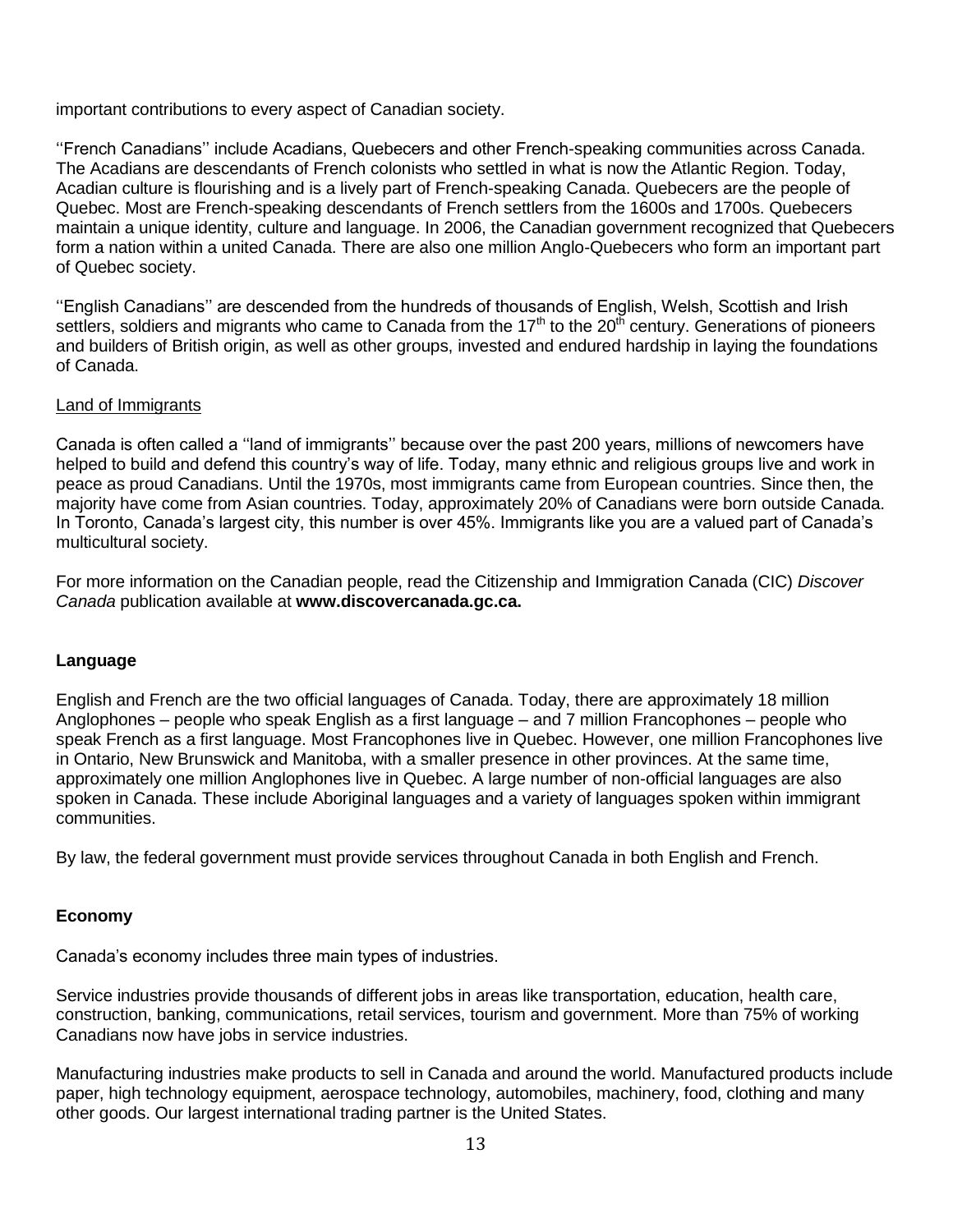Natural resource industries include forestry, fishing, agriculture, mining and energy. These industries have played an important part in the country's history and development. Today, the economy of many areas of the country still depends on developing natural resources, and a large percentage of Canada's exports are natural resource commodities.

For more information on Canada's economy, visit the online Atlas of Canada at **http://atlas.nrcan.gc.ca**.

#### <span id="page-13-0"></span>**Government**

There are three key facts about Canada's system of government: it is a federal state, a parliamentary democracy and a constitutional monarchy.

#### <span id="page-13-1"></span>Federal State

Canada has three levels of government – federal, provincial or territorial, and municipal. Each level of government has different responsibilities and a different role to play in the country.

#### <span id="page-13-2"></span>**Box 2.1: The Constitution Act of 1867**

The *British North America Act*, now known as the *Constitution Act of 1867*, defines the responsibilities of the federal and provincial governments.

#### *Federal Government*

The federal government is based in Ottawa, the capital city of Canada. It is responsible for national and international matters, such as national defence, foreign affairs, employment insurance, currency, banking, federal taxes, postal services, shipping, railways, telephones and pipelines, rights, Aboriginal lands and rights, and criminal law. In general, the federal government deals with laws that affect the whole country. The federal government is led by the ''Prime Minister.''

#### *Provincial and Territorial Governments*

There are 10 provinces and three territories in Canada. Each province is led by a ''Premier'' and has its own elected legislature. It has the power to change its laws and manage its own public lands. Each of the territories is also led by a Premier, and carries out many of the same functions as a province, but the federal government manages the public lands.

In each of the 10 provinces in Canada, the provincial government has a variety of responsibilities identified in the *Constitution Act* of 1867. These include education, health care and road regulations. Provincial governments sometimes share responsibilities with the federal government. For example, federal and provincial governments share power over agriculture, natural resources and immigration.

#### *Municipal Governments*

This is the level of government that governs a city, town or district (a municipality). Municipal governments are responsible for areas such as public transportation, fire protection, local police, local land use, libraries, parks, community water systems, roadways and parking. They receive authority for these areas from the provincial governments. Municipal governments are led by a "mayor.''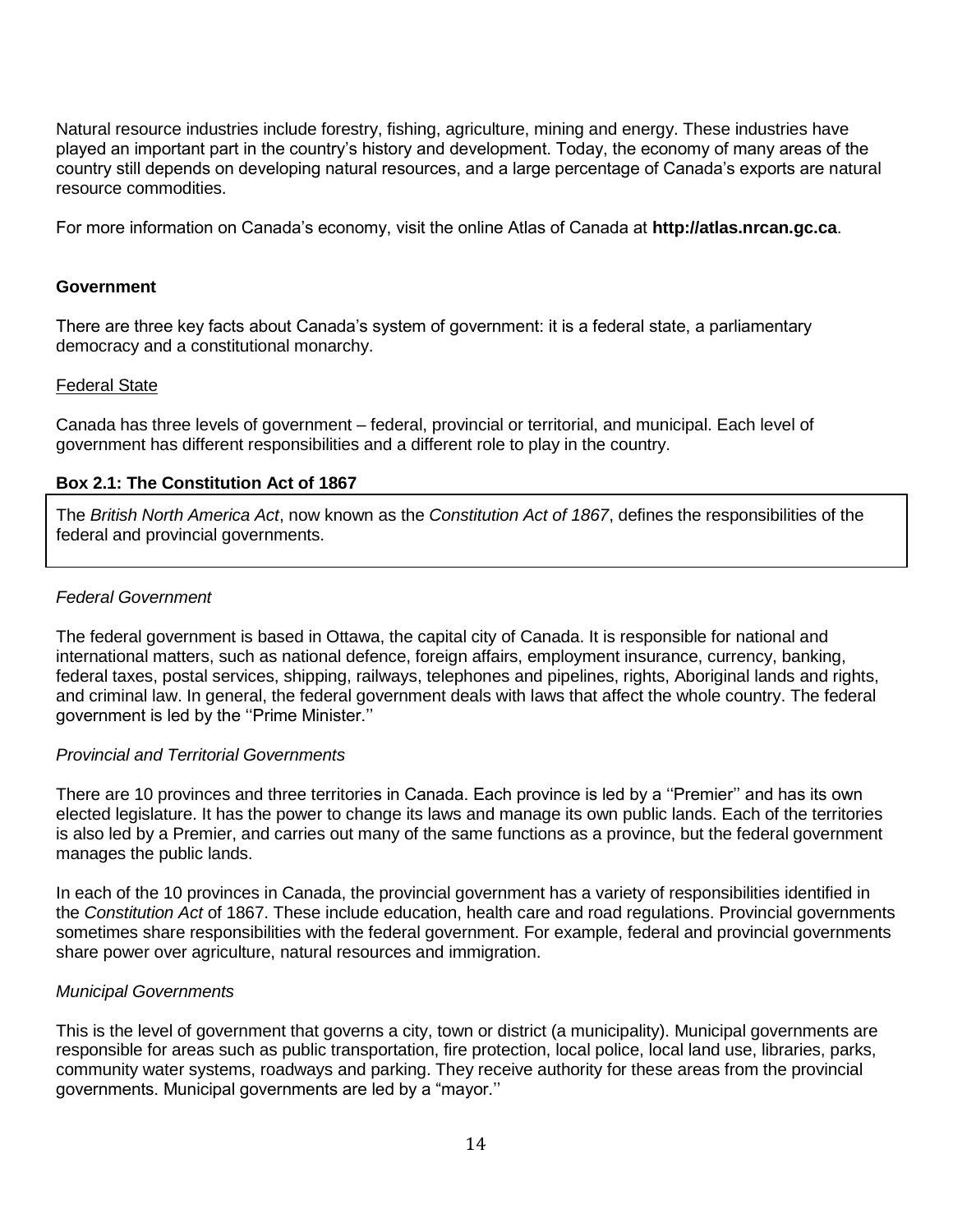### *First Nations Governance*

Across the country there are also band councils that govern First Nations communities. Band councils are similar to municipal governments; the members of a band elect the band council, which makes decisions that affect their local community.

#### <span id="page-14-0"></span>Parliamentary Democracy

Parliament has three parts: the Sovereign (Queen or King), the Senate and the House of Commons. In Canada's parliamentary democracy, the people elect representatives to the federal House of Commons in Ottawa. The people also elect representatives to provincial and territorial legislatures as well as to their city council. These representatives are responsible for passing laws, approving and monitoring spending, and keeping the government accountable.

## <span id="page-14-2"></span>**Box 2.2: Elected Representatives at Each Level of Government**

Canadians elect political representatives at all three levels of government: federal, provincial or territorial, and municipal.

- Elected representatives in the federal government are called members of Parliament (MPs).
- Elected representatives in the provincial government are called members of the provincial Parliament (MPPs) or Members of the Legislative Assembly (MLAs).
- Elected representatives in municipal governments are called councillors.
- MPs, MPPs, MLAs and councillors often hold meetings to consult with the public on current issues of importance.

#### <span id="page-14-1"></span>Constitutional Monarchy

Canada is a constitutional monarchy and part of the Commonwealth. This means that the Queen or King of England is our Head of State, while the Prime Minister is the Head of Government.

As Head of the Commonwealth, the Sovereign links Canada to 53 other nations that cooperate to advance social, economic and cultural progress.

The Sovereign is represented in Canada by a Governor General. The Governor General is appointed by the Sovereign on the advice of the Prime Minister, usually for a five-year period. In each of the 10 provinces, a Lieutenant Governor represents the Sovereign. Each Lieutenant Governor is appointed by the Governor General on the advice of the Prime Minister, also normally for five years.

For more information on democracy and government in Canada, read the CIC *Discover Canada* publication available at **www.discovercanada.gc.ca.**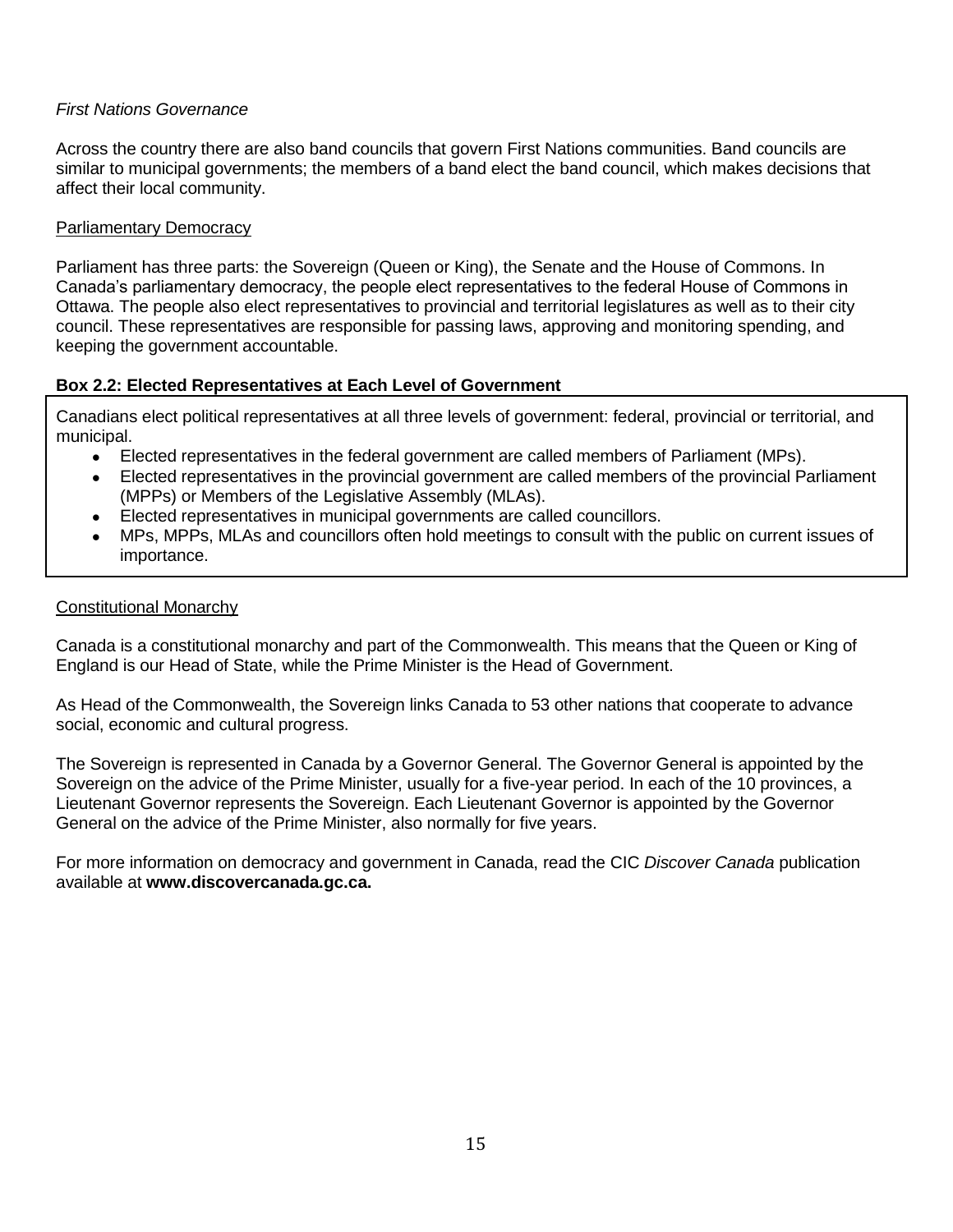# <span id="page-15-0"></span>**3. SOURCES OF INFORMATION**

## <span id="page-15-1"></span>**Immigrant-Serving Organizations**

Canada has many immigrant-serving organizations to help newcomers settle in Canada. These organizations are funded by governments and their services are free. They are excellent sources of information and advice on living in Canada. They also have settlement workers who can provide you with help to meet settlement needs such as:

- Finding housing, work and schools;
- Obtaining official documents and government services;
- Registering for free language training;
- Helping with general problems you might have.

These organizations offer their services in one or both of the official languages (English and French) and sometimes in other languages as well. Call or visit a local immigrant-serving organization in your city or town to learn about the many ways it can help you settle in Canada.

You can find contact information for immigrant-serving organizations across Canada at www.cic.gc.ca/english/newcomers/map/services.asp or by calling Citizenship and Immigration Canada (CIC) at **1-888-242-2100**.

## <span id="page-15-2"></span>**The Telephone Directory (or the ''Telephone Book'')**

The telephone book provides a complete list of local telephone numbers. It is available both in print form and on the Internet.

The telephone book is divided into three main sections with different colours:

- The White Pages show residential telephone numbers in alphabetical order by family name.
- The Blue Pages give federal, provincial and municipal government information numbers in alphabetical order by topic.
- The Yellow Pages provide telephone numbers and advertisements for businesses and services of all types. The Yellow Pages are organized in alphabetical order by type of business or service.

Sometimes, the printed telephone book will include all three sections in one large book, or there may be two separate books (one for the White Pages and one for the Yellow Pages/Blue Pages). The first pages of printed versions provide telephone numbers to call in case of emergency (**911** is the national emergency number). In most cases, there is also a section at the beginning that explains how to make telephone calls.

If you do not have a copy of the telephone book in the home you rent or buy, you can obtain a free copy by mail. To do this, go to **www.contactus.yp.ca/yellowpages** or call **1-877-909-9356**. The printed versions of the telephone book are different for each city or town, so make sure you ask for the one you need.

<span id="page-15-3"></span>You can consult both the Yellow Pages and the White Pages online for free at **www.yellowpages.ca** or **www.canada411.ca**. For online government information, see the subsection on Government Websites below. For information on telephone service in Canada, read the section *Communications and Media* in this guide.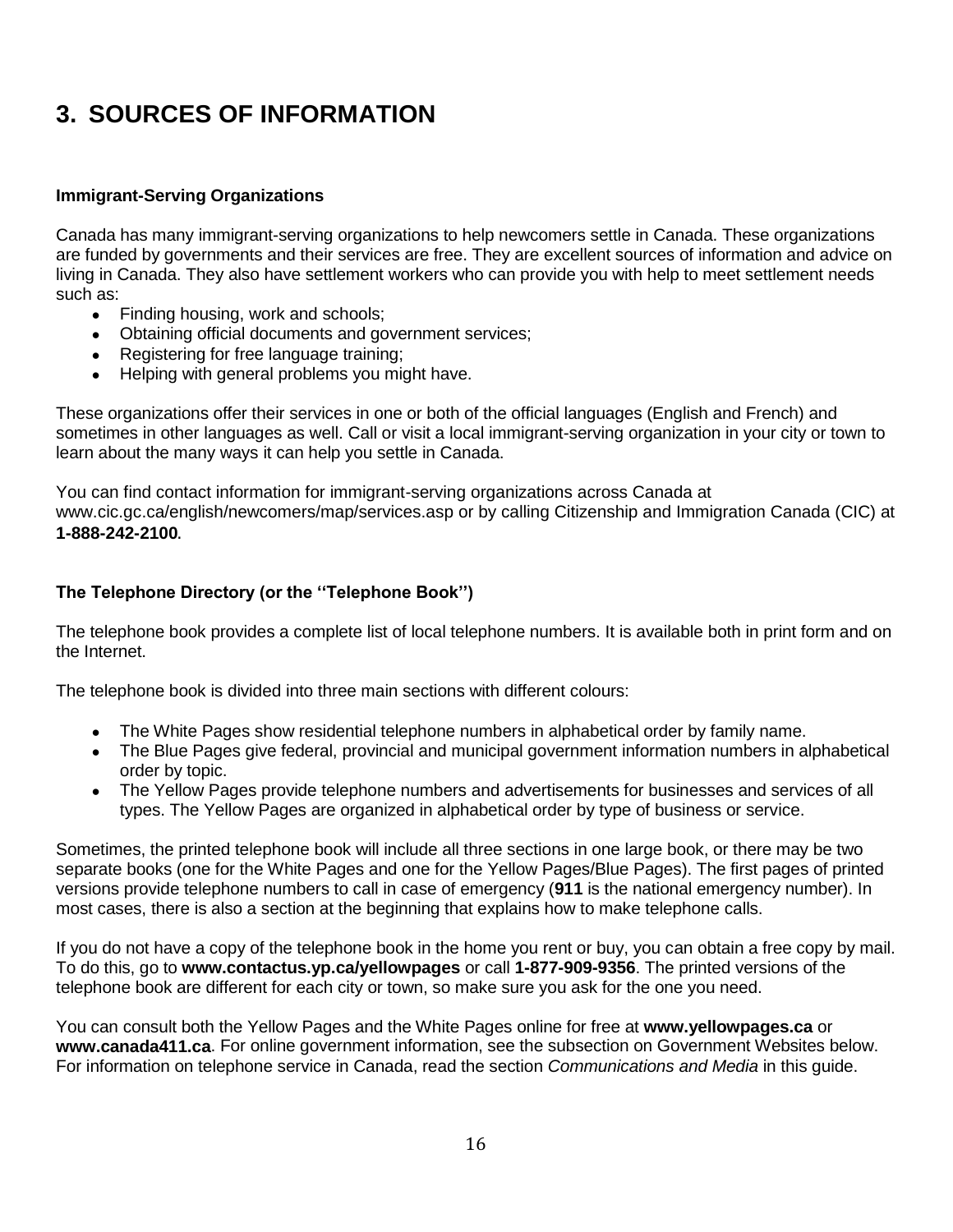## **City Maps**

A road map of your new city or town is an excellent source of information. You can buy maps at bookstores, convenience stores and gas stations. Free maps are available on the Internet, in the telephone book, and at municipal tourist offices or information centres.

If you think you will use public transportation or a bicycle, you can get maps that show public transportation or cycling routes. Public transportation maps are usually available at transit information offices and major transit stations. Cycling maps are generally available at bicycle shops, bookstores and municipal information centres.

## <span id="page-16-0"></span>**Government Information Sources**

#### <span id="page-16-1"></span>Government Websites

Canada has three levels of government: federal, provincial (or territorial) and municipal (see the section *Canada: A Brief Overview* for details). The federal government and most provincial and territorial governments have websites with information specifically for newcomers. These are listed in Table 3.1 below. Many municipal governments also have websites with local information for newcomers.

#### <span id="page-16-2"></span>**Table 3.1: Government Websites (Specifically for Newcomers)**

| Federal, Provincial and Territorial Websites for Newcomers                                    |                                   |  |
|-----------------------------------------------------------------------------------------------|-----------------------------------|--|
| For information on immigration and settlement<br>www.cic.gc.ca                                |                                   |  |
| For information on employment in Canada<br>www.workingincanada.gc.ca<br>www.credentials.gc.ca |                                   |  |
| Alberta                                                                                       | www.albertacanada.com/immigration |  |
| <b>British Columbia</b>                                                                       | www.welcomebc.ca                  |  |
| Manitoba                                                                                      | www.immigratemanitoba.com         |  |
| <b>New Brunswick</b>                                                                          | www.welcomenb.ca                  |  |
| Newfoundland and Labrador                                                                     | www.nlimmigration.ca              |  |
| <b>Northwest Territories</b>                                                                  | www.gov.nt.ca                     |  |
| Nova Scotia                                                                                   | www.novascotiaimmigration.com     |  |
| Nunavut                                                                                       | www.gov.nu.ca                     |  |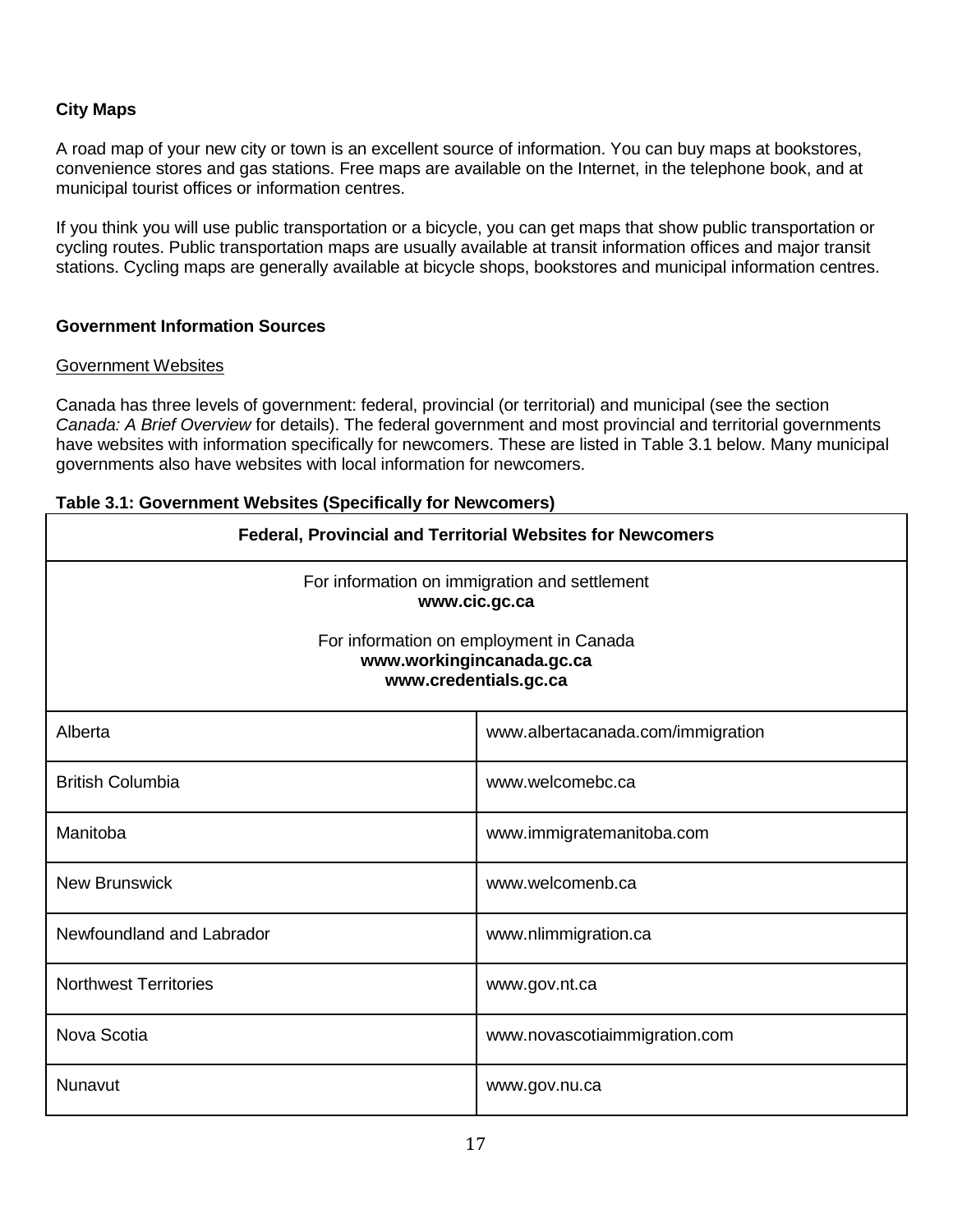| Ontario                     | www.ontarioimmigration.ca         |
|-----------------------------|-----------------------------------|
| <b>Prince Edward Island</b> | www.gov.pe.ca/immigration         |
| Quebec                      | www.immigration-quebec.gouv.qc.ca |
| Saskatchewan                | www.saskimmigrationcanada.ca      |
| Yukon                       | www.immigration.gov.yk.ca         |

Two other websites with useful information for newcomers are **www.settlement.org** and **www.inmylanguage.org**. These websites are written mainly for newcomers who are settling in Ontario.

The federal and provincial levels of government also have general websites for everyone in Canada (see Table 3.2) with detailed information on many different topics.

## <span id="page-17-0"></span>**Table 3.2: Government Websites (General)**

| <b>Federal, Provincial and Territorial Websites</b>                                                                                                                                                                                                                                                       |                |  |
|-----------------------------------------------------------------------------------------------------------------------------------------------------------------------------------------------------------------------------------------------------------------------------------------------------------|----------------|--|
| www.canada.gc.ca<br>Use the search tool or look under the list of departments, ministries and agencies to find the one that deals with<br>the topic or service you need information about.<br>www.servicecanada.gc.ca<br>Service Canada offers access to a wide range of government programs and services |                |  |
| <b>Province/Territory</b><br><b>Websites</b>                                                                                                                                                                                                                                                              |                |  |
| Alberta                                                                                                                                                                                                                                                                                                   | www.alberta.ca |  |
| <b>British Columbia</b>                                                                                                                                                                                                                                                                                   | www.gov.bc.ca  |  |
| Manitoba                                                                                                                                                                                                                                                                                                  | www.gov.mb.ca  |  |
| <b>New Brunswick</b>                                                                                                                                                                                                                                                                                      | www.gnb.ca     |  |
| Newfoundland and Labrador                                                                                                                                                                                                                                                                                 | www.gov.nl.ca  |  |
| <b>Northwest Territories</b>                                                                                                                                                                                                                                                                              | www.gov.nt.ca  |  |
| Nova Scotia                                                                                                                                                                                                                                                                                               | www.gov.ns.ca  |  |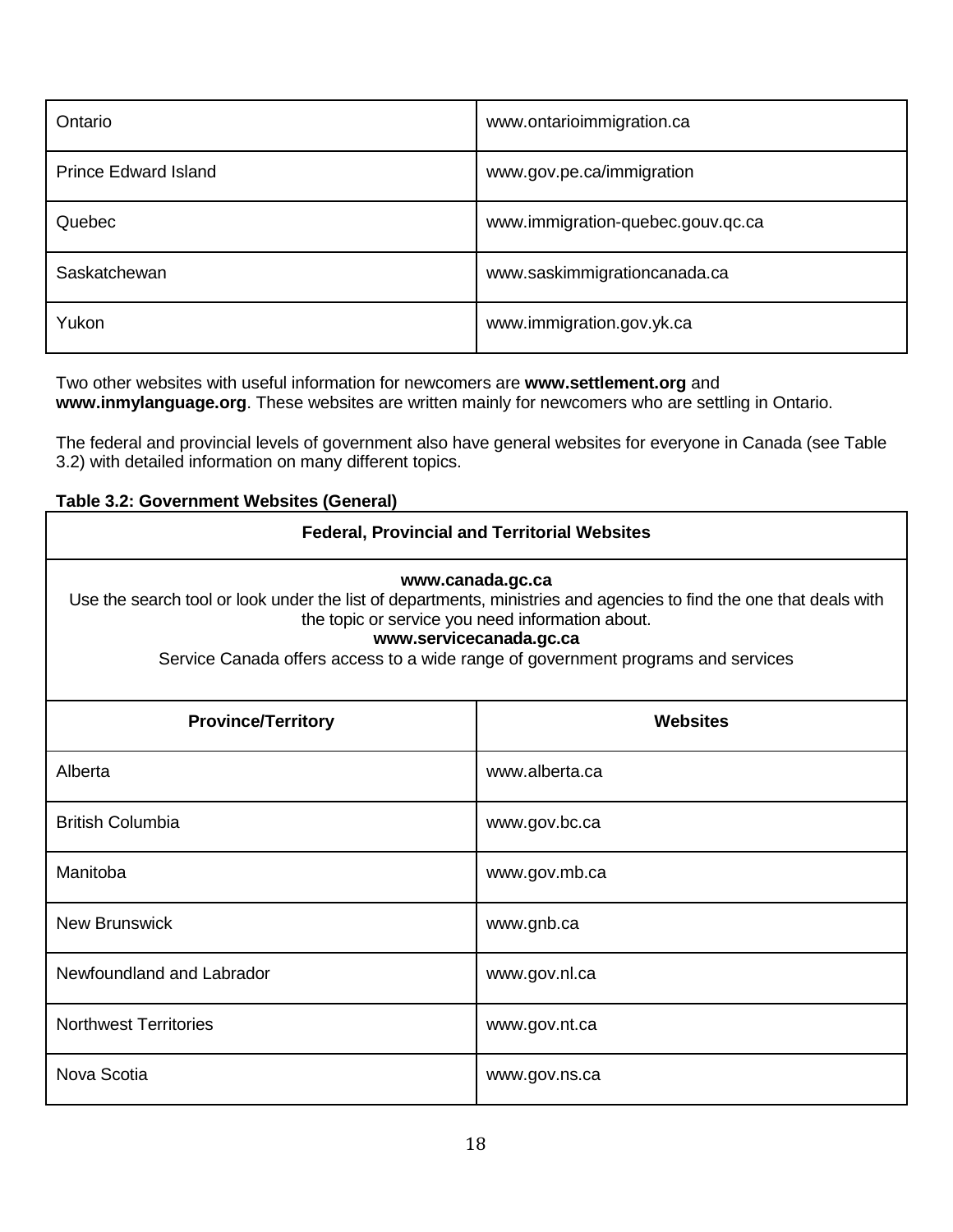| Nunavut                     | www.gov.nu.ca  |
|-----------------------------|----------------|
| Ontario                     | www.ontario.ca |
| <b>Prince Edward Island</b> | www.gov.pe.ca  |
| Quebec                      | www.gouv.qc.ca |
| Saskatchewan                | www.gov.sk.ca  |
| Yukon                       | www.gov.yk.ca  |

The official website of the city or town where you live (that is, the municipal government website) is also an excellent source of local information on many different topics and services. It is not possible to provide links to all municipal government websites in Canada on this page, but you can search the Internet for ''city of [name of city]'' or ''town of [name of town]'' to find the municipal website for the city or town you live in.

#### <span id="page-18-0"></span>Government Telephone Information Numbers

You can also get information from the federal, provincial or territorial, and municipal levels of government by calling telephone information numbers. The Blue Pages of the telephone book provide a full list of government information numbers organized by topic. You can also find government information numbers on the government websites in the tables above. The CIC information number is **1-888-242-2100** (the Call Centre is open 8 a.m. to 4 p.m. local time).

#### <span id="page-18-1"></span>Government Service Offices

The federal, provincial or territorial, and municipal levels of government all have service offices where you can get information and services in person. See the Blue Pages of your local telephone book for listings of government service offices in your city or town.

Service Canada provides access to a variety of federal government programs and services at more than 600 points of service located across Canada. For a list of Service Canada centres and the information and services they provide, go to **www.servicecanada.gc.ca** or call **1-800-622-6232**. The address and telephone number of your local Service Canada Centre will also be in the Blue Pages.

#### <span id="page-18-2"></span>Accessing Government Information and Services

The amount of information and services available from the various levels of government in Canada can be a lot to handle at first. See the section *Canada: A Brief Overview* to find out what each government is responsible for. If you need help finding government information and services, visit an immigrant-serving organization to get help from a settlement worker.

## <span id="page-18-3"></span>**Consumer Information**

The Office of Consumer Affairs provides information from the federal government to help consumers make wellinformed decisions. Their website is **[www.ic.gc.ca/consumer.](http://www.ic.gc.ca/consumer)** The *Canadian Consumer Handbook* is produced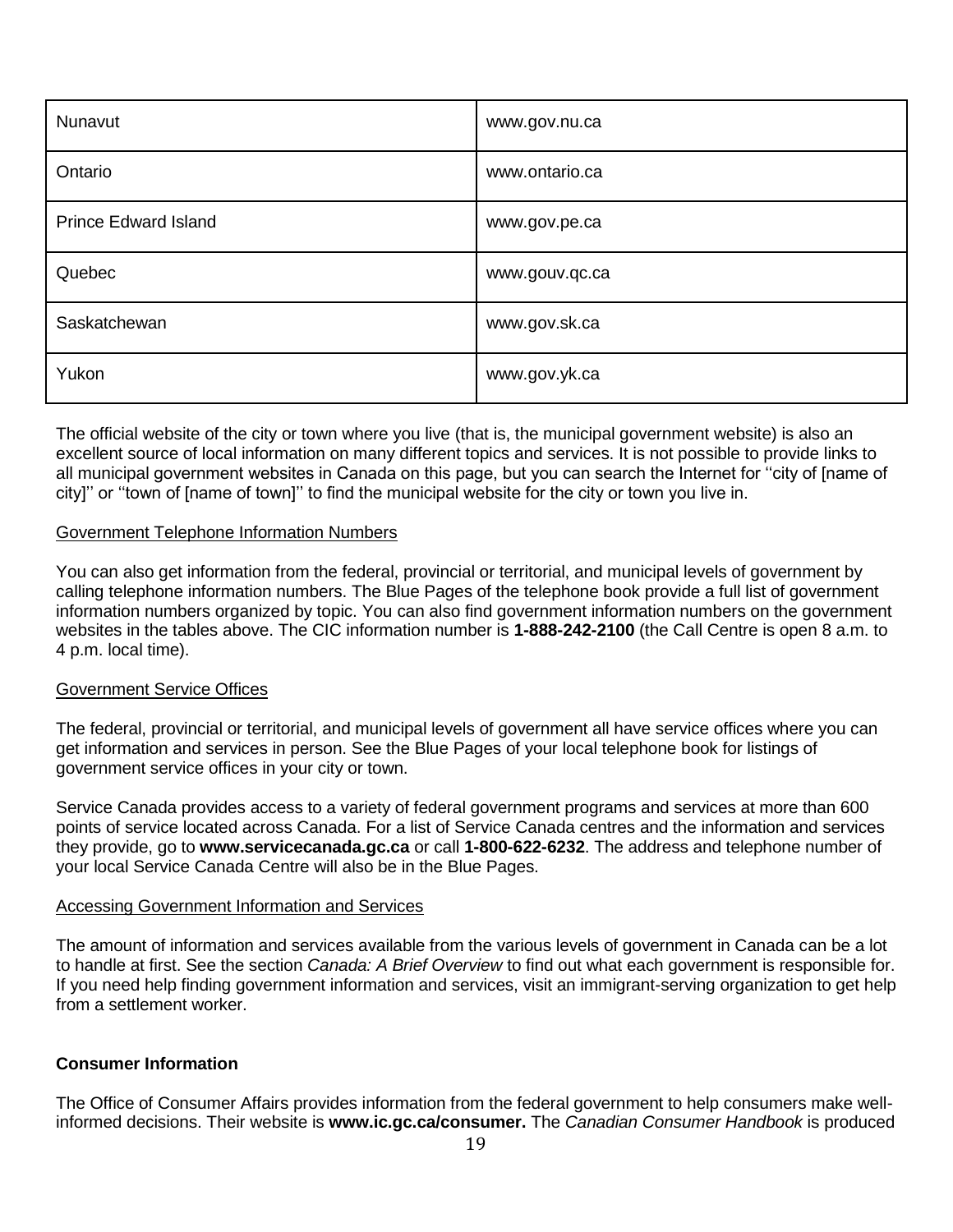by federal, provincial and territorial governments. It offers reliable information on a number of consumer topics such as online shopping, contracts, housing and home renovations, identity theft, collection agencies, and much more. See **[www.consumerhandbook.ca.](http://www.consumerhandbook.ca/)**

## <span id="page-19-0"></span>**Libraries**

Public libraries are an excellent source of free information for newcomers. Most offer Internet access and a variety of resources on many different topics. Staff can help you find the information you need. Some libraries have settlement workers who offer a range of services specifically to assist newcomers. For a list of local libraries, look in the Blue Pages or search the internet.

## <span id="page-19-1"></span>**Guidebooks for Newcomers**

In addition to free information and help from the three levels of government and from immigrant-serving organizations, there are settlement guidebooks for sale that are written specifically for newcomers to Canada. You can buy these guidebooks at bookstores or online at websites that sell books. For a list of bookstores in your area, look in the Yellow Pages or search the internet.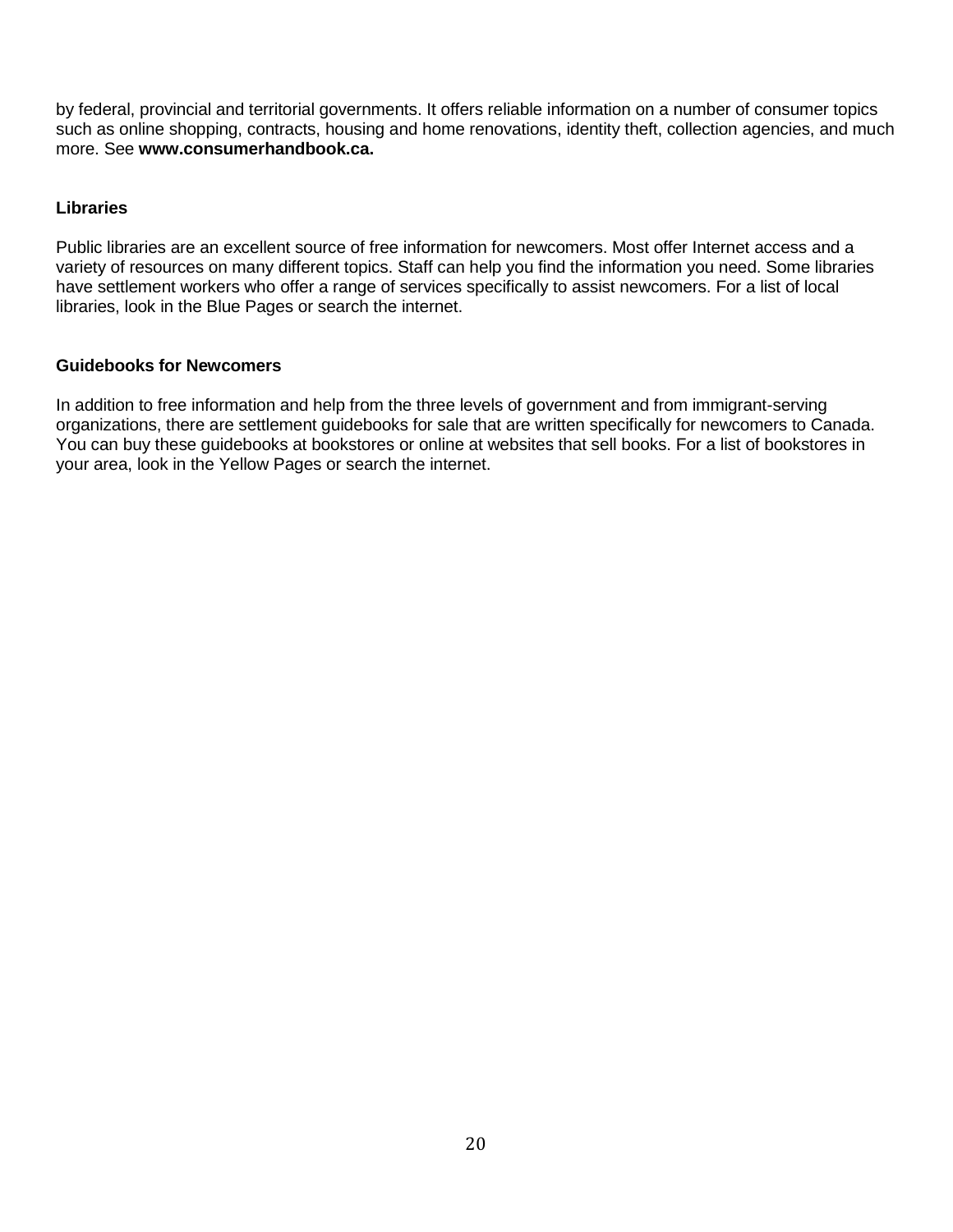# <span id="page-20-0"></span>**4. YOUR RIGHTS AND FREEDOMS IN CANADA**

In Canada, both federal and provincial or territorial governments protect the rights and freedoms of individuals. Canada's *Constitution Act* of 1982 includes the *Canadian Charter of Rights and Freedoms* that protects human rights. The *Canadian Charter of Rights and Freedoms* includes the rights and freedoms that Canadians believe are necessary in a free and democratic society. The Charter guarantees certain political rights to Canadian citizens. It also guarantees civil rights to everybody in Canada. You can read the Charter at **www.laws.justice.gc.ca/en/charter**.

The *Canadian Charter of Rights and Freedoms* protects:

- The freedom to express your beliefs and opinions freely (including through a free press);
- The freedom to associate with anyone you wish and gather peacefully with other people;
- The freedom to practise any religion or no religion;
- The right to live anywhere in Canada;
- The right to protection from unlawful or unjust arrest or detention by the government. You also have the right to due legal process under Canadian law. This means that the government must respect all your rights under the law;
- The right to equality. You cannot be discriminated against, in particular because of race, national or ethnic origin, colour, religion, sex, age or mental or physical disability;
- The same rights whether you are a woman or a man; and
- The right to receive services from the federal government in either English or French.

Gays and lesbians also have the same rights as everyone else in Canada and are protected against discrimination under the law. In 2005, Parliament passed a law extending the right to civil marriage to same-sex couples. The law also respects religious freedom, so no official of a religious group can be forced to marry same-sex couples if this goes against their beliefs.

As a resident of Canada, you benefit from all the rights listed above and more. The Government of Canada encourages you to understand that these rights come with certain responsibilities, such as:

- Learning English or French or both;
- Working to take care of yourself and your family;
- Helping others in your community; and
- Protecting Canada's heritage and natural environment.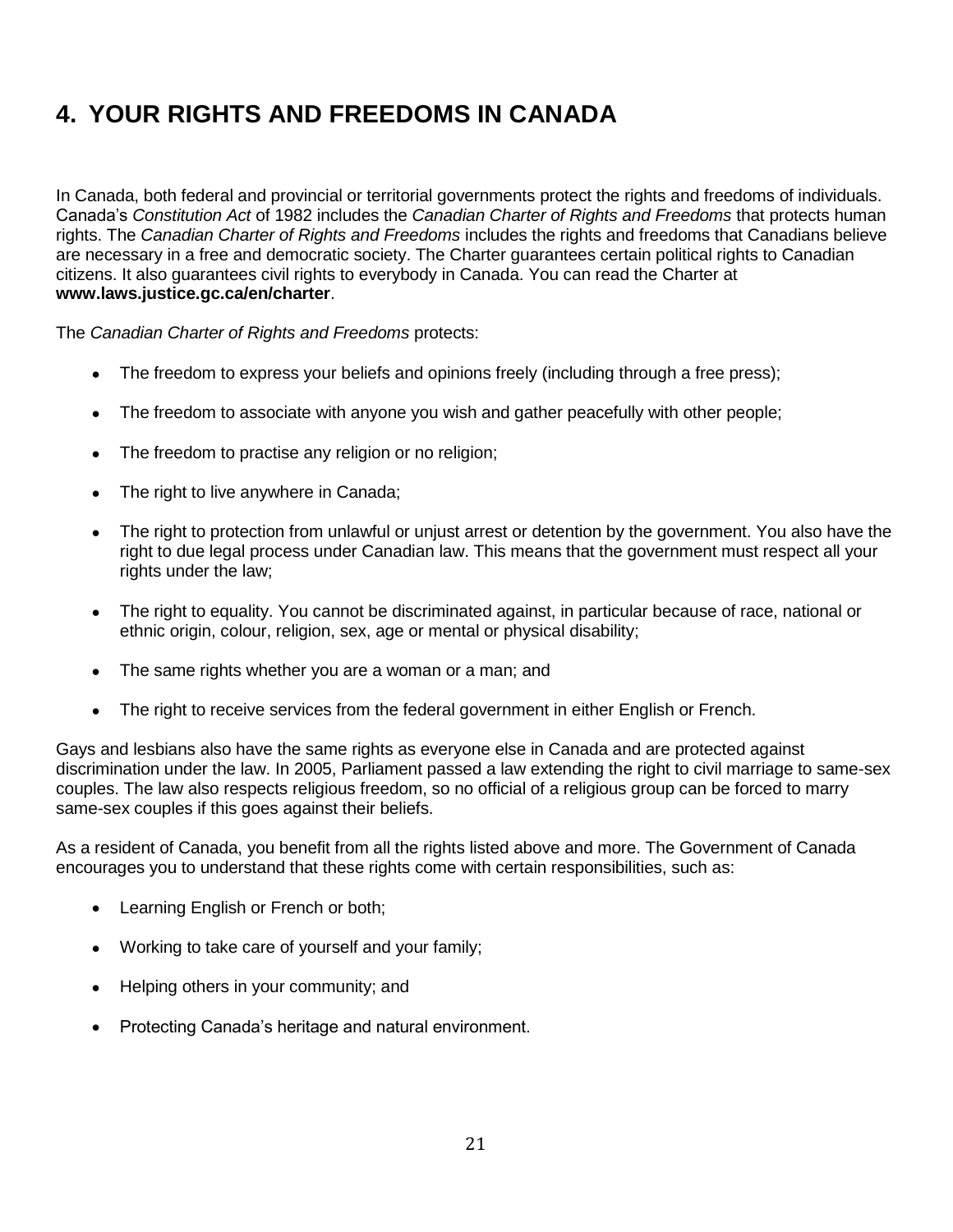## <span id="page-21-2"></span>**Box 4.1: The Rights and Duties of Canadian Citizens**

If you become a Canadian citizen, you will have the right to:

- Vote in federal, provincial or territorial, and municipal elections;
- Be a candidate in elections; and
- Apply for a Canadian passport and enter and leave the country freely.
- You will also have the legal duty to serve on a jury if called to do so, and the civic responsibility to contribute to Canadian democracy by voting in elections.

## <span id="page-21-0"></span>**The "Age of Majority" and the "Age of Consent"**

The "age of majority" is the age when a person is legally considered an adult. In Canada, the age of majority is 18 or 19 years old depending on the province or territory in which you live.

The "age of consent" is the age when a person can legally consent to sexual activity. In Canada, the age of consent is 16 years old. However, a person under the age of 16 can legally consent to sexual activity with someone close in age if there is no relationship of trust, authority or dependency or any other exploitation of the young person (consult the link below for details on the law). The age of consent becomes 18 years old when sexual activity "exploits" the young person, such as when it involves prostitution or pornography or when it occurs in a relationship of authority, trust or dependency (for example, with a teacher, coach, babysitter). Remember that all sexual activity without consent is a crime regardless of age. For more information on the law about the age of consent, consult **[www.justice.gc.ca/eng/dept-min/clp/faq.html.](http://www.justice.gc.ca/eng/dept-min/clp/faq.html)**

## <span id="page-21-1"></span>**Defending Canada**

In Canada, you do not have to serve in the military. However, you may choose to work in the Canadian Forces (navy, army or air force). For more information, visit **www.forces.gc.ca**. You can also serve in local part-time navy, militia or air reserves and get valuable experience, skills and contacts. It is also possible to serve in the Coast Guard or emergency community services, such as a police force or fire department.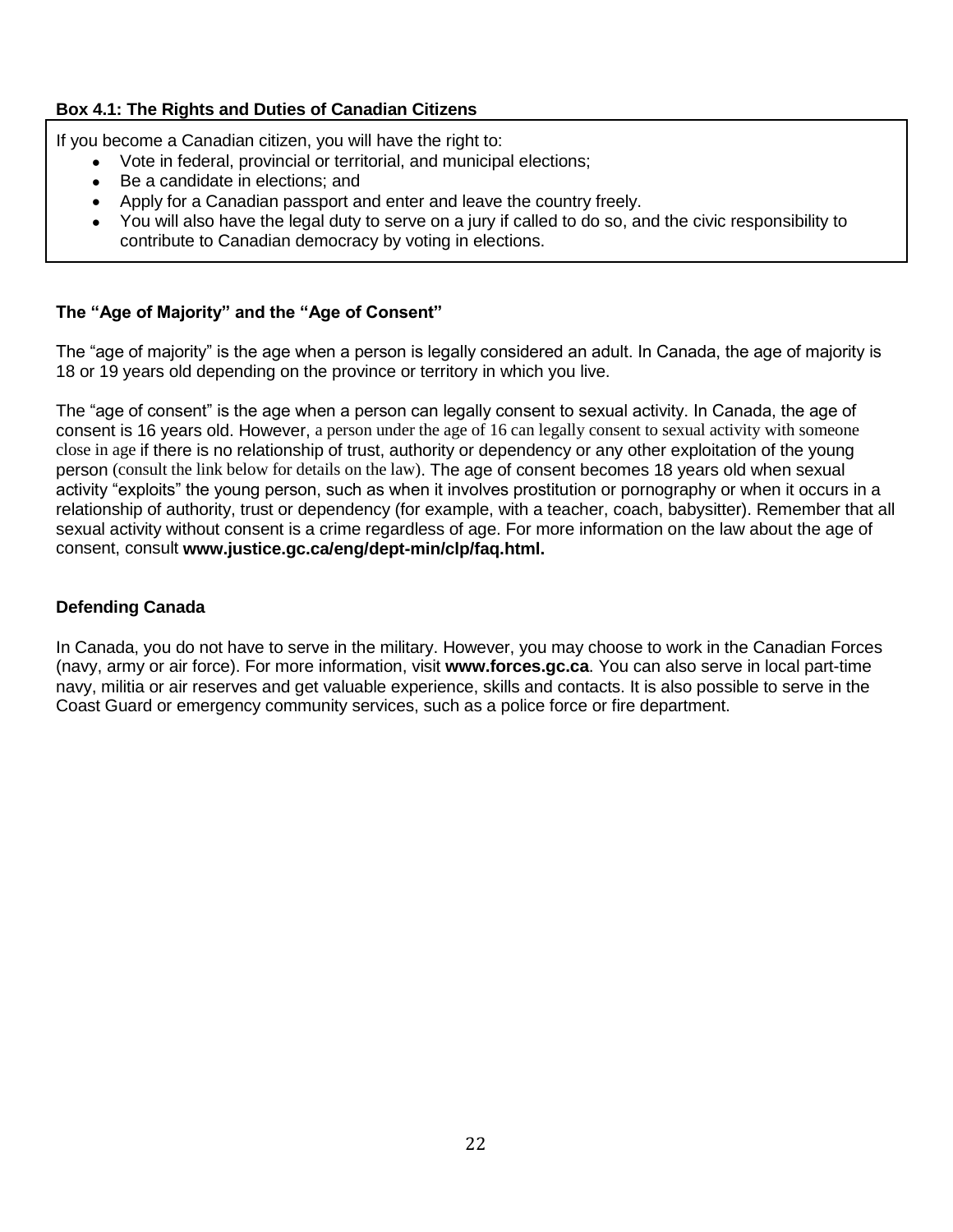# <span id="page-22-0"></span>**5. CANADIAN LAW AND JUSTICE**

Laws help to maintain a safe and peaceful society in which people's rights are respected. The Canadian legal system respects individual rights while at the same time making sure that our society works in an orderly manner. An essential principle is that the law applies to everyone. This includes the police, government and public officials, who must carry out their public duties according to the law.

Canadian laws recognize and protect basic individual rights and freedoms, such as liberty and equality. Our legal system, which is based on a tradition of law and justice, gives Canadian society a valuable framework. The rule of law and democratic principles have been part of our history and remain today the foundation of the legal system.

#### <span id="page-22-1"></span>**Public Law and Private Law**

Law can be divided into public and private law. ''Public law'' deals with matters that affect society as a whole. It includes criminal, constitutional and administrative law. Public laws set the rules for the relationship between the individual and society and for the roles of different levels of government. For example, if someone breaks a criminal law, it is seen as a wrong against society as a whole.

''Private law'' deals with the relationships between individuals. Civil laws set the rules for contracts, property ownership, the rights and obligations of family members, damage to someone or to their property caused by others, and so on.

#### <span id="page-22-2"></span>**Courts and Legal Representation**

The basic role of courts in Canada is to help people resolve disputes fairly and with justice in matters between individuals and in matters between individuals and the state. In the process, courts interpret and establish law, set standards and raise questions that affect all aspects of Canadian society.

It is worth noting that most disputes do not end up in the courts at all. People often settle their differences outside of court (for example, through alternative dispute resolution such as mediation or arbitration). There are several levels and types of courts. Both the federal government and the provincial and territorial governments pass laws, and they also share the administration of justice.

If you need help in a Canadian court, you could consider hiring a lawyer to represent you. There are services that can help you find a lawyer. These include referral services provided by provincial and territorial law societies (consult **[www.cba.org/CBA/Info/faq/referral.aspx](http://www.cba.org/CBA/Info/faq/referral.aspx)**) and JusticeNet, a not-for-profit service helping people in need of legal expertise (call **1-866-919-3219** or consult **[www.justicenet.ca](http://www.justicenet.ca/)**). You can also consult the Yellow Pages.

Depending on your income, you may be able to get the services of a lawyer free of charge (this is called ''legal aid''). Each province and territory has a legal aid society that is responsible for providing these services. You can also ask an immigrant-serving organization in your city or town for assistance in obtaining legal representation (consult **www.cic.gc.ca/english/newcomers/map/services.asp** or call Citizenship and Immigration Canada (CIC) at **1-888-242-2100** to obtain contact information for immigrant-serving organizations).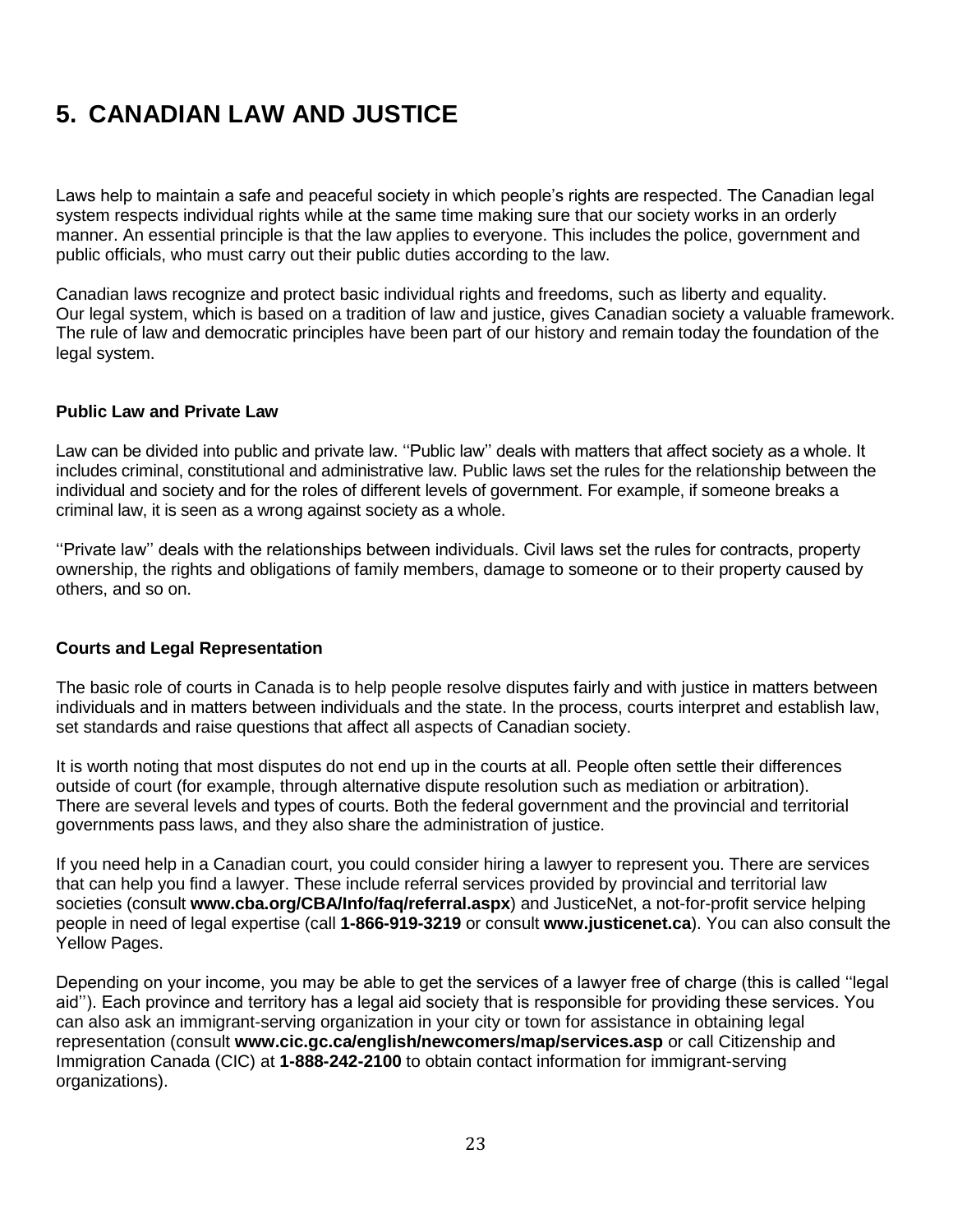## <span id="page-23-0"></span>**Police**

The police in Canada keep people safe and enforce the law. There are different types of police, including federal, provincial, territorial and municipal police forces. The number for your local police is in the front pages of the telephone book. If you need to call the police in an emergency, dial **911.** 

The police are there to help you and others. If you are the victim of a crime, do not hesitate to contact the police. If you see a crime taking place or know about criminal activities, it is your responsibility to inform the police immediately.

If the police question or arrest you, do not resist. Remember that under Canadian law, you are presumed innocent until proven guilty. Speak as clearly as possible and look directly at the officer. Be ready to show some kind of identification. If you are taken into custody, you have the right to know why. You also have the right to have a lawyer and a translator present (if you need one). It is a serious crime to try to bribe the police by offering money, gifts or services in exchange for special treatment.

## <span id="page-23-1"></span>**Family Violence**

Family violence includes many different kinds of abuse that adults or children may experience in their families or homes. All forms of physical and sexual abuse (including unwanted sexual activity with your husband, wife, partner, boyfriend or girlfriend) are prohibited under the *Criminal Code* of Canada. This means that it is a crime to do things like hit, punch, beat or kick your husband or wife, partner, boyfriend, girlfriend, parent, grandparent, child, grandchild or another relative. It is a crime to threaten to hurt or kill someone. It is also a crime to have any sexual contact with a child. In addition, female genital mutilation and honour-based crimes are serious offences. People found guilty of family violence are severely punished under Canadian law. Family violence also includes neglect, and financial and psychological abuse.

If you are the victim of family violence, you should call the police or **911**. There are also special support organizations that can help you – their contact information is listed in the front pages of the telephone book. Family violence is taken very seriously in Canada. Canadian police respond to family violence in the same way as violence between strangers. If someone tries to scare you by saying that you will be deported or lose your children for reporting family violence, contact the police or a support organization immediately for help.

For more information, go to **[www.justice.gc.ca/eng/pi/fv-vf.](http://www.justice.gc.ca/eng/pi/fv-vf/about-aprop/index.html)**

## <span id="page-23-2"></span>**Child Abuse and Neglect**

<span id="page-23-3"></span>Parents must provide their children with the necessities of life and can be charged with a crime if they do not provide for their children under the age of 16. This includes feeding, clothing and housing a child, even after a divorce or separation. It is illegal in Canada to abuse your children. Abuse could be hitting your child with an object, touching them sexually or forcing them into marriage. Child abuse is a very serious crime for which you can be arrested. Provincial and territorial child protection laws also allow child welfare officials to go into a home and even remove children if parents cannot or do not provide a minimum standard of care. Doctors, teachers, social workers and police will take action if they think children are being harmed. All adults in Canadian provinces and territories have a legal obligation to report situations where they suspect child abuse.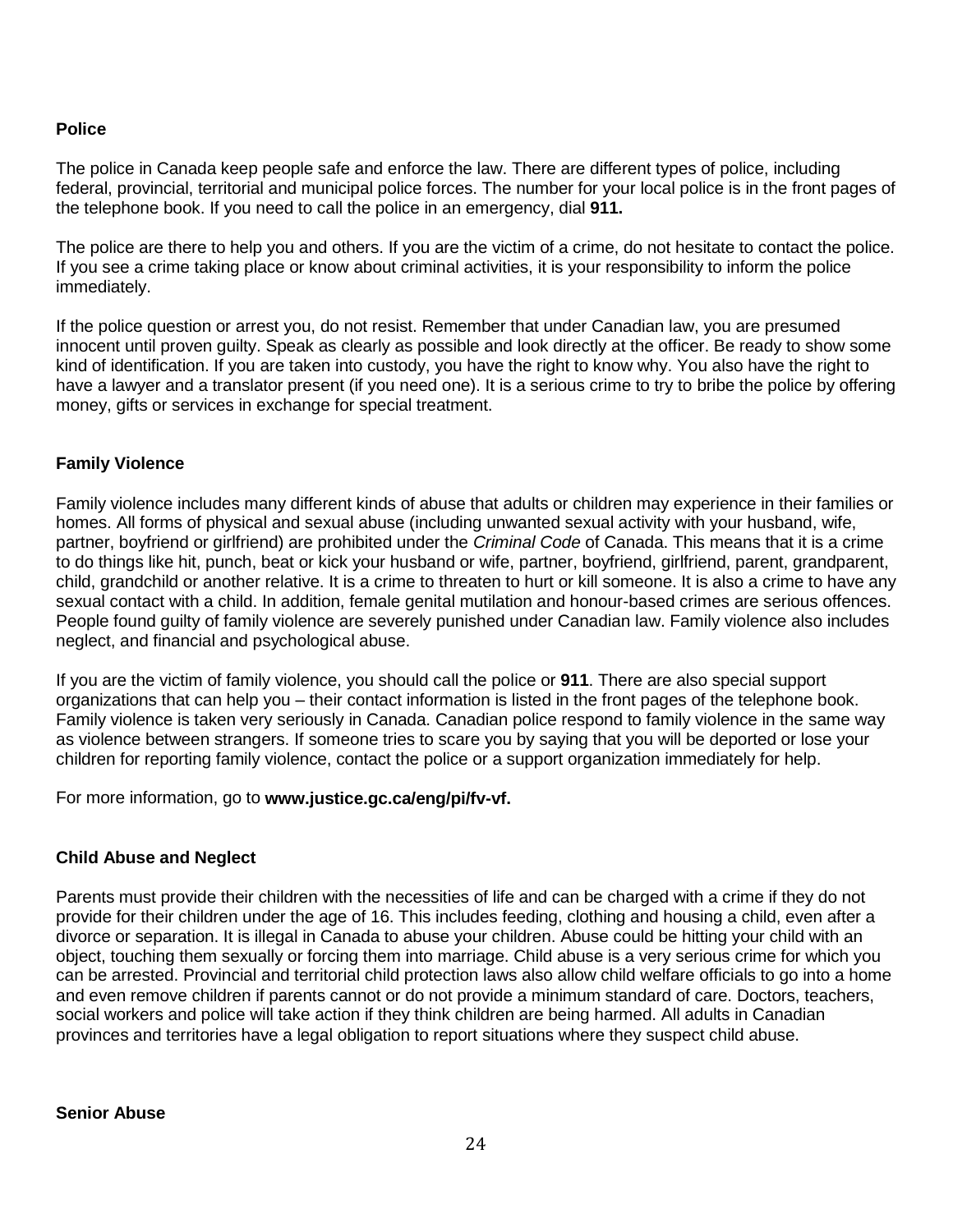It is illegal to hurt or take advantage of elders. Elder abuse includes any action that someone in a relationship of trust takes that results in harm or distress to an older person. This abuse can be physical, financial, psychological or sexual, and it includes neglect.

## <span id="page-24-0"></span>**Family Law**

#### <span id="page-24-1"></span>**Marriage**

In Canada, there are laws against being married to more than one person at a time. You cannot come to Canada with more than one spouse even if you were married to more than one person before you came to Canada.

The laws also prohibit you from marrying someone in Canada if one of you is already married. It does not matter where or when that marriage took place. In Canada, you can only remarry if you are legally divorced or your spouse has died.

It is illegal to force anyone into marriage in Canada.

Gay and lesbian Canadians have equal treatment under the law, including access to civil marriage.

#### <span id="page-24-2"></span>**Divorce**

The *Divorce Act* sets out Canada's rules for getting a divorce to end a marriage.

In Canada, only a court can give you a divorce. Either you or your spouse can apply for a divorce, or you can apply for the divorce together. To get the divorce, you must provide proof to the court that your marriage has broken down and that reasonable arrangements have been made for the support of any children. If your spouse has been living in another country for a year or more and divorces you from there, under the laws of that country, the divorce would generally be legal in Canada.

#### <span id="page-24-3"></span>**Labour Laws**

For information on labour laws, see the section *Employment and Income*.

#### <span id="page-24-4"></span>**Animal Protection**

Across Canada, there are laws that prohibit cruelty toward animals. These laws apply to both pets and farm animals. You may be fined or jailed if you neglect or hurt an animal.

#### <span id="page-24-5"></span>**Box 5.1: More Information on Canadian Law and Justice**

For more information on all aspects of Canadian law and justice, visit the Justice Canada website at **www.justice.gc.ca**.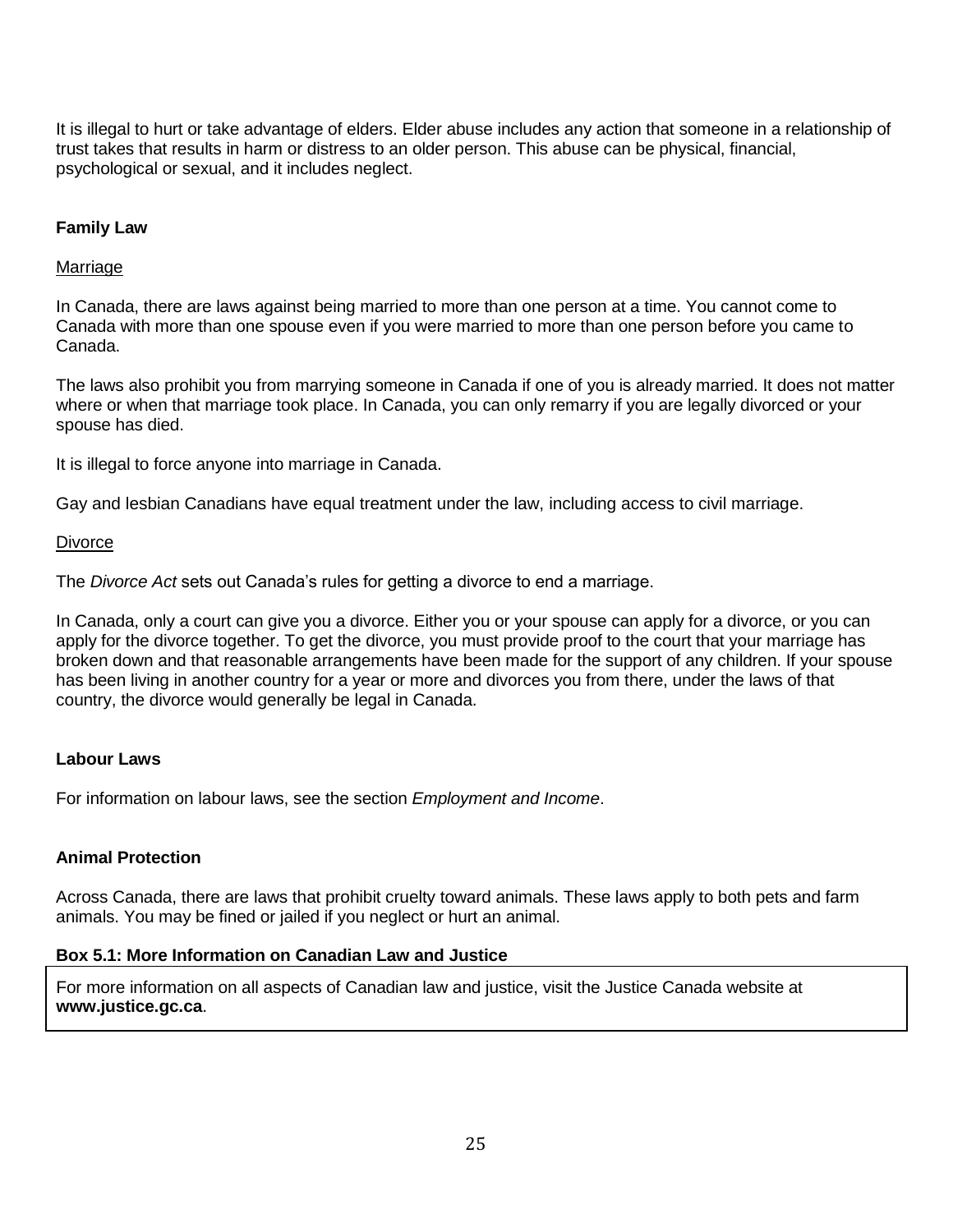## <span id="page-25-0"></span>**6. IMPORTANT DOCUMENTS**

If you are a new permanent resident of Canada, you should obtain the following essential documents soon after you arrive.

## <span id="page-25-1"></span>**Permanent Resident Card**

The Permanent Resident Card, a wallet-sized plastic card, is the official proof of your status as a permanent resident in Canada. All permanent residents who want to re-enter Canada on a commercial carrier (airplane, boat, bus or train) must show this card. You can also use your Permanent Resident Card as an identification document (ID) in various circumstances – for example, to request other government documents (health card, Social Insurance Number), to access government services or to open a bank account.

If you are a new permanent resident, you will automatically receive your card as part of the immigration process. You will receive your card by mail at your address in Canada. If you do not have a Canadian mailing address before you arrive in Canada, you must provide your new address to Citizenship and Immigration Canada (CIC) as soon as possible after you arrive. If you change your address in Canada before you receive your card in the mail, inform CIC of your new address. You can do this online at **www.cic.gc.ca/english/information/changeaddress.asp** or by calling CIC at **1-888-242-2100**.

You can apply for a new Permanent Resident Card if yours has expired, or if it has been stolen or lost. If your address has changed, you should notify CIC as indicated above. For further information and questions on the Permanent Resident Card, go to **www.cic.gc.ca/english/information/pr-card** or call CIC at the number above.

## <span id="page-25-2"></span>**Social Insurance Number**

You should apply for a Social Insurance Number (SIN) as soon as possible after you arrive in Canada. A SIN is a nine-digit number provided by Service Canada on behalf of the federal government. You will need this number to work in Canada or to apply for government programs and benefits.

You must present **one** of the following documents when you apply for a SIN:

1. Permanent residents:

- Permanent Resident Card from CIC. This is the only acceptable document if your permanent residence application was processed in Canada.
- Confirmation of Permanent Residence AND visa counterfoil affixed to your foreign passport or travel document.
- 2. Temporary residents:
	- Work permit from CIC.
	- Study permit from CIC.
	- Visitor record from CIC, indicating that you are authorized to work in Canada.
	- Diplomatic identity card and a note of permission of employment issued by the Department of Foreign Affairs and International Trade.

To apply for a SIN, simply gather the [documents](http://www.servicecanada.gc.ca/eng/sin/apply/proof.shtml) you need and take them to your nearest [Service Canada](http://www.servicecanada.gc.ca/cgi-bin/hr-search.cgi?app=hme&ln=eng)  [Centre.](http://www.servicecanada.gc.ca/cgi-bin/hr-search.cgi?app=hme&ln=eng) The Service Canada agent will need to see the original documents (not copies). If your application and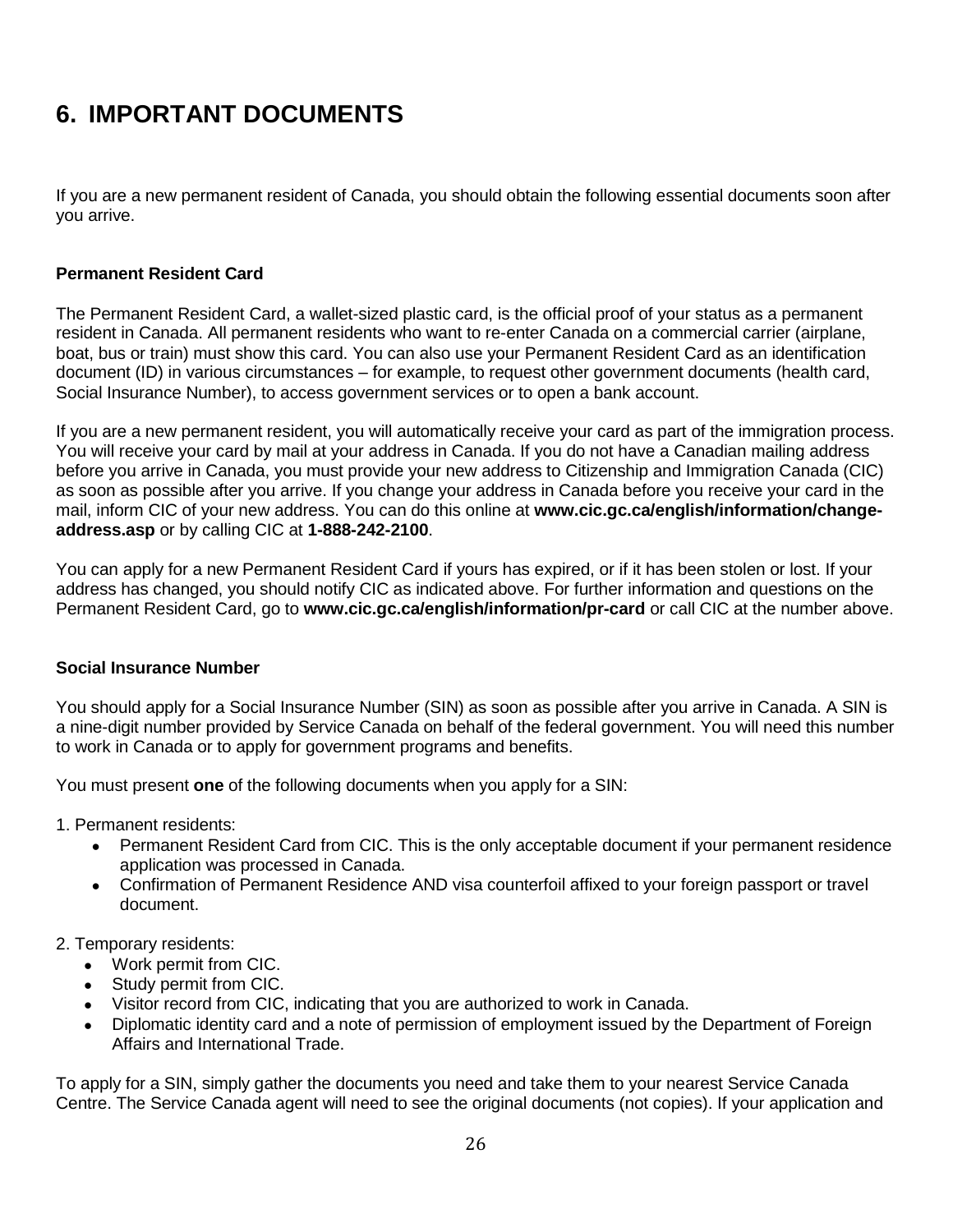documents are in order, you will get a SIN in one visit.

For more information about the SIN, consult **www.servicecanada.gc.ca/eng/sc/sin**. You can also call Service Canada at **1-800-206-7218** (select option 3) or visit a Service Canada Centre in person (see the Blue Pages of the telephone book or the Service Canada website for a location near you).

### <span id="page-26-2"></span>**Box 6.1: Protecting Your Social Insurance Number**

Your Social Insurance Number (SIN) is confidential. You share the responsibility with Service Canada for protecting your SIN from inappropriate use, fraud and theft. Only provide your SIN when it is required. For example:

- To show to your new employer, after you have found a job;
- For income tax purposes;
- To show to financial institutions (banks, for example) where you are earning interest or income;
- To apply for the Canada Pension Plan, Employment Insurance, Universal Child Care Benefit, Canada Child Tax Benefit, or other benefits (see the section *Employment and Income*);
- To apply for a Canada Education Savings Grant or a Registered Education Savings Plan; or
- To receive a Canada Student Loan.

Contact Service Canada if you change your name, if your citizenship status changes, or if information on your SIN record is incorrect or incomplete. Also inform Service Canada if your SIN card is lost, or if you suspect that your SIN is being wrongly used. You should never use your SIN card as a piece of identification, and should not carry it with you. Store it safely at home. Never provide your SIN over the telephone unless you make the call and you know the person you are speaking with. Finally, never reply to e-mails that ask you for personal information such as your SIN.

## <span id="page-26-0"></span>**Health Card**

In Canada, governments pay for many aspects of health care using money collected from taxes. This means that you do not pay for most services when you go to a doctor, clinic or hospital. For more details on Canada's health-care system, see the section *Health Care in Canada*.

You will need a health insurance card to get health care in Canada. You must present this card each time you need medical services.

## <span id="page-26-1"></span>Applying for a Government Health Insurance Card

You should apply for a health insurance card from your provincial or territorial government as soon as possible after you arrive in Canada.

You can get an application at a doctor's office, a hospital, a pharmacy or an immigrant-serving organization. You can also get the forms online from the government ministry responsible for health in your province or territory. See Table 6.1 or the Blue Pages for contact information.

When you apply for your health insurance card, you will need to show identification such as your birth certificate, passport, Permanent Resident Card or *Confirmation of Permanent Residence* (IMM 5292).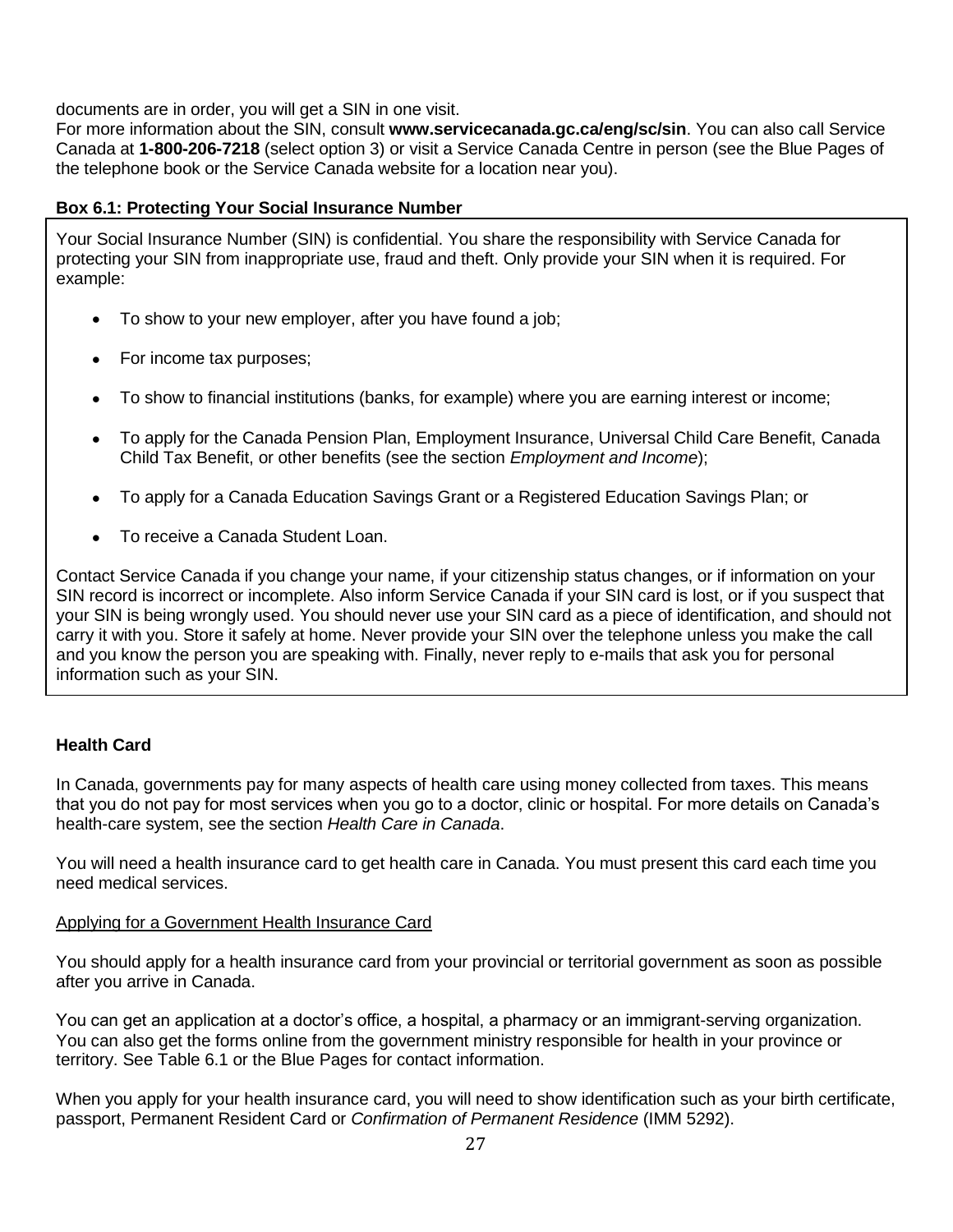In most provinces and territories, each family member receives his own card with a personal health identification number.

You must carry the card with you and present it at a hospital or clinic when you or someone in your family needs health services.

## <span id="page-27-2"></span>**Box 6.2: Protecting Your Health Card**

You must not share your health insurance card with anyone. The card is for your use only and you could lose your health benefits by letting other people use it. You could also face criminal charges and be removed from Canada if you allow other people to use your health card. If your health card is lost, stolen or damaged, you will need to inform your provincial or territorial ministry of health. You may have to pay a fee to get a new one.

## <span id="page-27-0"></span>Waiting Period for Receiving Public Health Insurance

CIC strongly recommends that you purchase private health insurance to pay for your health-care needs until the date when you receive free government health insurance. Private insurance companies are listed in the Yellow Pages.

Permanent residents in some provinces (British Columbia, Ontario, Quebec and New Brunswick) must wait a certain period (up to three months) before receiving government health insurance. If you live in one of these provinces, make sure you have private health insurance for this waiting period.

#### <span id="page-27-1"></span>Health Coverage for Protected Persons or Refugee Claimants

The Interim Federal Health Program (IFHP) provides temporary health insurance to refugees, protected persons and refugee claimants and their dependants in some cases until they become eligible for provincial or territorial or private health plan coverage. Resettled refugees who already have provincial or territorial health insurance may receive extra health coverage through the IFHP for one year from the date they arrive in Canada (with the possibility of extension for people with special needs). This extra coverage could include emergency dental, vision and pharmaceutical care. Call CIC at **1-888-242-2100** for more information.

| <b>Province/Territory</b> | <b>Contact Information</b>                                                                                                                 |
|---------------------------|--------------------------------------------------------------------------------------------------------------------------------------------|
| Alberta                   | Alberta Health Care Insurance Plan<br>www.health.alberta.ca/health-care-insurance-plan.html<br>Telephone: dial 310-0000, then 780-427-1432 |
| <b>British Columbia</b>   | <b>BC Medical Services Plan</b><br>www.health.gov.bc.ca/insurance<br>Telephone: 1-800-663-7100 or 604-683-7151                             |
| Manitoba                  | Manitoba Health Insurance<br>www.gov.mb.ca/health<br>Telephone: 1-866-626-4862                                                             |

## <span id="page-27-3"></span>**Table 6.1: Provincial and Territorial Ministries of Health – Health Insurance Information**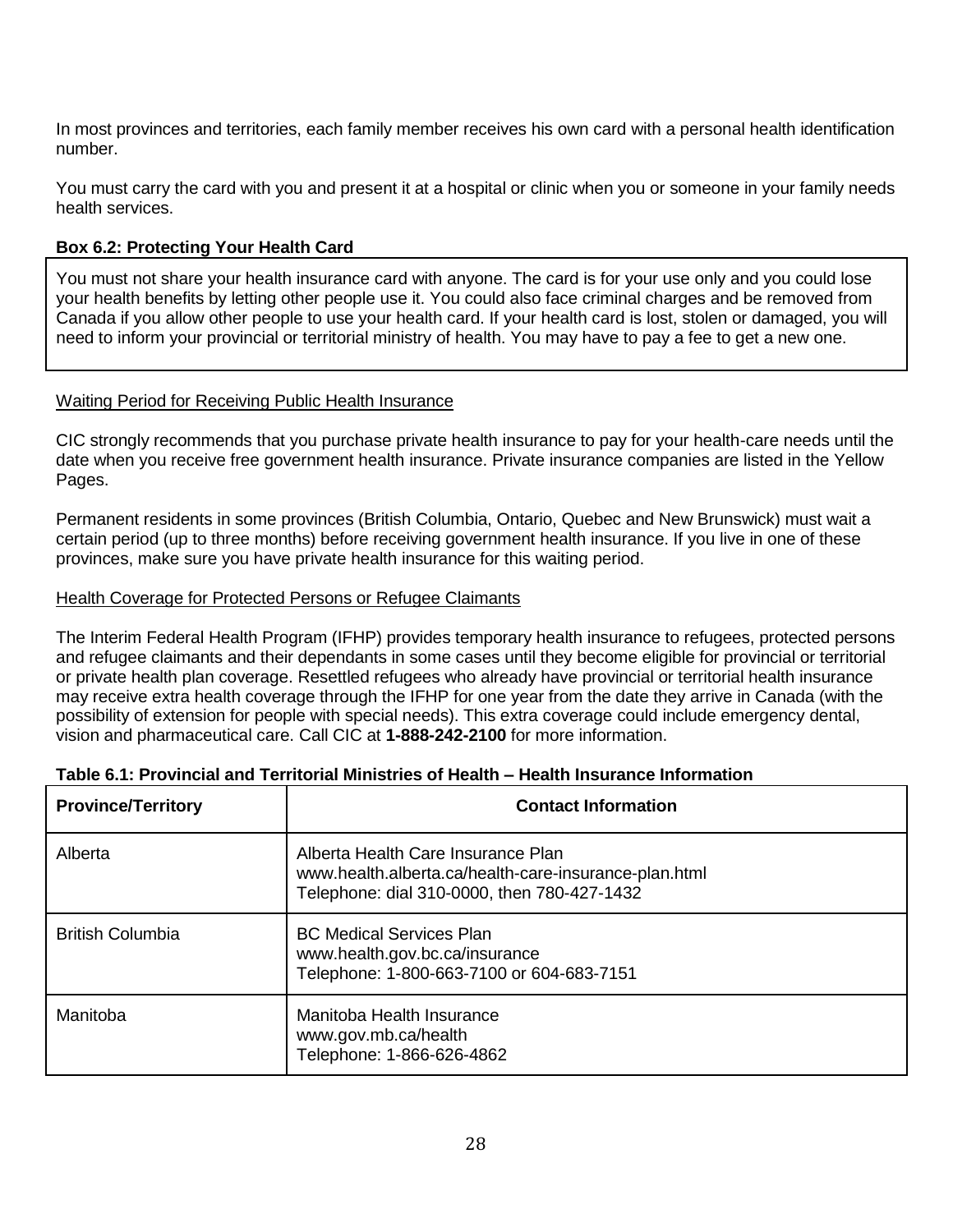| <b>New Brunswick</b>         | <b>New Brunswick Medicare</b><br>www.gnb.ca/health<br>Telephone: 1-888-762-8600                                                                                                                                                              |
|------------------------------|----------------------------------------------------------------------------------------------------------------------------------------------------------------------------------------------------------------------------------------------|
| Newfoundland and Labrador    | Newfoundland and Labrador Medical Care Plan<br>www.health.gov.nl.ca/health/mcp<br>Telephone: 1-866-449-4459 or 1-800-563-1557                                                                                                                |
| <b>Northwest Territories</b> | Northwest Territories Health Care Plan<br>www.hss.gov.nt.ca/health/nwt-healthcare-plan<br>Telephone: 1-800-661-0830                                                                                                                          |
| Nova Scotia                  | Nova Scotia Health Card<br>www.gov.ns.ca/health/msi<br>Telephone: 1-800-563-8880 or 902-496-7008                                                                                                                                             |
| Nunavut                      | <b>Nunavut Health and Social Services</b><br>www.hss.gov.nu.ca/en/Home.aspx<br>Telephone: 1-877-212-6438                                                                                                                                     |
| Ontario                      | <b>Ontario Health Insurance Plan</b><br>www.health.gov.on.ca/en/public/programs/ohip<br>Telephone: 1-866-532-3161                                                                                                                            |
| <b>Prince Edward Island</b>  | <b>PEI Health Card</b><br>www.gov.pe.ca/health<br>Telephone: 1-800-321-5492 or 902-838-0900                                                                                                                                                  |
| Quebec                       | Régie de l'assurance maladie du Québec<br>http://www.ramq.gouv.gc.ca/en/citizens/health-insurance/Pages/health-<br>insurance.aspx<br>Telephone: 418-646-4636 (Québec City)<br>514-864-3411 (Montreal)<br>1-800-561-9749 (the rest of Quebec) |
| Saskatchewan                 | Saskatchewan Health Services Card<br>www.health.gov.sk.ca/health-card<br>Telephone: 1-800-667-7766 or 306-787-0146                                                                                                                           |
| Yukon                        | <b>Yukon Health Card</b><br>www.hss.gov.yk.ca/health_card.php<br>Telephone: 1-800-661-0408, ext. 5209; or 867-667-5209                                                                                                                       |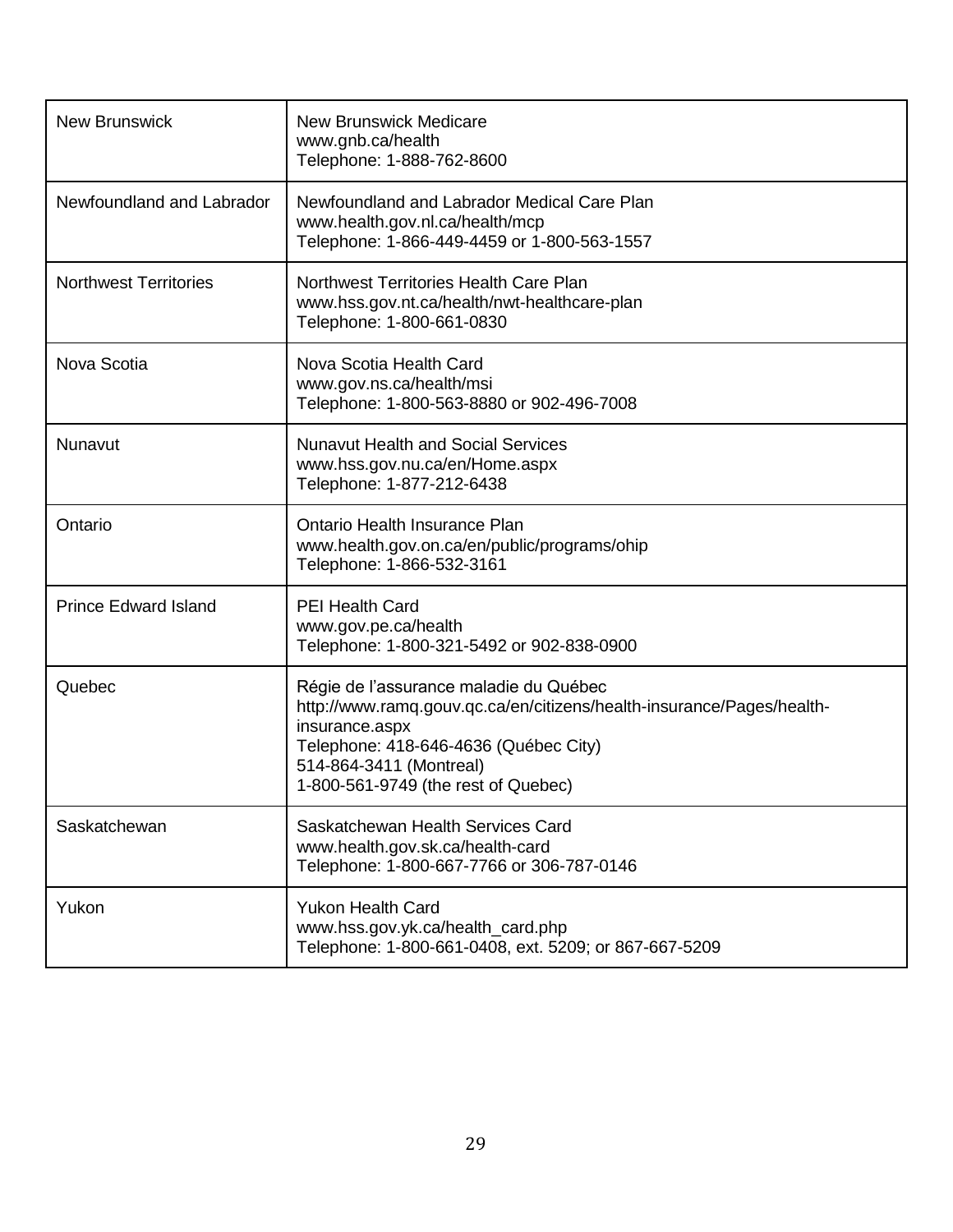# <span id="page-29-0"></span>**7. IMPROVING YOUR ENGLISH AND/OR FRENCH**

## <span id="page-29-1"></span>**Bilingualism**

Canada has two official languages: English and French. English is the most commonly spoken language in the majority of provinces and territories.

French is the main language spoken in Quebec and in some areas in Ontario, New Brunswick and Manitoba. In addition, there are French-speaking communities in most other parts of Canada. Quebec also has a large minority of English-speaking residents.

All official federal government services, publications and documents are available in both English and French.

#### <span id="page-29-2"></span>**The Importance of Language Skills**

Good English or French language skills are very important to help you settle in Canada. You may choose to focus on learning or improving either English or French. This will likely depend on which of the two languages most people speak in the area where you live.

Strong English or French language skills are important for many reasons, such as:

- Obtaining a job that matches your skills and experience;
- Obtaining post-secondary education or training;
- Helping your children with school work;
- Meeting and interacting with people; and
- Passing the language requirement for citizenship.

Newcomers come to Canada with different levels of French or English. Some are beginners in both languages and others speak them both very well. Many are in between and would benefit from further language training. It takes time, energy and commitment to improve your language skills, but the rewards are worth the effort. If you do not already speak one of Canada's official languages at an advanced level, we encourage you to take steps to improve your French or English as soon as you arrive in Canada.

If you already speak one of Canada's two official languages at a high level, you should consider making an effort to learn the other one. In many parts of Canada, the ability to speak both English and French is a major asset for finding a good job and participating fully in all aspects of society.

#### <span id="page-29-3"></span>**Government-Funded Language Classes**

In Canada, most newcomers who are permanent residents are eligible for free government-funded language classes.

For Children and Youth: The primary and secondary school systems provide English and French classes for children and youth (see the section *Education*).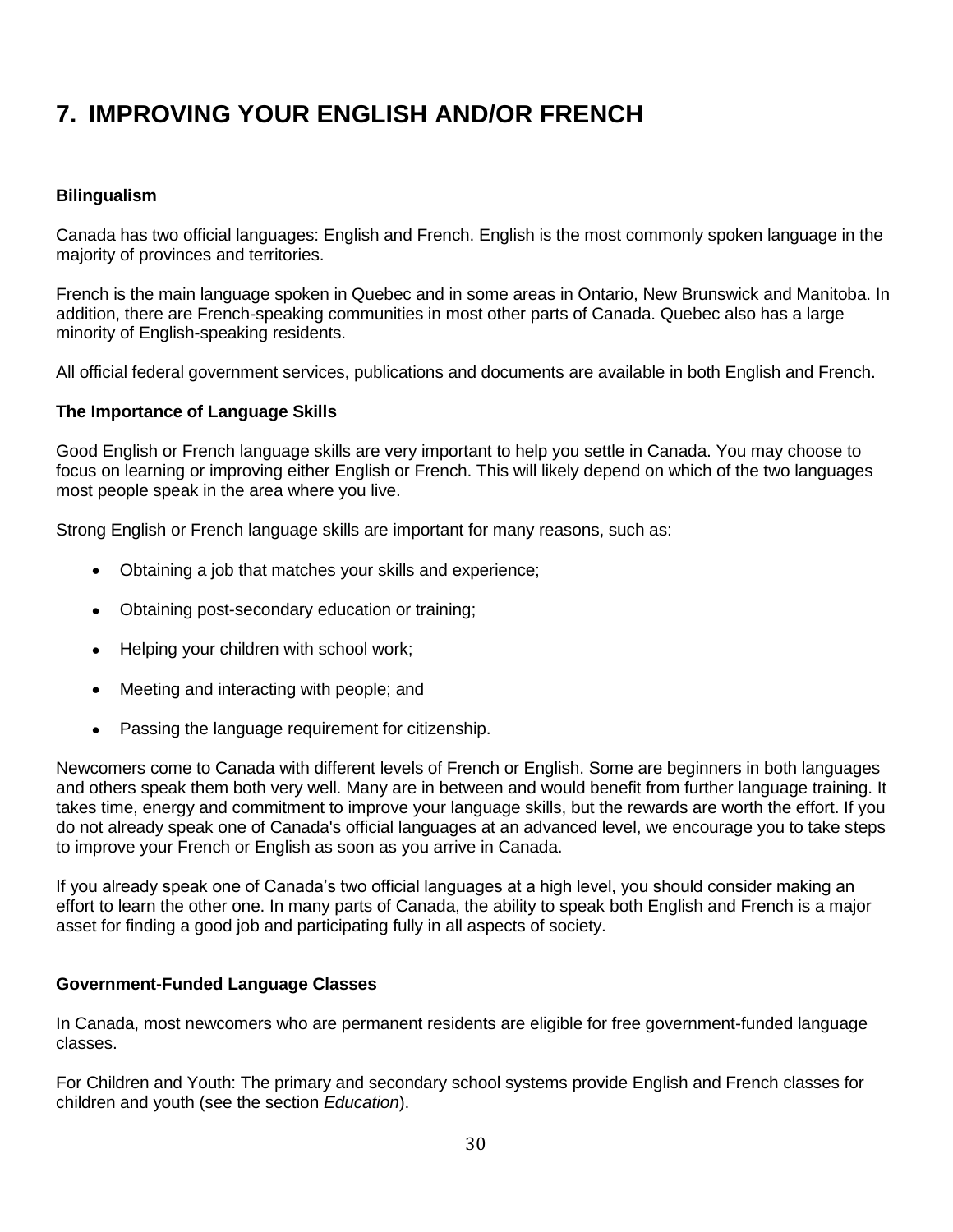For Adults: Many government programs offer language classes to help adult newcomers improve their language skills. These language programs have many advantages:

- Classes are taught by qualified instructors.
- They are often available in a classroom with a small group of other adults or through distance education (that is, on the Internet or through printed materials sent to you at home).
- Classes can be full-time or part-time, during the day, evening or on weekends.
- They provide language training and information to help you settle in Canada.
- Some programs may offer funding to cover the cost of child care while you are studying and the cost of transportation to and from your classes. Child-care services are sometimes available on site.

There are a number of different types of language classes available:

- General language classes at many levels.
- Classes that teach advanced and workplace-specific language skills.
- Classes that teach literacy and language (for people who have difficulty reading and writing in any language).
- Classes for people with special needs.

## <span id="page-30-0"></span>**Registering for Government-Funded Language Classes**

Federal and provincial government-funded language classes are offered in all provinces and territories.

To begin language classes funded by the federal government, you must first get an assessment. This assessment is simply to find out your current language skills. To get an assessment, visit a language assessment centre in your city and say that you are interested in taking language classes. You can find the address and contact information for an assessment centre near you at

**www.cic.gc.ca/english/newcomers/map/services.asp** or by calling the Citizenship and Immigration Canada (CIC) information number at **1-888-242-2100**.

After your assessment, staff will help you decide what language class is best for you. They will also provide you with a referral to a school so that you can begin classes.

If you would like to find out your current language level before doing a formal language assessment, you can complete the self-assessment test at **[www.clb-osa.ca](http://www.clb-osa.ca/)**.

To find information about other language training programs funded by provincial governments, visit the website for newcomers of the province or territory in which you live (for links, see the section *Sources of Information*). You can also get information on all government-funded language training programs available to you from a local immigrant-serving organization (for addresses and contact information, consult **www.cic.gc.ca/english/newcomers/map/services.asp** or call CIC at **1-888-242-2100**).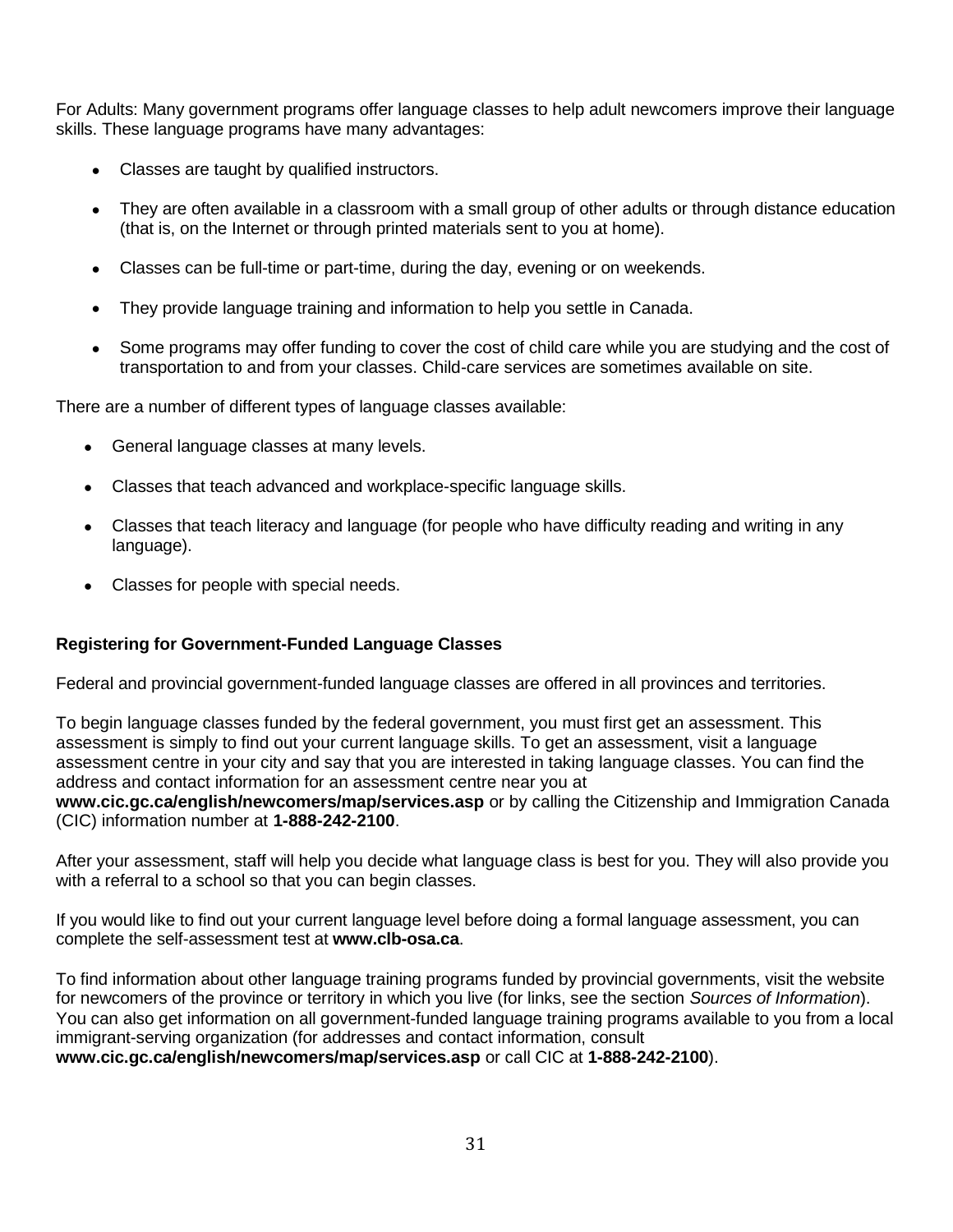## <span id="page-31-0"></span>**Private Language Classes**

You may choose to pay for language classes at a private language school as an alternative to governmentfunded language classes. For a list of private language schools in your city or town, consult the Yellow Pages or search the internet.

## <span id="page-31-1"></span>**Language Proficiency Tests and Certificates**

There are some cases in which you may need (or want) to provide proof of your level of proficiency in either English or French (for example, when you apply for a job or entry into a university or college). In such cases, you should always check what type of proof is required. However, several language tests are widely recognized. They provide a certificate of language proficiency that can be used in a variety of situations. These tests and certificates are offered by independent organizations, not the Government of Canada. You can take these tests at locations across the country.

These are some of the most widely recognized English language tests and certificates:

- International English Language Testing System (IELTS). For more information and a list of test centres, go to **[www.ielts.org](http://www.ielts.org/)**.
- Canadian English Language Proficiency Index Program (CELPIP), **[www.celpiptest.ca](http://www.celpiptest.ca/)**.
- Test of English as a Foreign Language (TOEFL; commonly required by universities and colleges), **www.ets.org/toefl**.

These are some of the most widely recognized French language tests and certificates:

- Test d'évaluation de français (TEF) **www.francais.ccip.fr.**
- Diplôme d'études en langue française (DELF) **[www.ciep.fr/delfdalf](http://www.ciep.fr/delfdalf)**.

You can also get information on these tests and the certificates they provide from some government language assessment centres or from private language schools.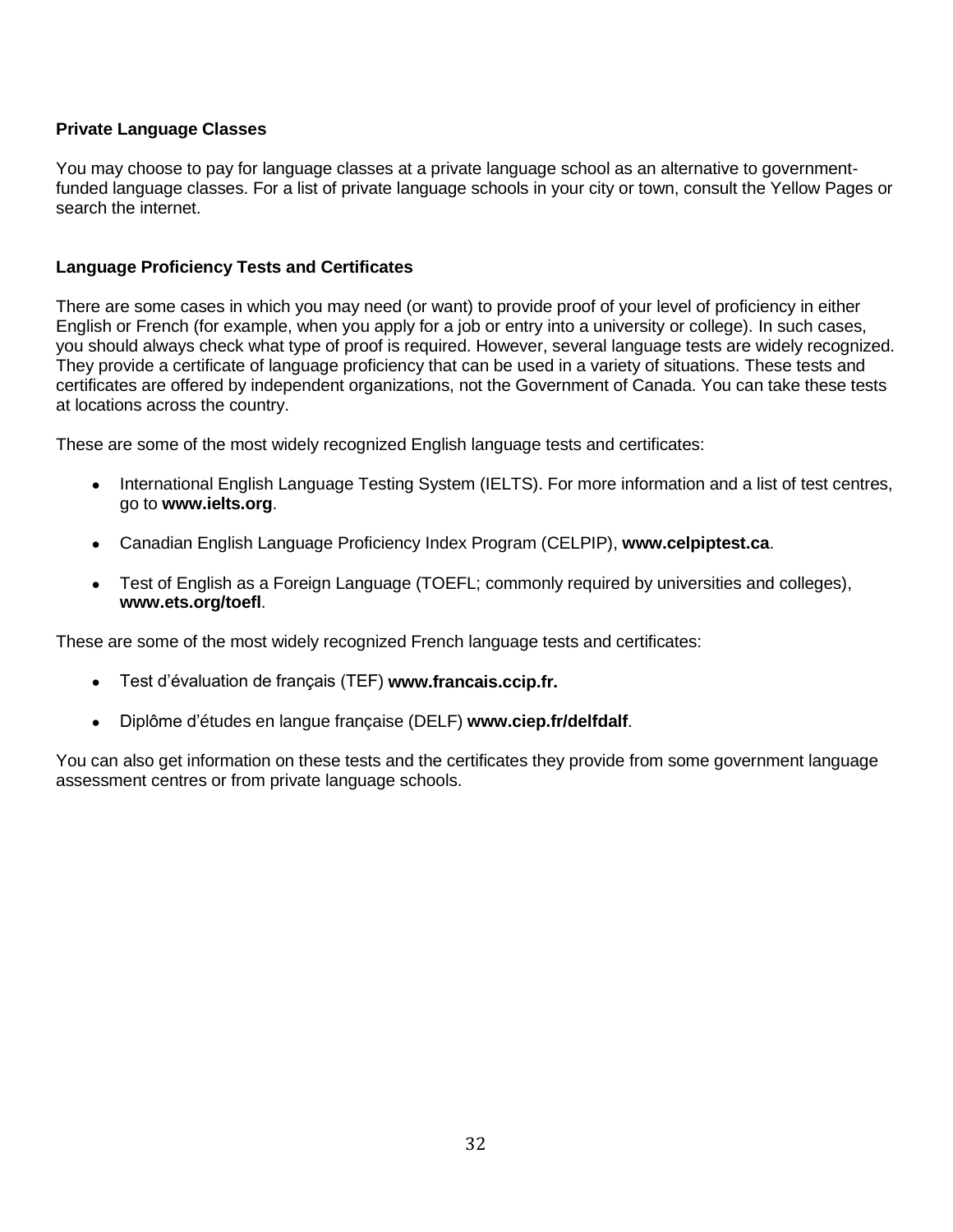## <span id="page-32-0"></span>**8. EMPLOYMENT AND INCOME**

Finding work is a main priority for many newcomers. Getting a job that matches your qualifications and interests is one of the biggest challenges of settling in Canada. For many people, the first job in Canada may not be the most satisfying. It may take time to build your qualifications and gain Canadian experience before finding the job you really want.

To work in Canada, you will need a Social Insurance Number (SIN) issued by Service Canada on behalf of the federal government. You should apply for a SIN immediately after you arrive in Canada. For more information on the SIN and instructions on how to apply, see the section *Important Documents*.

## <span id="page-32-1"></span>**Key Sources of Information on Working in Canada**

There are many useful starting points for information and support when you begin your search for a job in Canada.

- **www.workingincanada.gc.ca** is a website that contains detailed information on all aspects of working in Canada. It includes the Working in Canada tool which provides specific information (about skills and qualifications requirements, licence and certification, wages, job opportunities, and much more) on over 500 occupations available in Canada.
- Service Canada is a federal government department that provides information on many topics, including information on searching and applying for jobs. It also maintains a large database of jobs currently available across Canada. These resources are available online at **www.jobbank.gc.ca** or by calling or visiting a Service Canada Centre in your city or town (for telephone numbers and locations, consult the Blue Pages or visit **[www.servicecanada.gc.ca](http://www.servicecanada.gc.ca/)**).
- Your province's or territory's website for newcomers is another good source of employment information. You can find a list of provincial and territorial websites for newcomers in the section *Sources of Information*.
- Immigrant-serving organizations can guide you in all aspects of searching for employment in Canada and help you with any step in the process. You can find addresses and contact information for immigrant-serving organizations across Canada at **www.cic.gc.ca/english/newcomers/map/services.asp** or by calling Citizenship and Immigration Canada (CIC) at **1-888-242-2100**.

#### <span id="page-32-2"></span>**Foreign Credentials Recognition**

If you are thinking about living and working in Canada, you need to know about credential recognition. Understanding how your education and work credentials are recognized will help you adapt to life and work in Canada.

Foreign credential recognition is the process of verifying that the education, training and job experience you obtained in another country are equivalent to the standards established for Canadian workers.

Here are some things you need to know: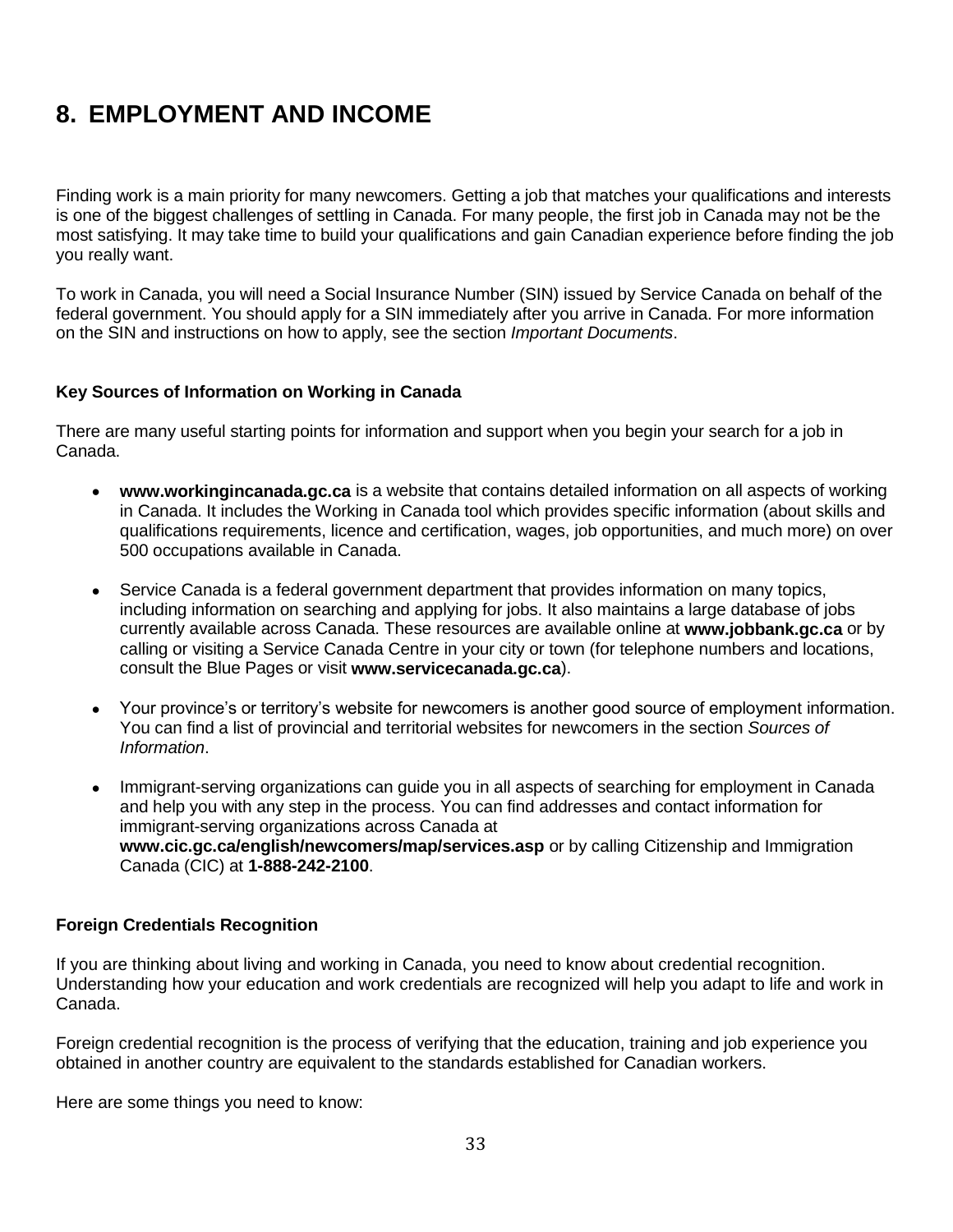- Qualifying to immigrate to Canada does not mean that your education, work experience and professional credentials are automatically recognized in Canada;
- Working in some jobs in Canada, including certain trades, may require a licence. To get a licence, you will need to have your credentials recognized;
- You can start the credential assessment and recognition process before you arrive in Canada;
- Getting your credentials recognized takes time and costs money.

In order to facilitate the process of foreign credential recognition, the federal government has a Foreign Credentials Referral Office (FCRO). The FCRO provides information on how you can get your credentials recognized in Canada. This information is available on the FCRO website at **www.credentials.gc.ca** or from Service Canada (call **1-888-854-1805** or visit a Service Canada Centre in person). The FCRO website is also an excellent source of information on many other aspects of looking for work in Canada.

## <span id="page-33-0"></span>**Box 8.1: Regulated and Unregulated Occupations**

## **Regulated Occupations**

About 20 percent of Canadian jobs are in regulated occupations. Each regulated occupation sets its own requirements for obtaining a licence or certificate, usually through the provincial or territorial regulatory body or professional association. These jobs are regulated in order to protect public health and safety, and to ensure that professionals meet the required standards of practice and competence. Regulated occupations are also called *professions*, *skilled trades* or *apprenticeable trades*.

If you want to work in a regulated occupation and use a regulated title, *you must have a licence or a certificate or be registered with the regulatory body for your occupation in the province or territory where you plan to work.* 

Some fields where regulated occupations are commonly found include health care, financial services, law and legal services, and engineering.

Most regulatory bodies and apprenticeship authorities have their own websites that provide information on:

- Licensing
- Eligibility requirements
- Foreign credential recognition
- Registration fees

In Canada, some provinces and territories regulate certain professions and trades while others do not. If you have a licence to work in one province or territory, your licence may not be accepted in others.

Requirements for entry into a regulated occupation *are different between provinces and territories*. They usually include:

- Examinations
- An evaluation of your language and communication skills
- A specified period of supervised work experience
- Fees

## **Unregulated Occupations**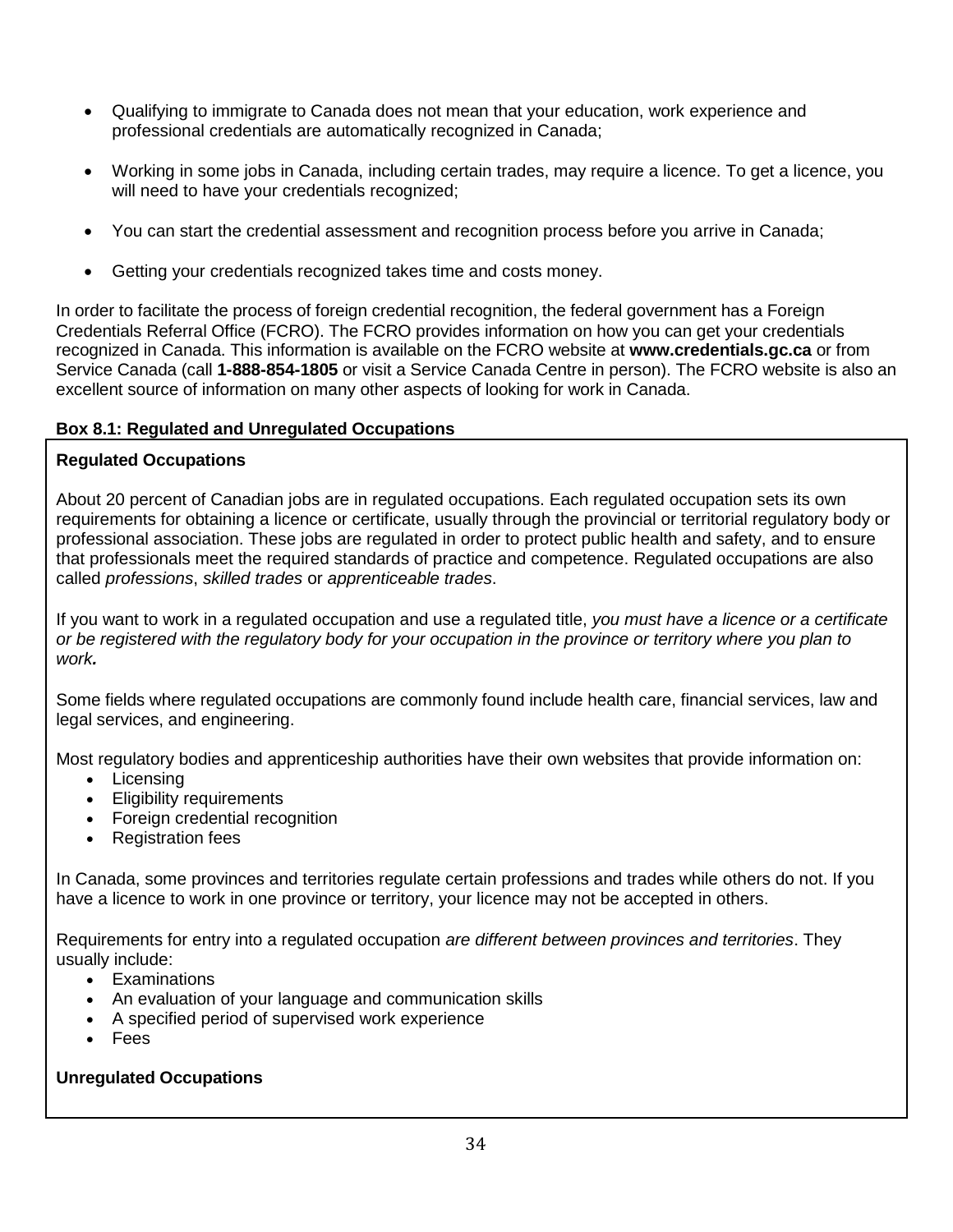A non-regulated occupation is one you can work in without a licence, certificate or registration. Most jobs in Canada are in non-regulated occupations.

Requirements for employment vary between employers. However, always be prepared to show that you have the education or experience to do the job.

You will have to demonstrate a certain level of skill or competence, to have a specific amount of education, and even to have the right personal qualities for the job. For example, the field of marketing is not regulated, but most employers will expect you to have a degree or a certificate in business and some specific training or experience in marketing.

It is up to the *employer* to decide whether the qualifications you have earned outside Canada are equivalent to the Canadian qualifications needed for the job.

## <span id="page-34-0"></span>**Workplace Language Skills**

Strong English or French language skills are essential for many jobs in Canada. The level of English or French that you will need for working in Canada may be higher than the level needed to meet immigration requirements or for basic communication. Strong language skills are as important as educational credentials and previous employment experience for working in Canada. In many parts of Canada, the ability to speak both English and French is a definite advantage when you are looking for a job.

For more information, see the section *Improving Your English or French*.

## <span id="page-34-1"></span>**Searching and Applying for Jobs**

## <span id="page-34-2"></span>Searching for Jobs

There are many ways of looking for jobs. For example, you can:

- Visit websites of companies or organizations that hire people in your field of work and look for a list of available positions.
- Look through job-search websites that have large databases of available jobs. Service Canada's **www.jobbank.gc.ca** has a large job database as well as links to websites with other job databases.
- Look at the job advertisements in the classified section of your local newspaper.
- Develop a job-search plan with the help of a settlement worker at a local *immigrant-serving organization*.
- Attend a "job fair" taking place in your city or town. A job fair is a forum where employers and people looking for jobs can meet and discuss opportunities.
- Use the services of an ''employment agency'' that searches for jobs on your behalf (for lists, consult the Yellow Pages or search the internet). For lists of government employment services and training assistance, go to **www.jobsetc.gc.ca** or call or visit a Service Canada Centre near you (for telephone numbers and locations, consult the Blue Pages or visit **www.servicecanada.gc.ca**).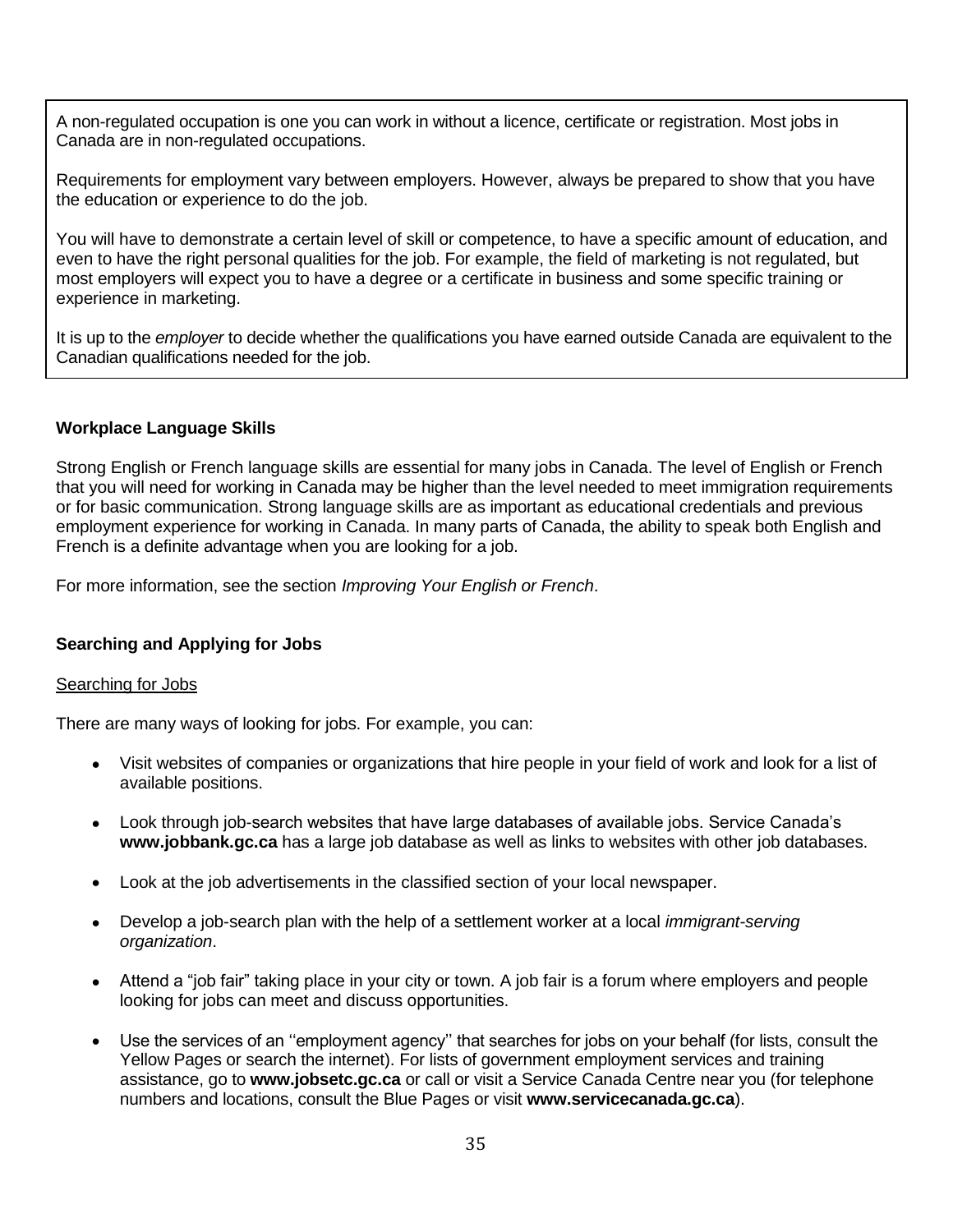Ask family, friends and acquaintances if they know about available positions. Keep in mind that many jobs are not advertised. This means that the only way to learn about them is by speaking to people you know. You can also contact employers directly to ask if they are hiring.

### <span id="page-35-0"></span>Applying for Jobs

Once you have identified a position that interests you, you will generally need to apply by sending a résumé (also known as a ''curriculum vitae'' or a C.V.) and a cover letter. A résumé is a formal list of your qualifications and work experience. A cover letter is a short description of what makes you a strong candidate for that position. You can find information on writing a résumé and cover letter, as well as preparing for an interview, by consulting **www.workingincanada.gc.ca** and **www.jobsetc.gc.ca**, or by visiting a local immigrant-serving organization.

Based on your résumé and cover letter, the employer will decide whether to invite you for a job interview. A job interview gives the employer a chance to meet you and ask questions to see if you are right for the position. The interviewer may ask questions about how you dealt with specific work situations in the past. To prepare for these questions, think about examples of how you solved problems, achieved results and worked with others in your previous jobs. Keep in mind that the interview is also a chance for you to learn more about the position and to decide whether you are interested in working for that organization.

At any point in the application process, you may be asked to prove that you have the qualifications listed in your résumé. The employer may also request references from people who can discuss your suitability as an employee (such as a former boss or professor or instructor). References can be given in the form of a written letter or in a telephone conversation, so be prepared to provide telephone numbers for people that can give you a reference.

After the process is complete, you will receive a formal job offer if the employer is interested in hiring you. It is common for people to send many résumés and cover letters to different places before being invited for a job interview. It may take many attempts before you get an actual job offer. Keep applying and do not get discouraged.

## <span id="page-35-1"></span>**Volunteering, Internships and Bridging to Work Programs**

Having Canadian work experience is often an advantage when looking for a job in Canada. One way of gaining this experience is by volunteering or accepting an internship in your field of work. Volunteering and internships can help you:

- Gain Canadian work experience to put on your résumé;
- Develop your knowledge of the Canadian workplace;
- Improve your English or French; and
- Meet people and develop a network of contacts that can help you find work opportunities or provide you with references.

Volunteering is also an excellent way to get involved in your new community and help people in need. For more information on volunteering, visit **[www.volunteer.ca](http://www.volunteer.ca/)**.

In many communities, there are also employment bridging programs for professionals in certain sectors. These programs help newcomers gain Canadian work experience, learn workplace English or French and understand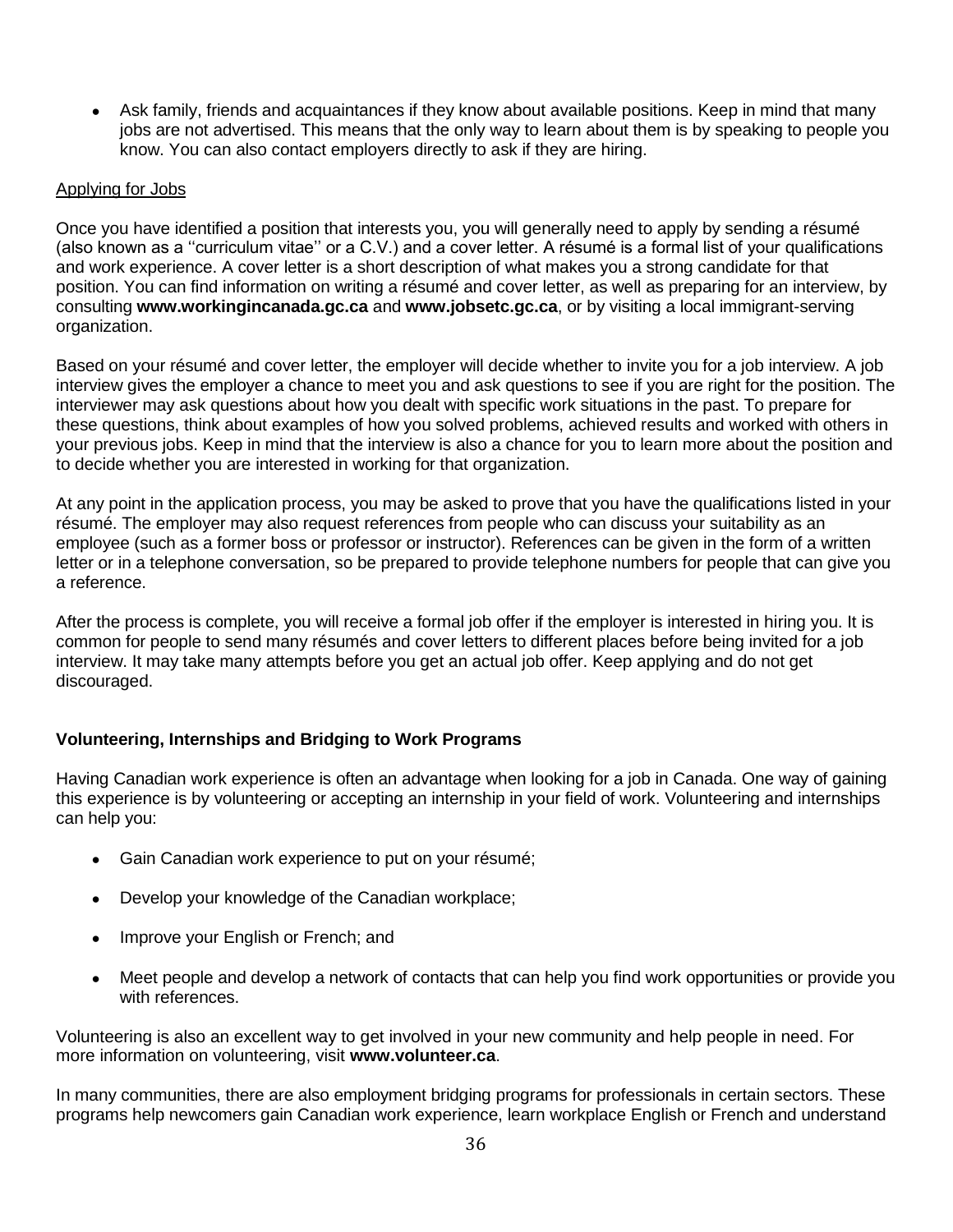workplace culture. They also help newcomers understand how to get their credentials recognized and get professional licences. Ask about these programs at an immigrant-serving organization or search for them online.

## **Starting a Business**

Another way to earn money in Canada is to start your own business. Canada Business is a government information service for small businesses and entrepreneurs. Canada Business brings together federal, provincial/territorial and local information about programs, services and business tools that are available to help you. You can find this information online at **www.canadabusiness.ca**, by calling the Canada Business information line at **1-888-576-4444** or by visiting a Canada Business service centre in person (see the website for locations).

You may need financial assistance to start a business. Through the Canada Small Business Financing Program, the federal government makes it easier for small businesses to get loans from financial institutions. For more information, visit **www.ic.gc.ca** or call **1-866-959-1699**.

The municipal government in the city or town where you live is another good source of information and support for starting a business. Visit your city's municipal website and look for the section on business. You can also use the Blue Pages of the telephone book to find a municipal information number you can call or a service centre you can visit.

Another useful resource is the Business Development Bank of Canada (**www.bdc.ca**; **1-877-232-2269**) which offers financing, venture capital and consulting services for small and medium-sized companies.

In addition, you can visit the BizPaL website (**[www.bizpal.ca](http://www.bizpal.ca/)**). BizPal is an online service that simplifies the business permit and licensing process for entrepreneurs, businesses, governments and business service providers. The Canada Business information line (**1-888-576-4444**) is available to provide answers to questions about BizPaL.

#### **Workers' Rights**

In Canada, provincial and federal labour laws are designed to protect employees and employers. These laws set minimum salaries, health and safety standards, hours of work, parental leave and annual paid vacations, and they provide protection for children. There are also human rights laws that prevent employers from treating employees unfairly based on sex, age, race, religion, disability or sexual orientation. You should learn about provincial and federal labour laws before you begin work in Canada. For more information, see Table 8.1. You have the right to join a labour union in Canada. Unions negotiate wages, hours of work and working conditions. Union fees will be deducted from your salary.

If you feel that your employer has treated you unfairly, you may ask for advice or assistance from an officer of the ministry responsible for labour in the province or territory where you work (see Table 8.1 for contact information). You can also visit a Service Canada Centre to talk to a federal government labour affairs officer (see the Blue Pages or **www.servicecanada.gc.ca** for locations).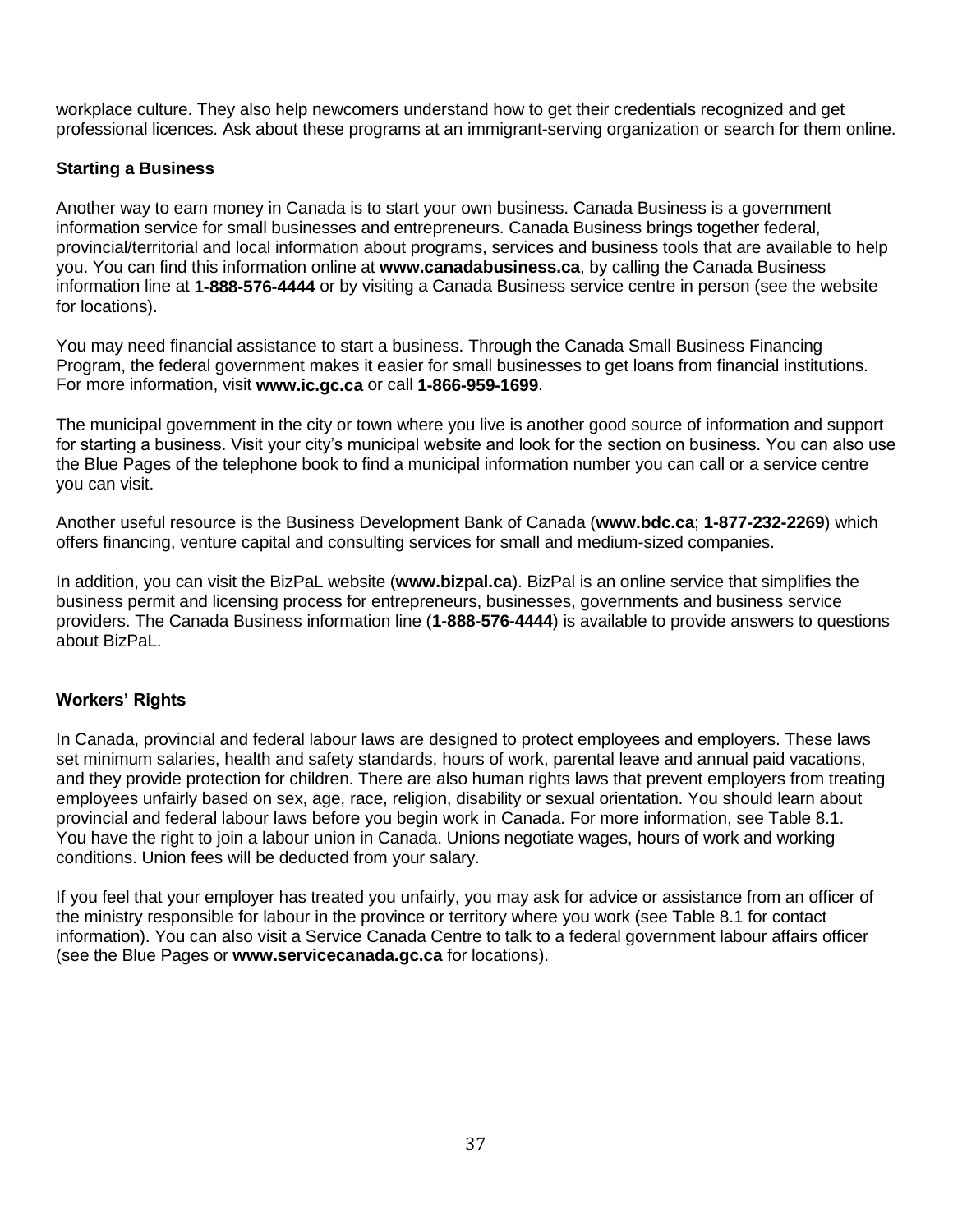## **Table 8.1: Federal, Provincial and Territorial Departments and Ministries Responsible for Labour**

| <b>Federal Department</b><br>Human Resources and Skills Development Canada<br>www.hrsdc.gc.ca/eng/labour<br>Telephone: 1-800-641-4049 |                                                                                                                                                                                 |  |
|---------------------------------------------------------------------------------------------------------------------------------------|---------------------------------------------------------------------------------------------------------------------------------------------------------------------------------|--|
| <b>Province/Territory</b>                                                                                                             | <b>Contact Information</b>                                                                                                                                                      |  |
| Alberta                                                                                                                               | Alberta Employment and Immigration<br>www.employment.alberta.ca<br>Telephone: 310-0000 within Alberta                                                                           |  |
| <b>British Columbia</b>                                                                                                               | B.C. Ministry of Labour<br>www.gov.bc.ca/jtst<br>Telephone: 1-800-663-7867 or 604-660-2421                                                                                      |  |
| Manitoba                                                                                                                              | Manitoba Labour and Immigration<br>www.gov.mb.ca/labour<br>Telephone: 1-866-626-4862                                                                                            |  |
| <b>New Brunswick</b>                                                                                                                  | Post-Secondary Education, Training and Labour<br>http://www2.gnb.ca/content/gnb/en/departments/post-<br>secondary_education_training_and_labour.html<br>Telephone: 506-453-2597 |  |
| Newfoundland and Labrador                                                                                                             | Department of Human Resources, Labour and Employment<br>www.aes.gov.nl.ca<br>Telephone: 1-800-563-6600                                                                          |  |
| <b>Northwest Territories</b>                                                                                                          | <b>NWT Education, Culture and Employment</b><br>www.ece.gov.nt.ca/Divisions/Labour<br>Telephone: 1-888-700-5707 or 867-873-7486                                                 |  |
| Nova Scotia                                                                                                                           | Nova Scotia Labour and Workforce Development<br>www.gov.ns.ca/lwd<br>Telephone: 902-424-5301                                                                                    |  |
| Nunavut                                                                                                                               | Government of Nunavut<br>www.gov.nu.ca<br>Telephone: 1-877-212-6438                                                                                                             |  |
| Ontario                                                                                                                               | <b>Ontario Ministry of Labour</b><br>www.labour.gov.on.ca<br>Telephone: 1-877-202-0008 or 1-800-531-5551                                                                        |  |
| <b>Prince Edward Island</b>                                                                                                           | Department of Environment, Labour and Justice<br>http://www.gov.pe.ca/labour/<br>Telephone: 1-800-333-4362                                                                      |  |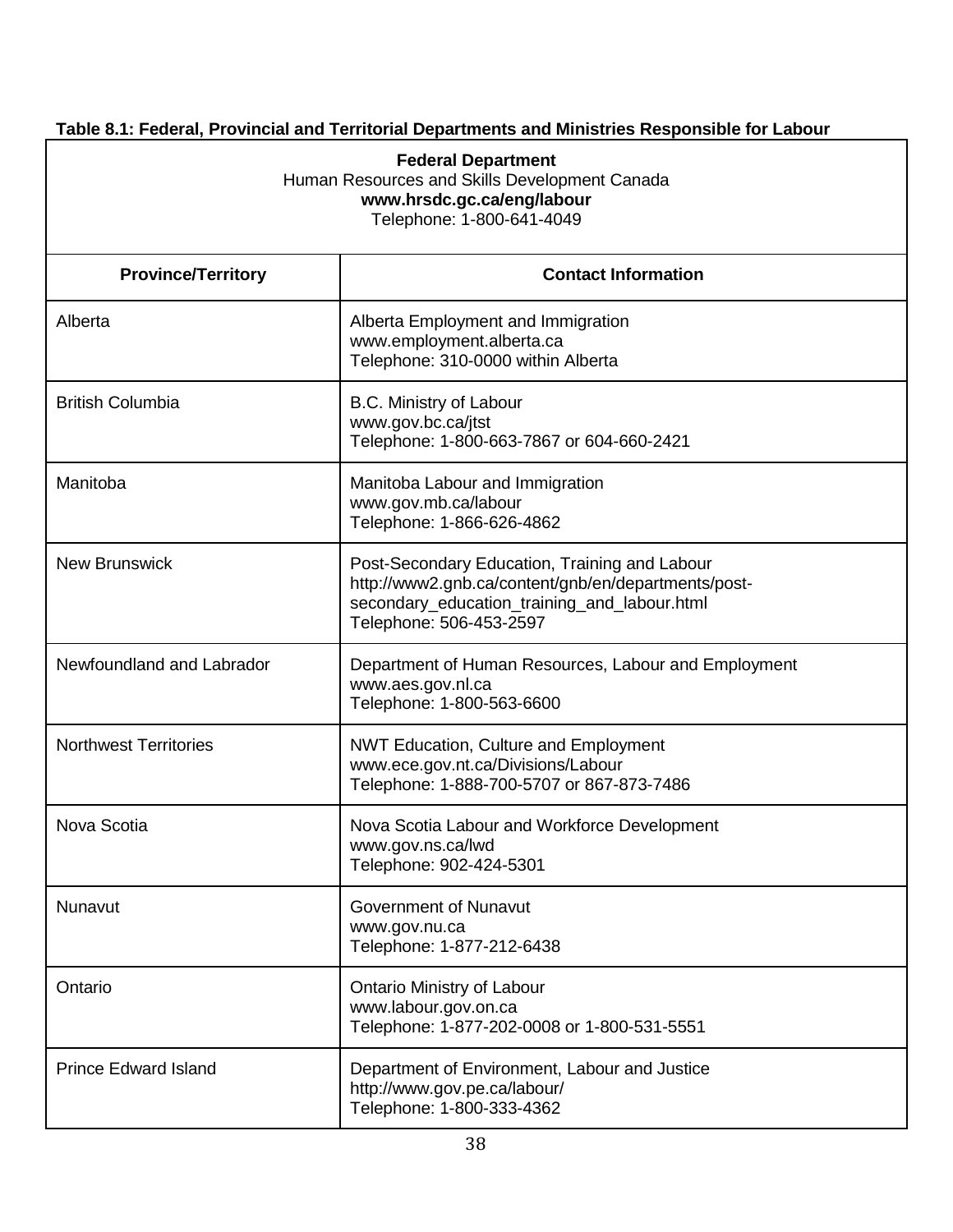| Quebec       | Travail Québec<br>www.travail.gouv.qc.ca<br>Telephone: 1-800-265-1414 or 1 877 644-4545                                                                      |
|--------------|--------------------------------------------------------------------------------------------------------------------------------------------------------------|
| Saskatchewan | Saskatchewan Advanced Education, Employment and Immigration<br>www.aeei.gov.sk.ca<br>Telephone: 1-800-667-1783 or 306-787-2438                               |
| Yukon        | Yukon Department of Community Services - Labour Services<br>http://www.community.gov.yk.ca/<br>Telephone: 1-800-661-0408 (free within Yukon) or 867-667-5944 |

#### **Employment Insurance**

If you are unemployed, you might be eligible to receive Employment Insurance (EI) depending on whether you meet certain requirements. EI provides temporary financial assistance (regular benefits) while you look for work or upgrade your skills.

You may also receive temporary financial assistance from EI if you are:

- Sick, injured or subject to quarantine for health reasons;
- Pregnant or caring for a newborn or adopted child; or
- Caring for a family member who is seriously ill with a significant risk of death.

If you work in Canada, you must pay EI contributions so that you can benefit from EI in a time of need. Your employer will usually deduct EI contributions directly from your paycheque. EI benefits are also available to selfemployed people who choose to participate in the EI program. To benefit from EI, you must apply and meet certain eligibility criteria. For detailed information on EI and how to apply, consult

**www.servicecanada.gc.ca/ei**, call Service Canada at **1-800-206-7218** or visit a Service Canada Centre in person (see the Blue Pages or the Service Canada website for locations).

#### **Other Financial Support Programs**

There are a variety of other financial support programs provided by the government for people in need. In most cases, you must meet certain criteria to benefit from these programs. You can obtain information on what support is available in your province or territory in several ways:

- by going to **[www.canadabenefits.gc.ca](http://www.canadabenefits.gc.ca/)**;
- by using the provincial government websites or telephone numbers listed in the section *Sources of Information*;
- by contacting an immigrant-serving organization near you (go to **www.cic.gc.ca/english/newcomers/map/services.asp** for locations).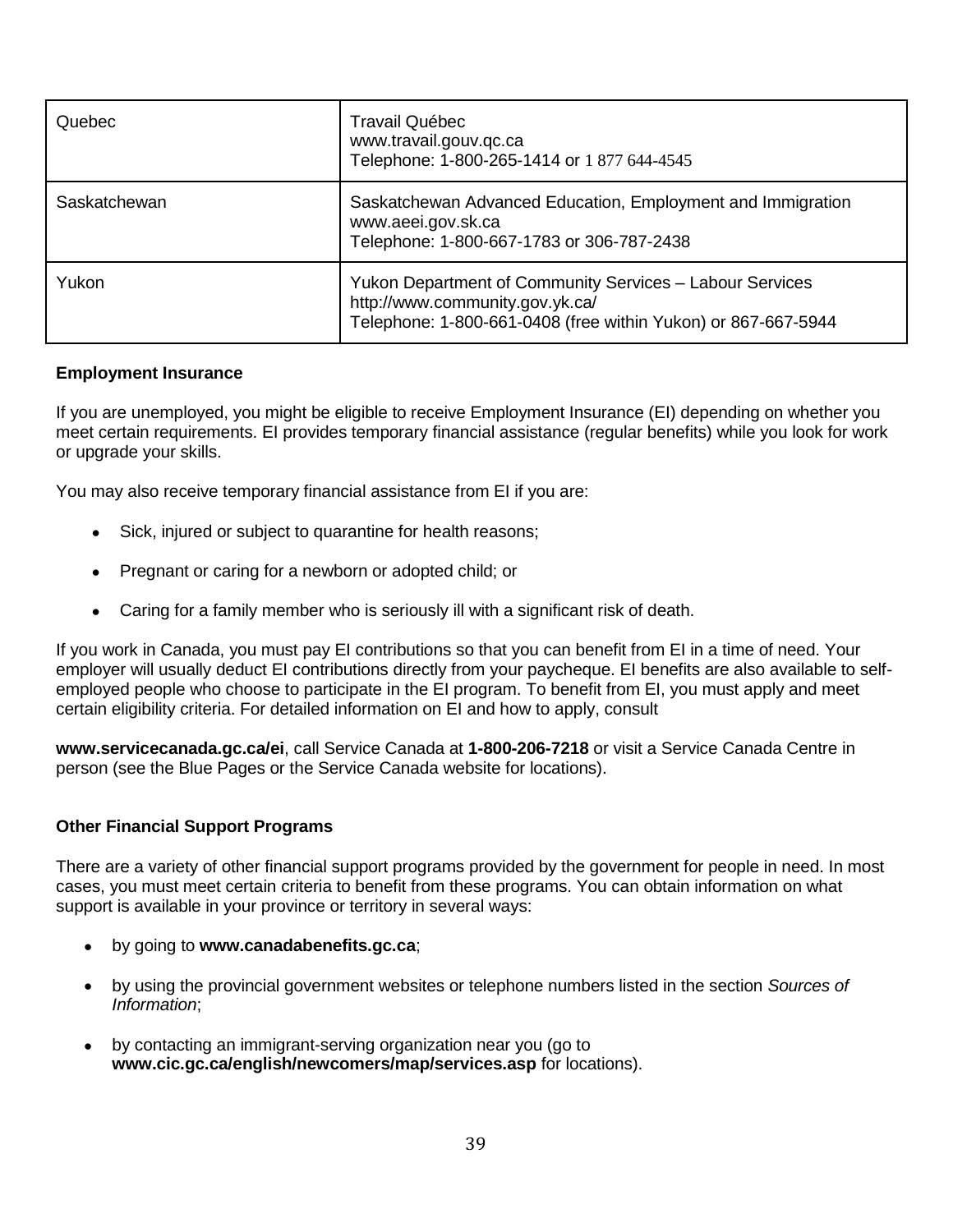## **Child Care**

If you are working and have young children, you may need to make arrangements for child care. In Canada, most families do not leave children under the age of 12 at home alone. You may need to ask a family member or pay someone to look after your children while you are at work. There are different options for child care: licensed day-care centres, nursery schools, ''drop-in'' day-care centres and home-based day-care services. To learn about the options available near you, consult the Yellow Pages or speak to someone at an immigrantserving organization.

The federal government of Canada has two programs that provide financial support for families raising children: the Universal Child Care Benefit (UCCB) and the Canada Child Tax Benefit (CCTB). For information about eligibility and how to apply for the UCCB and CCTB, go to **www.cra.gc.ca/bnfts** or call the Canada Revenue Agency at **1-800-387-1193**. You can also visit a Service Canada office.

For information on support available from your provincial or territorial government, contact them directly using the information in the section *Sources of Information*. You can also get assistance from your local immigrantserving organization.

#### **Pensions**

#### Canada Pension Plan

The Canada Pension Plan (CPP) is a program for workers and their families. It provides a measure of protection to cover loss of income due to retirement, disability or death.

Anyone who works in Canada is required to pay into the CPP. Your employer will deduct CPP contributions directly from your paycheques. The amount you pay is based on your salary. If you are self-employed, it is based on your net business income (after expenses).

You can get more information about the CPP at **www.servicecanada.gc.ca/eng/isp/cpp/cpptoc.shtml**, by calling **1-800-277-9914** or by visiting a Service Canada Centre (see the Blue Pages or the Service Canada website for telephone numbers and locations).

In the province of Quebec, the CPP is replaced by an equivalent Quebec Pension Plan (QPP). For more information, consult **www.rrq.gouv.qc.ca/en** (click on ''Our Programs,'' then ''Quebec Pension Plan'') or call **1- 800-463-5185**.

#### Old Age Security and Guaranteed Income Supplement

The Old Age Security (OAS) pension is a monthly payment that is available to most people aged 65 or older. The Guaranteed Income Supplement (GIS) is a monthly benefit paid to eligible seniors living in Canada who receive OAS and who have little or no other income.

To apply for OAS or GIS, you must be 65 years or older, a Canadian citizen or a legal resident of Canada, and you must have lived in Canada for at least 10 years on the day before the application is approved.

You can get more information about these programs at **www.servicecanada.gc.ca/eng/isp/oas/oastoc.shtml**, by calling **1-800-277-9914** or by visiting a Service Canada Centre (see the Blue Pages or the Service Canada website for locations).

#### International Social Security Agreements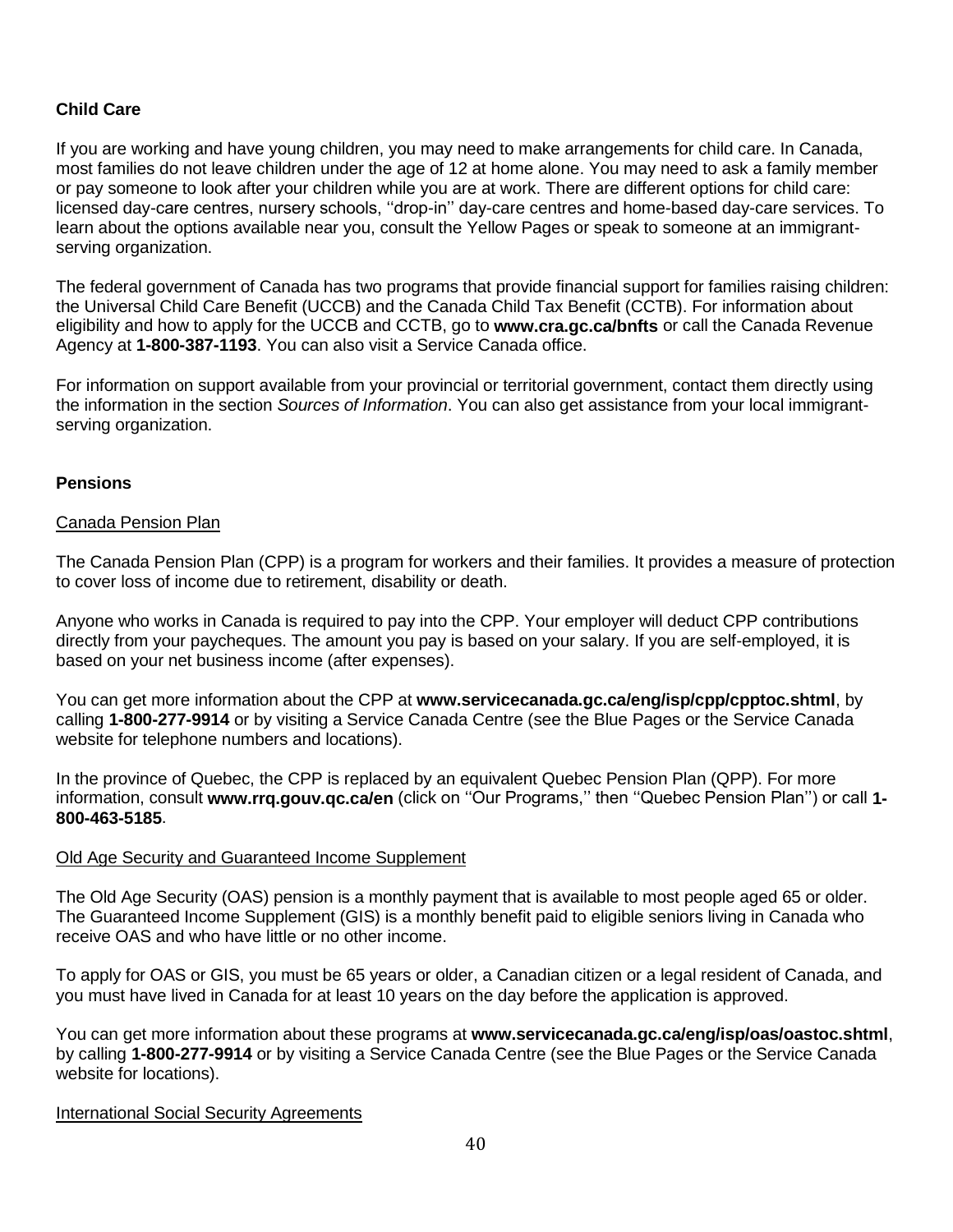Canada has international social security agreements with many countries which allow people who have lived in those countries to receive pension benefits. People who have lived or worked in another country may be able to receive social security benefits from that country or OAS and CPP benefits in Canada.

You can get more information about Canada's social security agreements and how they apply to you at **www.servicecanada.gc.ca/eng/isp/ibfa/intlben.shtml**, by calling **1-800-454-8731** or by visiting a Service Canada Centre (see the Blue Pages or the Service Canada website for locations). **Other Resources**

There are many books and guides available on all aspects of searching and applying for jobs in Canada. Visit a bookstore or library in your city or town and look around the career section to see if there are any books that might be useful to you.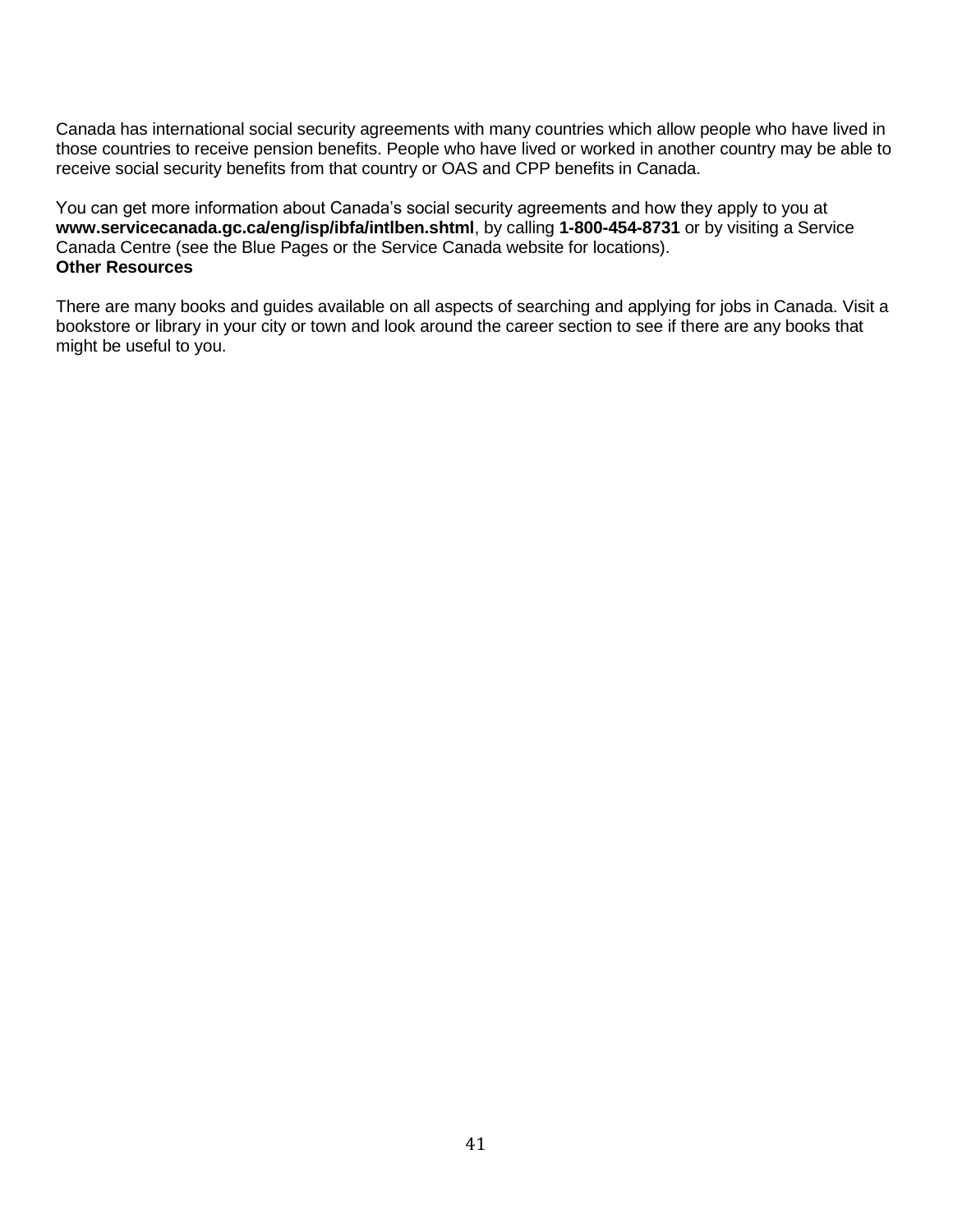# **9. EDUCATION**

In Canada, provincial and territorial governments are responsible for all aspects of education. This means that there is no federal department of education and no national system of education. Instead, each province and territory has its own system of education. The educational systems are generally similar across Canada, with some variations between provinces and territories.

In some provinces and territories, there is only one ministry or department of education and in others, there are two: one responsible for elementary and secondary education and another responsible for post-secondary education. The ministries or departments of education in the province or territory where you live are your main sources of government information on all matters related to education (see Table 9.1 for contact information or visit **www.cmec.ca** – click on the province or territory in which you are interested or click on "Canada-wide information" for an overview of education in Canada).

#### **Table 9.1: Contact Information for Provincial and Territorial Government Ministries Responsible for Education**

| <b>Province/Territory</b> | <b>Contact Information</b>                                                                                                                                                                                                                   |
|---------------------------|----------------------------------------------------------------------------------------------------------------------------------------------------------------------------------------------------------------------------------------------|
| Alberta                   | Elementary and Secondary Education (schools)<br><b>Alberta Education</b><br>www.education.alberta.ca<br>Telephone: 780-427-7219 (for toll-free access within Alberta, first dial 310-0000)                                                   |
|                           | Post-Secondary Education (universities, colleges, etc.)<br>Alberta Advanced Education and Technology<br>www.eae.alberta.ca<br>Telephone: 780-422-5400 (for toll-free access within Alberta, first dial 310-0000)                             |
| <b>British Columbia</b>   | Elementary and Secondary Education (schools)<br>Ministry of Education<br>www.gov.bc.ca/bced<br>Telephone: 1-888-879-1166 (within British Columbia) or<br>604-660-2421                                                                        |
|                           | Post-Secondary Education (universities, colleges, etc.)<br>Ministry of Advanced Education, Innovation and Technology<br>www.gov.bc.ca/aeit<br>Telephone: 604-660-2421 or 1-800-663-7867 (British Columbia outside Victoria<br>and Vancouver) |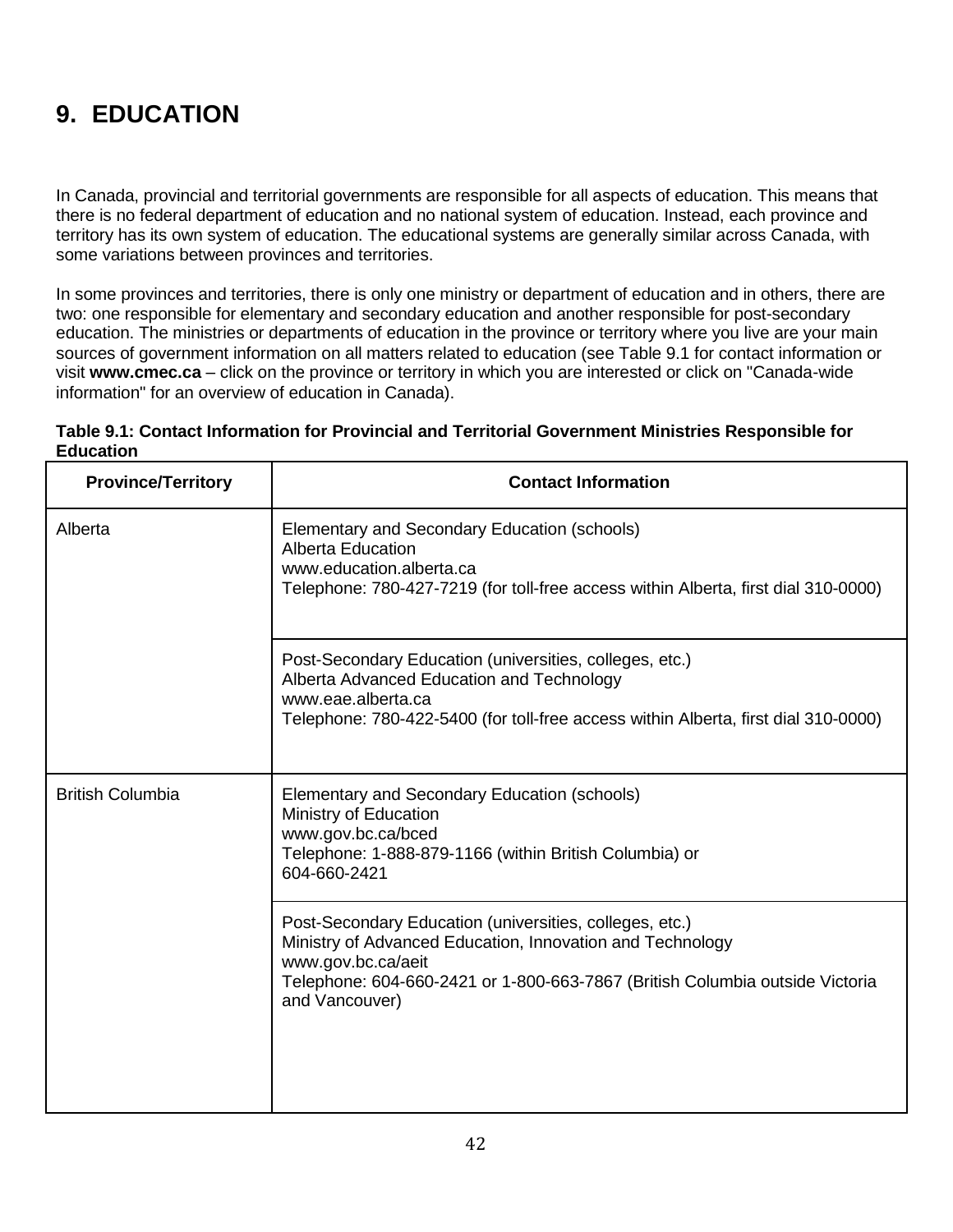| Manitoba                     | Elementary and Secondary Education (schools)<br><b>Manitoba Education</b><br>www.edu.gov.mb.ca/edu<br>Telephone: 1-866-626-4862                                                                     |
|------------------------------|-----------------------------------------------------------------------------------------------------------------------------------------------------------------------------------------------------|
|                              | Post-Secondary Education (universities, colleges, etc.)<br>Manitoba Advanced Education and Literacy<br>www.edu.gov.mb.ca/ael<br>Telephone: 1-866-626-4862 or 204-945-3744                           |
| <b>New Brunswick</b>         | Elementary and Secondary Education (schools)<br>Department of Education and Early Childhood Development<br>www.gnb.ca (click on "For Residents," then go to "Education")<br>Telephone: 506-453-3678 |
|                              | Post-Secondary Education (universities, colleges, etc.)<br>Department of Post-Secondary Education, Training and Labour<br>www.gnb.ca<br>Telephone: 506-453-2597                                     |
| Newfoundland and<br>Labrador | Department of Education<br>www.gov.nl.ca/edu<br>Telephone: 709-729-5097                                                                                                                             |
| <b>Northwest Territories</b> | Department of Education, Culture and Employment<br>www.ece.gov.nt.ca<br>Telephone: 1-800-661-0793 or 867-873-7190                                                                                   |
| Nova Scotia                  | Department of Education<br>www.ednet.ns.ca<br>Telephone: 1-888-825-7770 or 902-424-5168                                                                                                             |
| Nunavut                      | Department of Education<br>www.edu.gov.nu.ca<br>Telephone: 867-975-5600                                                                                                                             |
| Ontario                      | Elementary and Secondary Education (schools)<br>Ministry of Education<br>www.edu.gov.on.ca<br>Telephone: 1-800-387-5514 or 416-325-2929                                                             |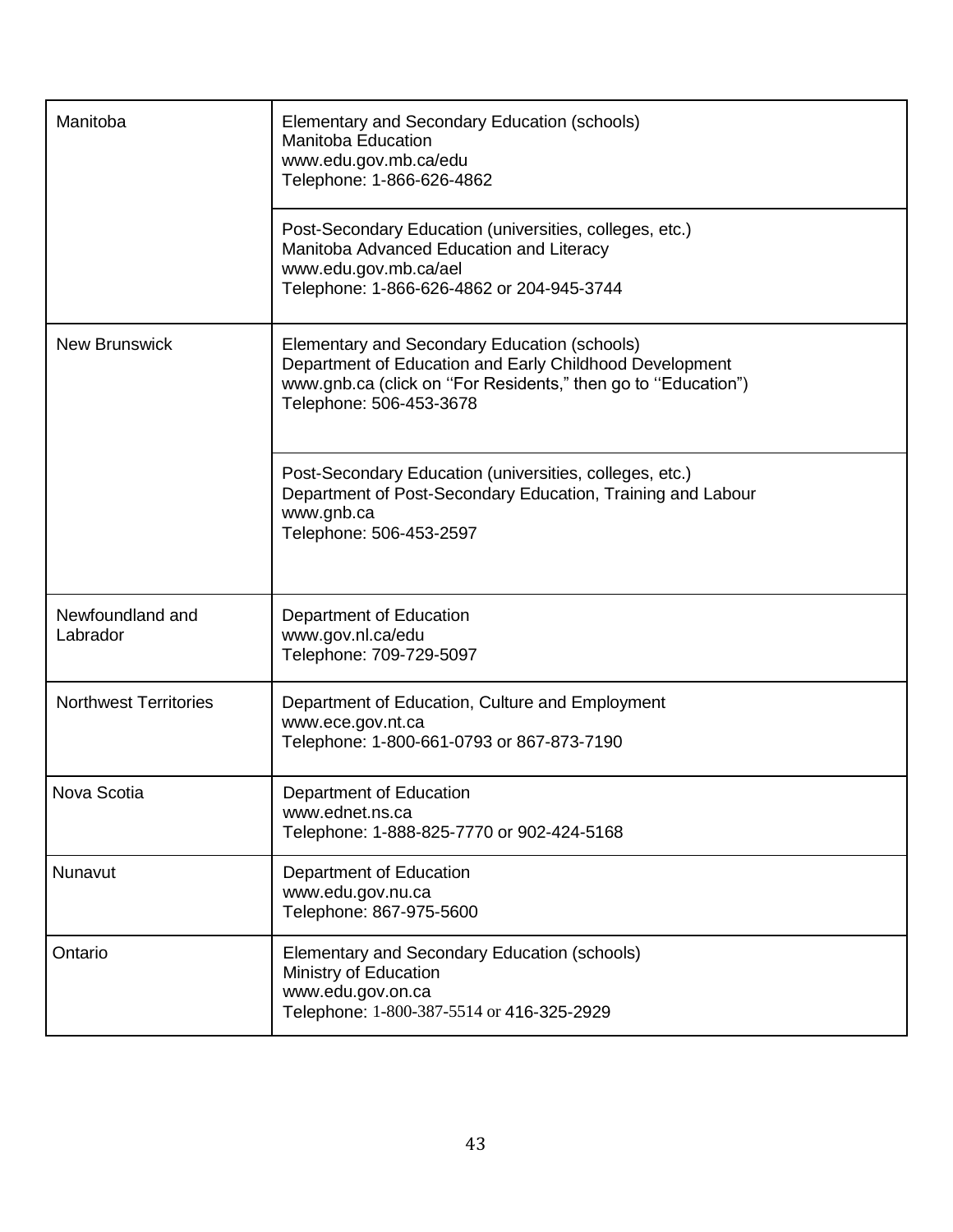|                             | Post-Secondary Education (universities, colleges, etc.)<br>Ministry of Training, Colleges and Universities<br>www.edu.gov.on.ca/eng/tcu<br>Telephone: 416-326-1600 |
|-----------------------------|--------------------------------------------------------------------------------------------------------------------------------------------------------------------|
| <b>Prince Edward Island</b> | Elementary and Secondary Education (schools)<br>Department of Education and Early Childhood Development<br>www.gov.pe.ca/education<br>Telephone: 902-368-4600      |
|                             | Post-Secondary Education (universities, colleges, etc.)<br>Department of Innovation and Advanced Learning<br>www.gov.pe.ca/ial<br>Telephone: 902-368-4240          |
| Québec                      | Minist • re de l' <i>f</i> ducation, du Loisir et du Sport<br>www.mels.gouv.qc.ca<br>Telephone: 1-866-747-6626 or 418-643-7095                                     |
| Saskatchewan                | Elementary and Secondary Education (schools)<br>Ministry of Education<br>www.education.gov.sk.ca<br>Telephone: 306-787-7360                                        |
|                             | Post-Secondary Education (universities, colleges, etc.)<br>Ministry of Advanced Education, Employment and Labour<br>www.aeel.gov.sk.ca<br>Telephone: 306-787-9478  |
| Yukon                       | Department of Education<br>www.education.gov.yk.ca<br>Telephone: 1-800-661-0408, local 5141 (toll-free in Yukon) or 867-667-5141                                   |

## **Elementary and Secondary Education**

#### Overview of Elementary and Secondary Education

Elementary and secondary education are the two basic levels of schooling for children and youth in Canada. Together, these two levels of education include up to 12 years of study. Education usually begins with kindergarten (which prepares children for the school environment), followed by grades 1 to 12 in most provinces and territories. Students go from primary to secondary school between grades 6 and 8, depending on the province or territory. Students who successfully complete secondary school receive a high-school diploma.

The school year usually begins at the end of August and finishes toward the end of June. Children attend school from Monday to Friday during the school year (except during holidays). If you and your family arrive in Canada during the school year, contact your local school board (see below) to find a place for your children.

All children and youth in Canada have access to free elementary and secondary education at public schools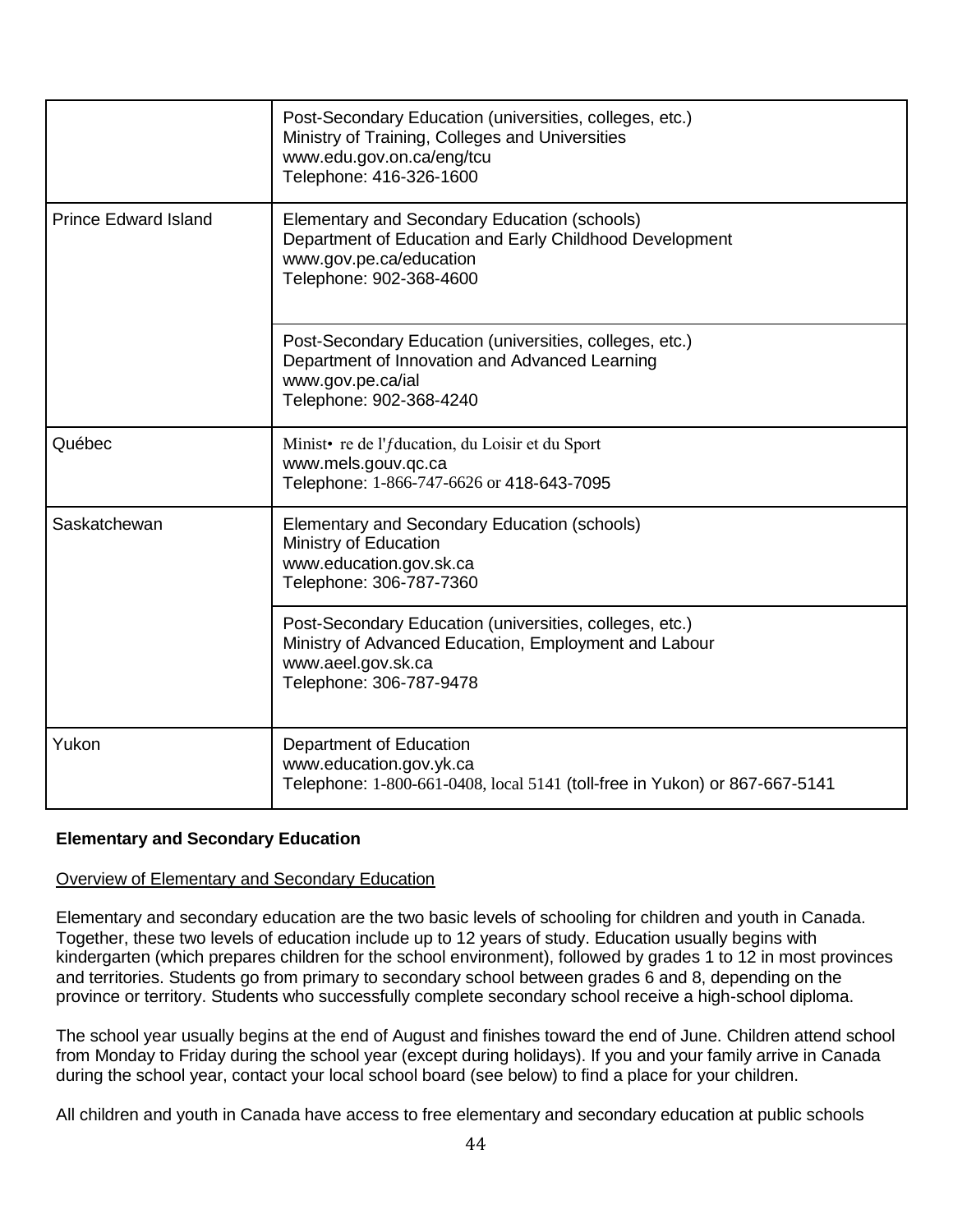(although age and residence requirements may apply). Most students in Canada attend public schools, but in many areas there are also private elementary and secondary schools that charge tuition fees.

Since Canada is a bilingual country, English-language and French-language schools are available throughout the country (even in areas where one language is more commonly spoken than the other). You should contact the ministry or department of education of the province or territory in which you will be living to learn more about English-language and French-language education options that may be available to you.

By law, children must attend school starting at the age of 5 or 6 and until they reach an age between 16 and 18, depending on the province or territory.

#### School Boards

Provincial and territorial governments are responsible for all aspects of elementary and secondary education, but they give ''school boards'' (sometimes called ''school districts,'' ''school divisions'' or ''district education councils'') responsibility for managing schools within a particular local area. School boards are generally responsible for such things as administration, facilities, personnel and enrolment of students. The people who run a school board (called ''trustees'') are elected directly by the public. They hold regular meetings where members of the public can express their views on how schools in their area are managed.

#### Additional Information and Enrolling Students

For more detailed information on elementary and secondary education, contact the appropriate ministry or department of education in your province or territory using the information in Table 9.1 above. To enrol your child in elementary or secondary school, contact your local school board. You can get contact information for your local school board in the Blue Pages, from your provincial or territorial ministry or department of education, or at **www.cicic.ca** (click on ''Education in Canada,'' then "Elementary and Secondary Schools in Canada").

Since school boards usually manage many schools, you may be able to choose the school that your children will go to. Because there are often waiting lists at popular public schools, make sure to enrol them well before the beginning of the school year at the end of August. If you are enrolling your children in a Canadian school for the first time, the school or school board will assess them to determine what level they should be placed at and whether they need free additional support (such as English or French language classes). Support is also offered through the presence of settlement workers in many schools.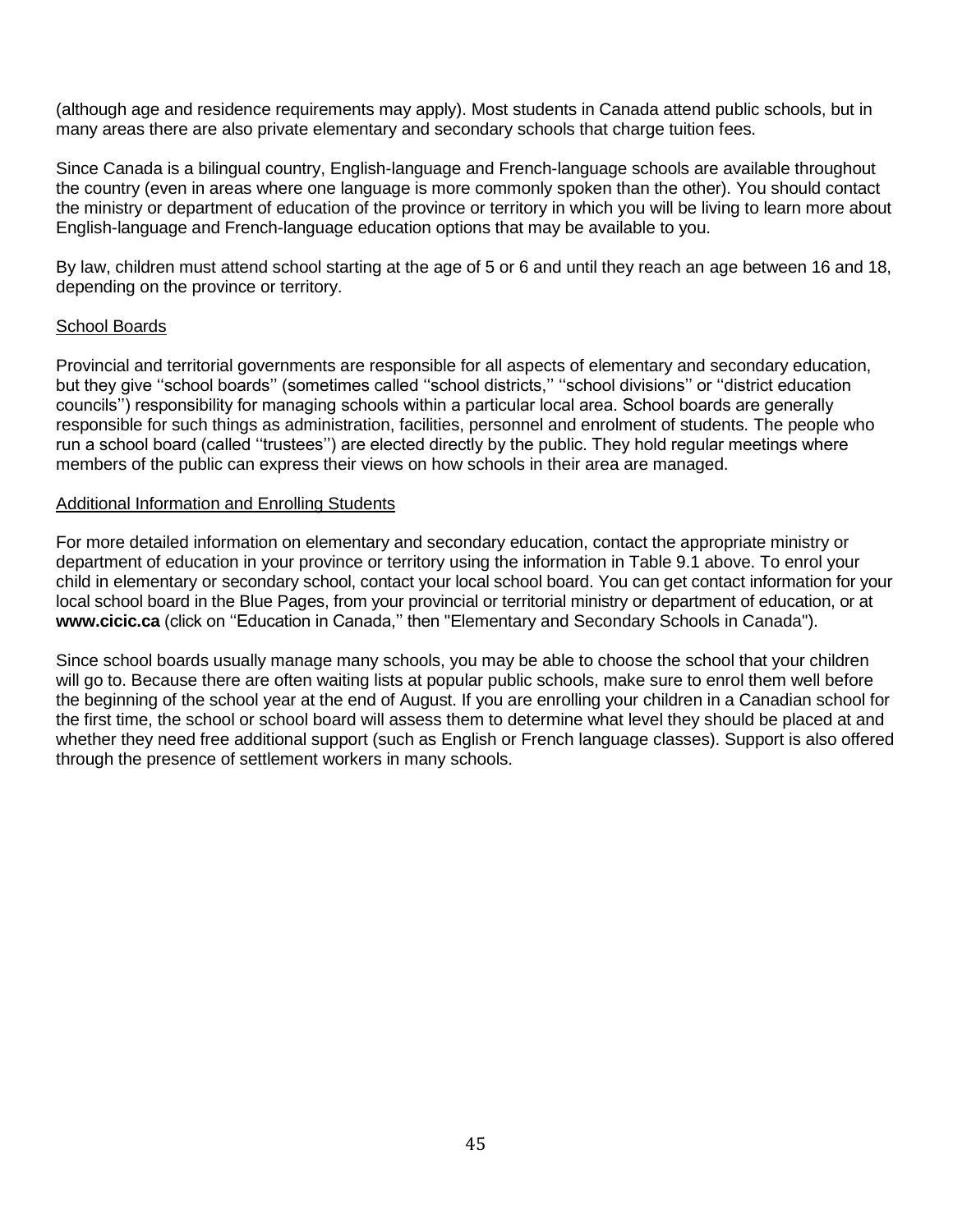## **Box 9.1: Different Aspects of School Life in Canada**

Teachers: Teachers have a minimum of one university degree and special training in education. Mixed classes: In most schools, boys and girls learn together in the same classroom. However, some private schools are for boys or girls only.

School curriculum: Every province and territory has an official curriculum that outlines what students will be taught in each grade.

Religion: Many different religions are practised in Canada. For this reason, public school curriculums do not give more importance to one religion than others. Instead, students receive an introduction to the world's main religions. However, in some provinces there are separate (Catholic) public schools and private schools with religious affiliations.

Textbooks and school supplies: Schools lend textbooks to their students. Parents are responsible for providing their children with school supplies (examples include pencils, paper and geometry sets). Special needs: Students who have special needs because of a physical, cognitive, psychological, emotional, behavioural, linguistic or other difficulty may receive special support, either at a standard school or at a school specifically designed to meet their needs.

Report cards: Each school prepares report cards several times during the school year to inform parents about their child's progress.

Absence from school: In Canada, children must attend school every day. If your child is absent from school because of an illness or for personal family reasons (such as a death in the family), you must inform the school.

Getting to school: Children can travel to and from school with their parents, by school bus (sometimes provided by the school at little or no cost to parents) or on their own (on foot or by public transportation) when they are older. Ask the school for information on school buses. You should consider travel from home to school when you choose a school for your children.

School closures: Schools sometimes close for one or more days in the winter because of snowstorms or severe cold. If this happens, announcements will be made through the school or on the local radio and television channels to inform parents that their children must stay at home that day.

Dress code: Schools generally have dress codes that describe the clothes that children may wear to school. Some schools (mostly private) require children to wear a uniform. If you have any questions or concerns about the dress code, contact the school.

Extracurricular activities: Extracurricular activities are activities that take place outside of school hours (before school, after school or during lunch). These activities include sports, arts, hobby clubs, etc. Each school offers different extracurricular activities to students. These activities can help your child make friends, get used to the Canadian school system and develop interests in areas outside of the school curriculum.

Field trips: Schools organize field trips outside the school for students to visit places that are relevant to their education (examples include museums, work places, cultural institutions and city neighbourhoods). Before and after the field trip, teachers will work with students on material connected to the trip.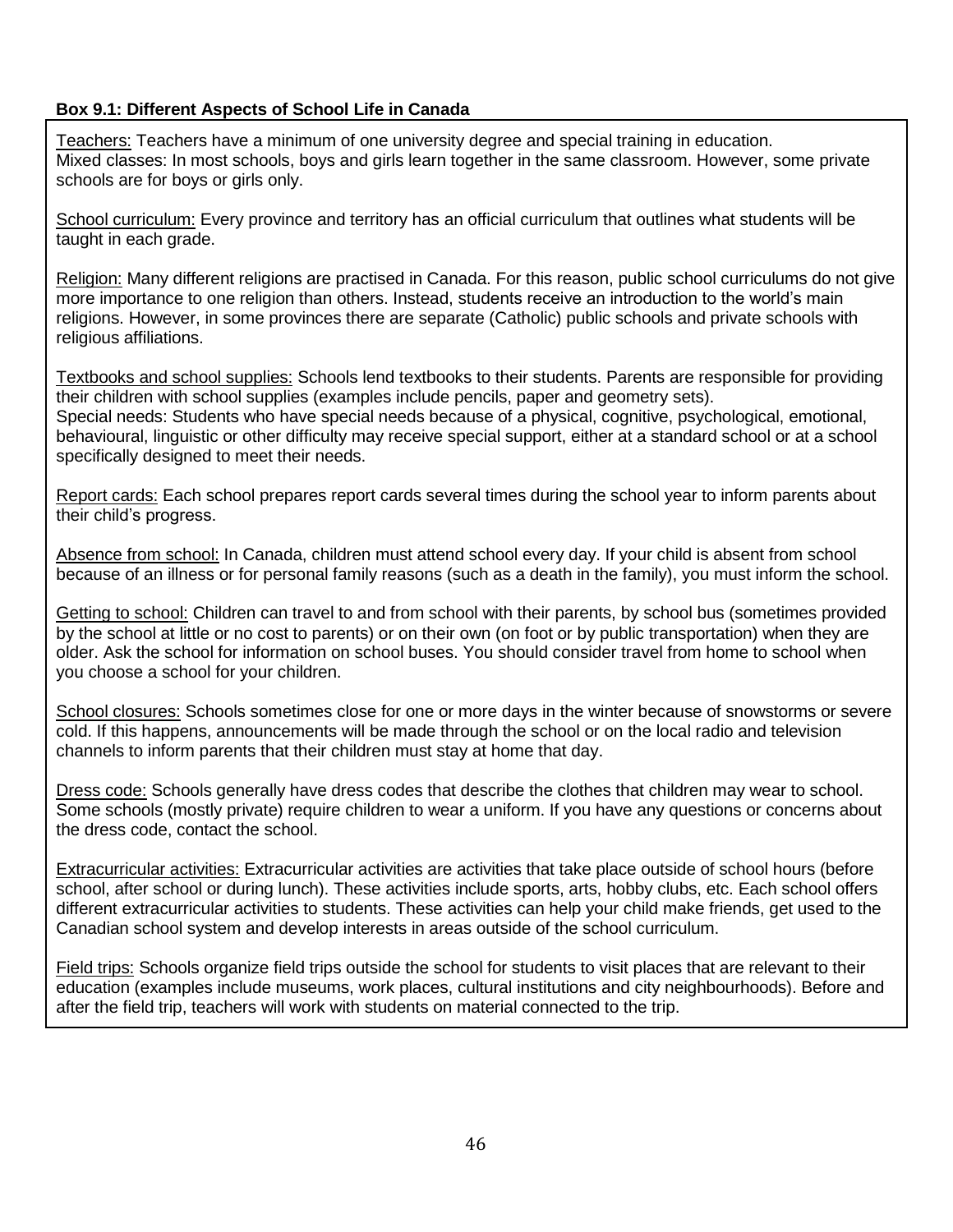## **Box 9.2: Getting Involved in Your Child's Education**

In Canada, schools encourage parents to support their child's education by getting involved with the school and school board. In addition to helping your child succeed, this is an excellent opportunity to meet people and become part of the school community. You can get involved by volunteering at your child's school, meeting your child's teacher at parent-teacher evenings, or becoming a member of the ''school council'' (which contributes to managing the school). Ask the school for more information on how you can get involved.

#### **Box 9.3: Summer Camps**

During the summer holidays, many parents in Canada send their children to ''summer camps." There are many types of summer camps where children and youth can take part in activities such as sports, music, art, etc. Some camps operate just during the day and others offer the opportunity for children to stay overnight for several days or weeks. The cost of summer camps varies widely. To learn more about summer camps in the area where you live, ask at your child's school, contact your municipality or search the Internet for listings.

## Adult Secondary Education

For adults who have not completed elementary or secondary education, there are many adult education programs available. Some teach literacy (how to read and write) and others lead to secondary school (''high school'') diplomas. Many people in Canada take advantage of these programs.

To learn more about adult education options, contact the ministry or department of education in your province or territory of residence using the information in Table 9.1.

## **Post-Secondary Education**

In Canada, there are different types of post-secondary institutions and many forms of post-secondary education. Some institutions are "recognized," which means that a provincial or territorial government has given them the authority to grant degrees, diplomas, certificates or other qualifications. Governments have processes in place to ensure that these institutions and the programs they offer meet their standards. Other institutions do not go through government quality control and are not officially recognized. To find out whether an institution is officially recognized, contact the ministry responsible for post-secondary education in your province or territory of residence using the information in Table 9.1 or check the directory of universities and colleges at **www.cicic.ca** (click on ''Studying in Canada,'' then ''Directory of Universities, Colleges and Schools in Canada'').

At most post-secondary institutions, there are two main terms of study per year: September to December and January to April. From May to August, many students take a break from studying to work. However, most institutions still offer courses during the summer months for those who wish to continue their studies during this period. In almost all cases, you will have to pay tuition fees to receive post-secondary education in Canada. You can expect to pay up to several thousand dollars for each four-month term. For more details, see the information on costs and financial assistance below.

#### **Universities**

In Canada, universities are independent institutions that are *partly* funded by government although you must still pay tuition fees. Universities offer programs that lead to different types of degrees in many disciplines and subjects. A bachelor's degree is the basic degree awarded by Canadian universities and generally takes three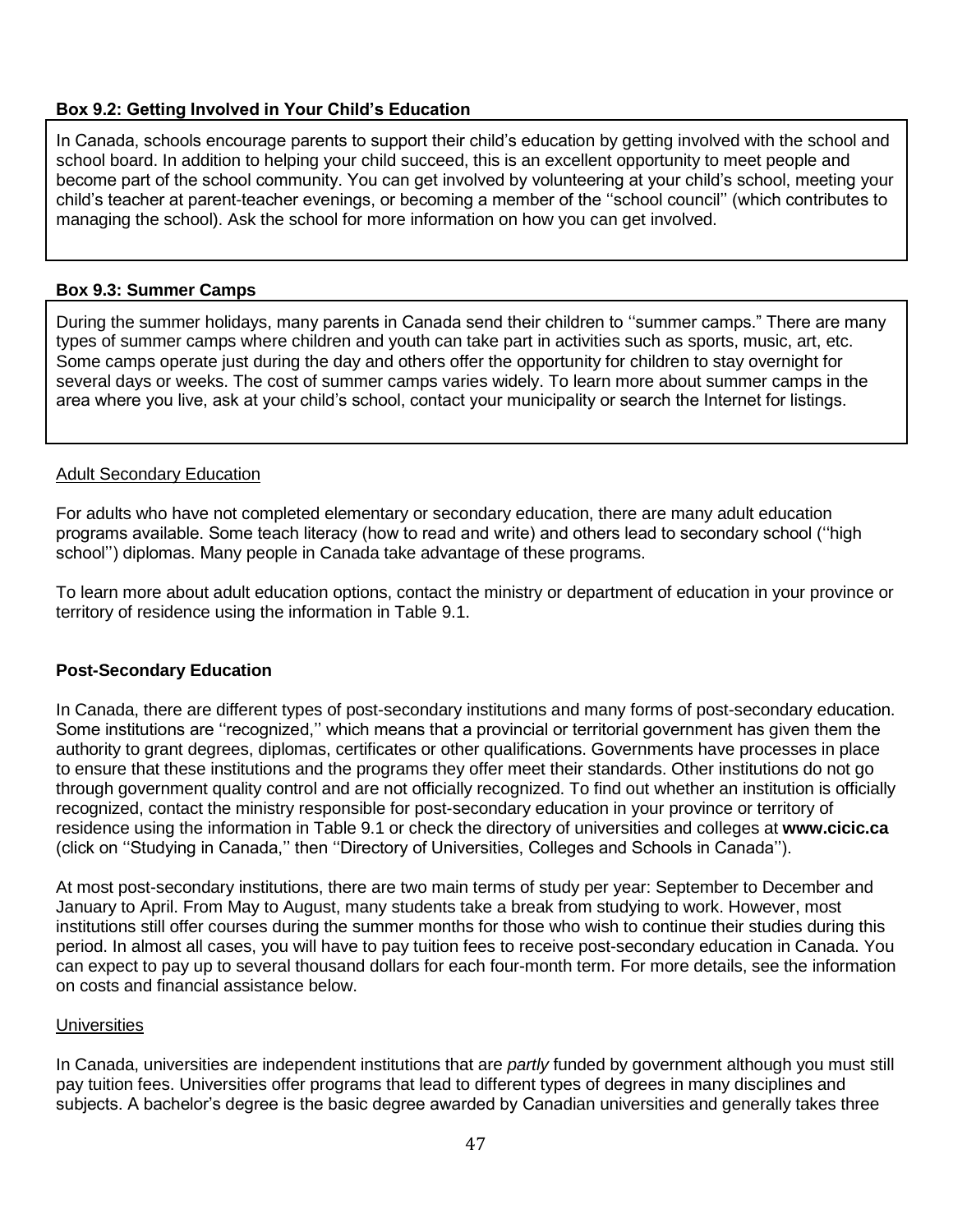to four years to complete. A master's degree is a more advanced degree that usually requires one to three additional years of study. A doctoral degree is the most advanced degree offered by Canadian universities and generally requires three or more years of study and research following a master's degree. In regulated professions, such as medicine, law and education, students must complete an internship or pass a standardized examination in addition to completing their degree. They must complete all of these steps before they can become licensed to work in their profession.

#### University-Colleges, Colleges and Institutes

There are many types of colleges and institutes. Some are formally recognized by governments, which partly manage them and provide most of their funding. They have a variety of names: "colleges"; "'community colleges"'; ''colleges of applied arts or applied technology''; ''institutes of technology or science''; or "collèges d'enseignement général et professionnel" (CEGEPs) in Quebec. Other colleges and institutes are entirely private and are usually called "career colleges."

Public and private colleges and institutes usually offer programs of study that last one to three years. They issue diplomas and certificates that qualify graduates to work in specific professions within many different fields. These fields include business, computer and mechanical technologies, health, social services, agriculture, trades (such as carpenter, electrician and plumber) and many others. Some colleges and many institutes specialize in a particular field, while others offer a variety of programs across many different fields. In Quebec, trades are offered by school boards.

A growing number of recognized ''colleges'' also offer bachelor's degrees and, in some cases, master's degrees, in addition to college diplomas and certificates.

#### Choosing a Program of Study and Applying to Post-Secondary Institutions

To learn about different programs of study offered at Canadian universities, colleges and institutes, visit **www.educationau-incanada.ca** or go to **www.cicic.ca** (click on ["Studying in Canada,](http://www.cicic.ca/386/studying-in-canada.canada)" then "Recognized Post-Secondary Education Programs in Canada"). You can also read information provided by the organizations listed in Table 9.2, which represent different types of post-secondary institutions. You can also find information on programs directly from post-secondary institutions by researching their websites or calling them for a ''calendar'' of the programs they offer.

Lists of post-secondary institutions are available from **www.cicic.ca** (click on ''Studying in Canada,'' then ''Directory of Universities, Colleges and Schools in Canada'') and from the associations listed in Table 9.2.

| <b>Type of Post-Secondary Institution</b>               | Organization                                                                                                     |
|---------------------------------------------------------|------------------------------------------------------------------------------------------------------------------|
| Universities and colleges that offer<br>degree programs | Association of Universities and Colleges of Canada<br>www.aucc.ca<br>Telephone: 613-563-1236 / Fax: 613-563-9745 |
| Colleges                                                | Association of Canadian Community Colleges<br>www.accc.ca<br>Telephone: 613-746-5656 / Fax: 613-746-6721         |

#### **Table 9.2: Organizations That Represent Post-Secondary Institutions**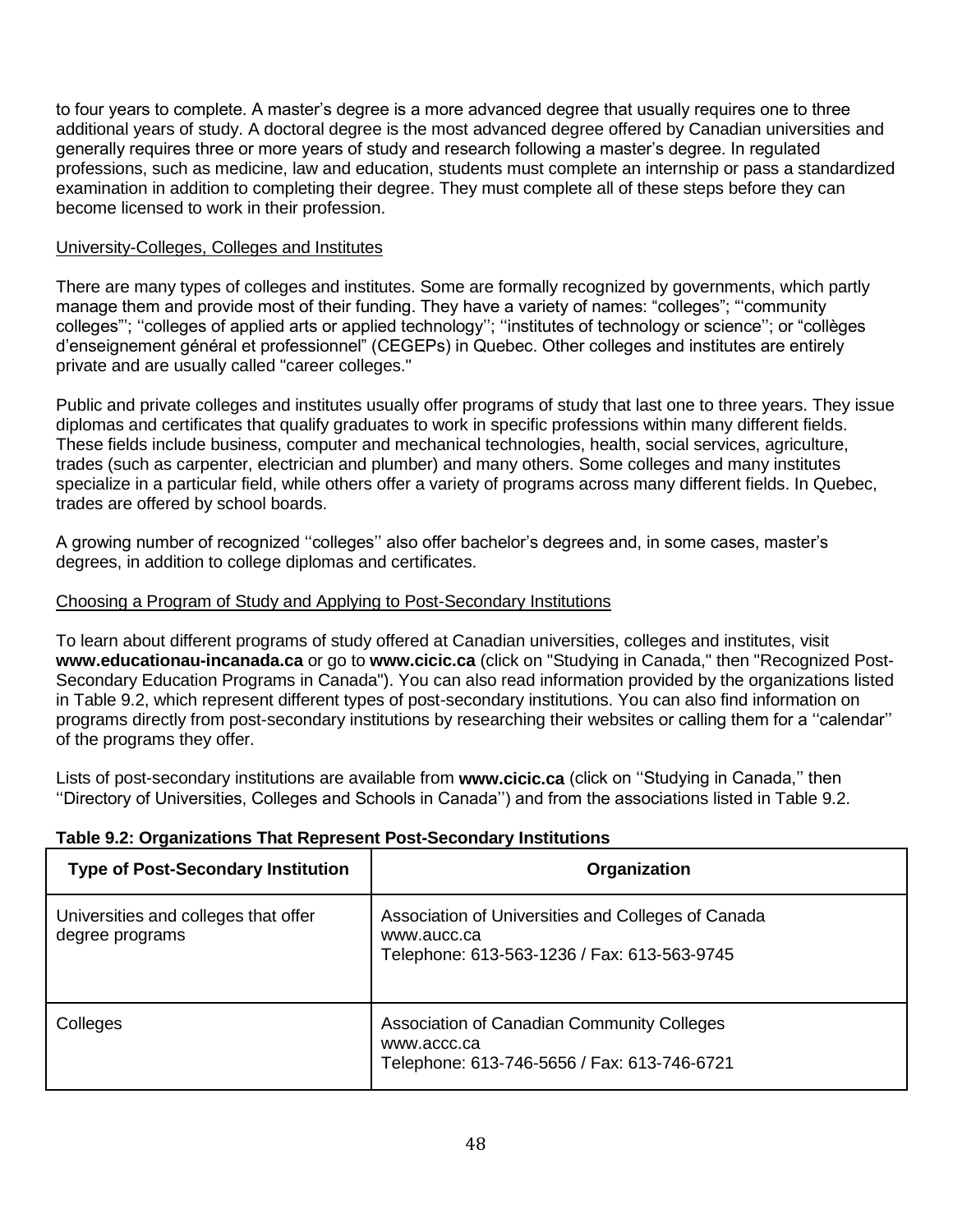| Career colleges | <b>National Association of Career Colleges</b>             |
|-----------------|------------------------------------------------------------|
|                 | www.nacc.ca<br>Telephone: 519-753-8689 / Fax: 519-753-4712 |

Once you have found one or more post-secondary programs that interest you, the next step is to apply for admission. To do this, you will need to get information about the admission requirements and procedures directly from the university, college or institute that offers the program you wish to take. Contact the ''office of admissions'' in person or by telephone, or check the institution's website or its ''calendar'' of programs. You can also find general information about admissions at **www.cicic.ca** (click on ''Studying in Canada," then ''Admission to Universities and Colleges in Canada'').

Admission to many post-secondary institutions in Canada is competitive and you may not be accepted unless you meet the admission requirements. In cases where spaces are limited, you may need to exceed the requirements. If you plan to pursue post-secondary studies, make sure to research programs and application procedures well in advance. Most institutions have firm deadlines for applications, so you may have to apply as long as six months before the program begins.

If the language of instruction in the program you are applying to (English or French) is not your native language, you will be required to demonstrate your proficiency in that language by taking a language test. The institution provides a list of the tests it accepts and the required scores. For general information on language proficiency tests, see the section *Improving Your English or French*. Most universities and colleges have services that provide extra support to students who speak English or French as a second language.

#### Credential Recognition

In many cases, before being able to study in a post-secondary institution in Canada, newcomers need to have their existing educational credentials formally recognized. In other words, you may have to prove that the educational credentials you obtained in your country of origin are equivalent or comparable to similar credentials offered in Canada.

In Canada, each university or college sets its own admission requirements and its own criteria for recognizing foreign academic credentials. You must contact the office of admissions of the university or college of your choice to ask about the steps you will need to take. They will tell you about the requirements for getting your documents translated (if necessary) and how to prove they are official documents.

However, if you wish to arrange for an assessment of your qualifications for your own information, you can consult a credential evaluation service provider. Please note that these agencies charge a fee for their services. You can get more information and a list of assessment agencies from the Canadian Information Centre for International Credentials by visiting its website at **www.cicic.ca** (click on ''Foreign Credential Recognition," then ''Credential Assessment Services'') or by calling **416-962-9725**.

#### Costs and Financial Assistance

Although many post-secondary institutions get some financial support from the government, all students must still pay tuition fees for post-secondary studies. Tuition fees vary depending on the institution and program, but are usually between \$2,500 and \$8,000 a year. The cost may be higher in some cases. In addition to tuition fees, students are responsible for buying course materials such as textbooks and supplies. They must also support themselves and their family during their studies by paying for housing, food, transportation and other expenses. You can find a useful tool to help you calculate the cost of post-secondary education at **[www.canlearn.ca](http://www.canlearn.ca/)**.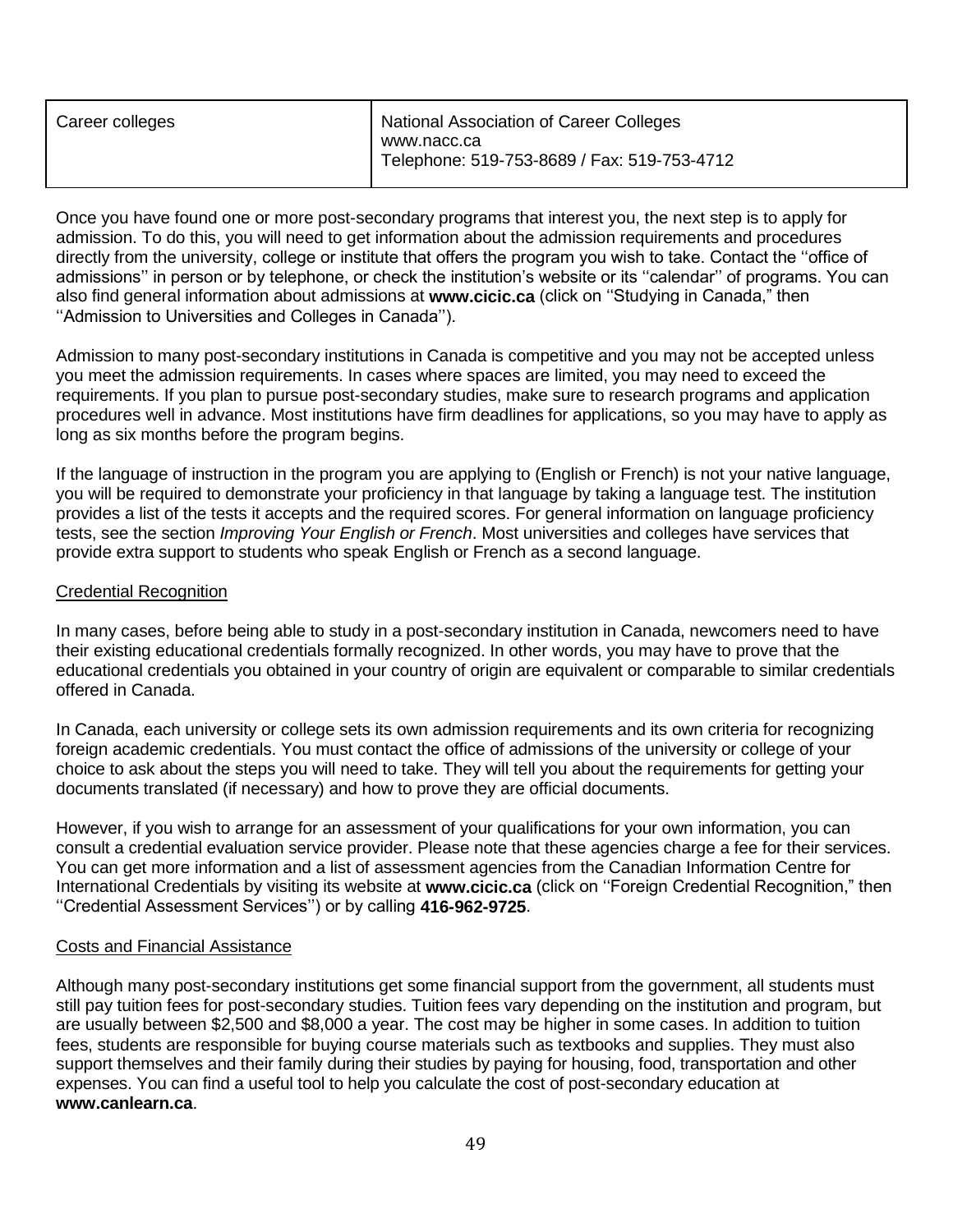Many students depend on financial assistance programs to cover the costs associated with post-secondary education in Canada. Generally speaking, there are two types of financial assistance for students: 1) ''student loans,'' which have to be repaid, and 2) ''grants,'' ''scholarships'' or ''bursaries," which do not have to be repaid. Both the federal government and the provincial or territorial governments have financial assistance programs that provide low-cost loans, grants and scholarships for students.

You can find detailed information on both federal and provincial or territorial financial assistance programs for students at **www.canlearn.ca**. You can also find information on federal student assistance by calling the National Student Loans Service Centre at **1-888-815-4514** or by visiting a Service Canada Centre (see the Blue Pages or **www.servicecanada.gc.ca** for locations). More information on provincial or territorial financial assistance programs can be found by using the contact information in Table 9.3.

|                              | <b>Financial Assistance Programs</b>       |                                        |  |
|------------------------------|--------------------------------------------|----------------------------------------|--|
| <b>Province/Territory</b>    | Telephone                                  | Website                                |  |
| Alberta                      | 1-855-606-2096                             | http://www.studentaid.alberta.ca/      |  |
| <b>British Columbia</b>      | 1-800-561-1818                             | www.aved.gov.bc.ca/studentaidbc        |  |
| Manitoba                     | 1-800-204-1685                             | www.manitobastudentaid.ca              |  |
| <b>New Brunswick</b>         | 1-800-667-5626                             | www.studentaid.gnb.ca                  |  |
| Newfoundland and<br>Labrador | 1-888-657-0800                             | www.aes.gov.nl.ca/studentaid/          |  |
| <b>Northwest Territories</b> | 1-800-661-0793                             | www.nwtsfa.gov.nt.ca                   |  |
| Nova Scotia                  | 1-800-565-8420                             | www.studentloans.ednet.ns.ca           |  |
| Nunavut                      | 1-877-860-0680                             | www.edu.gov.nu.ca                      |  |
| Ontario                      | See website                                | www.osap.gov.on.ca/OSAPPortal          |  |
| <b>Prince Edward Island</b>  | 902-368-4640                               | www.studentloan.pe.ca                  |  |
| Quebec                       | 1-877-643-3750                             | www.afe.gouv.qc.ca/en                  |  |
| Saskatchewan                 | 1-800-597-8278                             | www.aeei.gov.sk.ca/student-loans       |  |
| Yukon                        | 1-800-661-0408 ext. 5929<br>(within Yukon) | www.education.gov.yk.ca/advanceded/sfa |  |

## **Table 9.3: Provincial and Territorial Student Financial Assistance Programs**

As an alternative to government financial assistance, many banks offer student loans to applicants who meet particular requirements. The conditions on these loans are usually not as favourable as those on government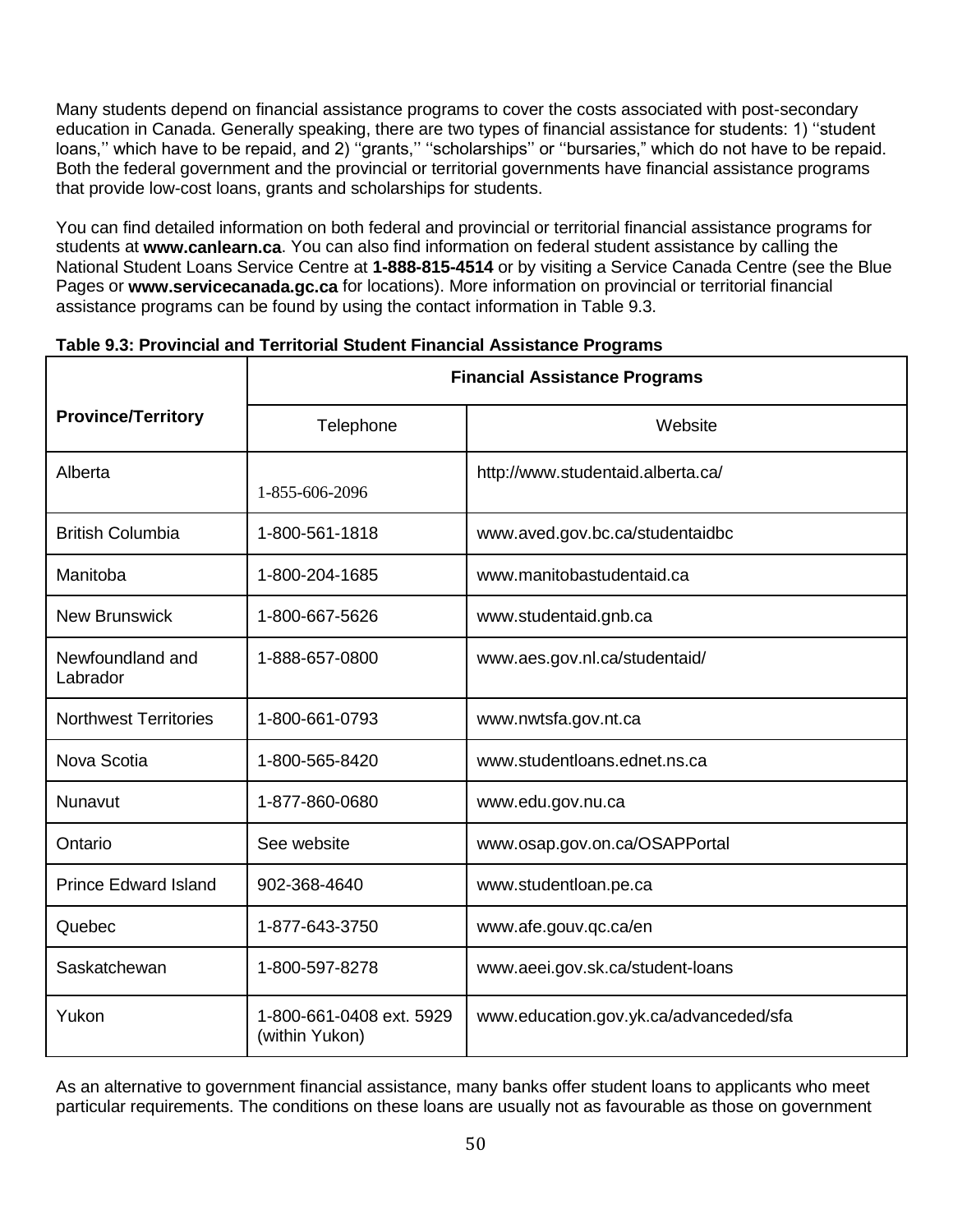loans.

Further information on loans, grants and scholarships can be obtained from the university or college that you plan to attend. Most institutions have an office that is responsible specifically for these matters. You can find contact information on the institution's website or by calling the institution's general information number.

## **Box 9.4: Registered Education Savings Plans**

A Registered Education Savings Plan (RESP) is a tax-free education savings account that allows parents, family members or friends to save money for a child's post-secondary education. RESPs are registered by the Government of Canada so savings for education can grow tax-free until the person named in the RESP starts post-secondary studies. When you open an RESP account for a child, the Government of Canada will help you save by adding money to your RESP through special programs designed to encourage people to save. These programs are called Canada Education Savings Grants (for children aged 17 or younger) and Canada Learning Bonds (for children aged 15 or younger).

To open an RESP, both you and the child must have a Social Insurance Number (SIN) (see the section *Important Documents* for details). To learn more about RESPs and to find a list of RESP providers, consult **www.canlearn.ca/eng/saving/resp**.

#### Part-Time and Distance Education

In Canada, many post-secondary institutions offer part-time programs. Many people choose to study part-time for financial reasons or to balance work and family commitments. You can contact post-secondary institutions directly to discuss part-time study options.

A growing number of post-secondary institutions also offer programs of study that can be completed through distance education either online or through printed materials sent to you at home. This allows you to complete courses without having to attend classes in person. For more information on distance education options, visit **www.cicic.ca** (click on ''Studying in Canada,'' then ''Online and Distance Education'').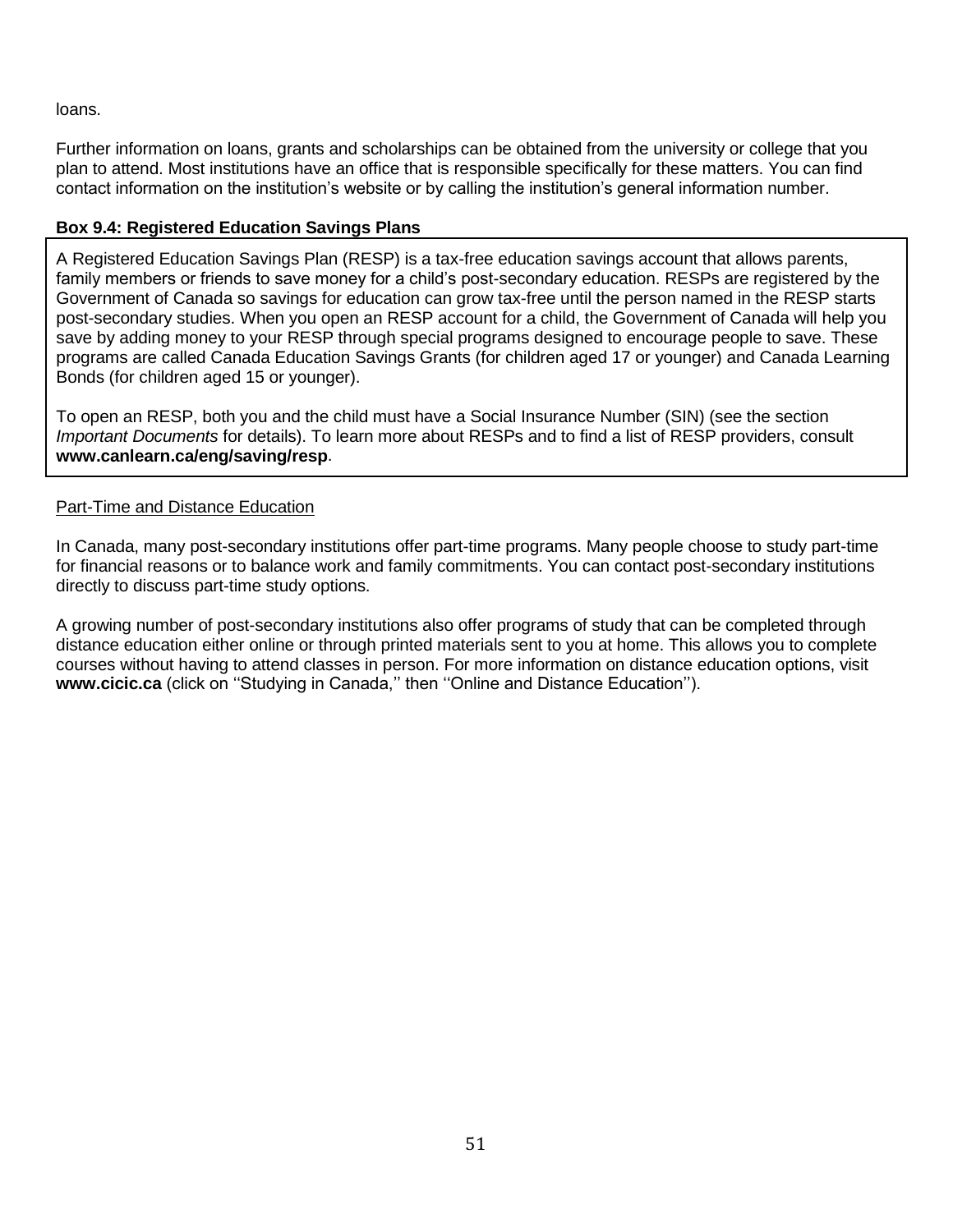## **10.HOUSING**

#### **Temporary Accommodation**

One of your first needs after getting off the plane in Canada is a temporary place to stay until you can rent or buy a long-term home. If you do not have family or friends in Canada that you can stay with, one option is to stay at a hotel or hostel.

Most hotels offer private rooms and bathrooms equipped with telephone, Internet connection and television. Some have rooms with a small kitchen that allows you to save money by preparing your own meals instead of eating at a restaurant. The cost of hotels varies within each city or town depending on the overall quality, the services available and the location. On websites and tourist guides, the general standard and cost may be indicated by the number of stars that appear after the hotel's name. Five stars usually means the highest standard and cost and one star usually means the lowest.

Hostels are a more basic version of a hotel. At most hostels you can get either a private room or a bed in a large room that you share with other people. Washrooms are usually shared and there is often a kitchen where you can prepare your own meals. The cost and standard of hostels vary, but many offer a clean, comfortable and low-cost alternative to hotels.

You should book your hotel or hostel at least several weeks before flying to Canada. By booking in advance, you will likely save money and have a better chance of finding rooms available. Try and find a hotel or hostel that is centrally located and close to public transportation. Beware of very cheap hotels or hostels. They may be located in unpleasant areas or be of a very low standard.

To find a suitable hotel or hostel, you can:

- Go online to the Yellow Pages website and type in ''hotels'' or ''hostels'';
- Search the Internet for the tourism website of the city or town where you will be settling (type in ''tourism'' + ''[name of city or town]'') and read the accommodation listings;
- Do a general Internet search for hotels and hostels in the city or town where you will be settling;
- Buy a tourist guidebook to Canada with hotel and hostel listings at a bookstore in your country of origin;
- Go to the information desk at the airport after you arrive (if you did not book accommodation before arriving).

Most hotels and hostels have websites with prices, photographs, a location map and a description of the services they offer.

An alternative to hotels and hostels is to contact an immigrant-serving organization in the city or town where you will be settling and ask if there is temporary accommodation available specifically for newcomers and how much it costs. You can find contact information for immigrant-serving organizations across Canada at **www.cic.gc.ca/english/newcomers/map/services.asp**.

If you are a refugee, you will receive assistance finding temporary accommodation as part of the Resettlement Assistance Program.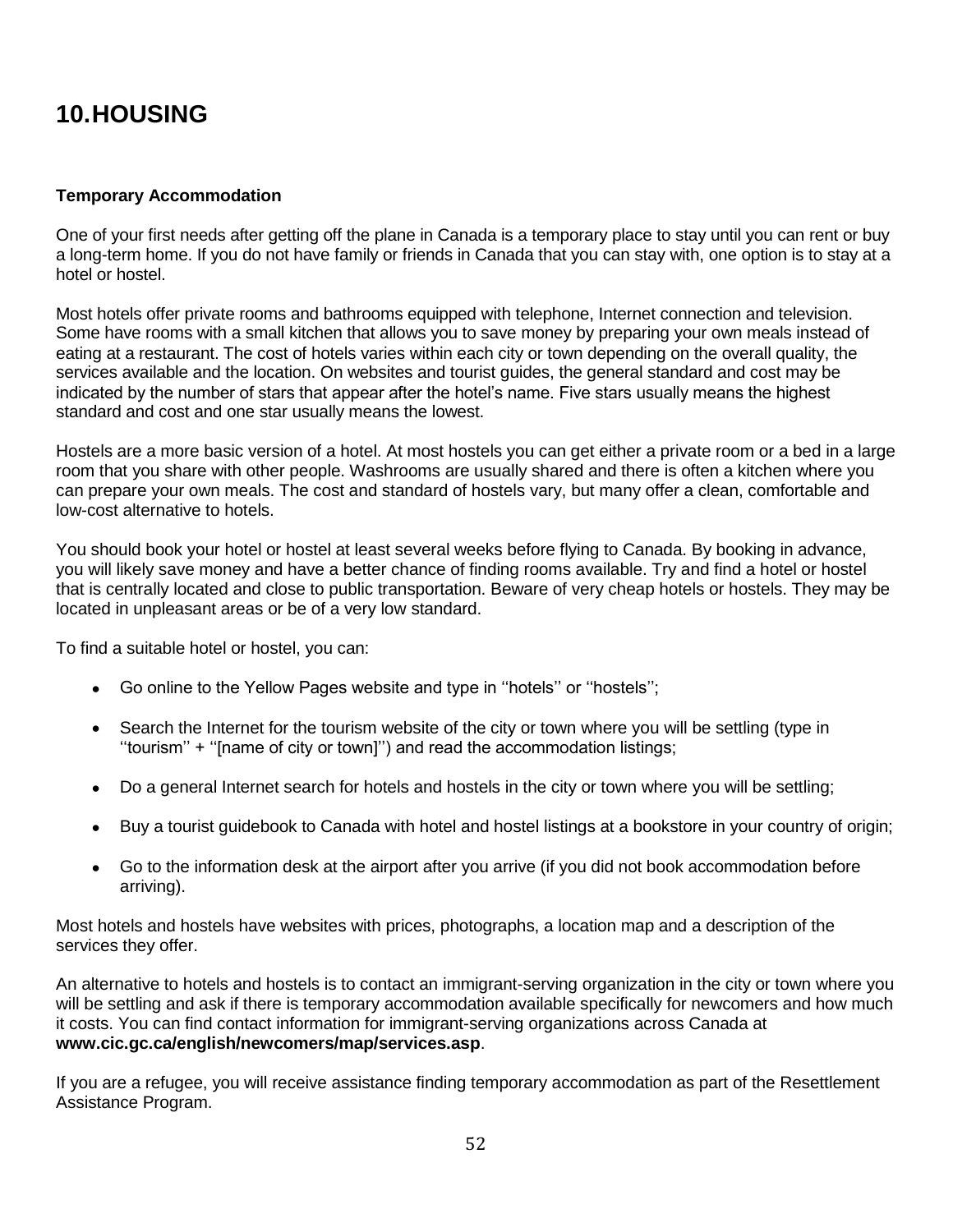## **Canada Mortgage and Housing Corporation**

The Canada Mortgage and Housing Corporation (CMHC) is the federal government's national housing agency. CMHC provides residents of Canada – including newcomers – with the information and tools they need to make informed housing decisions. CMHC has a website specifically for newcomers that you can find at **www.cmhc.ca/newcomers**. They also produce a variety of print publications for newcomers, including the *Newcomer's Guide to Canadian Housing: How to Find, Rent or Buy a Home in Canada*. This guide and other publications are available for free on the CMHC website or by calling CMHC at **1-800-668-2642**.

#### Types of Housing in Canada

- **•** Rental apartments  $A$  single-family unit in a building or house. Most apartments have one, two or three bedrooms; ''bachelor'' units have a single room that serves as a living area and bedroom.
- Rental rooms Large homes are sometimes divided into several private bedrooms that are rented to individuals who share a kitchen and bathroom.
- Condominiums (Condos) Most commonly, condos exist in buildings with many units. The owner pays monthly fees to a condo corporation that handles maintenance and repairs as required. Condominiums can be a good choice for first-time homebuyers because they are usually one of the less expensive options. For more information on condominiums, visit **www.cmhc.ca** and write ''condominium buyer's guide'' into the search box.
- Houses There are detached houses with surrounding property as well as semi-detached and townhouses where each house shares a wall with another.

#### **Renting Your First Home in Canada: What You Need to Know**

If you are planning to rent a home, a useful CMHC publication is *Renting Your First Home in Canada: What Newcomers Need to Know*. You can download it from **www.cmhc.ca/newcomers** or order it by calling CMHC at **1-800-668-2642**. This product is available in eight different languages. The information below is based on this publication and other CMHC guides for newcomers.

#### Tenants and Landlords

Your ''landlord'' is the person who owns the house or building you live in. For larger buildings, the landlord may hire a ''property manager'' or ''superintendent'' to collect rent and manage the building.

Landlord and tenant responsibilities can be different in different provinces or territories. CMHC provides fact sheets that describe aspects of the rental process and related laws in each province and territory. The fact sheets also include contact information for provincial and territorial rental authorities and related links. You should read the fact sheet related to the province or territory where you live if you plan to rent a home. You can find the fact sheets at**www.cmhc-schl.gc.ca/en/co/reho**.

In general, your landlord is responsible for:

- Collecting the rent;
- Keeping your building safe and in good condition;
- Providing everything that comes with the apartment and that is included in your rent (such as the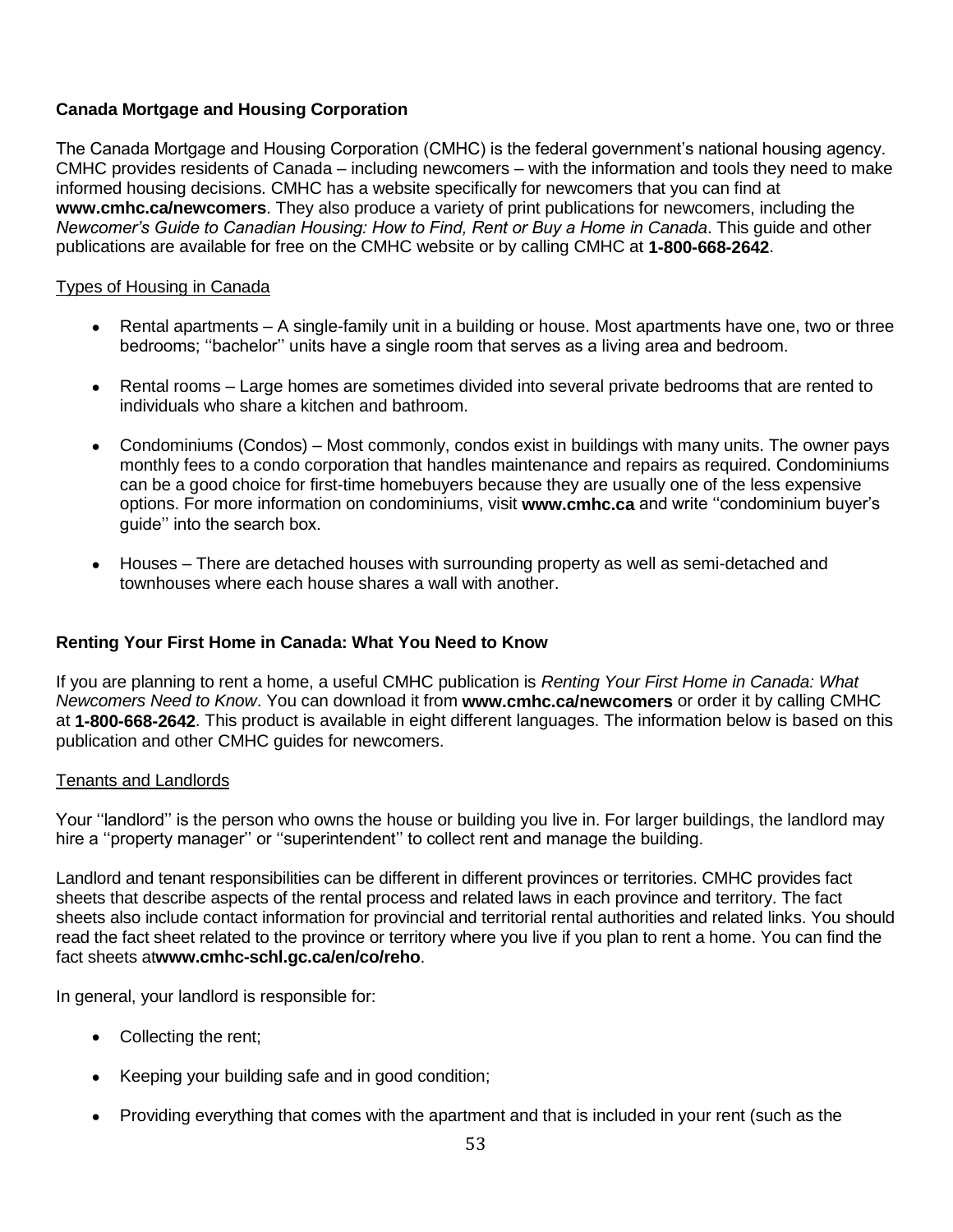refrigerator, stove, heating); and

• Handling and paying for repairs when something in your home stops working.

As a tenant, you are generally responsible for:

- Paying your rent in full and on time;
- Keeping your home clean and well maintained;
- Contacting the landlord whenever anything needs to be serviced or repaired; and
- Allowing the landlord or manager to enter your home to carry out repairs, or to show the apartment to other tenants if you are moving out. Your landlord must provide you with proper notice before entering your apartment.

If a landlord is not meeting his or her responsibilities, you can contact the rental authority in the province or territory where you live for assistance using the contact information in table 10.1.

|  |  |  |  | <b>Table 10.1: Provincial and Territorial Rental Authorities</b> |
|--|--|--|--|------------------------------------------------------------------|
|--|--|--|--|------------------------------------------------------------------|

| <b>Province/Territory</b>    | <b>Contact Information</b>                                                                                                                                                    |
|------------------------------|-------------------------------------------------------------------------------------------------------------------------------------------------------------------------------|
| Alberta                      | Service Alberta<br>www.servicealberta.ca/Landlords Tenants.cfm<br>Telephone: 1-877-427-4088 or 780-427-4088                                                                   |
| <b>British Columbia</b>      | <b>British Columbia Residential Tenancy Head Office</b><br>www.rto.gov.bc.ca<br>Telephone: 1-800-665-8779 or 604-660-1020                                                     |
| Manitoba                     | Manitoba Finance - Residential Tenancies Branch<br>www.manitoba.ca/rtb<br>Telephone: 1-800-782-8403 or 204-945-2476                                                           |
| <b>New Brunswick</b>         | New Brunswick Office of the Rentalsman<br>www.snb.ca/irent<br>Telephone: 506-453-2557 (Fredericton office)                                                                    |
| Newfoundland and Labrador    | Department of Government Services - Residential Tenancies Section<br>www.servicenl.gov.nl.ca/landlord/residential_tenancies.html<br>Telephone: 1-877-829-2608 or 709-729-2610 |
| <b>Northwest Territories</b> | <b>Northwest Territories Rental Office</b><br>www.justice.gov.nt.ca/RentalOffice<br>Telephone: 1-800-661-0760 or 867-920-8047                                                 |
| Nova Scotia                  | Service Nova Scotia - Residential Tenancy Branch<br>http://www.gov.ns.ca/snsmr/access/land/residential-tenancies/contact.asp<br>Telephone: 1-800-670-4357                     |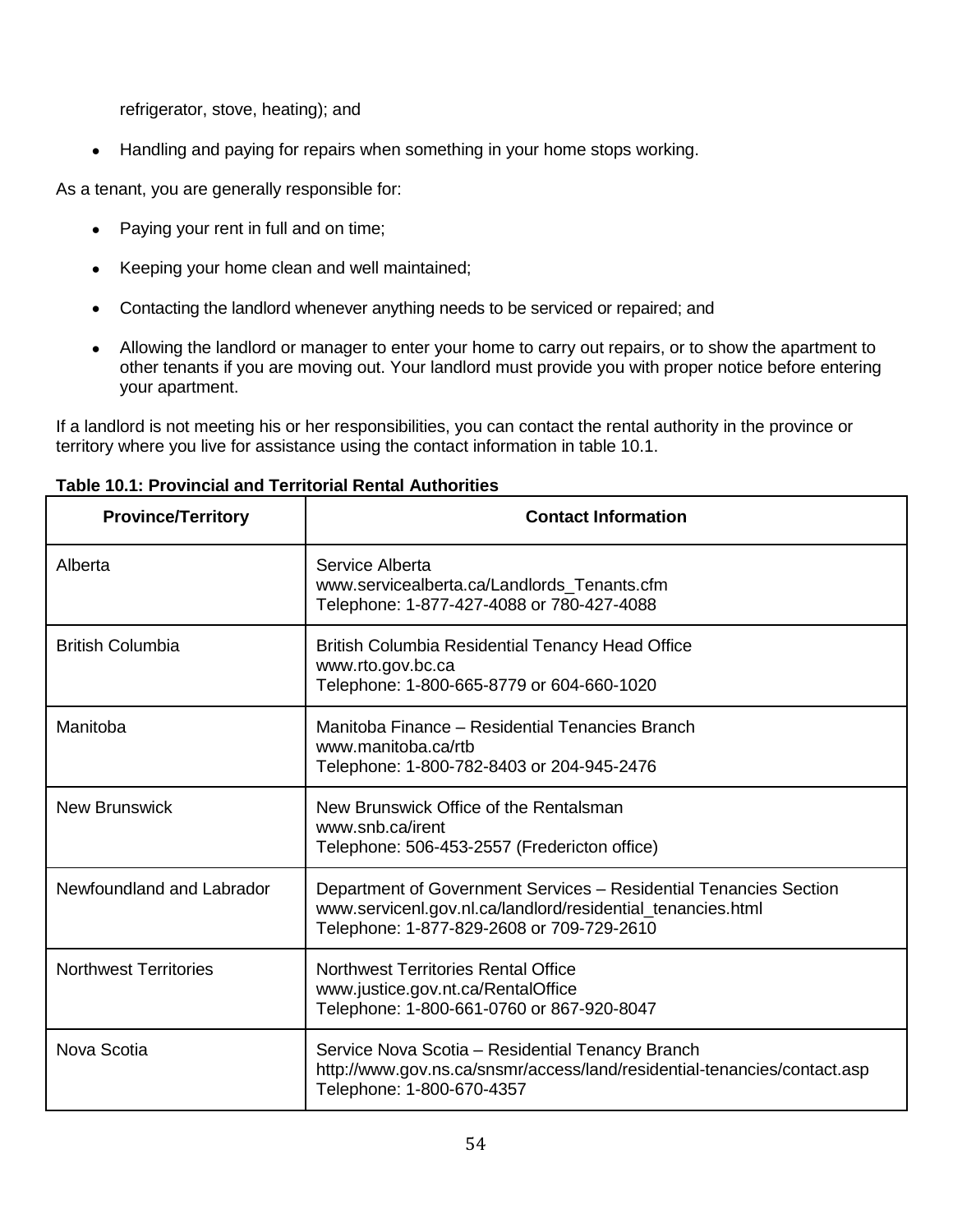| Nunavut                     | <b>Nunavut Housing Corporation</b><br>www.nunavuthousing.ca<br>Telephone: 867-975-7200                                                             |
|-----------------------------|----------------------------------------------------------------------------------------------------------------------------------------------------|
| Ontario                     | <b>Ontario Landlord and Tenant Board</b><br>www.ltb.gov.on.ca<br>Telephone: 1-888-332-3234 or 416-645-8080                                         |
| <b>Prince Edward Island</b> | Prince Edward Island – Office of the Director of Residential Rental Property<br>www.irac.pe.ca/rental<br>Telephone: 1-800-501-6268 or 902-892-3501 |
| Quebec                      | Régie du logement du Québec<br>www.rdl.gouv.gc.ca<br>Telephone: 1-800-683-2245 or 514-873-2245                                                     |
| Saskatchewan                | Saskatchewan Office of Residential Tenancies<br>www.justice.gov.sk.ca/ORT<br>Telephone: 1-888-215-2222 or 306-787-2699                             |
| Yukon                       | <b>Yukon Department of Community Services</b><br>www.community.gov.yk.ca/consumer<br>Telephone: 1-800-661-0408 or 867-667-5111                     |

## Finding a Place to Rent

Location and cost are often the most important things to think about when you are looking for a place to live. Neighbourhoods that are close to work, schools, public transit and other services might cost more, but they can also save you time and money in commuting to work or school.

Once you have chosen a neighbourhood where you would like to live, there are many ways you can search for houses or apartments that are available to rent. One option is to visit the neighbourhoods and look for ''For Rent'' signs on houses or buildings. You can also check the classified ads in newspapers, bulletin boards in shops and community centres, and search the Internet for rental lists or ask your friends. You can also ask for help at an immigrant-serving organization (consult **www.cic.gc.ca/english/newcomers/map/services.asp** or call Citizenship and Immigration Canada (CIC) at **1-888-242-2100** for contact information). Finally, you can also pay a rental agency (see the Yellow Pages or search the internet) to help you find a rental home.

Remember to look at a few different houses or apartments before you decide. That way, you can compare the rent being charged and make sure the place you choose is right for you and your family.

Before you go to look at a place you might want to rent, prepare a checklist of questions to ask the landlord or superintendent (see Box 10.1 below). Writing down the answers will help you compare all the houses or apartments that you visited and compare the advantages and disadvantages of each one. While you are there, check to make sure everything works as it should.

#### **Box 10.1: Questions to Ask a Landlord or Superintendent When Viewing a Rental Unit**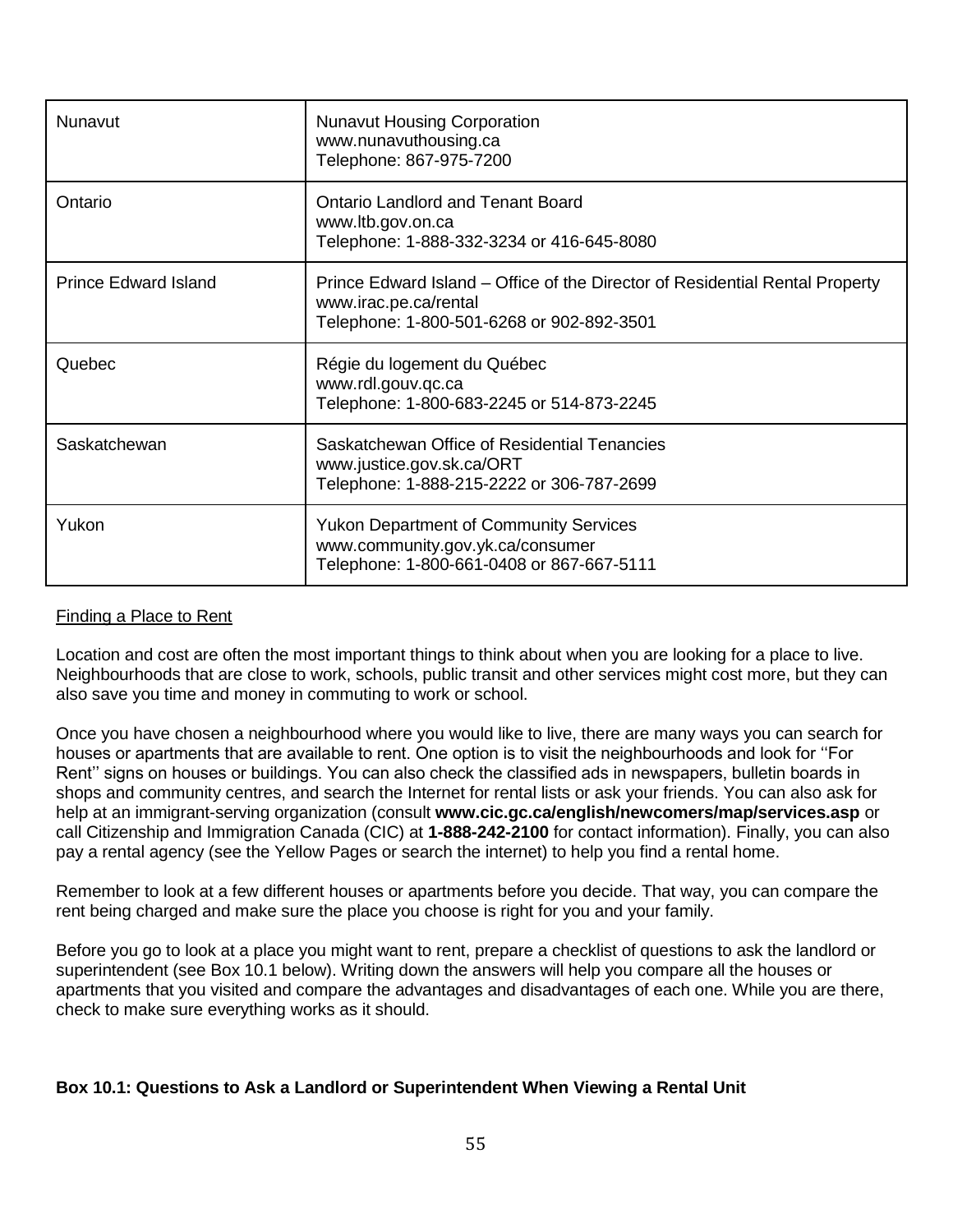Are the utilities (such as electricity, heat and water) and appliances (such as the fridge, stove and clothes washer/dryer) included in the rent? If not, how much do they cost each month?

Does the apartment come with furniture?

Can you make changes to the home, such as painting or decorating?

If you have pets or you smoke, are pets and smoking allowed?

If you own a car, is parking available, and does it cost extra?

What are the other tenants like? For example, are there families or single people living in the area?

Who maintains the property?

If you are considering an apartment, does it come with a storage locker or a separate bicycle storage? Is it included in the rent? How secure is it?

In Canada, landlords can ask you to provide contact information for references (such as a past landlord or an employer) who can confirm that you will be a good tenant. They can also ask you where you work and what your income is, and conduct a check of your credit history. If you are recently arrived and do not have references, a job or a credit history in Canada, you can obtain assistance from an immigrant-serving organization on the process of renting an apartment (consult

**www.cic.gc.ca/english/newcomers/map/services.asp** or call CIC at **1-888-242-2100** for contact information). For more information on credit history, see the section *Money and Finances*.

#### Moving In and Signing a Lease

When you agree to rent a place, you and your landlord should sign a "lease." A lease is a written rental agreement that outlines all the terms you and your landlord have agreed to. It is a legal document, so make sure you read and understand every word. You may choose to ask someone to go over it with you, such as a relative, a friend, a staff member at an immigrant-serving organization or even a lawyer. A list of items that generally appear on a lease is provided in Box 10.2.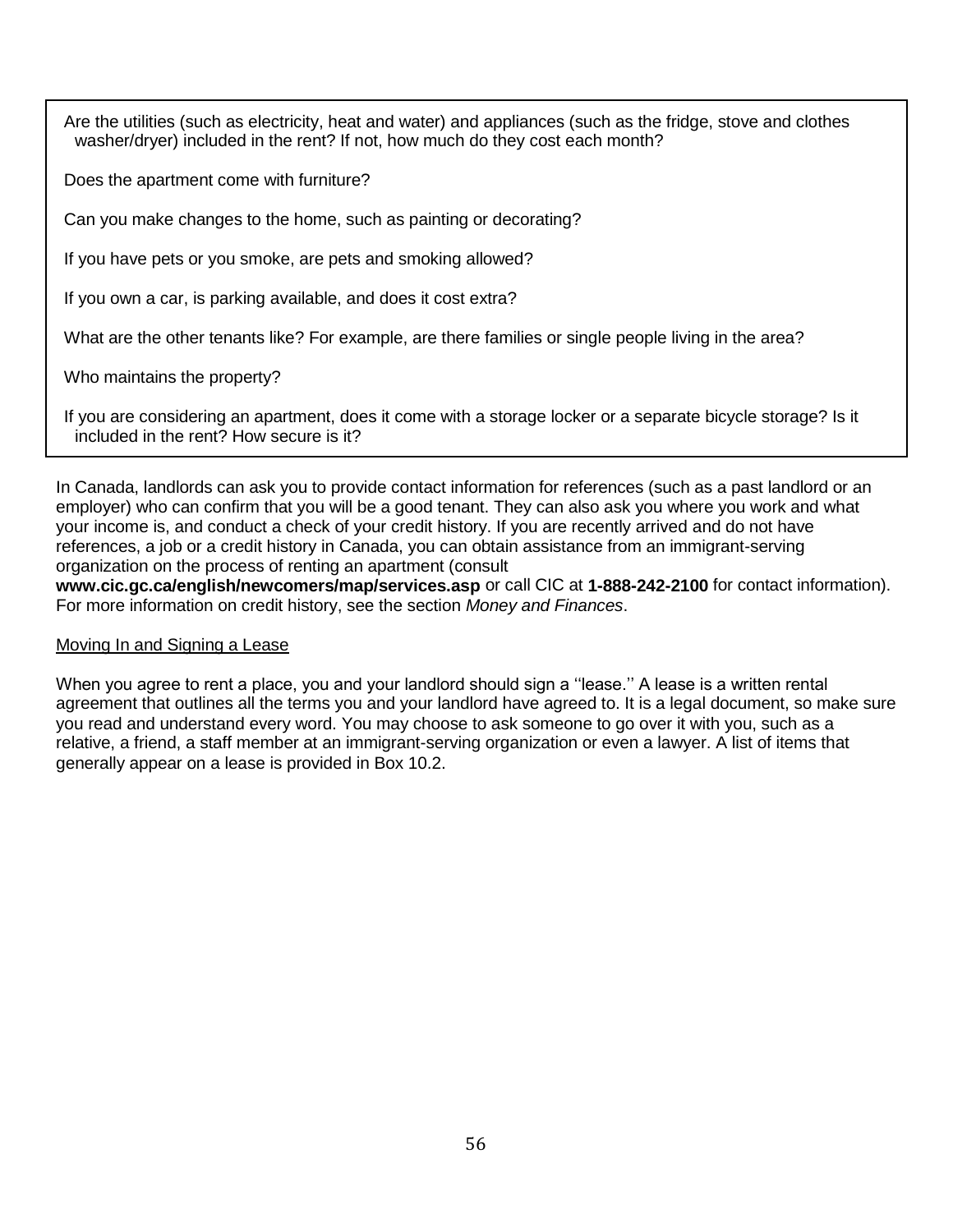## **Box 10.2: Common Items That Appear on a Rental Lease**

The names and contact information for you and your landlord.

The address of the house or apartment you are renting.

The monthly rent you have agreed to pay, with or without utilities, parking, cable television or other services.

The date when the rent is due (for example, on the first day of each month) and the amount by which the landlord is allowed to increase the rent in the future.

The term of the rental period (for example, one year or month-to-month).

The conditions for ending or cancelling your lease, or subletting the property (finding someone else to rent it if you want to leave before the rental period stated in your lease is over).

A list of the repairs or upkeep that will be your responsibility.

Any other restrictions (such as whether or not you can smoke or have pets).

Details on the rules under which the landlord is permitted to enter your house or apartment.

Procedures for making changes to the lease and resolving any disagreements.

Depending on the province or territory, a landlord may ask you for a rental deposit when you sign the lease. The deposit is usually equal to the cost of one month's rent. This deposit can be used if you do not pay the rent or to cover damage you cause to the apartment or house you are renting. When you move out, your deposit is either returned to you or used to pay for your last month of rent.

Every province has different rules about deposits. For example, in Ontario, the deposit can only be used for unpaid rent and not to pay for damages. In Quebec, landlords are not permitted to ask for any deposit. For more details, read the fact sheet for the province or territory where you live, available at **www.cmhc.ca**.

Ask your landlord or the superintendent to go over the rules and instructions for getting your mail, using the intercom (in an apartment building), garbage and recycling, laundry, tenant and visitor parking, and how the appliances work.

#### Paying the Rent

You will usually have to pay rent to your landlord, superintendent or property manager on the first day of every month. In most cases, you can pay your rent in one of three ways:

- 1. Cash. Make sure you get a receipt for the full amount.
- 2. Post-dated cheques. These are cheques that have a future date written on them. For example, many landlords will want you to give them 12 cheques, dated for the first day of each month for the next 12 months. Post-dated cheques cannot be cashed until the date that is written on them and you can cancel cheques that have not been cashed by calling your bank.
- 3. Certified cheques. These are cheques that have been guaranteed by your bank. Many landlords ask for a certified cheque for your first and last month's rent.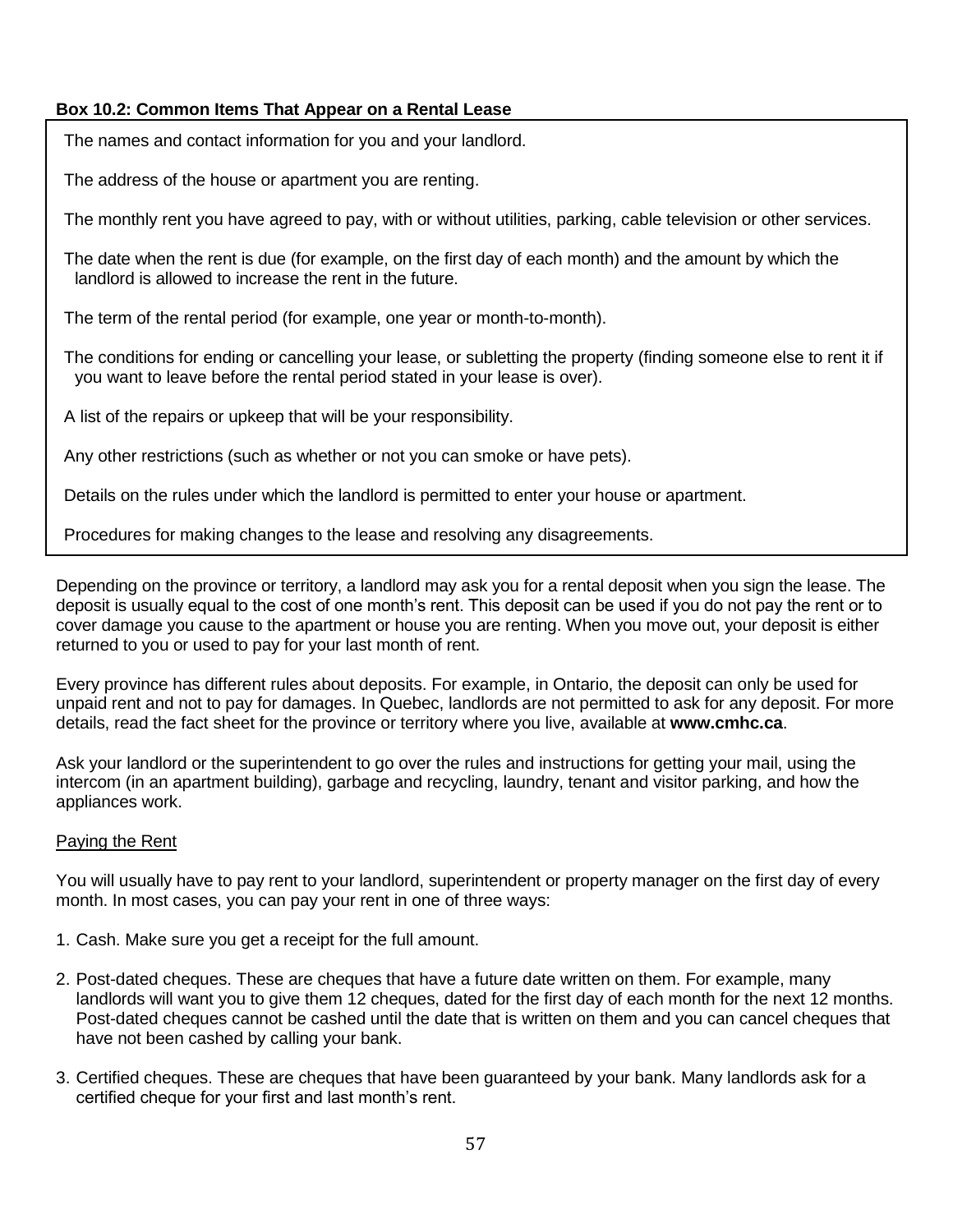In some places, your rent may include some or all of your utilities, such as the electricity, heat and water. If they are not included in your rent, you are responsible for paying these utility bills yourself. If you pay for your utilities, always pay your bills by the due date written on your bill or the company will charge you interest. If you miss several payments, the company may cut off your service.

#### Rent Increases

The law regulates how often and by how much your landlord can increase your rent. The law is different in each province and territory. In most areas, your landlord must give you a 90-day notice before increasing your rent. In some parts of Canada, your landlord can increase your rent only on the anniversary of the date you first moved in. Usually, landlords can increase your rent only once each year and can increase it only by a maximum amount set by your provincial or territorial government. If your landlord has not given you proper notice, you may be able to refuse to pay the rent increase until the landlord gives you the proper notice. Different provinces and territories have different rules about rent increases. For more details, read the fact sheet for the province or territory where you live, available at **www.cmhc-schl.gc.ca/en/co/reho**.

#### Moving Out

Before moving out of a rental unit, you must give written notice to your landlord that you will be leaving. You must give one, two or three months' notice depending on the province or territory where you live (check the provincial or territorial fact sheets available at **www.cmhc-schl.gc.ca/en/co/reho**). If you have a lease, the law may not allow you to end the lease early. In these cases, you must come to an arrangement with the landlord or pay an amount determined by law in your province.

#### **Buying Your First Home in Canada: What You Need to Know**

If you are planning to buy a home, two useful CMHC publications are *Buying Your First Home in Canada*: *What Newcomers Need to Know* and *Homebuyers Checklist: A Newcomer's Guide and Workbook*. You can download both guides at **www.cmhc.ca/newcomers** or order them for free by calling CMHC at **1-800-668-2642**. These products are available in eight different languages. The information below is based on these publications and other CMHC information products for newcomers.

#### Looking for a Home

Before you begin shopping for a home, it is important to know how much you can afford to spend. You will want to plan ahead for the various expenses related to owning a home. In addition to the cost of buying the home, other main expenses will include heating, property taxes, home maintenance and renovation as required. If you want to do some calculations to project the cost of owning a home, simple calculators and worksheets are available at **www.cmhc.ca** (type in ''mortgage calculator'' or ''financially ready'' in the search box).

Many homebuyers rely on a real estate agent to help them find and buy their home. A good real estate agent will listen to your needs, arrange for home visits and a professional home inspection (see below), and negotiate with the seller to help you get the best possible price. Real estate agents are usually paid through a commission from the seller of the home, which means their services are usually free for a homebuyer. To find a real estate agent, ask your bank and people you know if they can recommend one, or look for the names of real estate agents on ''For Sale'' signs in neighbourhoods that interest you. You can also visit the **Multiple Listing Service®** (MLS®) website at **www.mls.ca**. It lists real estate agents and thousands of homes for sale across Canada.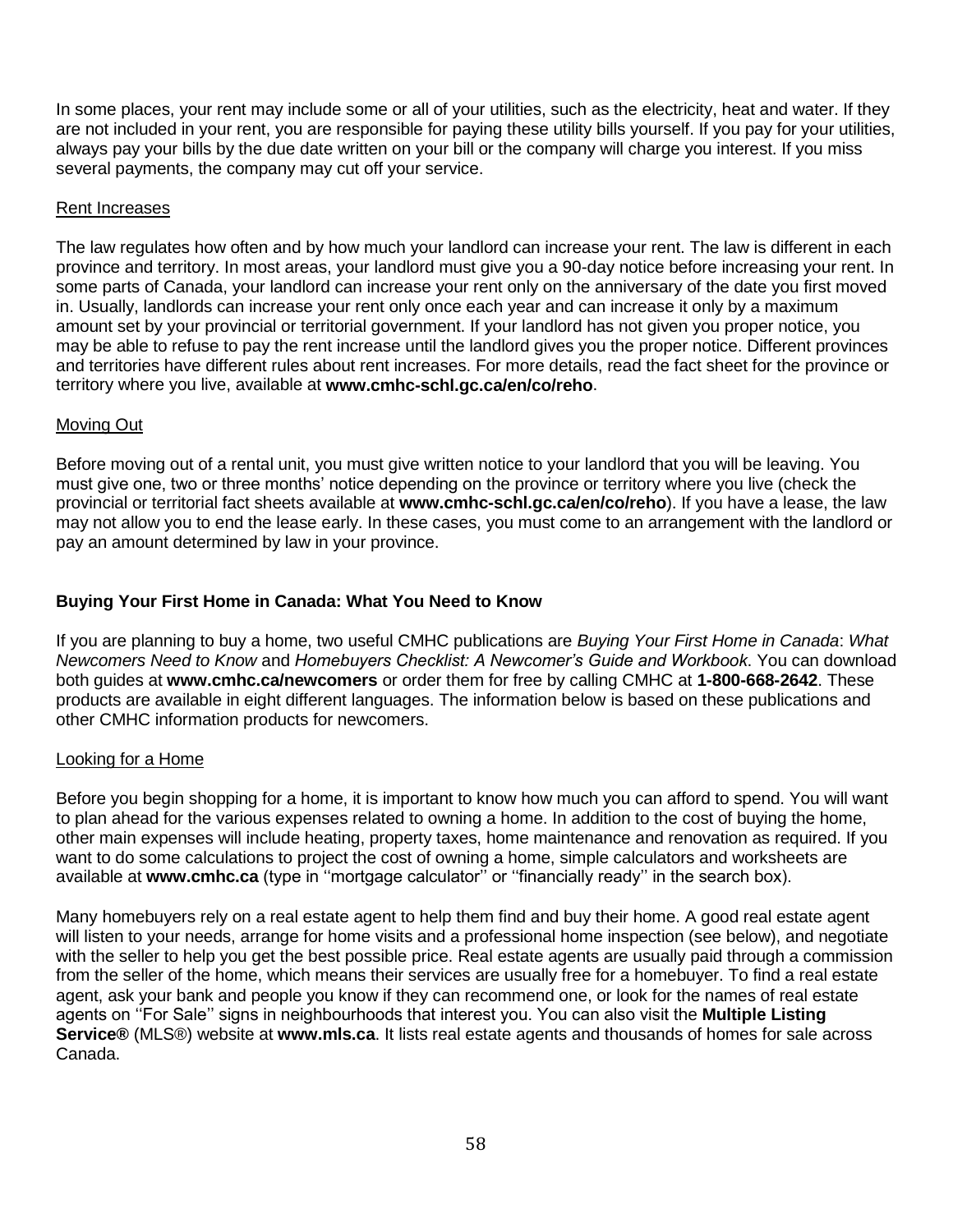There are several ways to search for a home to buy:

- Tell friends, family and work colleagues that you are looking for a house. You might hear about homes that are on the market.
- Visit real estate websites, such as **www.mls.ca**, for information and photographs on a wide range of homes.
- Read the new homes section in newspapers or real estate magazines available at newsstands, convenience stores and other stores.
- Drive around a neighbourhood that interests you and look for "For Sale" signs or visit new developments (areas where new homes are being built).

#### Making an Offer

Once you have found a home that fits your budget, your lifestyle and your family, it is time to make an ''Offer to Purchase.'' If you are using the services of a real estate agent, he or she will help you prepare the offer. If not, you may want to prepare this document with the help of a lawyer (or a notary in Quebec). It is expected that you will negotiate to try and lower the cost of the house.

If your offer of purchase is accepted, you will need to hire a lawyer or notary to transfer the home into your name. To find a lawyer or notary, look in the Yellow Pages or ask your real estate agent for a recommendation.

#### Financing Your Home

Most homebuyers do not have enough money to pay for their new home without a loan from a bank (or other financial institution like a "credit union," a "caisse populaire" or an insurance company). A loan for buying a home is called a "mortgage." You pay back a mortgage through regular payments over a period of time, to a maximum of 25 years. You will be charged interest to borrow this money.

Banks and other financial institutions will offer you many choices to help you choose a mortgage that best matches your needs. Make sure you understand the advantages and disadvantages of each option before making a decision. If you would like help finding a mortgage, you can contact a ''mortgage broker'' who will work for you to find the best possible mortgage (see the Yellow Pages or search the internet for listings).

Before you start looking for a home, it is possible to get ''mortgage pre-approval'' from a bank or financial institution. Pre-approval means that you are approved for a mortgage up to a specific amount with certain terms and conditions. This approval will be valid for a specific period, usually up to 90 days. Pre-approval does not mean you have to accept the mortgage – you are still free to look for other arrangements. However, with a preapproval, you know exactly how much you can spend on your new home. If you are buying a home using CMHC mortgage loan insurance (explained below), you will need to get your home loan from an approved lender.

#### Down Payments and Mortgage Loan Insurance

The amount of your mortgage will be determined by the price of the home minus the amount of your down payment. The down payment is a portion of the cost of the home that you pay in advance and it cannot be borrowed. If the down payment is less than 20% of the price of your new home, you will probably require mortgage loan insurance.

Mortgage loan insurance protects the bank or financial institution if you are unable to pay back the mortgage.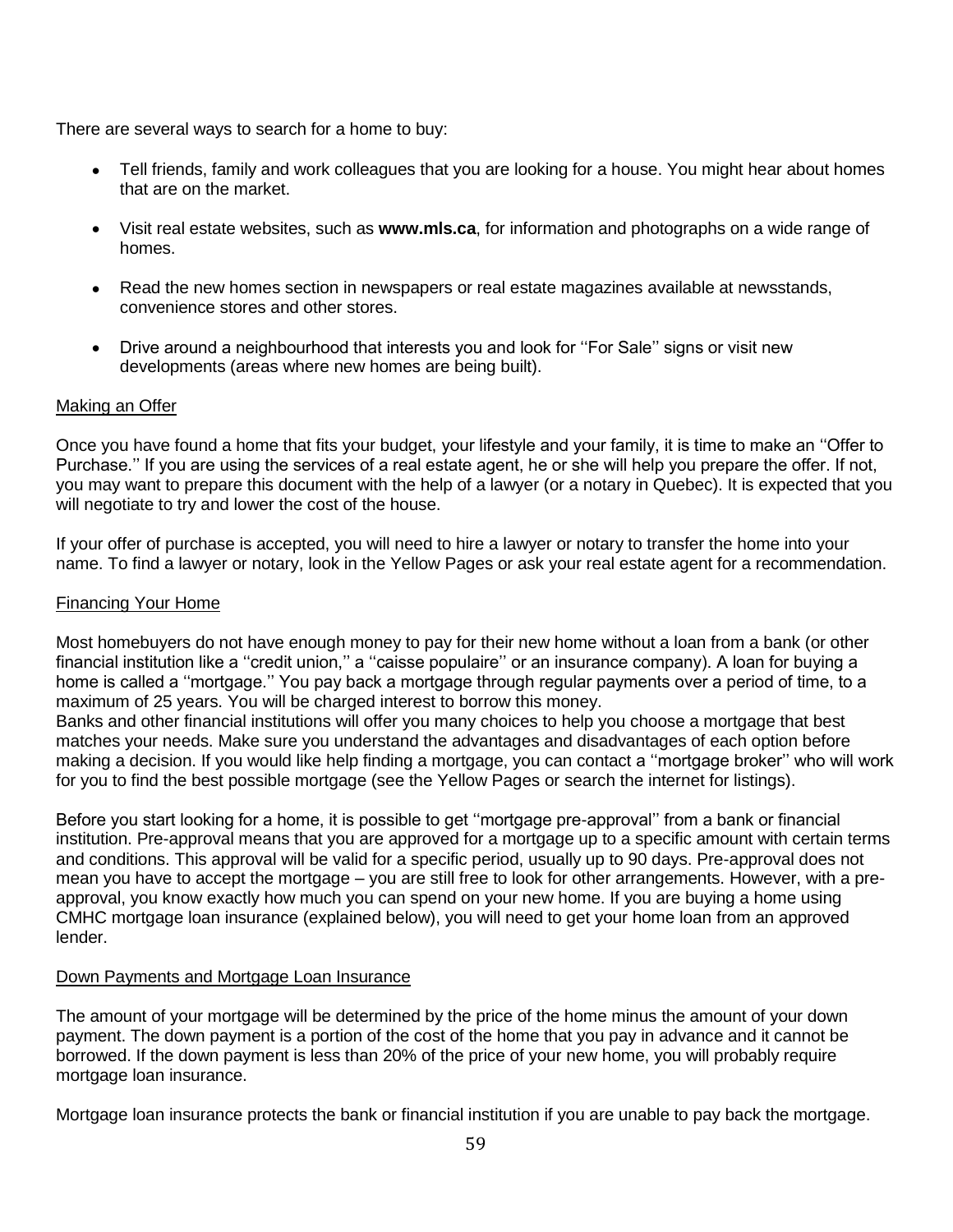Mortgage loan insurance is also good for you because it allows you to get a mortgage with a lower down payment (as low as 5%) and a lower interest rate.

Ask your bank or financial institution for details about CMHC's mortgage loan insurance or go to **www.cmhc.ca** and type ''mortgage loan insurance'' in the search box.

## Credit Score and History

A good credit history is very important when you are trying to get a mortgage. This is because a credit history shows the lender that you have a good record of paying back your loans. Unfortunately, as a newcomer to Canada, you may not have a credit history that is recognized by Canadian banks and other financial institutions. If you want to buy a home, it is important to begin building a new credit history as early as possible. Speak with a customer service representative at your bank. He or she can help you develop a plan to build a credit history that will help you buy your home.

For more information on credit history, see the section *Money and Finances*.

#### Home Inspection

If you make an offer on a house, it is wise to make your purchase conditional on the home passing a professional home inspection. This allows a buyer to cancel or change an offer if the inspector finds serious problems that are not apparent. For a fee (\$300 and up), an inspector will make a detailed inspection of the property. When you receive the home inspection report, you and your real estate agent will have to discuss how required repairs, if any, may affect the price you agree to pay.

You can get more information on hiring a home inspector by visiting **www.cmhc.ca** and typing ''hiring a home inspector'' in the search box. To find an accredited home inspector, visit **www.cahpi.ca** or **www.inspectionpreachat.org** (in Quebec) or search the Yellow Pages.

#### **Other Forms of Housing**

#### Government-Assisted Housing

Throughout Canada, governments subsidize, or pay a portion of the rents, to help people with low incomes afford the cost of houses and apartments. In most cases, there is a long wait for these subsidized homes – sometimes many years. Rules vary among provinces, and sometimes among cities. Generally, landed immigrants or refugees are eligible to move into subsidized homes, but they are rarely given priority over others on the waiting list. You cannot join a housing waiting list before you arrive in Canada.

Therefore, most eligible immigrants live in private rental housing before they can move to subsidized housing. When you arrive in Canada, ask an immigrant-serving organization in your city or town for more information on local subsidized housing (for a list of immigrant-serving organizations, consult **www.cic.gc.ca/english/newcomers/map/services.asp** or call CIC at **1-888-242-2100**).

#### Co-op Housing

Co-op housing refers to a group of apartments or houses that are collectively owned and managed by the ''members'' who live in them. Since most co-ops are not-for-profit, rents are often lower than average. However, you are expected to participate actively in the management and maintenance of the co-op. To become a member of a co-op, you submit an application to the governing board of the co-op where you wish to live. If your application is accepted, you will generally sign an ''occupancy agreement'' which is a legal agreement similar to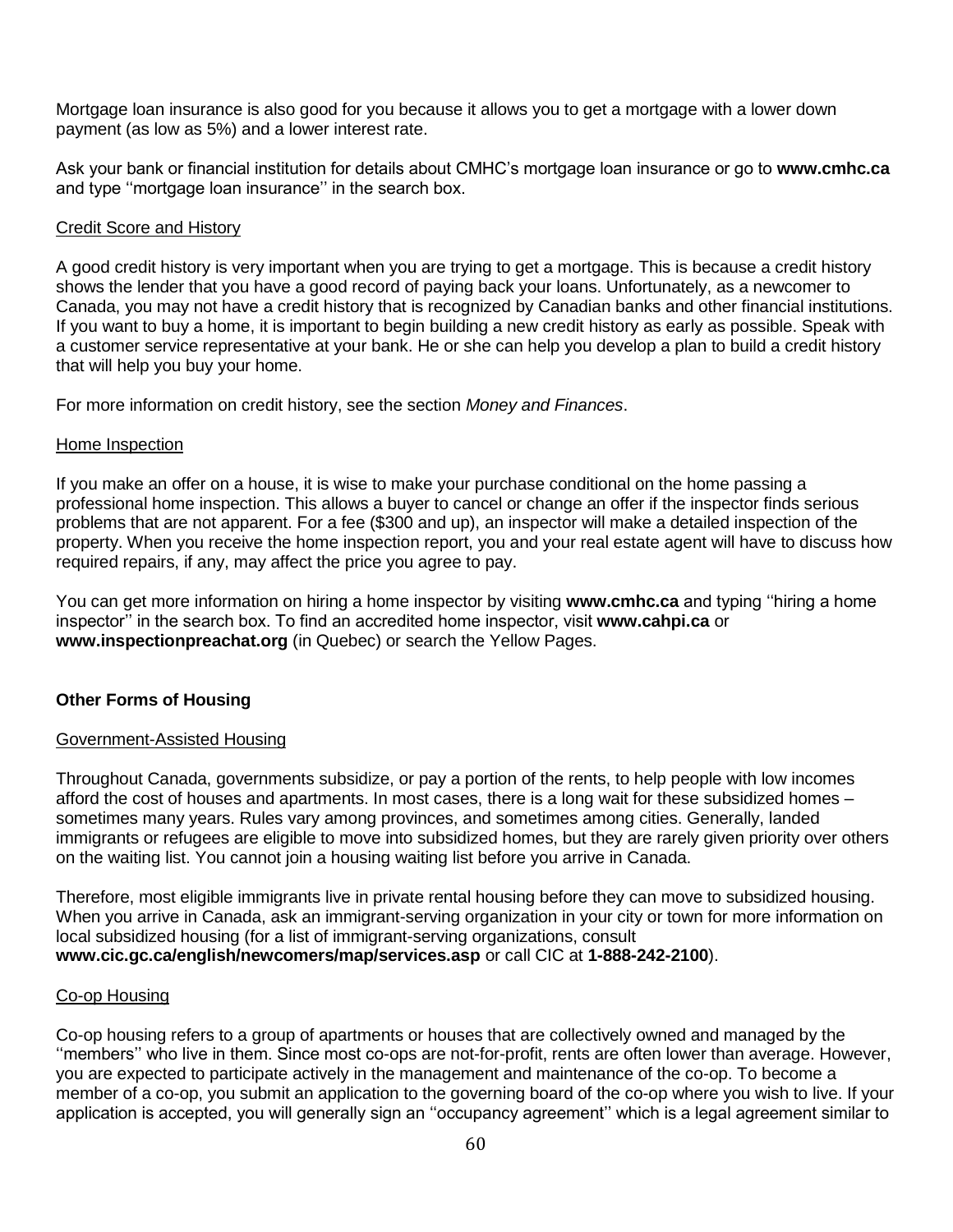a rental lease. To find a list of co-op housing in your city or town, consult the Yellow Pages or search the internet.

#### Post-Secondary Student Housing

Most universities and colleges have a housing department that gives students information about on-campus and off-campus housing options. For more information, contact the housing department of the university or college you plan to attend.

#### Emergency Housing

Emergency housing (sometimes called ''shelters'') is short-term accommodation for people who are homeless or in crisis. It provides a safe place where you can get basic necessities such as temporary shelter, shower facilities, money and food. Emergency housing is helpful if you get evicted from your home, if you are without shelter, or if you are at risk of being abused if you stay in your home.

Staff and volunteers at shelters will give you support and information. They may be able to help you get legal advice, financial help and a new place to live, if this is what you want. They also have food, clothing, diapers and toys in case you did not have time to pack these items. If you are being abused, the shelter staff will not tell the person who abused you where you are.

Shelters are run by community groups. Their telephone numbers are usually listed in the first few pages of the telephone book with other emergency numbers. You can also call a shelter for advice (you do not even have to tell them your name). Some staff members speak different languages or can arrange for interpreters.

#### Housing for Seniors

There are several assisted housing options for seniors in Canada. These include government-funded and private residences for seniors. These residences provide a variety of services on site to help seniors meet their everyday needs. Look in the Blue Pages for government-assisted senior housing and the Yellow Pages for private residences for seniors.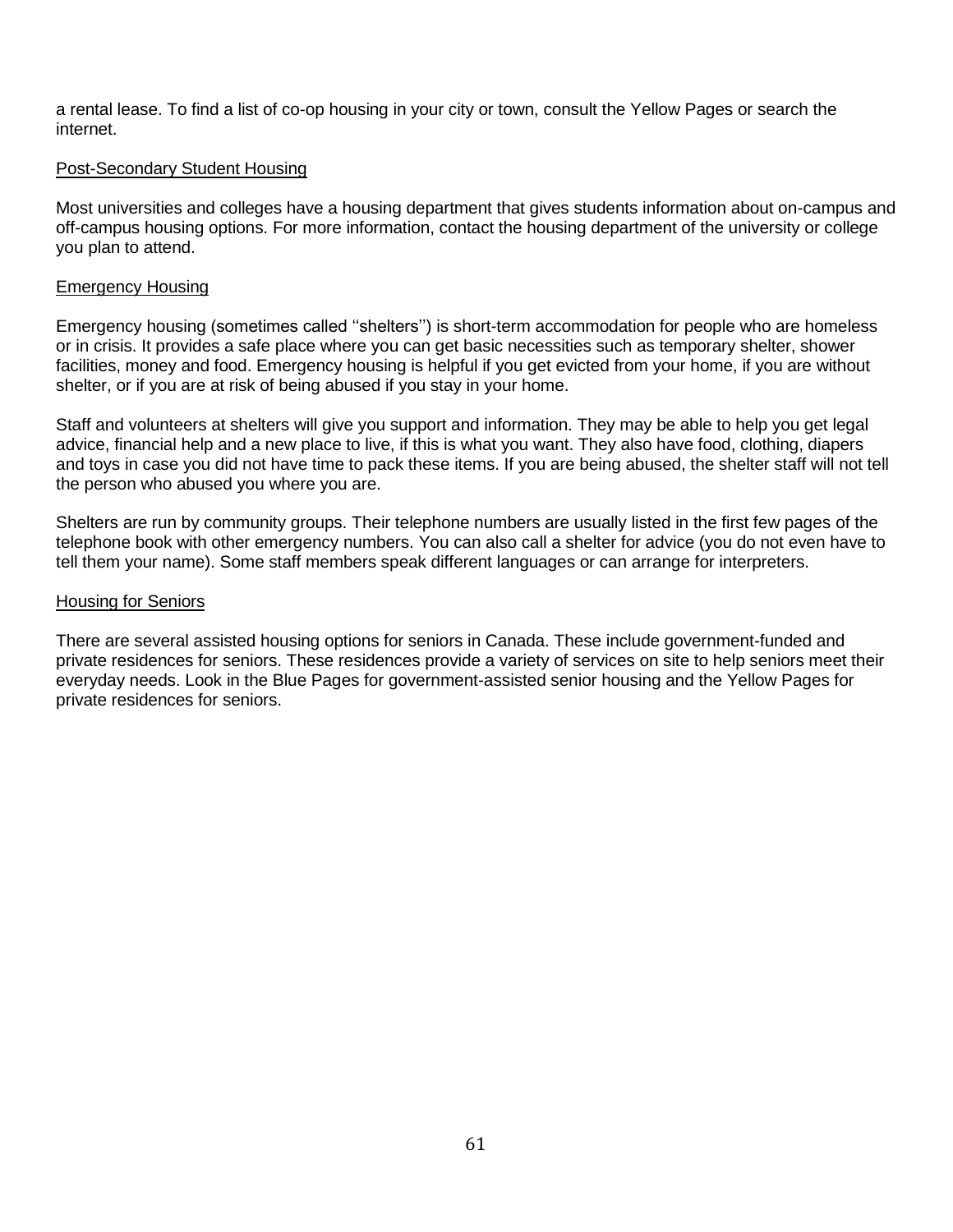# **11. HEALTH CARE IN CANADA**

## **Canada's Universal Health-Care System**

Canada's health insurance system is designed to ensure that all residents of Canada have access to health care.

All Canadian citizens and permanent residents may apply for public health insurance. When you have public health insurance, you do not pay directly for most health-care services. Instead, the government pays for them using money collected through taxes. When you use public health-care services, you simply show your health insurance card to the hospital or medical clinic.

Instead of having a single national plan, Canada's health-care program is made up of provincial and territorial health insurance plans. All of these plans share certain common features and standards. However, there are differences, so it is important to know what medical services and procedures your province or territory covers because it may not be the same in other areas.

All provinces and territories, no matter where you live or where you might be travelling in Canada, will provide emergency medical services free of cost, even if you do not have not yet obtained a government health card. **Restrictions may apply to some newcomers depending on your immigration status (verify your situation at: http://www.cic.gc.ca/english/refugees/outside/arriving-healthcare.asp**. In an emergency situation, go to the nearest hospital. If you go to a walk-in clinic in a province where you are not a resident, you might be charged a fee.

| <b>Province/Territory</b> | <b>Contact Information</b>                                                                                                      |
|---------------------------|---------------------------------------------------------------------------------------------------------------------------------|
| Alberta                   | Alberta Health and Wellness<br>www.health.alberta.ca<br>Telephone: 780-427-7164                                                 |
| <b>British Columbia</b>   | <b>British Columbia Ministry of Health Services</b><br>www.gov.bc.ca/health<br>Telephone: 1-800-663-7867 or 604-660-2421        |
| Manitoba                  | Manitoba Health<br>www.gov.mb.ca/health<br>Telephone: 1-800-392-1207                                                            |
| <b>New Brunswick</b>      | New Brunswick Department of Health<br>www.gnb.ca/health<br>Telephone: 1-888-762-8600 or 506-457-4800                            |
| Newfoundland and Labrador | Newfoundland and Labrador Department of Health and Community Services<br>www.health.gov.nl.ca/health<br>Telephone: 709-729-4984 |

## **Table 11.1: Provincial and Territorial Ministries of Health**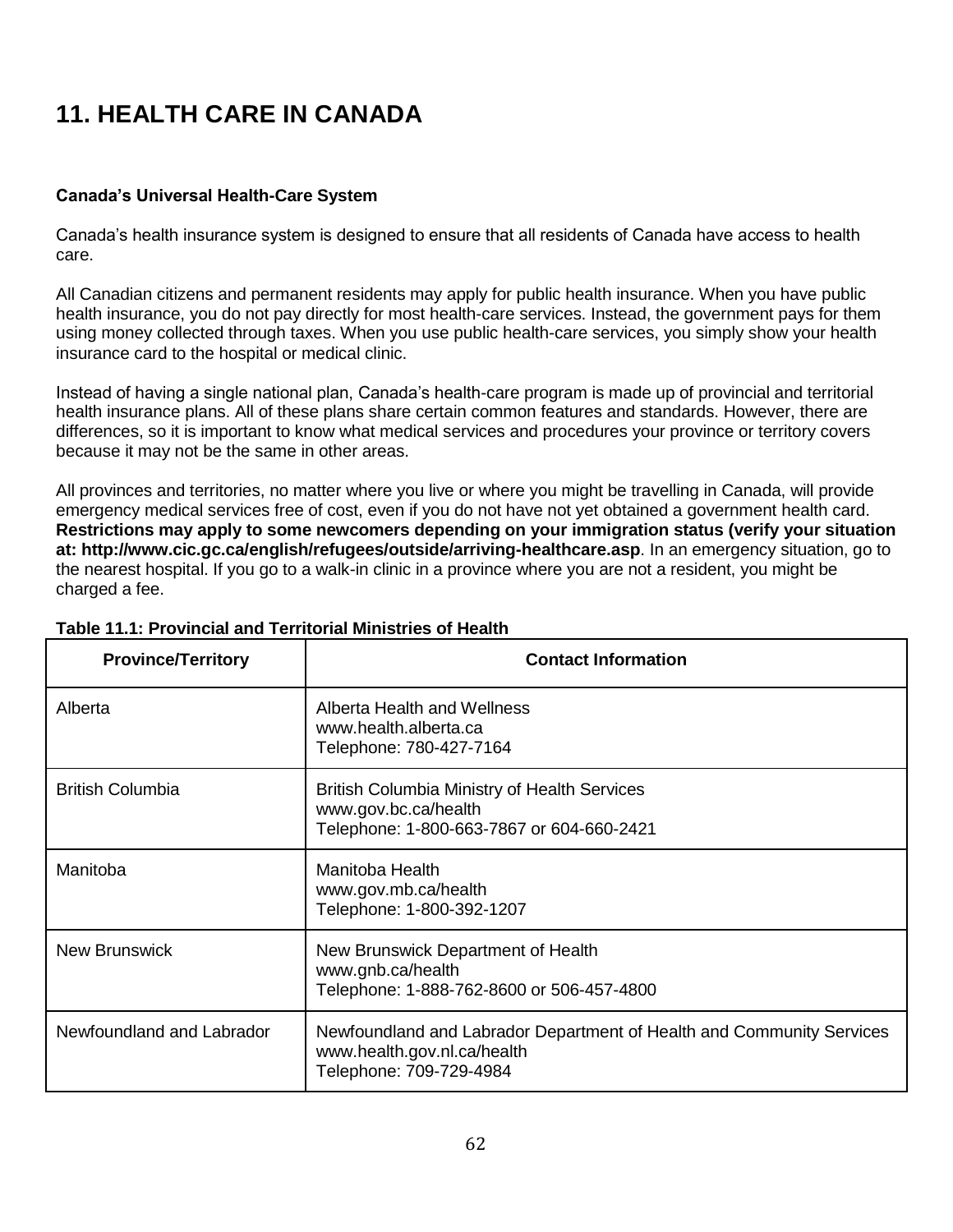| <b>Northwest Territories</b> | Northwest Territories Health and Social Services<br>www.hlthss.gov.nt.ca<br>Telephone: 1-800-661-0830                                                                       |
|------------------------------|-----------------------------------------------------------------------------------------------------------------------------------------------------------------------------|
| Nova Scotia                  | Nova Scotia Department of Health<br>www.novascotia.ca/DHW/<br>Telephone: 1-800-563-8880 or 902-496-7008 or 811                                                              |
| Nunavut                      | <b>Nunavut Health and Social Services</b><br>www.hss.gov.nu.ca/en/Home.aspx<br>Telephone: 867-975-5766                                                                      |
| Ontario                      | Ontario Ministry of Health and Long-Term Care<br>www.health.gov.on.ca<br>Telephone: 1-866-532-3161                                                                          |
| <b>Prince Edward Island</b>  | Prince Edward Island Department of Health and Wellness<br>www.healthpei.ca<br>Telephone: 902-368-6130                                                                       |
| Quebec                       | Santé et Services sociaux Québec<br>www.msss.gouv.qc.ca<br>Telephone: 418-644-4545 (in Québec City)<br>514-644-4545 (in Montreal)<br>1-877-644-4545 (rest of Quebec) or 811 |
| Saskatchewan                 | Saskatchewan Health<br>www.health.gov.sk.ca<br>Telephone: 1-800-667-7766 or 306-787-0146                                                                                    |
| Yukon                        | <b>Yukon Health and Social Services</b><br>www.hss.gov.yk.ca<br>Telephone: 1-800-661-0408                                                                                   |

#### **Supplementary Health Insurance**

Government health insurance plans provide access to medically necessary services. However, you may need private insurance – often called supplementary health insurance – to pay for health needs that government plans do not fully cover.

The most common types of supplementary health insurance plans are extended health plans. These cover expenses such as prescription medications, dental care, physiotherapy, ambulance services and prescription eyeglasses. Most provinces and territories do not cover the costs of these items, but some may cover a portion of the expenses.

If you work, you may receive supplementary coverage for these health needs from the company or organization you work for. If you cannot afford to pay for supplementary health insurance, you may be able to get extended coverage through programs provided by your provincial or territorial government.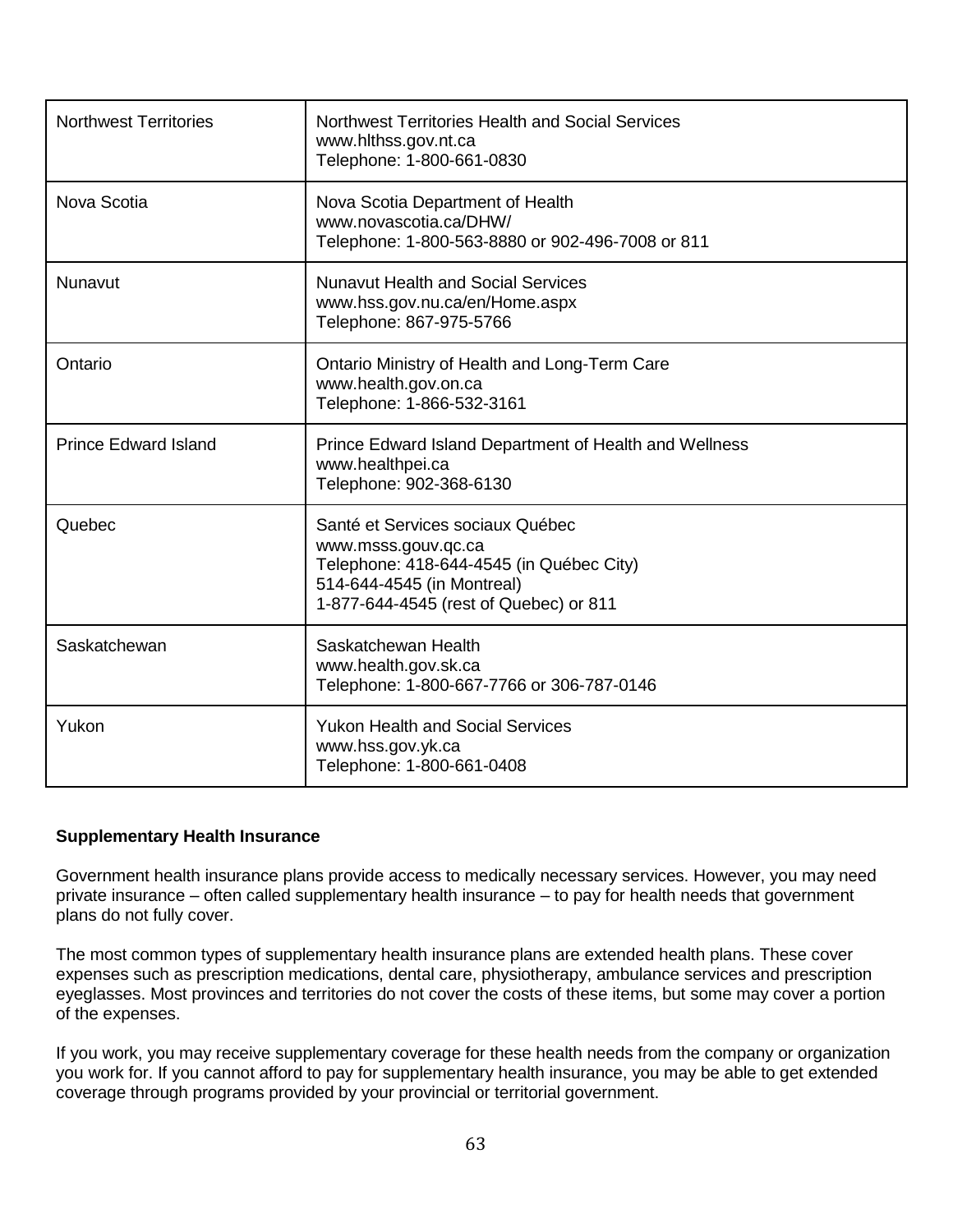#### **Getting a Health Card**

To access health care in Canada, you will need a health insurance card provided by your province or territory of residence. You must present this card each time you access medical services. For information on how to obtain a health insurance card, see the section *Important Documents*.

#### **Finding a Doctor and Dentist**

#### **Doctors**

Many Canadians have a family doctor they go to whenever they need to see a doctor. A family doctor provides all basic health care, including treating you when you are sick and encouraging preventative health care. This means that they will do tests so that problems can be found and treated early before you get sick (for example: blood tests, blood pressure checks and pap smears). Your family doctor will send you to see a specialist when needed.

You may be able to find a doctor by looking in the Yellow Pages or by obtaining a recommendation, either from someone you know or from an immigrant-serving organization (for a list of immigrant-serving organizations, consult **www.cic.gc.ca/english/newcomers/map/services.asp** or call Citizenship and Immigration Canada (CIC) at **1-888-242-2100**). It can sometimes be difficult to find a family doctor who is accepting more patients.

If you need to see your family doctor, call and make an appointment. When a doctor accepts to be your family doctor, make sure you know if there are rules or conditions. Ask questions if necessary: how often can you make an appointment? What should you do if you need to see the doctor when the clinic is not opened? If you do not have a family doctor, you can contact a community health centre (or a *Centre local de services communautaire* in Quebec) in your area to learn when a doctor is available. You can also go to a medical clinic where you can generally see a doctor without an appointment. Listings for community health centres and medical clinics are available on the Yellow pages or by searching the internet.

In Canada, health services are provided in a confidential manner. This means that your doctor cannot discuss your health information with someone else without your permission.

#### **Dentists**

You can find a dentist by looking in the Yellow Pages. It is generally not a problem to find a dentist who is accepting new patients.

Remember: dental care is not covered by free government health insurance. However, you can get supplementary insurance to cover your dental care.

#### **Emergency Help**

If you need urgent medical help, quickly go to the emergency department of the nearest hospital or telephone the emergency number (**911**). Hospitals are listed in the front pages of the telephone book.

It is free to call 911. All emergency medical services are also free in hospitals. Depending on the province or territory and the circumstances, you might have to pay for ambulance services. Consult the website of your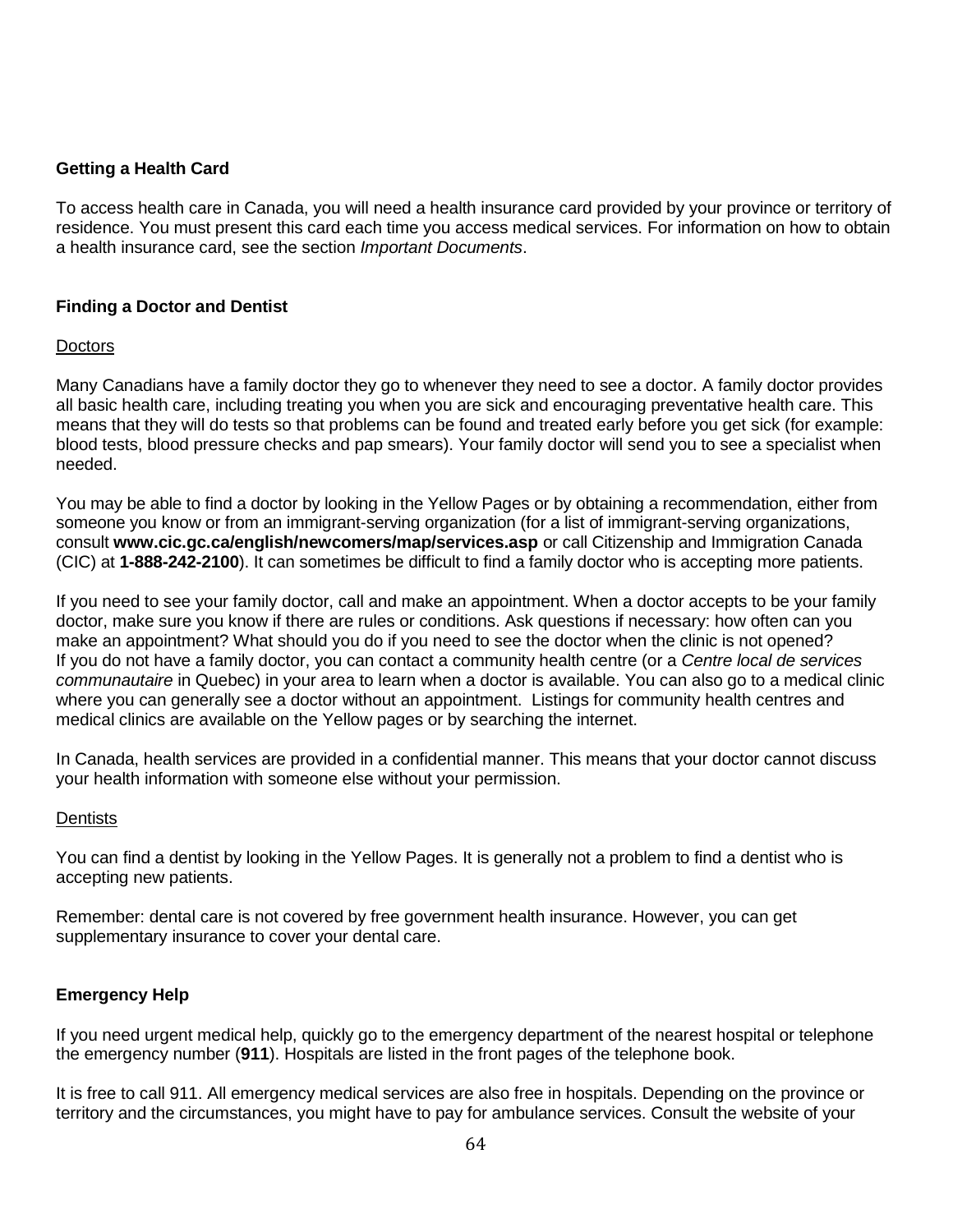provincial or territorial department of health for more information on ambulance services. If you have private health insurance, these services are often covered.

If you have a serious medical condition, such as diabetes, high blood pressure or allergies to medications, ask your doctor if you should carry medical information with you on a medical necklace or bracelet. This will provide useful information to health professionals in case of an emergency.

#### **Vaccinations for Adults and Children**

Vaccinations (also called immunizations) are one of the best ways to protect yourself and your children from getting serious diseases. In Canada, every province and territory has a vaccination program to protect adults and children from a number of diseases. You should ask a doctor what vaccinations you and your children need.

Before your children can start school, you may have to show proof that they have been vaccinated against certain diseases. You can arrange to have your child vaccinated through your doctor or paediatrician (a doctor who specializes in treating children), or through a public health clinic. You will receive a vaccination record, which you may have to provide to your child's school.

Adults also need vaccinations throughout their life. If you were not fully vaccinated against preventable diseases before coming to Canada, you should contact a doctor or local public health clinic to schedule an appointment to be vaccinated.

#### **Medical Surveillance**

During the immigration medical examination you had before becoming a Canadian resident, you may have been told that you need to report to the ''public health authorities'' when you arrive in Canada. This is known as ''medical surveillance.'' You must contact the public health authority in the province or territory where you live within 30 days after entering Canada. Public health authorities will check to see if you are in good health and arrange any medical follow-up you may need. If you do not report to the public health authority, you may not be able to move on to the next steps in the immigration process, so it is very important that you do this as soon as possible. After you arrive in Canada, call CIC at **1-888-242-2100** if you need more information.

After you complete your required immigration medical assessment, no future changes to your health will affect your immigration status.

#### **Birth Control and Family Planning**

You can get sexual health information, including information about birth control, family planning and sexually transmitted infections, from a doctor or nurse. Family planning information is also available from provincial health departments and public health offices. Abortion services are available throughout Canada from a doctor.

#### **Employment Insurance — Maternity and Parental Benefits**

Employment Insurance (EI) provides benefits to eligible parents and couples who are expecting a baby or have recently had a child. You can get more information from a Service Canada Centre (see the Blue Pages or **www.servicecanada.gc.ca** for a location near you) or from the ministry responsible for labour in your province or territory.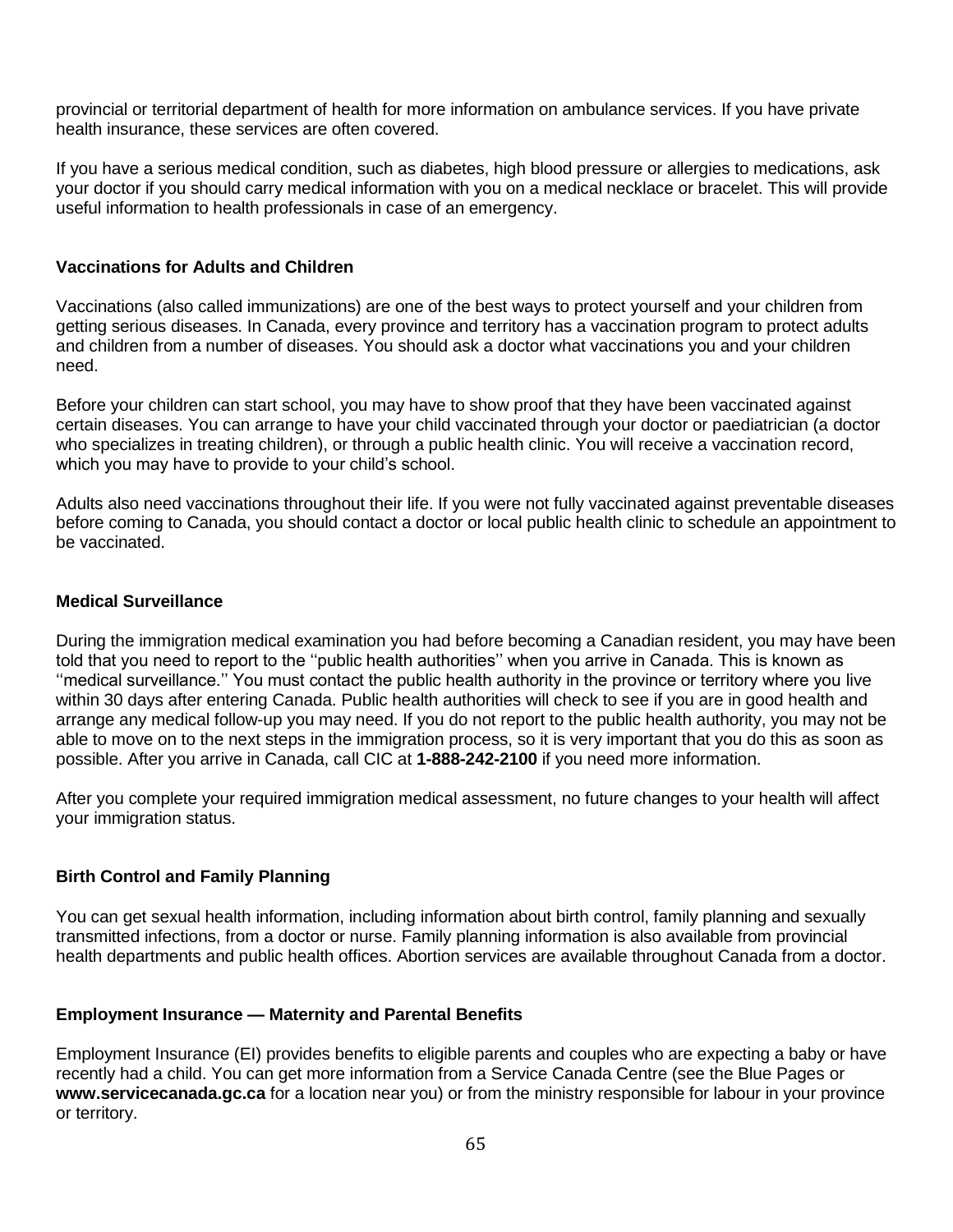#### **Access to Prescription Drugs**

All necessary medication given within a Canadian hospital setting is provided at no cost. Most Canadians also have insurance coverage that pays part of the cost of prescription medicines. This coverage may be provided through public or private insurance plans. Provincial and territorial governments offer varying levels of prescription drug coverage, with different requirements and costs. Most publicly funded drug programs generally provide insurance coverage for the people who need it most, based on age, income and medical condition. Many employers offer private insurance plans for their employees.

For more details, please contact your provincial or territorial ministry of health using the information in Table 11.1.

#### **Mental Health and Addiction Services**

If you or someone you know is experiencing stress, anxiety, depression, a psychiatric disorder, addiction or any other mental health problem, there is help available. You can talk to your family doctor or visit a medical clinic. You can also call one of the distress service telephone numbers listed in the front pages of the telephone book. In a life-threatening emergency, call **911**.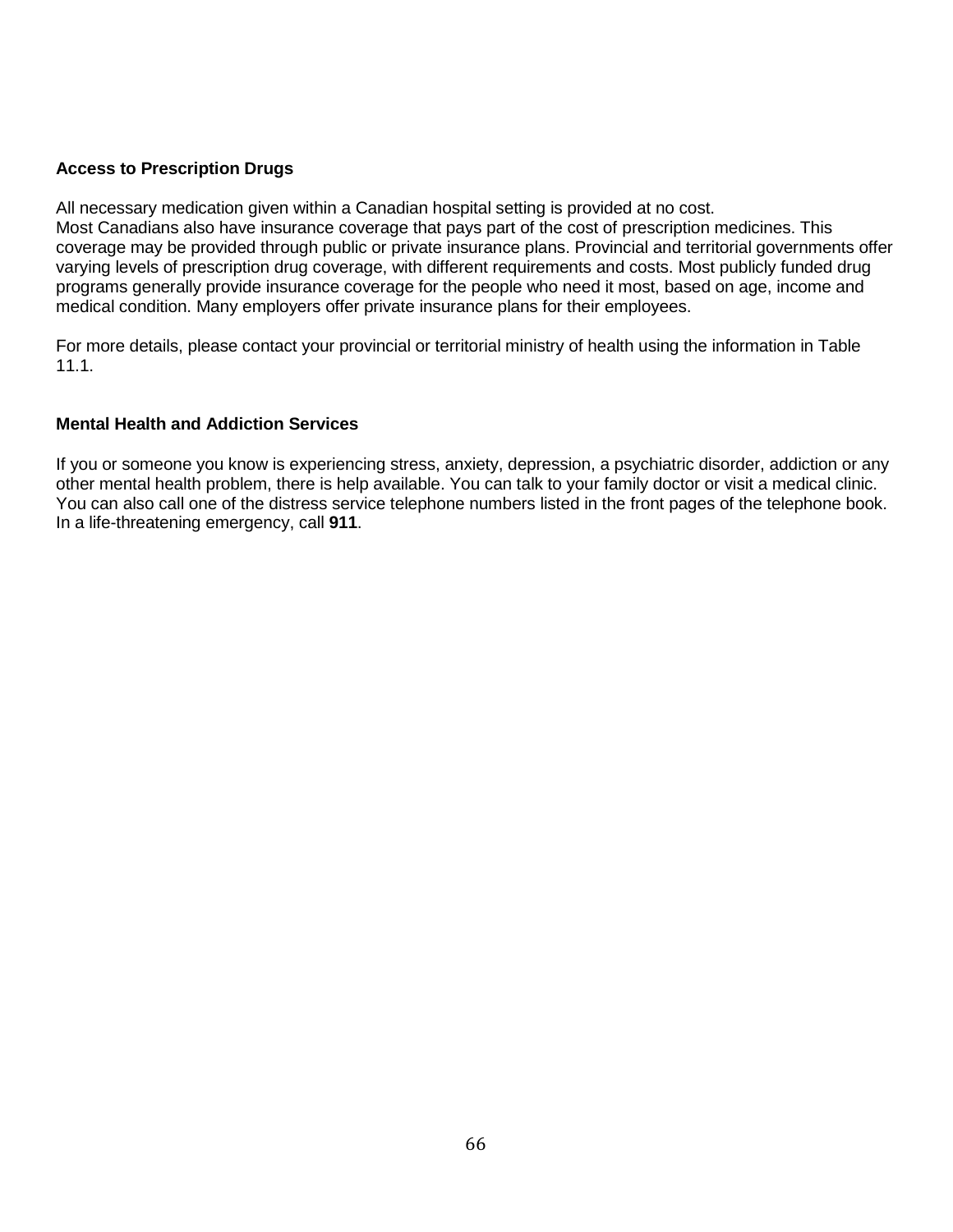## **12. MONEY AND FINANCES**

#### **Money**

#### **Currency**

Canada's official currency is the Canadian dollar  $(\$)$ . There are 100 cents  $(\phi)$  in a dollar. Coins are different in size, shape and colour. This allows you to quickly tell them apart. Coins also have nicknames used by Canadians in everyday life. Canadian coins include:

- $\bullet$  1¢ = penny
- $5¢ = nickel$
- $\bullet$  10 $\mathfrak{c}$  = dime
- $\bullet$  25¢ = quarter
- $$1 =$  dollar or "loonie"
- $$2$  = two dollars or "toonie"

All paper money is the same size, but each bill is a different colour. The most common paper bills are:

- $\bullet$  \$5 blue
- $\bullet$  \$10 purple
- $\bullet$  \$20 green
- $•$  \$50 red
- $\bullet$  \$100 brown

#### Exchanging Foreign Money into Canadian Money

Before coming to Canada, it is a good idea to change some money from your country of origin into Canadian dollars. This way, you will be able to pay for things you will need right away, including transportation and food. You can also exchange money after you arrive. Most airports have foreign exchange offices. You can also get cash from automated banking machines (ABMs) using a foreign debit or credit card.

#### Sending Money

If you send money through the mail, do not send cash. Use a cheque or money order. You can also directly transfer money to another account. Ask your bank about these options.

You can also buy a money order at the post office or wire money through private money order or transfer services (consult the Yellow Pages for listings or ask at an immigrant-serving organization). Remember that some costs are attached to these transactions, so make sure that you understand them before you transfer money.

#### Cost of Living

The cost of living varies greatly in Canada, depending on the province or territory where you settle. Cost also varies between big cities and rural areas. It is usually less expensive to live in a smaller city or town. For more information on the cost of living, consult the website of the province or territory, or the city of destination.

#### **Tipping**

Giving a 'tip' for service is expected in restaurants, bars, hotels and taxis, as well as in certain other situations. A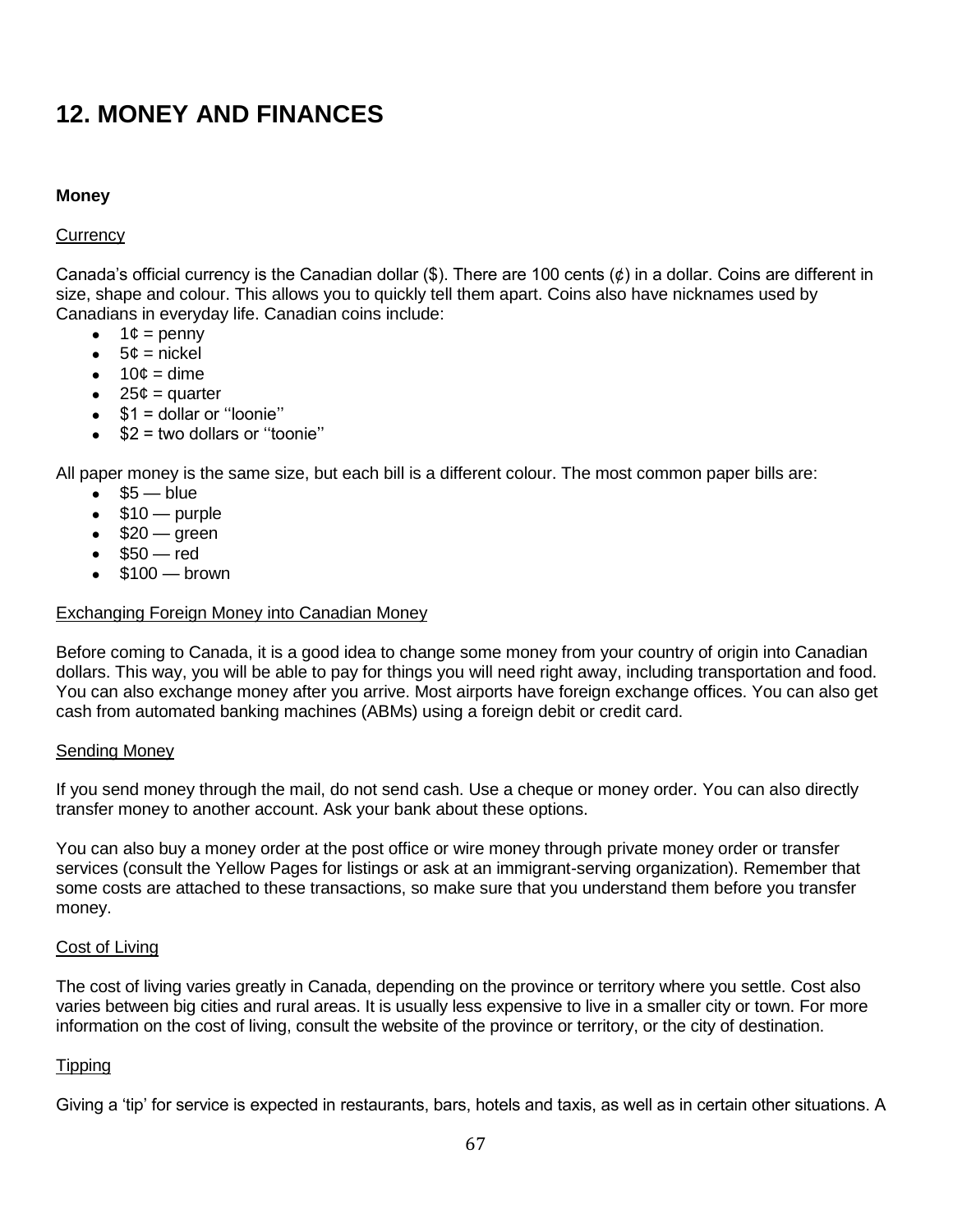tip is extra money you pay to reward the person serving you for their work. The standard amount for a tip is approximately 15% of the total on the bill.

## **Taxation**

Residents of Canada pay a variety of taxes to all three levels of government: federal, provincial or territorial, and municipal. These taxes are used to provide residents of Canada with government programs and services, including healthcare and education.

## Income Tax

Residents of Canada must pay income tax on income received throughout the year. If you receive a salary, taxes are deducted automatically throughout the year. If you are self-employed, you may be required to pay your taxes in a single payment or in several payments. Each year, you must submit an Income Tax and Benefit Return to inform the government of how much money you earned and how much tax you paid. If you paid too much tax, you will get a refund. If you paid too little, you will have to pay more.

By filing an Income Tax and Benefit Return, you may qualify for various government benefits, such as the Canada Child Tax Benefit (CCTB), the Universal Child Care Benefit (UCCB) and the Goods and Services Tax/Harmonized Sales Tax (GST/HST) Credit. You may also qualify for benefits from provincial or territorial government programs. For more information, see **www.cra-arc.gc.ca/bnfts/rltd\_prgrms/menu-eng.html**. For more information on the CCTB and UCCB, go to **www.cra.gc.ca/bnfts** or call the Canada Revenue Agency at **1-800-387-1193**. For more information on the GST/HST credit, go to **[www.cra.gc.ca/gsthstcredit](http://www.cra.gc.ca/gsthstcredit%20or%20call%201-800-959-1953) or call 1- [800-959-1953.](http://www.cra.gc.ca/gsthstcredit%20or%20call%201-800-959-1953)**

You can obtain income tax forms from any post office or Canada Revenue Agency tax services office (for addresses, go to **[www.cra.gc.ca/tso](http://www.cra-arc.gc.ca/cntct/tso-bsf-eng.html)** or see the Blue Pages). Federal and provincial income tax forms come in the same package, except in the province of Quebec. Your address on December 31 of each year determines in which province you have to file your tax forms. So, if you lived in Quebec at the end of the year, you will have to file a separate provincial tax return. For more information, visit Revenu Québec's website at **www.revenuquebec.ca/en/** or call **1-800-267-6299**.

If you consider leaving Canada for an extended period of time, make sure to notify the Canada Revenue Agency as you may need to file an income tax return for that year.

The Canada Revenue Agency has many publications that may be helpful to newcomers (consult **www.cra.gc.ca/forms** or **http://www.cra-arc.gc.ca/formspubs/menu-eng.html**, or call **1-800-959-2221**). They also have volunteers who can help you fill out your tax forms, under the Community Volunteer Income Tax Program. This is a free service.

The deadline for completing your tax return is April 30 of each year.

#### Tax-Free Savings

In Canada, there are many ways to help you save money to reach your goals. You can save money in a Tax-Free Savings Account (TFSA) or save for your retirement by investing in a Registered Retirement Savings Plan (RRSP). For more information on TFSAs, visit **www.tfsa.gc.ca** or ask a representative at your bank or financial institution. For more information on RRSPs, visit **www.cra.gc.ca** (click on ''Individuals'' and ''RRSPs and Related Plans'') or ask a representative at your bank. You can also save money for your children's education with a Registered Education Savings Plan (RESP). For more information on RESPs, see the section *Education*.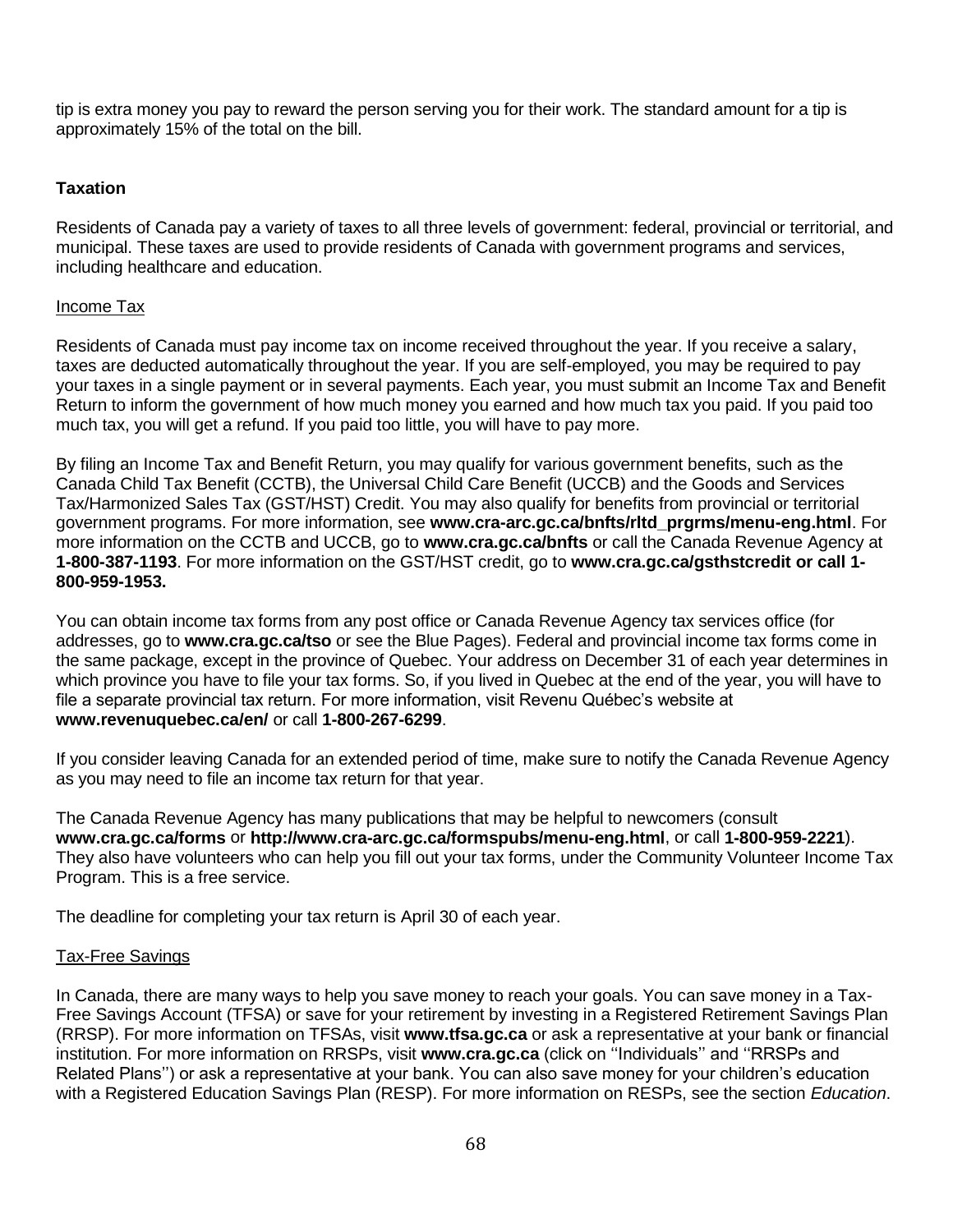## Other Taxes

Whenever you buy something, a Goods and Services Tax (GST) will be added to the price. You may also be required to pay a Provincial Sales Tax (PST), which varies from province to province. In some provinces, the GST and the PST have been combined to form the Harmonized Sales Tax (HST). Remember, in Canada, prices generally do not include these taxes – they are added when you pay. For more information, consult **Error! Hyperlink reference not valid.**. If you own your own home, you will also pay property and school taxes. For more information on these taxes, contact your municipal government.

#### Further Information on Taxation

For more information on federal taxes, contact the Canada Revenue Agency (visit **www.cra.gc.ca** or call **1-800- 959-8281**). For information on provincial taxes, contact your provincial or territorial ministry of revenue (you can find the contact information in Table 3.2 in the section *Sources of Information*).

#### **Banking**

Banks and other financial institutions such as ''credit unions'' and ''caisses populaires'' are safe places to keep your money. If your financial institution is a member of the Canadian Deposit Insurance Corporation, the government insures the money in your account up to a maximum of \$100,000 (go to **[www.cdic.ca](http://www.cdic.ca/)** for more information)

A bank account allows you to write cheques, use ABMs to pay your bills, receive funds through direct deposit or use a debit card for purchases. You can get help with these services at your bank branch during business hours. You can also have access to many of these services 24 hours a day, seven days a week, at an ABM, or through telephone or Internet banking. Telephone and Internet banking are very common ways for Canadians to do their banking transactions. Ask your bank for details.

#### Opening a Bank Account

In Canada, you have the right to a personal bank account, even if:

- You do not have a job;
- You do not have money to put in the account right away;
- You have poor credit rating; or
- You have been bankrupt.

To open a bank account, you must go to the bank in person and present acceptable identification pieces. The documents you present must be original (not photocopies) and in good condition. Identification that has expired is not valid. There are different combinations of identification you can use to open a bank account (see Box 12.1 below).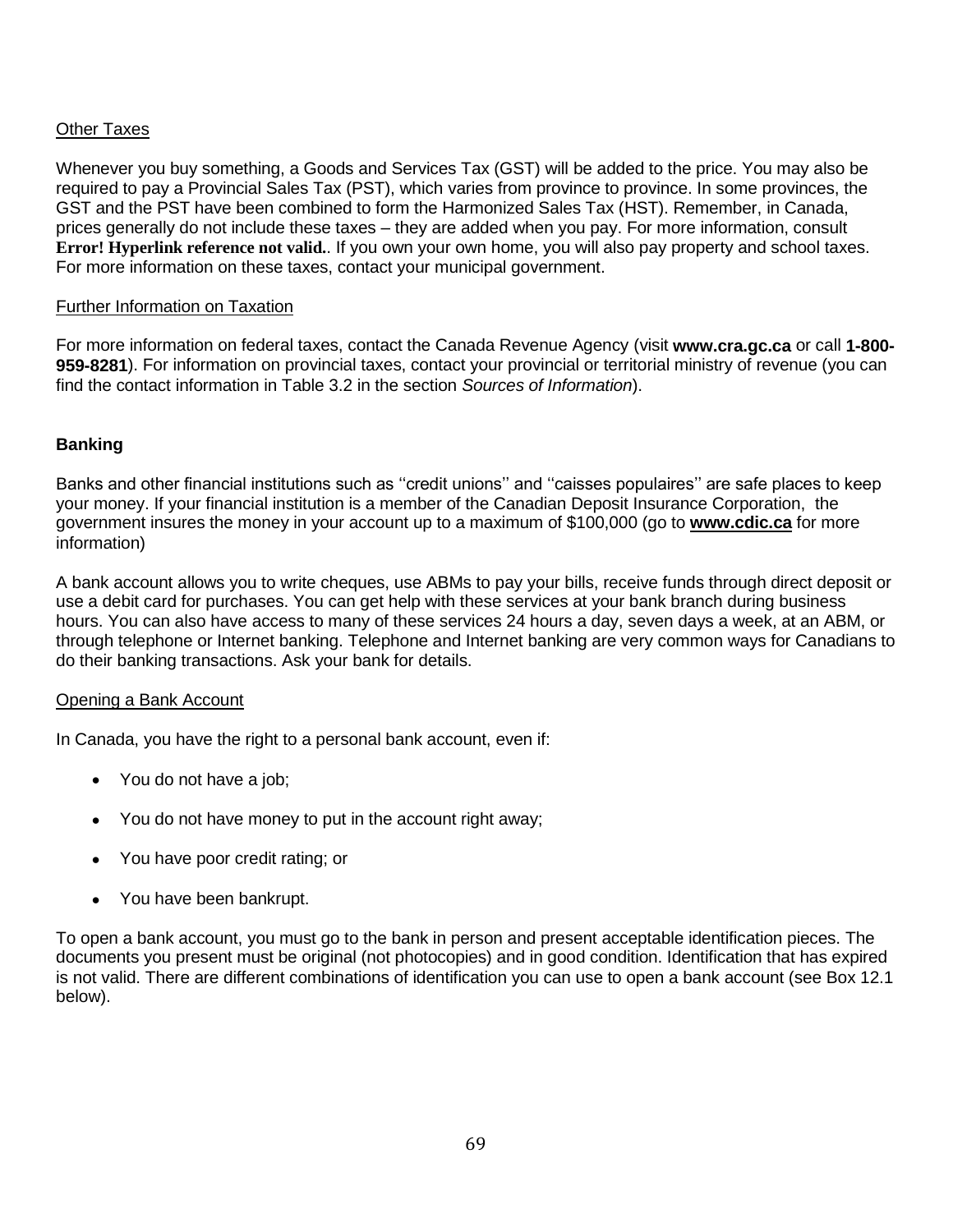## **Box 12.1 Identification (ID) Required to Open a Bank Account**

When you open a bank account in Canada, you will need to provide appropriate identification. There are several options.

- 1. Show two pieces of ID from List A
- 2. Show one piece of ID from List A and one piece of ID from List B
- 3. Show one piece of ID from List A and have someone that the bank knows confirm that you are who you say you are.

#### **List A**

- A Canadian driver's licence\*
- A Social Insurance Number (SIN) card
- An Old Age Security card with your Social Insurance Number (SIN)
- A provincial or territorial health insurance card (except in Ontario, Prince Edward Island and Manitoba)\*\*
- A Permanent Resident Card or a Citizenship and Immigration Canada (CIC) form IMM 1000, IMM 1442 or IMM 5292
- \*Financial institutions cannot require a Quebec driver's licence for identification purposes, but you may present one if you wish.
- \*\*Financial institutions cannot require a Quebec health insurance card as a piece of identification, but you may present one if you wish.

#### **List B**

- An employee ID card with a photograph, from a known employer
- A debit card or bank card with your name and signature on it
- A Canadian credit card with your name and signature on it
- A Canadian National Institute for the Blind (CNIB) client card with your photograph and signature on it
- A valid foreign passport

Remember: Unless the personal bank account you are opening pays interest, you do not need to provide your SIN to the bank.

Note: You do not have to have a permanent address to open a bank account. However, if you do provide an address, the bank may ask you for proof that you live there. An example of such proof would be a recent electricity, cable or telephone bill that includes both your name and address.

If you do not have acceptable identification, contact your federal, provincial or territorial government for information on how to get the pieces of identification you need.

#### Main Types of Bank Accounts

Chequing accounts allow you to write cheques and usually include the use of a debit card. They often have lower transaction fees than a savings account and may or may not have a fixed monthly fee. You will need a chequing account if your employer uses payroll deposit. Payroll deposit allows your employer to deposit money directly into your chequing account (without of course being able to take out money).

Savings and investment accounts are helpful if you want to save money because they provide higher interest than chequing accounts. With these accounts, you may be allowed to make only certain types of transactions or a certain number of transactions. Additional transactions may be expensive. That is why most consumers who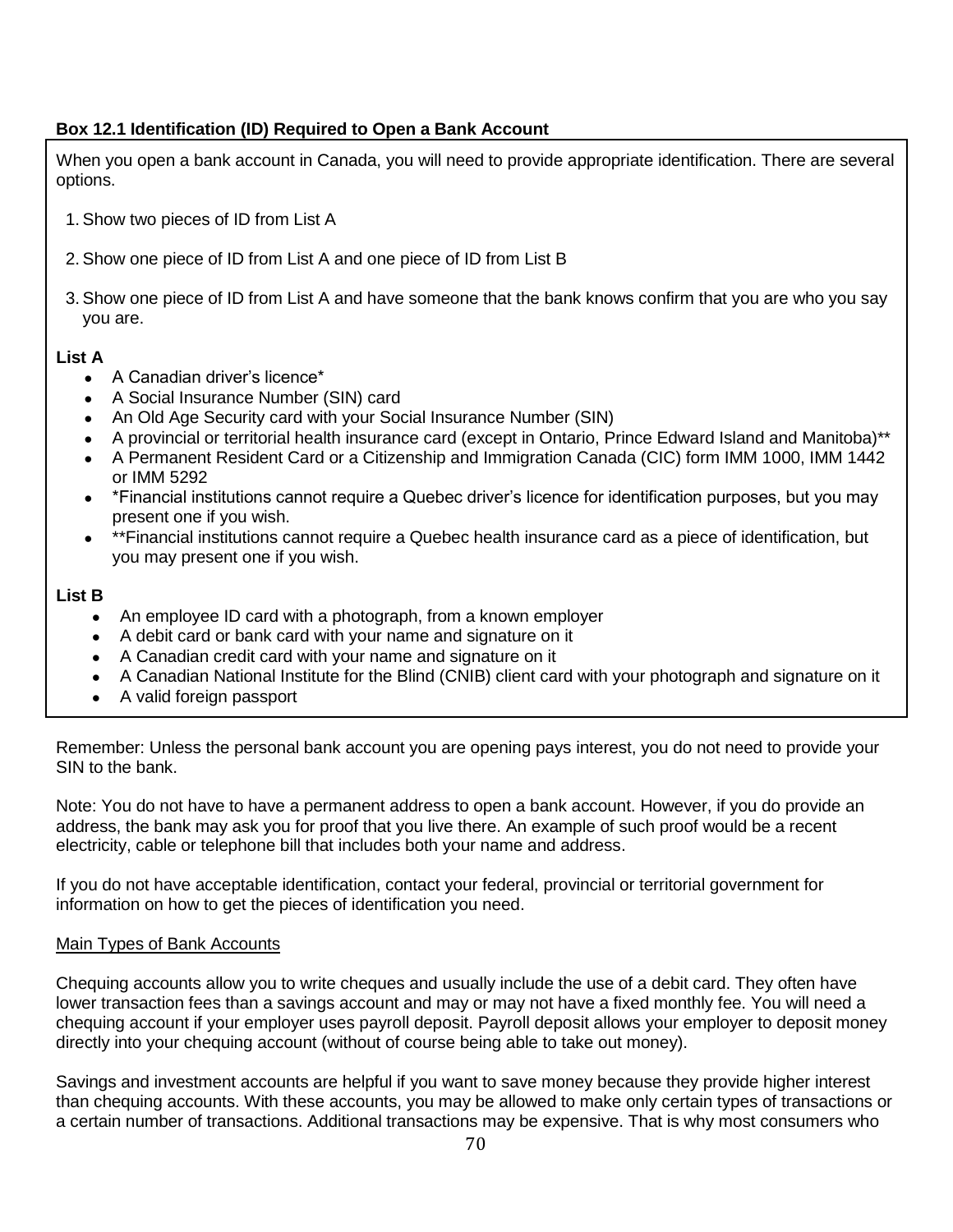open a savings account also have a chequing account for their day-to-day banking needs.

There are many investment opportunities available in Canada. To learn more about investments, contact your bank or consult the Financial Consumer Agency of Canada (FCAC) website at **www.fcac.gc.ca.**

#### Debit Cards

Debit cards are accepted in many places and are a popular form of payment in Canada. They are a safe, convenient way to pay for purchases directly from your bank account (direct payment). Make sure that you have sufficient funds in your account when you use direct payment. When you use your debit card in stores, or at an ABM that is not owned by your financial institution, you may be charged an additional fee. For tips regarding the use of your debit card, consult the FCAC website at **www.fcac.gc.ca**.

#### **Cheques**

In Canada, cheques are usually used to pay bills by mail, to pay larger amounts (for example, your rent) or where credit cards or direct payment are not accepted. Your bank may charge you a fee for every cheque that you write. You need to have enough money in your account when you write a cheque. If not, the cheque might be returned to you for non-sufficient funds (NSF) and your bank will charge you a fee.

Your bank may apply a ''hold'' (a waiting period) on money you deposit by cheque. If you need to access your money sooner, you can speak with your bank to see if the waiting period can be shortened. You can also ask your employer or other organizations to deposit funds directly into your account. This way, no hold will be placed on the funds. If the cheque is from a bank or other financial institution located *outside* of Canada, the cheque can take much longer to clear. Foreign cheques are often held for 30 days.

You have a right to cash a cheque from the federal government free of charge at any bank. You can also cash it at bank branches where you are not a customer, as long as the cheque is for \$1,500 or less and you show acceptable identification.

For more information on cheques, consult the FCAC website at **www.fcac.gc.ca**.

#### **Credit and Loans**

Getting credit means that you borrow money to buy something now and pay it back later, with interest. Interest is a fee charged for borrowing the money. Interest rates can be quite high, so you should be very careful how you use credit. Credit comes in many forms: credit cards, lines of credit, mortgages and loans.

#### Credit Cards

Credit cards can be extremely useful and convenient. They have become part of Canadian life, and it can be hard to make certain purchases without one. You will probably save money and manage your finances more effectively if you know how your credit card works.

#### Choosing a Credit Card

There are many types of credit cards offered by different financial institutions. To compare the features and costs of cards from different institutions, consult the FCAC website at **www.fcac.gc.ca** (look for the "Credit Card Selector Tool" and the "Credit Card Comparison Tables").

Before you make your final choice, make sure you know and understand all the terms and conditions of your credit card, including: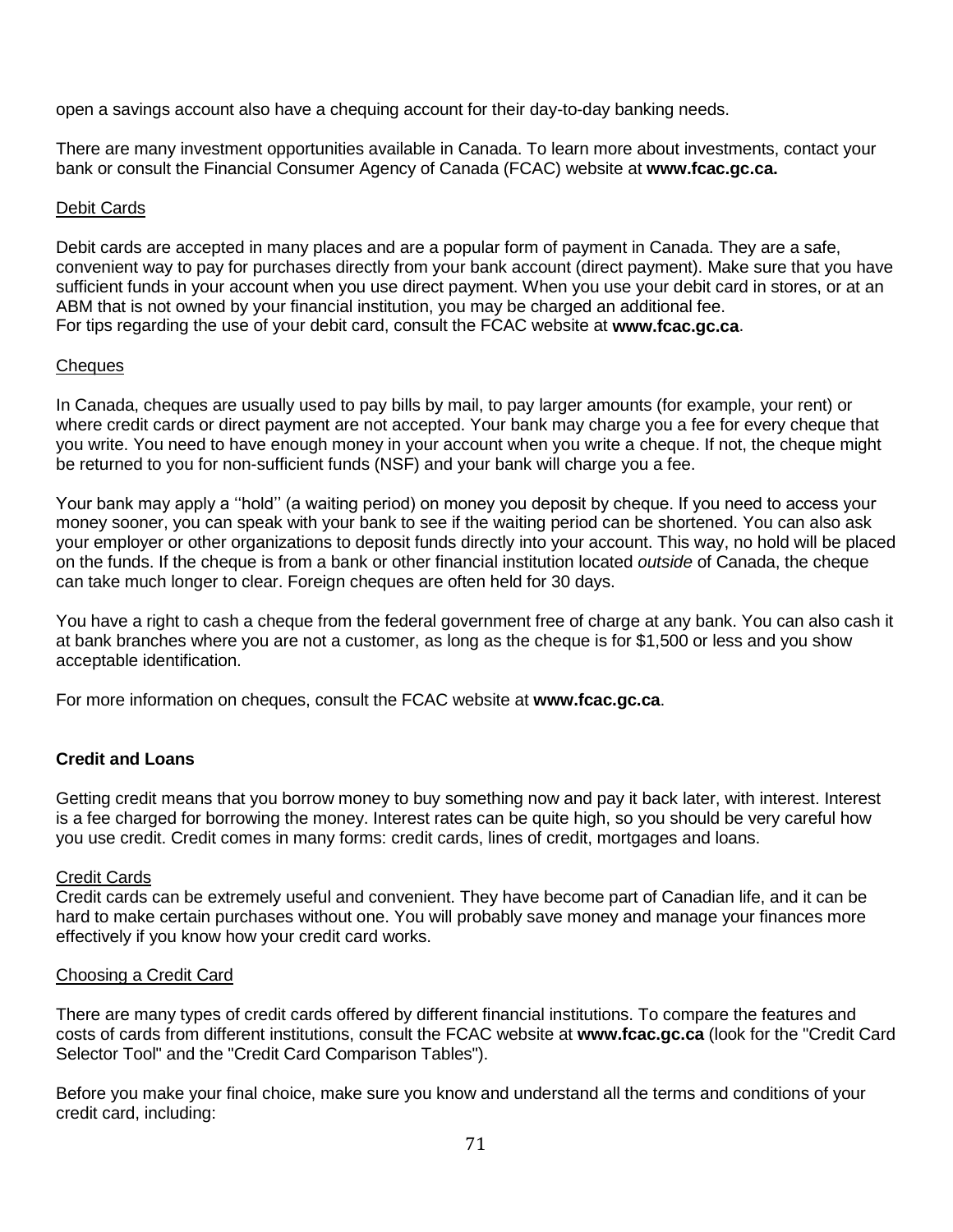- The interest rate you must pay on purchases, cash advances and balance transfers;
- How the interest is calculated;
- The annual fee and other applicable fees;
- The grace period (the number of days by which you can be late with a payment);
- The minimum monthly payment;
- What happens if you make your payments late;
- Other features, such as introductory offers;
- How your payment will be applied; and
- How to make a complaint if you have a problem with your credit card.

## **Box 12.2: Preventing Fraud**

## **Protecting Your Personal Identification Number**

Debit and credit cards are a convenient method of payment, but you should always be careful when using these cards. Use caution and follow these safety tips:

- Never provide your *Personal Identification Number* (PIN) to anyone, including family, friends, financial institution employees or law enforcement agencies.
- Keep your card in a safe place and never let anyone else use it.
- Memorize your PIN. If you must write it down, make sure anyone who finds it will not know what it is. Do NOT keep your PIN in the same wallet, purse, etc., that contains your card.
- When selecting a PIN, do not use obvious information, such as your name, telephone number, date of birth or social insurance number.
- Check your balance and account statements frequently to verify the transactions you made.
- If your card is lost or stolen, inform your financial institution immediately.
- Cover the PIN pad when you enter your PIN at an ABM or a terminal in a store.
- Only make transactions when and where you feel safe.
- If you suspect that someone knows your PIN, change it immediately and contact your bank.

If you find any transactions in your account statement that you have not authorized, you should do the following:

## **Bank Account**

 Contact your bank immediately and inform them of the amount and date of the unauthorized transaction. The bank may be able to explain it. If the transaction is fraudulent, the bank will be able to tell you what to do next. Keep all the documents that provide evidence of the fraud. Write down the name of the person you spoke to at the bank, as well as the date and time you called.

#### **Credit Card**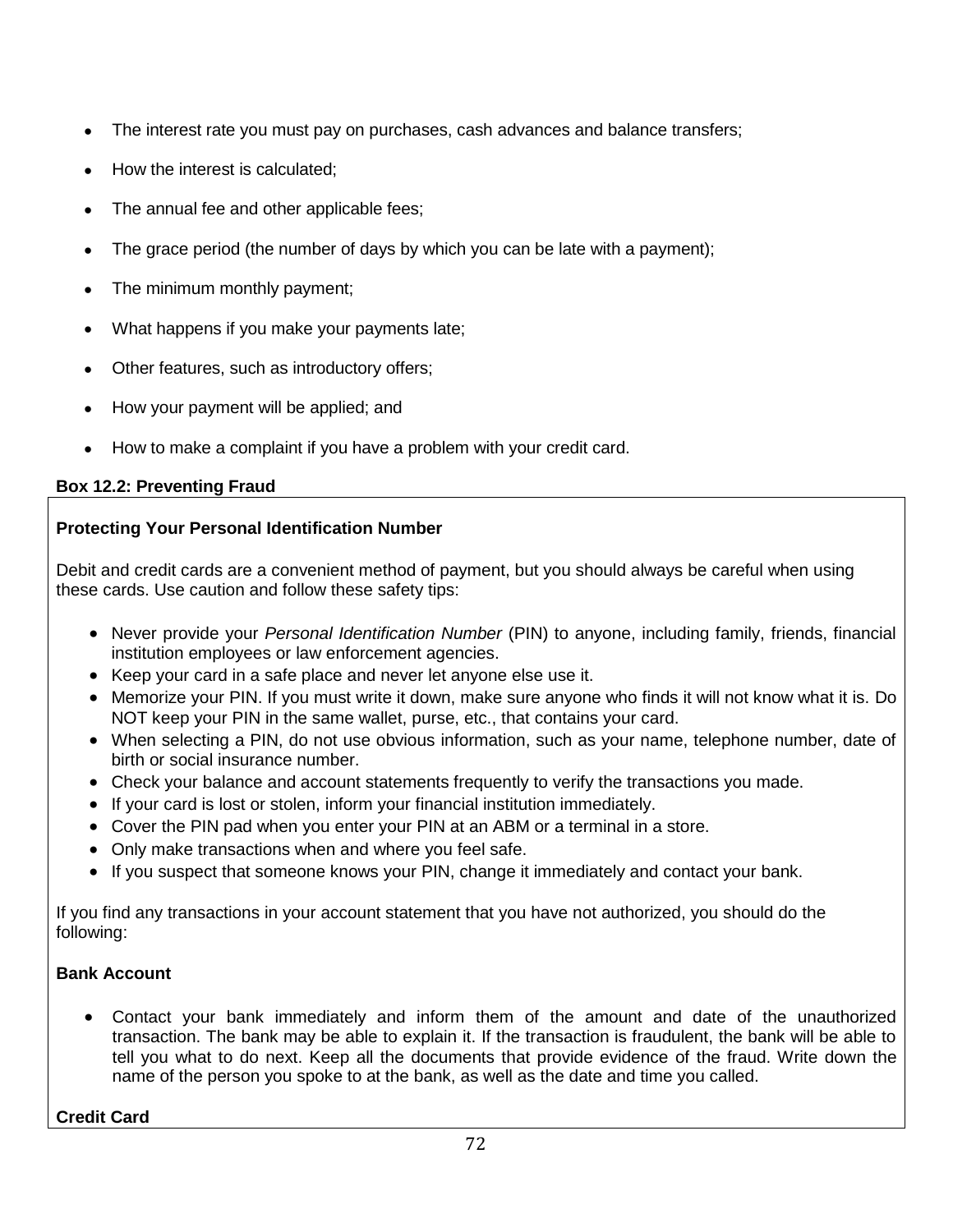- Contact immediately the institution that provided your credit card and report the unauthorized transactions. Write down the name of the person you spoke to, as well as the date and time of your call.
- File a report with the local police. They will give you a report number that you should keep since your credit card company may ask for this number.

## *Telemarketing*

You may get telephone calls from people who are trying to sell you something. They may be honest, but they might not be. The best way to protect yourself is never to give out any personal or financial information to anyone over the telephone unless you have made the call yourself. If you feel uncertain about the caller, just hang up.

## *"Phishing" (E-Mail Fraud)*

If you receive an e-mail asking you to enter or verify personal information (such as a credit card number, an online banking password or a Social Insurance Number), do not respond. It is most likely an attempt to steal your money or your personal information. Do not respond even if the e-mail looks like it comes from your bank or financial institution.

#### **A legitimate company would NEVER ask you to provide your PIN or password over the telephone or online.**

For more information about your rights and responsibilities related to financial fraud, visit the FCAC's website at **[www.fcac.gc.ca.](http://www.fcac.gc.ca./)**

## Applying for a Credit Card

You can apply for credit cards at most banks. Credit cards allow you to spend money on credit and be billed for it within a month. If you pay the full amount back by the due date, you will not be charged interest. If you use your credit card for cash advances, you will be charged interest starting on the date you withdraw the money and continue to be charged interest daily until you pay off the entire cash advance amount.

When your credit card arrives, it will have a card agreement or contract with it explaining the major terms and conditions of the card. Make sure you read and fully understand it, and keep it for your records. For more information about credit cards, consult the FCAC's website at **www.fcac.gc.ca**.

#### Personal Bank Loans

Personal bank loans can often be useful in helping you manage payment for expenses such as post-secondary education, a car or home renovations. Before signing a loan agreement, make sure you clearly understand your obligations when it comes to late or missed payments, co-borrowing, payment of fees and the interest rate. For more information on personal loans, visit FCAC's website at **www.fcac.gc.ca**.

#### Lines of Credit

A line of credit can be a good short-term loan solution. It often has lower interest rates than other credit products (such as a payday loan or credit card advance) and offers different repayment options. A line of credit allows you to borrow money as needed, up to a maximum credit limit. You are charged interest from the day you withdraw money and until you pay back the loan in full.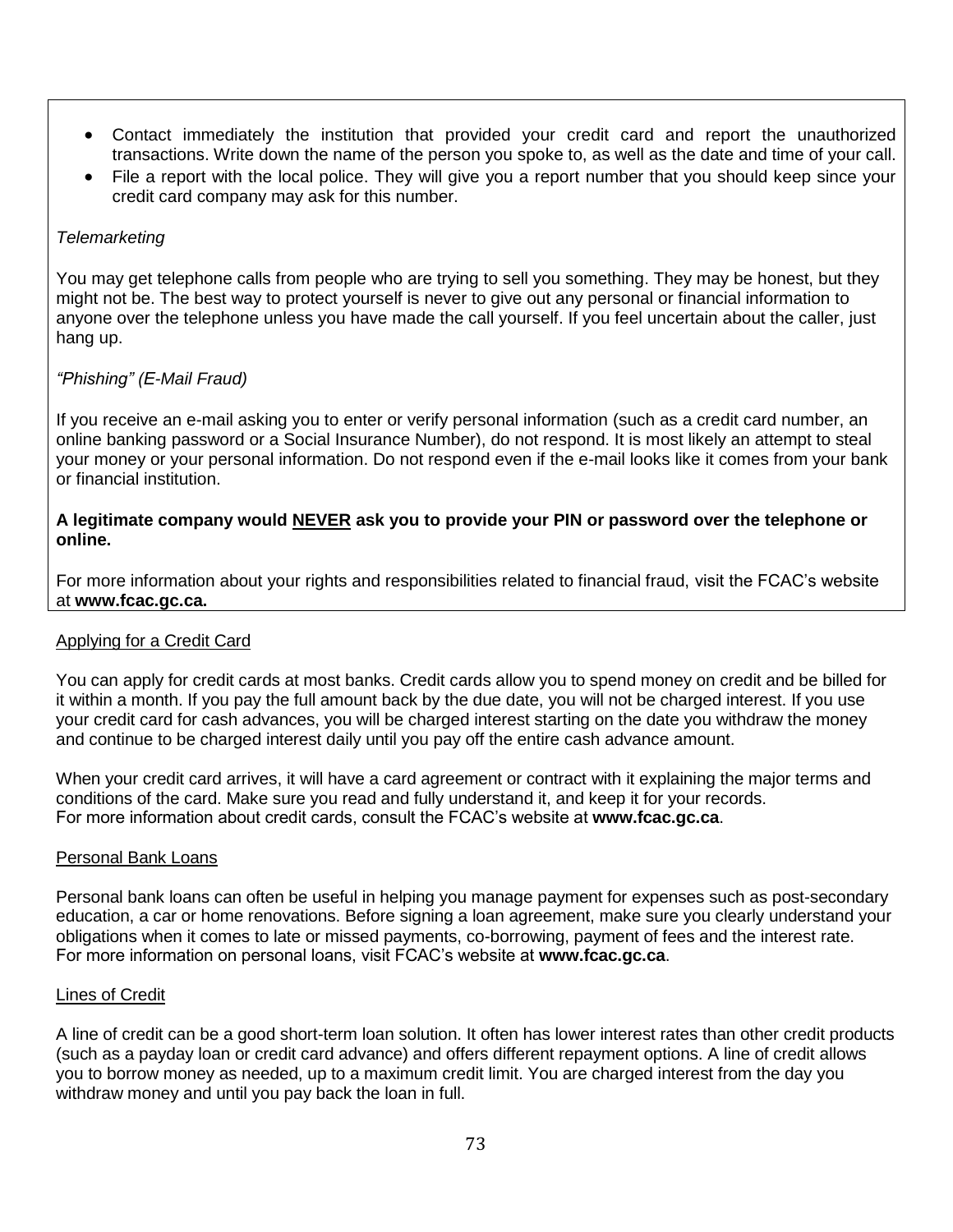## Credit Reports and Scores

In Canada, whenever you take out a loan, use a credit card or take advantage of a ''buy now, pay later'' offer, a credit-reporting agency collects this information. This becomes part of what is called your credit history. It includes information about whether or not you make your payments on time, and how long it takes you to pay back money you have borrowed.

Having a good credit history and credit score is important. Banks and other financial institutions usually review your credit history and score when deciding whether or not to grant you a loan or credit. Landlords may use your credit history to decide whether or not they will rent to you. If your credit history or score is poor, a lender may refuse to give you a loan or you may have to pay a higher interest rate.

One of the ways to start building a credit history is to get a credit card. However, to maintain a good credit history, make sure to always pay your bills in full and on time, including rent, utilities, cable and insurance premiums.

For more information on credit reports and scores, ask your bank or consult the Financial Consumer Agency of Canada website at **www.fcac.gc.ca**.

## **Box 12.3: Payday Loans**

A ''payday loan'' is a short-term loan that you promise to pay back from your next paycheque. Payday loans usually have high interest rates and are therefore a very expensive way to borrow money. They are offered by privately owned payday loan companies and by most cheque-cashing outlets. These businesses may not be regulated by the government.

For more information on the cost of payday loans, consult the FCAC's website at **www.fcac.gc.ca** to read the publication *The Cost of Payday Loans*.

# **Box 12.4: Knowing and Protecting Your Rights**

In Canada there are laws, voluntary codes of conduct and public commitments in place to protect financial consumers. The federal government created an independent body called the Financial Consumer Agency of Canada to protect and inform consumers of financial services.

For general information about the Financial Consumer Agency of Canada or any matter related to financing and banking, consult **www.fcac.gc.ca** or call **1-866-461-3222**.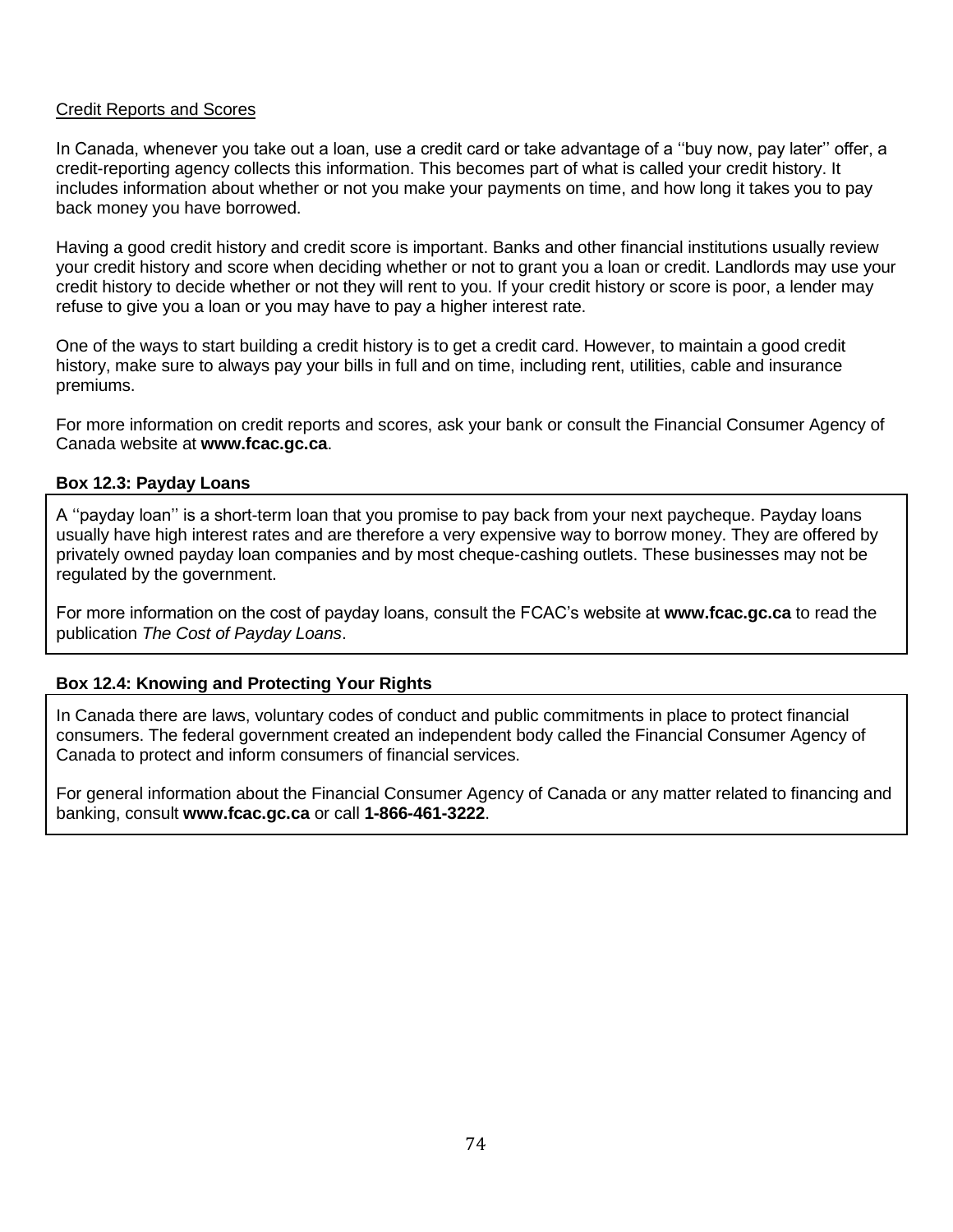# **13. TRANSPORTATION**

# **Travelling Around Canada**

#### Airplane

Due to Canada's large size, travel between regions and major cities is often done by airplane. All main cities have airports with regularly scheduled flights to and from many destinations. Two airlines, Air Canada and West Jet, have the largest network of routes. Smaller airlines offer flights between airports within more limited regions of the country. If you are travelling to a location that does not have a main airport (a town or rural area, for example), then you will need to fly to the nearest main airport and either rent a car or take a bus to your final destination. To fly in Canada, you need a piece of photo identification issued by the federal or provincial government in Canada, or a foreign passport.

You can get more information and buy tickets by consulting airline websites, or at most travel agencies (consult the Yellow Pages or search the internet for listings) and at airports.

#### **Train**

Depending on where you are in Canada, taking the train might be the best way to travel. Canada's rail network extends across the country, from Halifax, Nova Scotia, in the East to Vancouver and Prince Rupert, British Columbia, in the West. The train is a particularly good option when travelling in Ontario and Quebec along the tracks that link Windsor-Toronto-Ottawa-Montreal-Québec City because there are many trains each day and distances are short. Trains in Canada are safe and comfortable. A variety of essential services are available on trains and at train stations. It is often cheaper to buy train tickets in advance.

You can get more information and buy tickets from Via Rail Canada by visiting **www.viarail.ca**, calling **1-888- 842-7245** or going to a train station in person.

#### Bus

Catching a bus is generally the cheapest way of travelling between cities and is often the only way of getting to smaller towns if you are not driving a car. Remember that bus travel can be very long due to the great distances involved. Most buses have air conditioning and a washroom on board. On longer trips, stops are made from time to time so that passengers can buy food and other necessities. The largest network of bus routes is run by a company called Greyhound and its affiliates. Other bus companies offer service between destinations in particular regions.

You can get more information and buy tickets by calling or visiting your local bus station or contacting a bus company that operates in your area (see the Yellow Pages or search the internet).

#### Ferry

In coastal areas of Canada such as British Columbia and the Atlantic region, ferry boats are a common mode of transportation. Many ferries transport both passengers and vehicles.

You can get more information and buy tickets from ferry companies that operate routes in your area. Visit a local ferry terminal or search for ferry companies in the Yellow Pages or online.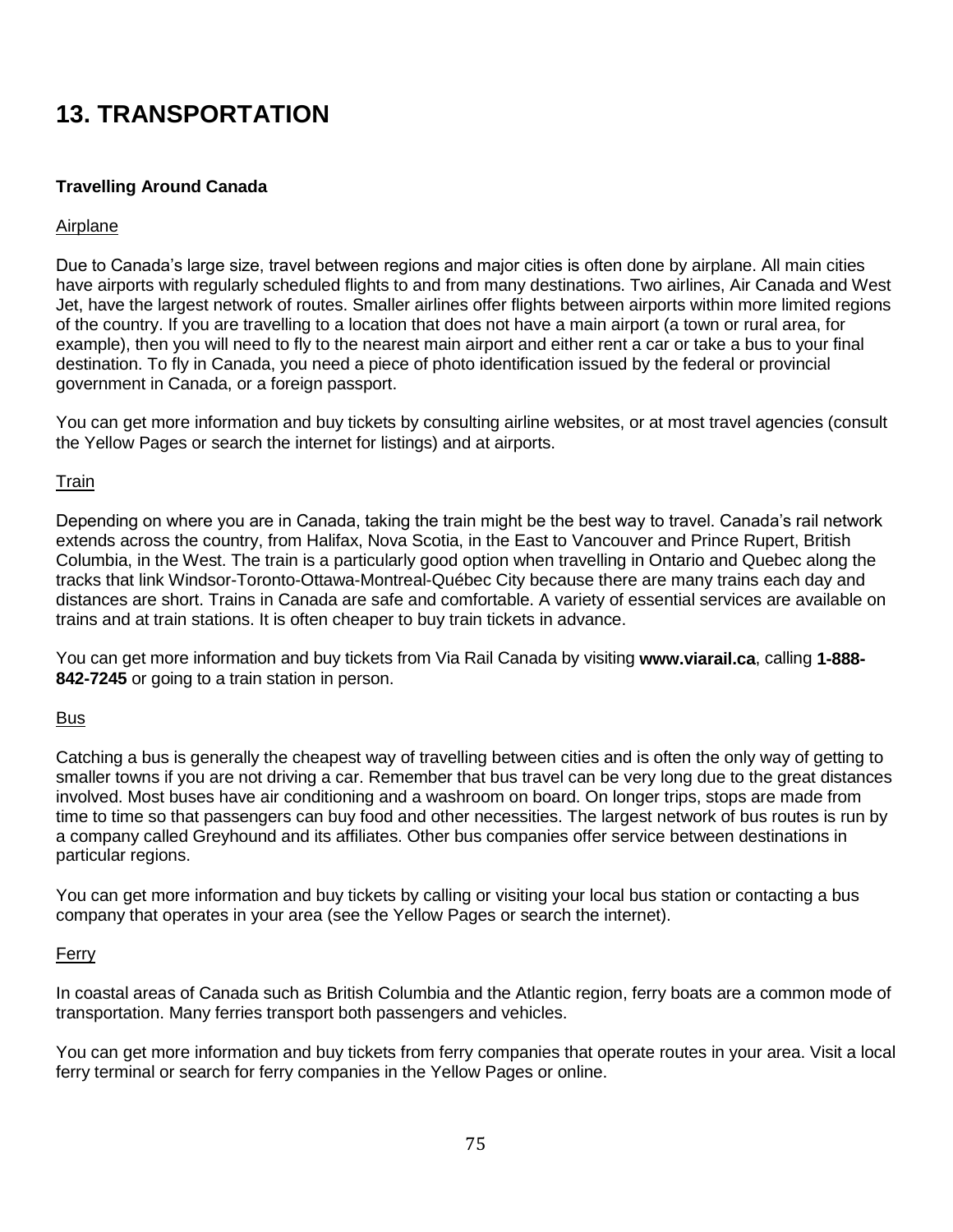## Car

Canada has an extensive network of highways, making long distance travel by car possible between most destinations. Remember that car travel can sometimes be very long. For more information on cars and driving, see the subsection on ''Driving in Canada'' below.

## **Urban Transportation**

## Public Transportation (Public Transit)

All cities and most major towns in Canada have a public transportation system with one or more modes of transportation. Routes generally reach most parts of a city or town, but service is usually more frequent in central areas. If you plan to use public transportation to move around every day, you should research transportation options before deciding where you will live.

The bus is the most common form of urban transportation in Canada. In addition to bus networks, some cities also have streetcars (trams), light-rail trains or subways. In most cases, you can easily transfer from one mode of transportation to another.

To use public transportation, you must purchase a ticket or a transit pass. Transit passes allow you unlimited use of public transportation for a specific period (one month or more). They are usually cheaper than buying many tickets if you plan to use public transportation often.

You can get more information about public transportation in your city or town by visiting an information kiosk at a main transit station, calling a transit information line (see the Blue Pages under ''Transit'') or visiting the website of your municipal government. In most cities, you can buy tickets at major transit stations, convenience stores or directly from the bus driver (you will need to provide the exact amount).

## Transportation for People with Physical Disabilities

Public transportation often has features to assist people with physical disabilities. In many cities and towns, there are also transportation services available specifically for people with limited mobility, such as specially equipped buses. You can find out about these services in the same way you would learn more about other public transportation options (see above).

## **Taxis**

All cities and towns have one or more companies that offer taxi service. Taxis have automatic meters that use set rates to calculate the cost of your trip. This cost is based on a combination of travel distance and travel time. The rates are fixed and cannot be negotiated. You simply pay the amount indicated on the meter at the end of your trip. If you want to have an idea of how much your trip will cost, ask the driver before the trip starts. Taxis are quite expensive, so most people only use them when they do not have another option. Taxi drivers have an official identification card to indicate that they are licensed by the city. This card should be displayed on the dashboard of the taxi.

There are two ways of catching a taxi:

1. Call for a taxi to pick you up. You can find the telephone numbers of taxi companies in the Yellow Pages (look under ''Taxi Companies''). When you call for a taxi, the operator will ask you to provide the pick-up address, your name and possibly the destination address as well.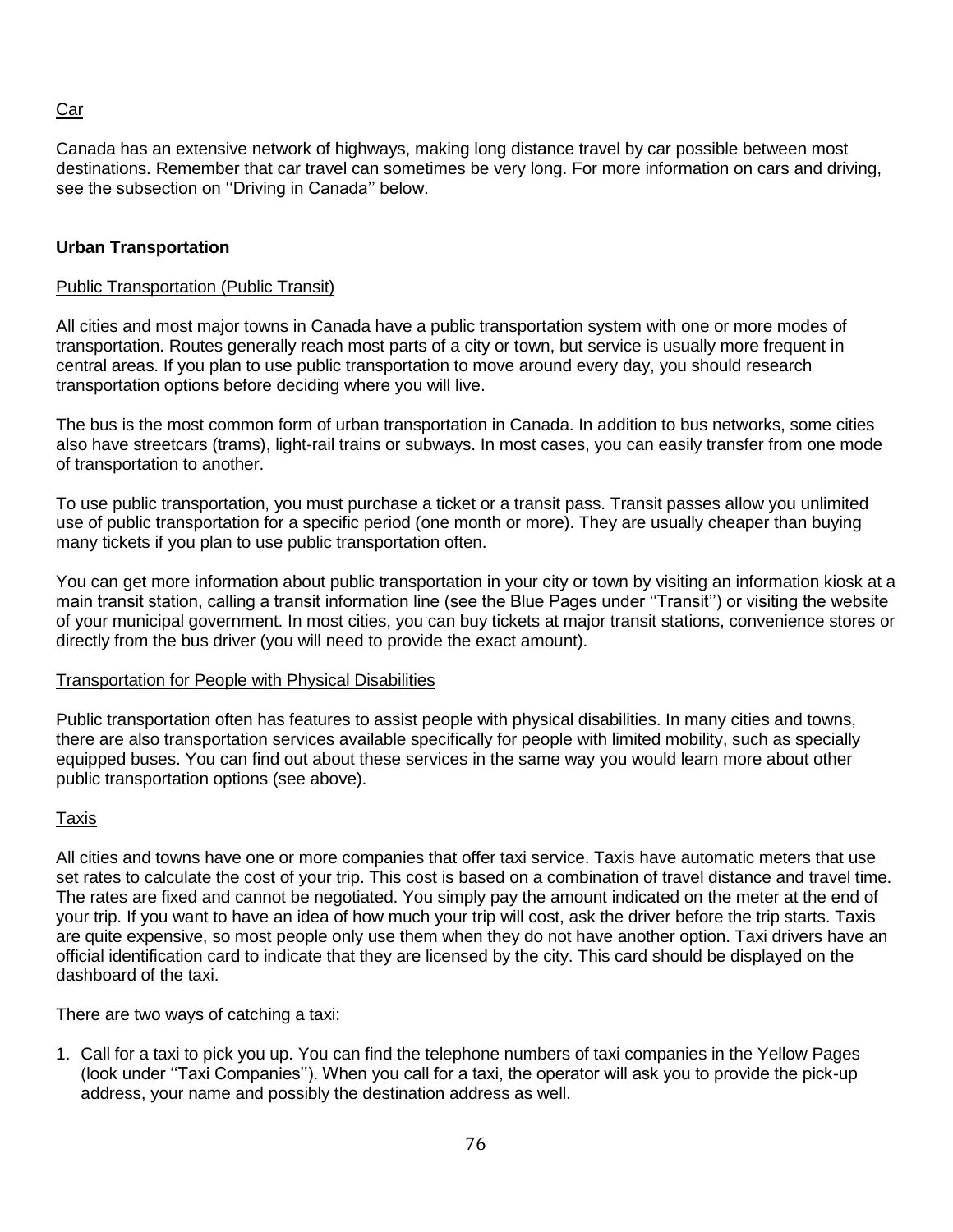2. Catch a taxi at a taxi stand or ''hail'' a taxi on the street by standing on the sidewalk and waving your hand at an empty taxi driving past.

## Walking and Cycling

Walking and cycling are healthy and cheap ways of getting around Canadian cities and towns. Cycling is permitted on most streets. However, many cities also have specific lanes and paths for cyclists. When you leave your bicycle unattended, make sure to lock it to a bike rack on the sidewalk in order to prevent it from being stolen.

You can generally get a map of bicycle networks from local bike shops or from the municipal government (at information kiosks or online). Bikes are available new and used. To buy one, consult the Yellow Pages or search the internet for bicycle shops in your area. Cyclists can usually get information on the rules of the road from the same provincial or territorial government department that regulates cars and driving.

# **Driving in Canada**

## Driving Licences

To drive a car in Canada, you will need a driver's licence. It is illegal to drive without a licence and the penalties for doing so are very high. In Canada, a driver's licence is issued by provincial and territorial governments. You must get a licence from the province or territory in which you live. This licence will allow you to drive anywhere in Canada. You must have it with you whenever you are driving.

If you have a valid licence from your country of origin, you will probably be able to use this to drive in Canada for a short period after arriving. Check with your provincial or territorial government department responsible for cars and driving for details (see Table 13.1 for contact information). If you plan to use a foreign driver's licence in Canada, you should get an International Driving Permit (IDP) in your country of origin. An IDP provides a translation of your licence into a variety of languages, including French and English.

The process for getting a driver's licence in Canada depends on the province or territory in which you live and on your driving background. You may need to pass a written examination on the rules of the road (study guides are available) and one or two driving tests. You may choose to pay for driving lessons to prepare for the driving tests (see the Yellow Pages or search the internet). Once you have a licence, it will have to be renewed periodically (see the expiry date on your licence).

You can find more information on driver's licences from the department that regulates cars and driving in your province or territory. This information is available on the Internet and by telephone using the contact information listed in Table 13.1, or in person at a service centre (see the Blue Pages or the government website for locations).

## **Table 13.1: Provincial and Territorial Government Departments That License Cars and Drivers**

| <b>Province/Territory</b> | <b>Contact Information</b>                                                                                                                                            |
|---------------------------|-----------------------------------------------------------------------------------------------------------------------------------------------------------------------|
| Alberta                   | Service Alberta<br>www.servicealberta.gov.ab.ca/Drivers_MotorVehicles.cfm<br>Telephone: 310-0000 (toll-free anywhere in Alberta)<br>780-427-2711 (outside of Alberta) |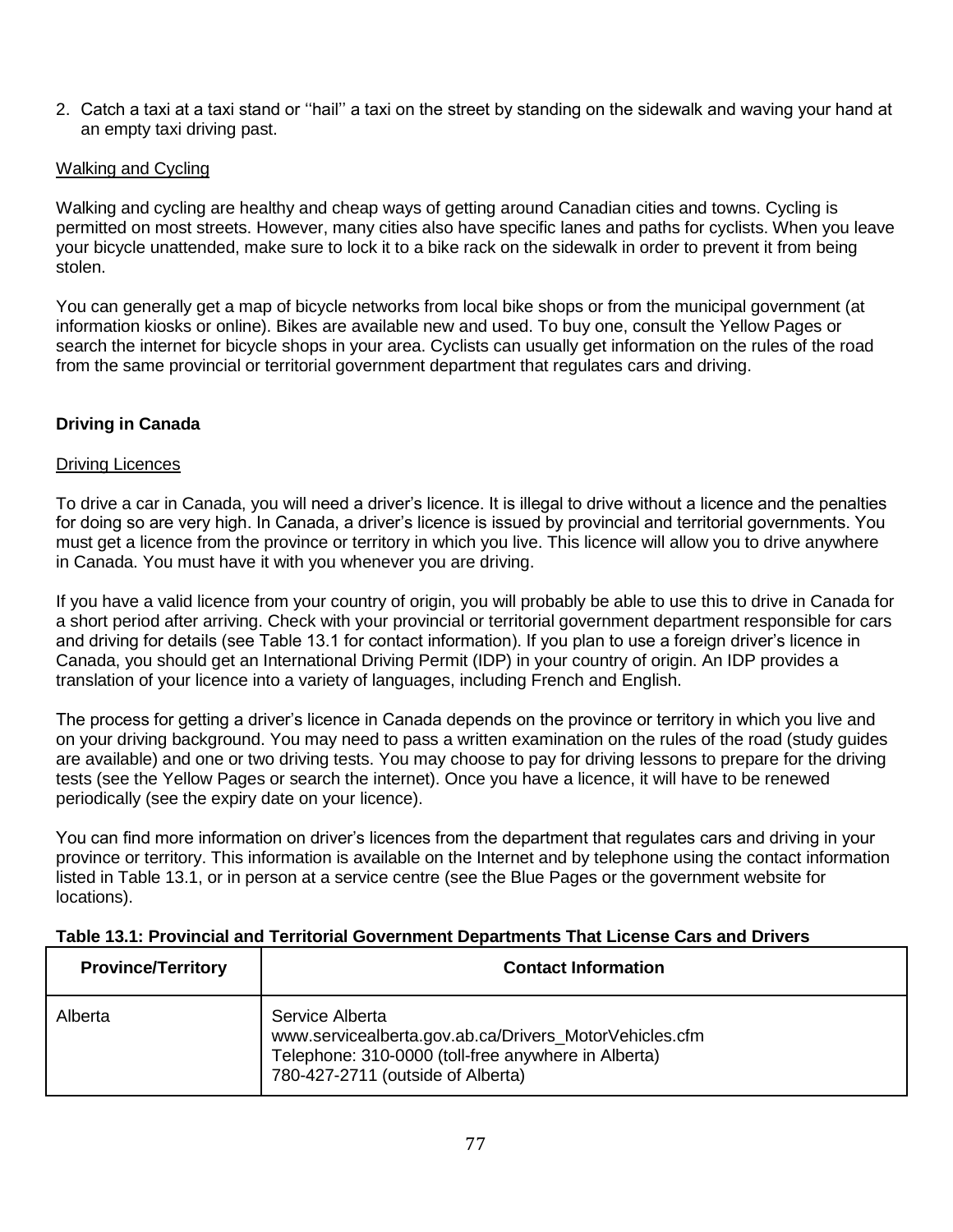| <b>British Columbia</b>      | Insurance Corporation of British Columbia<br>www.icbc.com/licensing<br>Telephone: 1-800-950-1498                                     |
|------------------------------|--------------------------------------------------------------------------------------------------------------------------------------|
| Manitoba                     | Manitoba Public Insurance<br>www.mpi.mb.ca<br>Telephone: 1-800-665-2410                                                              |
| <b>New Brunswick</b>         | <b>Service New Brunswick</b><br>www.snb.ca<br>Telephone: 1-888-762-8600                                                              |
| Newfoundland and<br>Labrador | Department of Government Services<br>www.gs.gov.nl.ca/drivers<br>Telephone: 1-877-636-6867                                           |
| <b>Northwest Territories</b> | Department of Transportation<br>www.dot.gov.nt.ca<br>Telephone: 1-888-803-8773 or 867-873-7406                                       |
| Nova Scotia                  | Service Nova Scotia<br>www.gov.ns.ca/snsmr/rmv<br>Telephone: 1-800-670-4357                                                          |
| Nunavut                      | <b>Government of Nunavut</b><br>www.edt.gov.nu.ca<br>Telephone: 1-877-212-6438 or 867-975-7840                                       |
| Ontario                      | Ministry of Transportation Ontario<br>www.mto.gov.on.ca<br>Telephone: 1-800-387-3445 or see the Blue Pages for your local MTO number |
| <b>Prince Edward Island</b>  | <b>Access PEI</b><br>www.gov.pe.ca/egovernment<br>Telephone: 902-368 -4259or call a local "Access PEI" office                        |
| Quebec                       | Société de l'assurance automobile du Québec<br>www.saaq.gouv.qc.ca/en<br>Telephone: 1-800-361-7620                                   |
| Saskatchewan                 | Saskatchewan Government Insurance<br>www.sgi.sk.ca<br>Telephone: 1-800-667-9868                                                      |
| Yukon                        | Department of Community Resources<br>http://www.hpw.gov.yk.ca/mv/Telephone: 1-800-661-0408 local 5315                                |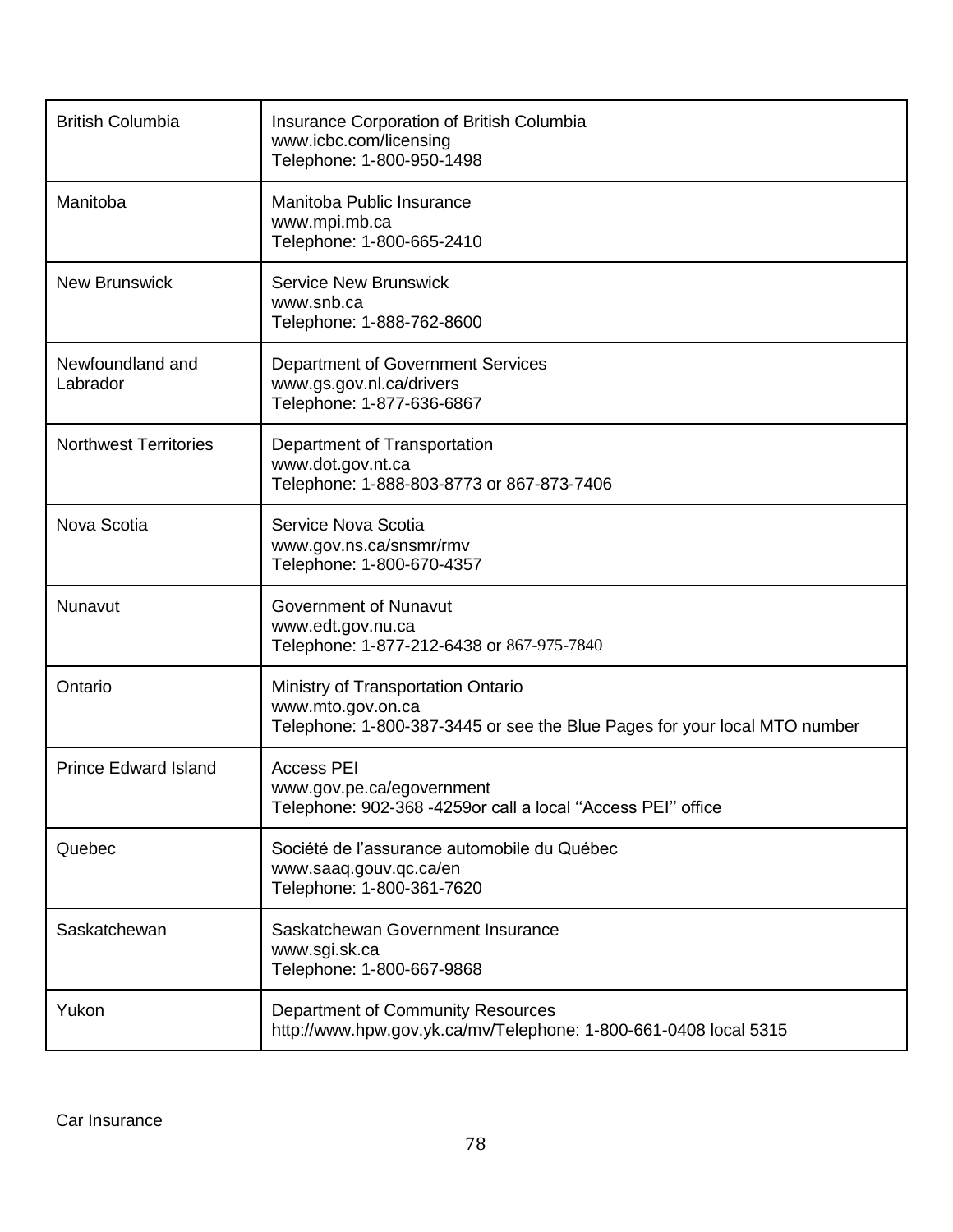It is strictly illegal to drive without car insurance in Canada. If you own a car, you must get insurance coverage. If you regularly drive a car that belongs to a relative or friend, you should make sure you are listed on their automobile insurance plan. If you rent a car, you will need to arrange insurance through the car rental agency.

There are different types of car insurance plans available. Some insurance plans cover only the costs associated with damages and injury to others if you are at fault in an accident. Other plans also cover injuries to yourself and damage to your car. The cost of car insurance depends on the insurance plan you choose and other factors such as your age, driving experience, driving record and place of residence. The cost also varies between insurance companies. For this reason, you should contact a few companies for information on the price of their insurance plans. Before choosing an insurance plan, you should also make sure you understand what it covers. You can find contact information on insurance companies in the Yellow Pages or by searching the internet.

#### Driving Laws and Rules

Driving laws are strictly enforced in Canada, and penalties for breaking the law are generally heavy. There are too many laws to list fully here. These are some of the most important ones to know:

- You must have a driver's licence to drive.
- You must be covered by an automobile insurance plan to drive.
- Always drive below the speed limits posted on the side of the road. Fines for speeding (that is, driving faster than the speed limit) are expensive and can raise the cost of your car insurance. Speeding can also lead to your driver's licence being suspended.
- Wear a seatbelt and ensure that everyone else in the vehicle is also doing so.
- Do not drink alcohol and drive. This is a very serious offence in Canada. If you are stopped by the police or have an accident with a blood alcohol level above the legal limit, the penalties are severe. You can lose your driver's licence, receive a criminal record and even be sent to prison. If you are a temporary resident, it may also affect your status in the country.
- Give priority to emergency vehicles (police cars, ambulances, fire trucks) when their sirens are flashing. Pull off the road to allow them to pass.
- Stop and wait when a yellow school bus is stopped with the red lights flashing. You must do this whether you are behind the bus or driving toward the bus in the opposite direction.
- Give priority to pedestrians and be respectful of cyclists.
- Use your signals when you turn or switch lanes.
- Be courteous on the road. For example, allow other cars to enter your lane. Also, generally keep to the right-hand lane; left-hand lanes are for faster vehicles or passing.
- Talking on a handheld cell phone and/or texting are not advisable and not permitted in some provinces.

If you have an accident with another vehicle or hit a pedestrian, it is a serious crime to leave the scene of the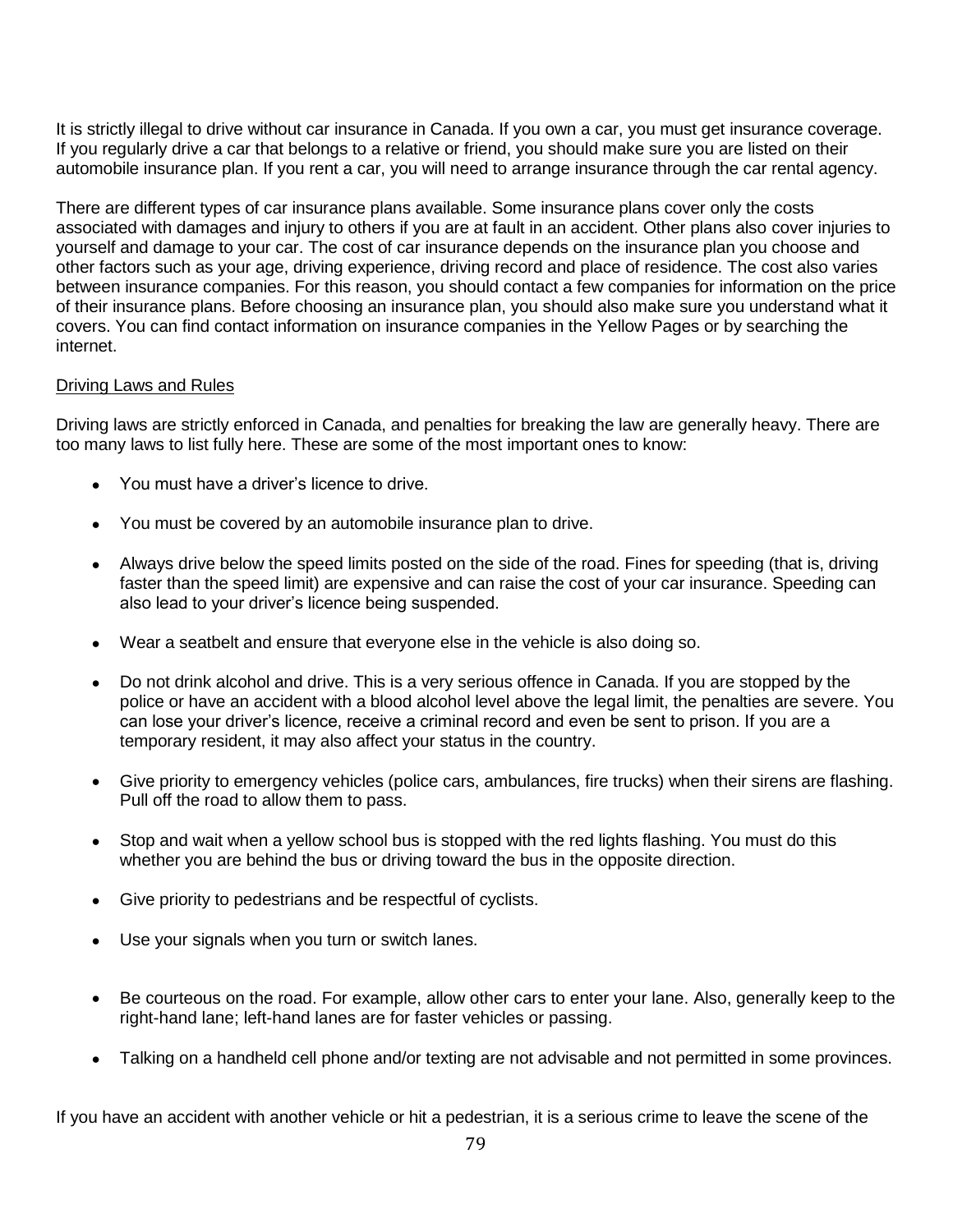accident. Use the emergency number (**911**) to call the police and an ambulance (if necessary). Wait until the emergency services you called arrive. If the accident involves another vehicle, you must exchange the following information with the other driver: name, address, telephone number, licence plate and driver's licence numbers, insurance company name and insurance plan number.

For a complete list of laws, rules and regulations about driving, get a copy of the driving guide issued by the department that regulates cars and driving in your home province or territory. These guides are usually available at service centres, online and in stores.

## Buying or Leasing a Car

You can buy a car new or used from a car dealer. You can also buy a used car from another person who is selling his or her car. In most provinces, used cars must pass a safety certification before they can be driven. If the car is not sold with a valid safety certificate, it is your responsibility to arrange certification from a licensed mechanic. You are also responsible for paying for any repairs that are necessary for the car to pass the certification. After you buy a car (new or used), it must be registered with the department that regulates cars and driving in your province or territory. At the time of registration, you will also need to get a licence plate.

As an alternative to buying a car, many people in Canada lease a car from a car dealer. A lease is a legal agreement between you and the dealer in which you agree to pay them a fee to use the car for a specific period of time (usually several years). After this period ends, you must return the car to the dealer in good condition. Since a lease is a legal agreement, make sure you understand the terms and conditions of the lease before signing.

If you only need a car occasionally or for short periods, it is always possible to rent a car from one of the many car rental agencies that operate in Canadian cities and towns. Make sure that car insurance is included in your car rental agreement.

In some cities, there are car-sharing programs that allow you to use a car without buying, leasing or renting one. You may want to research this option to see if it meets your needs.

You can get further information and guidance on the process of buying or selling a car from the department that regulates cars and driving in your province or territory. For information on consumer issues related to buying a vehicle, consult the Canadian Consumer Handbook produced by federal, provincial and territorial governments at **[www.consumerhandbook.ca](http://www.consumerhandbook.ca/)** or contact your provincial or territorial consumer affairs office. For information on car dealers and car rental agencies in your town or city, consult the Yellow Pages or search the internet.

## **Safety**

The Canada Safety Council has an excellent website on what drivers can do to improve road safety in Canada: **www.canadasafetycouncil.org**.

Snow and ice are major driving hazards in most parts of Canada. It is particularly important for newcomers to become familiar with safety issues related to winter driving. The most basic tip is to drive slowly in snowy and icy conditions. It is also a good idea to buy special winter tires for your car (this is mandatory in some provinces). It is also a good idea to buy special winter tires for your car (this is mandatory in some provinces).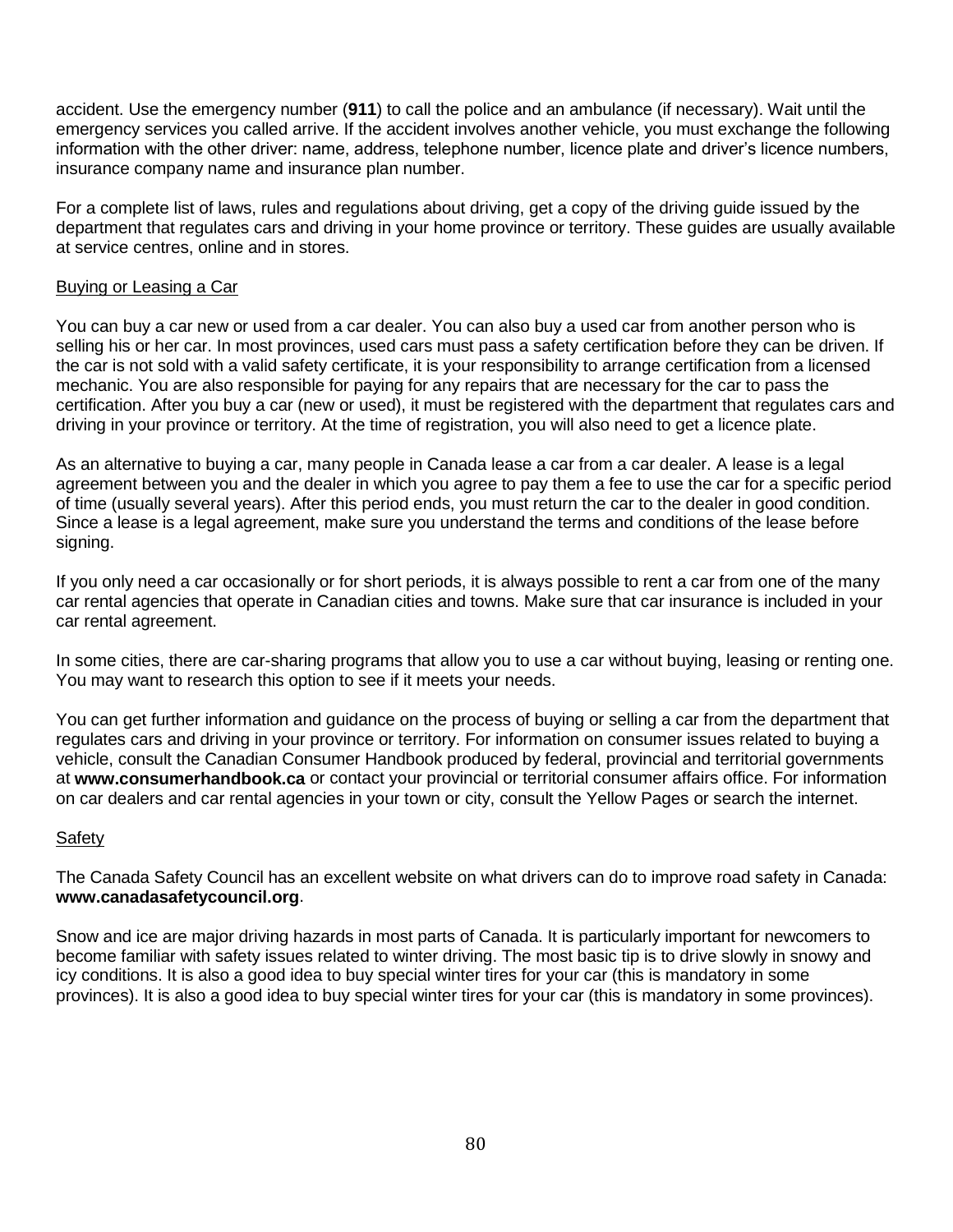# **14. COMMUNICATIONS AND MEDIA**

## **Telephone**

## Making a Telephone Call

Most Canadian telephone numbers have 10 digits (for example: 123-456-7890). The first three digits are the ''area code'' and the seven remaining digits are the number itself. Each region in Canada has a different area code with three digits. Here is a basic description of how to make telephone calls.

- Local telephone calls: A local call is a call to a number within the same city or rural district. To make a local call in most regions of Canada, you simply dial the 10 digit number (area code + number). In certain regions, you only dial the last seven digits of the number (without the area code).
- Long-distance telephone calls (within Canada and the United States): A long-distance call is a call to a number that is outside your city or rural district. Any call outside your geographical area is a longdistance call, even if the number shares the same area code as yours. To make a long-distance call to a number in Canada, dial  $1 +$  area code  $+$  number.
- Long-distance telephone calls (international): When making an international call, you need to dial 011 (this is the ''exit code'') + the country code + the area code + the number. You can find country codes and area codes for regions within other countries on the first pages of the telephone book, by dialling ''0'' for the telephone operator or on the Internet.
- Free calls (or "toll-free" calls): Any number that begins with 1-800, 1-866, 1-877 or 1-888 means that you will not be charged for calling that number. Simply dial all the digits (including the ''1'').

The telephone book is introduced in the section *Sources of Information*. It contains the following useful information you will need to make telephone calls:

- Detailed instructions on how to make telephone calls.
- Area codes within Canada; international country codes and area codes.
- A complete list of residential and business telephone numbers.

## **Box 14.1: Automatic Answering Services**

Many businesses and government departments have automatic answering systems that give you recorded instructions on how to get information or to direct you to an appropriate agent. You may be asked to select options by pressing the numbers on your telephone or by pressing ''pound'' or ''star.'' The pound key is the one that looks like this [#] and the star key is the one that looks like this [\*].

Many telephones (private, business and government) have answering machines that allow you to leave a message if someone is not available at the time you call. The telephone will ring and then a recorded message will ask you to leave your name and number and a short message after the beep sound. When leaving a message, speak clearly and repeat your telephone number to make sure that the person who hears the message is able to call you back. Hang up when you have finished recording the message.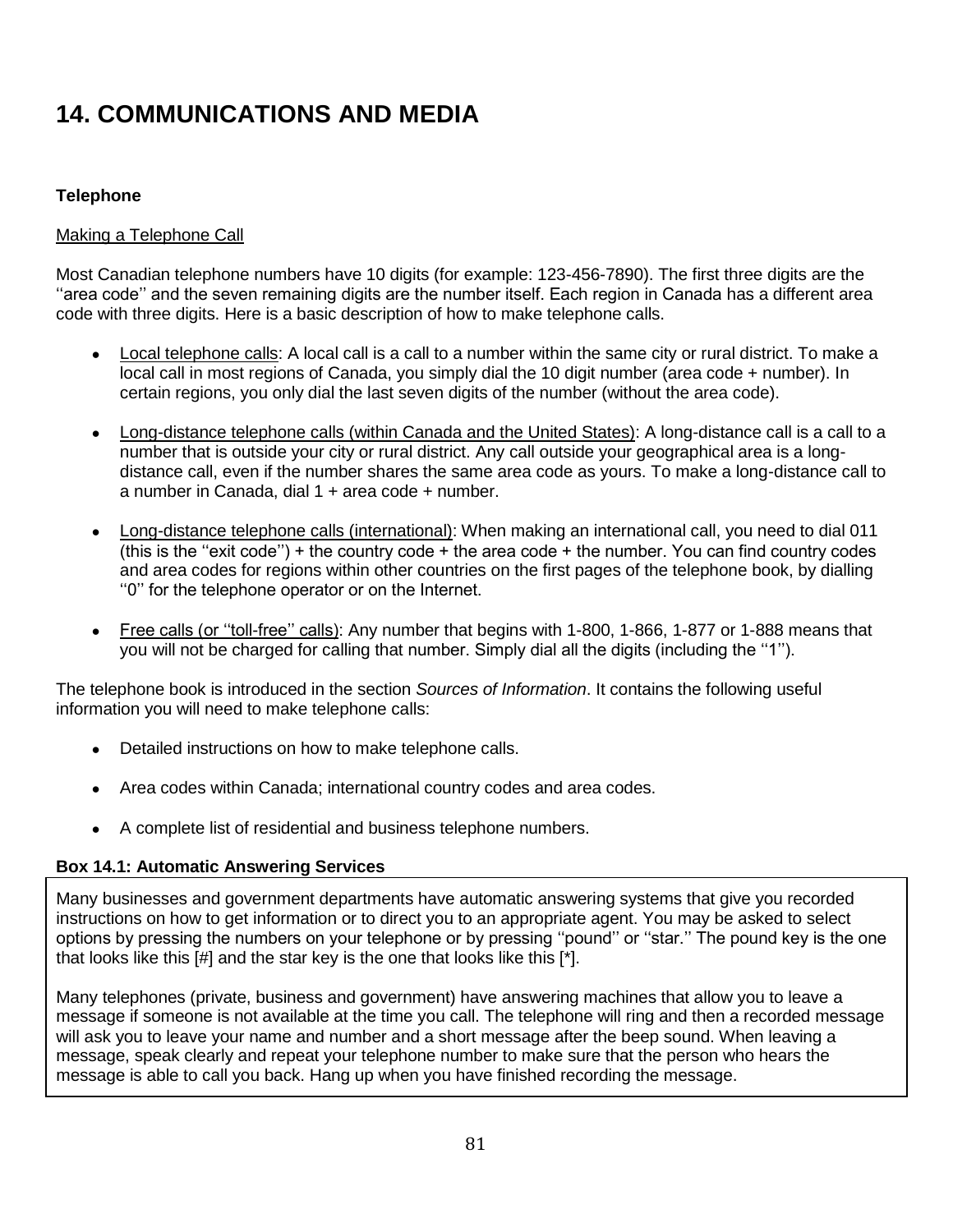## Telephone Service

There are two main types of telephone service in Canada:

- Fixed line telephones (''home phones'' or ''land lines'') and
- Cellular telephones (''cell phones'').

It is possible to get home telephone service almost anywhere in Canada. Cellular telephone service is available in all major urban regions and the more populated rural areas as well. To obtain either type of telephone service, contact a private telephone company in your area. Most companies offer both fixed and cellular services, but some offer only one or the other.

Depending on your country of origin, you may find that the cost of cell phone service in Canada is quite high. However, there are many different types of fixed and cellular telephone ''plans'' available depending on your needs and how much you want to pay per month. Special plans are available for people who make many long distance calls (within Canada or internationally). Certain plans require you to agree to a long-term contract in exchange for cheaper service. Always find out the financial penalties for ending the service contract early and don't make any long-term commitments that you may not be able to keep. The federal government's Office of Consumer Affairs has published a useful guide to answer common questions and help consumers make informed decisions. This guide is available at **[www.ic.gc.ca/consumer.](http://www.ic.gc.ca/consumer)**

It is also possible to just buy a cell phone and use prepaid calling cards that are available at convenience stores and stores that sell cell phones. This means that you do not need a ''plan'' and there is no service contract involved. As a newcomer, this is a quick and easy way of getting access to a cell phone.

When you sign up for a home or cell phone plan, you will generally need to provide two pieces of identification of your choice (for example, permanent resident card, driver's licence, passport, etc.). You might also be asked to agree to a credit check or to provide proof of employment. If you have no credit history or job, explain that you are a new immigrant and ask what options are available for someone in your situation.

To find a telephone company in your area, search in the Yellow Pages or on the internet. You can get more information on the services that each company provides by calling their information number, consulting their website or visiting one of their stores. In most cases, you can also purchase service by telephone, online and in person.

## **Box 14.2: Public Telephones**

There are public telephones in many public places in Canadian towns and cities. You pay by using a calling card (available at most convenience stores) or by inserting coins, so make sure you have at least a few dollars in coins in your pocket. To use a public telephone, pick up the receiver and follow the instructions that appear on the screen across the telephone terminal.

## **Box 14.3: Telephone Services for People with Special Needs**

Most telephone companies have special telephone equipment available for people with hearing, speech, visual or other disabilities. Ask your telephone company for details.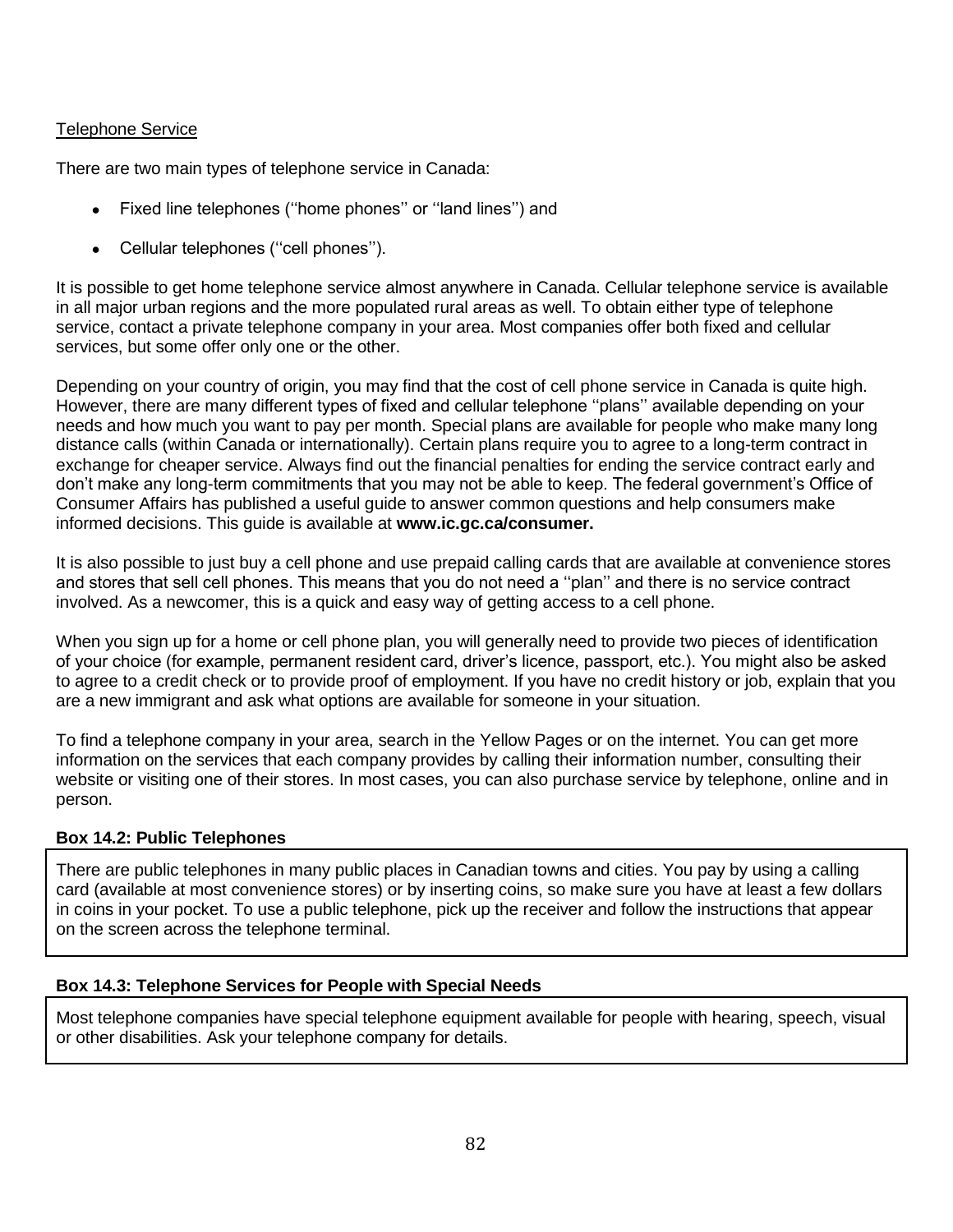#### **Postal Services**

Canada Post, a division of the federal government, is responsible for postal services in Canada. Through Canada Post, you can send and receive mail to and from anywhere in the world. For information on the many services and products offered by Canada Post, consult **www.canadapost.ca** or visit a post office in your city or town. Post office addresses are provided on the website. In smaller towns and rural areas, the local Canada Post office is often a useful source of general information and a popular place in the community.

In Canada, there are also private ''courier'' companies that offer delivery of small packages within Canada and across the world. In addition, there are ''freight'' companies that you can pay to transport larger volumes of goods between locations in Canada and between Canada and other countries. For listings, see the Yellow Pages or search the internet.

#### **Internet**

The Internet is a central part of everyday life for most Canadians. The Internet will allow you to access federal, provincial or territorial and municipal government information and services provided online. It will also allow you to access non-governmental information, resources and services. For example, many people in Canada use the Internet to search and apply for jobs, do their banking, learn about and purchase many different products, and read the news.

If you plan to have the Internet at home, you will need to buy a computer and pay a monthly fee to an Internet service-providing company for a home Internet connection. To find a store that sells computers or a company that provides internet services, consult the Yellow Pages or search the internet. Stores that sell computers and other electronics. Many of the main telecommunications companies that provide fixed and cellular telephone services also provide home Internet services. Most companies have different Internet service "packages'' that vary in terms of price and the type of service provided.

If you do not wish to, or cannot afford to, have the Internet at home, you can use the Internet for free at most public libraries. For a list of public libraries in your city or town, consult the Blue Pages, search the internet or contact a municipal government information centre. Alternatively, you can pay to use the Internet at an Internet café where you will be charged based on how long you stay online.

#### **Television and Radio**

The Canadian Broadcasting Corporation (CBC)/Radio-Canada is the national public broadcaster. It operates several television and radio stations. Some stations are in English and others are in French. The most general TV station is CBC Television (English) and Télévision de Radio-Canada (French). CBC/Radio-Canada's main radio stations are CBC Radio One (English) and Première Chaîne (French). CBC and Radio-Canada also operate websites – **www.cbc.ca** and **www.radio-canada.ca** – with news and current affairs in video, audio and text format. In addition to CBC/Radio-Canada stations, many private television and radio stations exist in Canada.

To find a store that sells televisions and radios, consult the Yellow Pages or go to a shopping area in your city or town.

To watch television at home in Canada, you have three main options:

 Use an antenna on top of your television. With this method, you will receive a small number of local channels (including CBC/Radio-Canada channels) for free. As of August 31, 2011, you will need a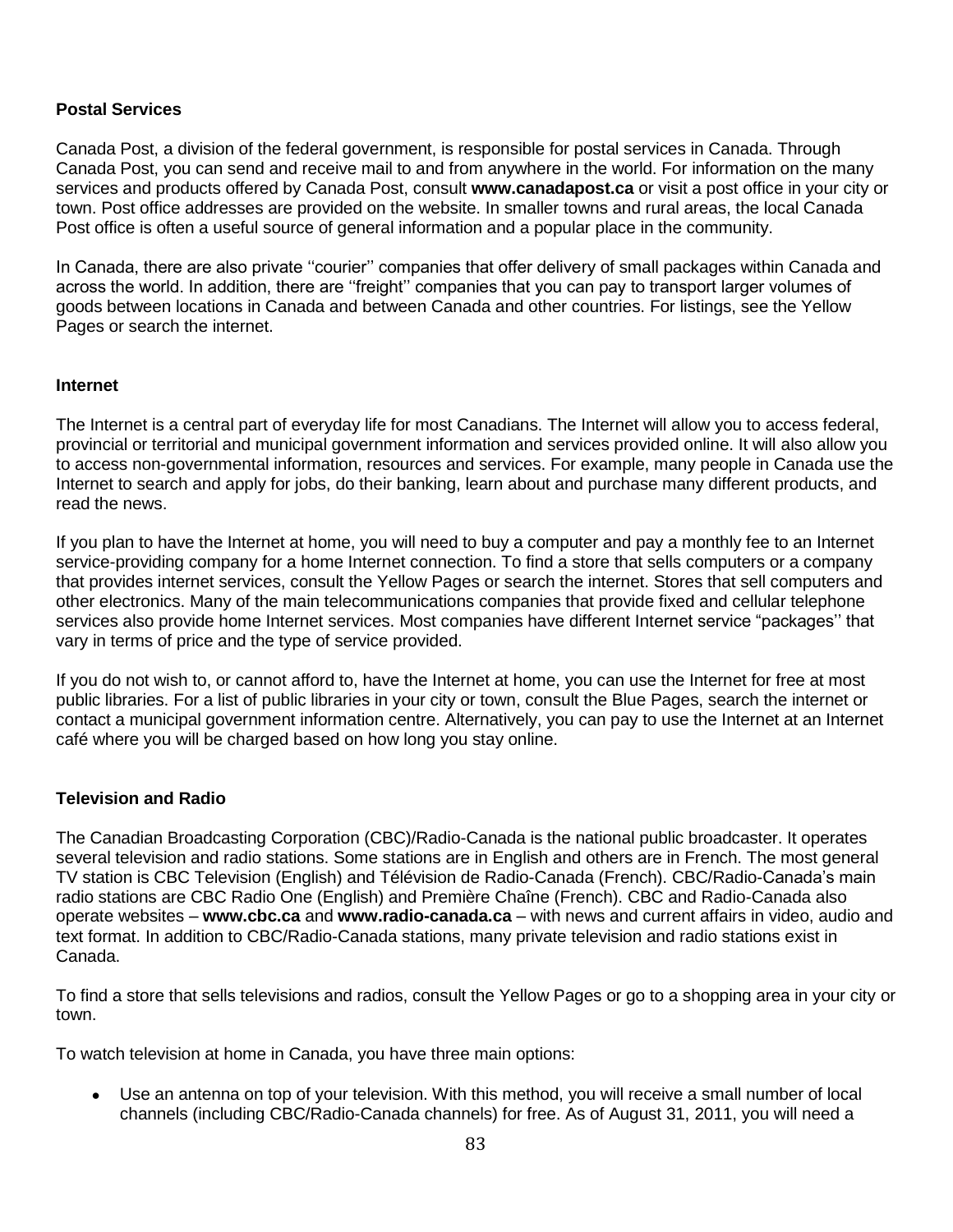''digital converter box'' or a television with a ''digital tuner'' for the antenna to work.

- Sign up for cable or satellite television by paying a monthly fee to a cable or satellite television provider. Different types of plans are available depending on how many channels you want and how much you want to pay. To learn about different plans or to purchase a plan, contact a cable or satellite television company (consult the yellow pages or search the internet for listings).
- Watch television on your computer through the Internet. Many TV channels (including CBC) have free online video content (both live and recorded). It is also possible to buy and download television programs from online media stores.

To listen to radio, you have two options:

- Purchase a radio and tune into stations on the FM or AM frequencies.
- Listen to live radio online. Many radio stations broadcast for free over the Internet. You can listen to CBC/Radio-Canada stations live on the websites listed above.

## **Box 14.4: Service ''Bundling''**

If you purchase more than one service from the same company, you can save money. For example, if you purchase Internet, telephone and cable television service from the same company, you will often get a discount. This is called ''bundling.''

#### **Newspapers and Magazines**

There are several independent national newspapers in Canada and every main city has one or more local newspapers. Most newspapers have print and online versions. Local newspapers are an excellent way of learning about issues and events in your city or town. You can buy newspapers at convenience stores and at many other locations, or you can pay to have them delivered to your home.

In major Canadian cities, there are also newspapers and bulletins produced by immigrant communities. They provide members of these communities with news and information that matter to them. You can usually find them at stores that serve these communities.

In Canada, there are periodical magazines that cover many different topics – from news and current affairs to sports and hobbies.

Although newspapers and magazines are widely available, there are also specialized stores that have the best selection of national and international publications.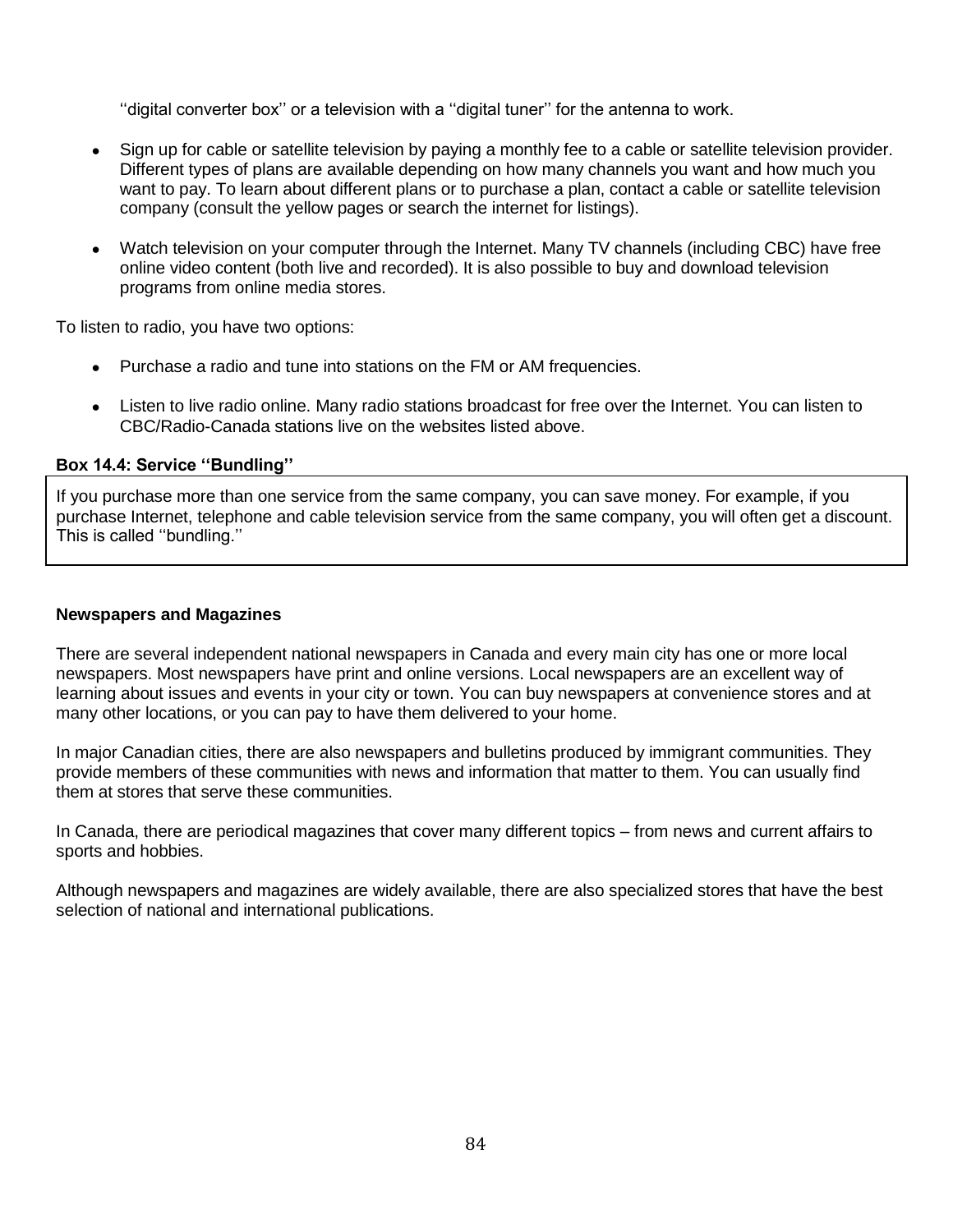# **15. COMMUNITY CONNECTIONS**

## **Connecting with Others**

Connecting with others in your new community is an important step in the settlement process. Making new friends and contacts will help you feel at home in Canada. It may also help you advance your professional goals by creating a network of people that can support you in your search for work. There are many different ways in which you can connect with others in your new city or town. You will find some options below.

#### Immigrant-Serving Organizations

Immigrant-serving organizations are introduced in the section *Sources of Information*. They are an excellent place to go for all your settlement needs, including recommendations on different places where you can make community connections. In fact, the organizations themselves are a great place to meet others, as they offer a variety of programs and social activities you can take part in. Many also offer host and mentoring programs, which will match you up with another immigrant or Canadian to help you settle. You can find a list of immigrantserving organizations at **www.cic.gc.ca/english/newcomers/map/services.asp** or by calling Citizenship and Immigration Canada (CIC) at **1-888-242-2100**.

#### Volunteering

Volunteering your time is an excellent way to meet people, contribute to your community and gain your first Canadian work experience. You can volunteer in many places, including community centres, schools, charitable organizations, hospitals and retirement homes, and even at immigrant-serving organizations.

To find more information about volunteering, visit **www.volunteer.ca** or ask an immigrant-serving organization for advice.

#### Community Centres

Joining activities and programs at your local community centre is also a good way of meeting new people who share your interests. Most neighbourhoods have community centres that offer a variety of activities and programs in the areas of:

- Health, fitness and recreation
- Child care and child development
- Education and skills
- Hobbies and leisure
- And many other areas

For a list of community centres, see the Blue Pages or consult your municipal government website.

#### Sports Teams and Sports Centres

Playing sports is another good way to meet new people of all ages. In most cities and towns, there are organized leagues for all major sports. For each sport, there are generally leagues available at different skill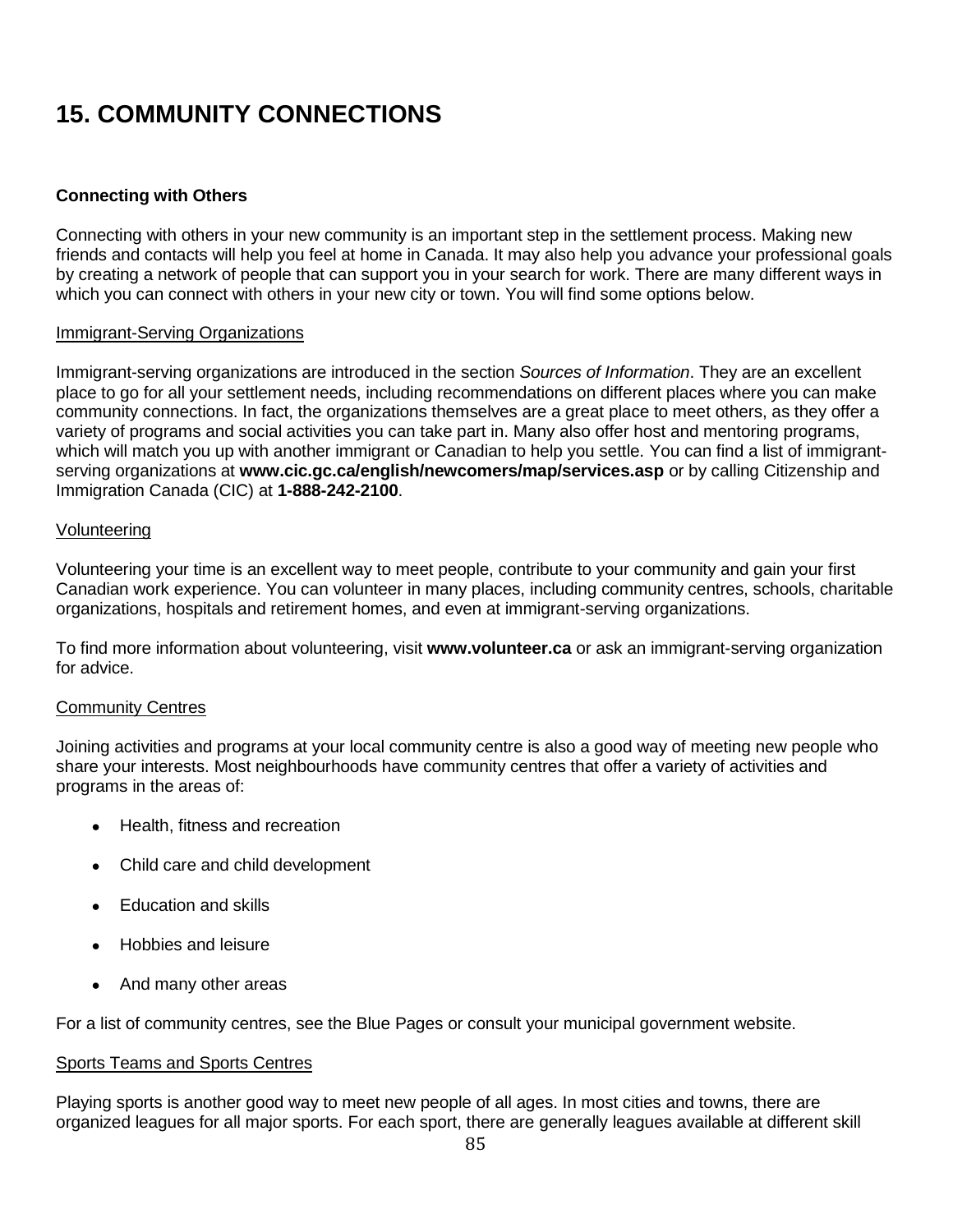levels, from beginner to advanced, and for different age groups (adults, teenagers and children). There are also sports centres where you can enjoy fitness classes, swim, work out at the gym and do many other sportsrelated activities.

#### Joining Associations or Social Clubs

To get involved in your community, you may wish to join a neighbourhood association. These represent the interests of the community and offer a variety of services and supports.

There are also many opportunities for people with common interests to gather. Examples include joining ethnocultural clubs, book clubs, game clubs, and music, arts or dance clubs.

You can find out about associations and clubs in your area by consulting the Internet or the local newspaper, or by calling or visiting your local community centre or City Hall.

## Getting Involved in Your Child's School

In Canada, schools encourage parents to support their child's education by getting involved with the school and school board. This can not only help your child succeed but also provide an excellent opportunity to meet people and become part of the school community. You can read more about how to get involved in your child's school in the section *Education*.

#### Places of Worship

In addition to expressing their faith, people gather at mosques, churches, temples, synagogues and other places of worship to meet others, seek support and learn about their community.